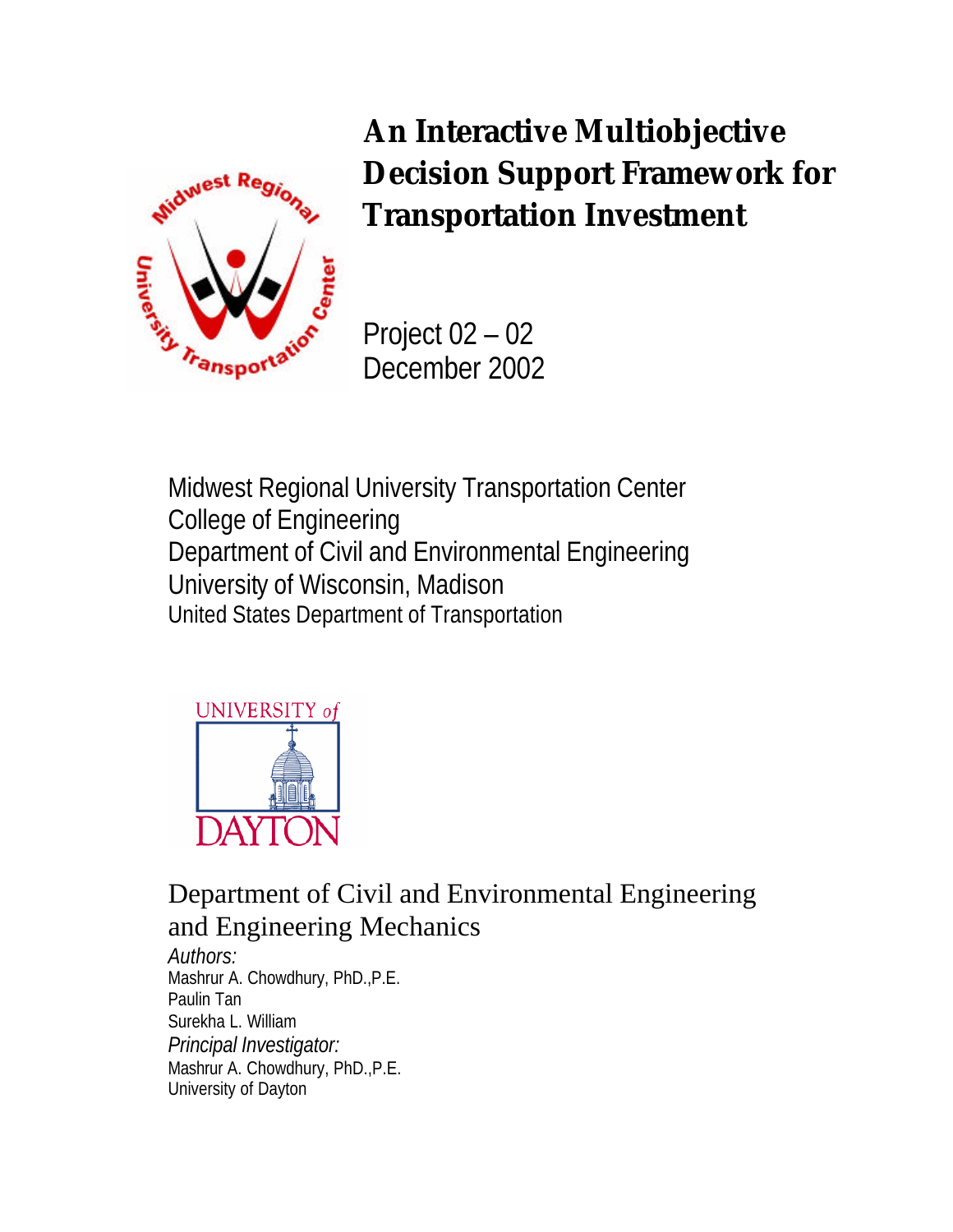#### **Technical Report Documentation Page**

| 1. Report No.                                                                                                                                                                                                                                                                                                                                                                                                                                                                                                              | 2. Government Accession No.                                             | 3. Recipient's Catalog No.<br><b>CFDA 20.701</b>   |  |  |  |  |  |
|----------------------------------------------------------------------------------------------------------------------------------------------------------------------------------------------------------------------------------------------------------------------------------------------------------------------------------------------------------------------------------------------------------------------------------------------------------------------------------------------------------------------------|-------------------------------------------------------------------------|----------------------------------------------------|--|--|--|--|--|
| 4. Title and Subtitle                                                                                                                                                                                                                                                                                                                                                                                                                                                                                                      |                                                                         | 5. Report Date                                     |  |  |  |  |  |
| An Interactive Multiobjective Decision Support Framework for Transportation Investment                                                                                                                                                                                                                                                                                                                                                                                                                                     | May 31, 2002<br>6. Performing Organization Code                         |                                                    |  |  |  |  |  |
|                                                                                                                                                                                                                                                                                                                                                                                                                                                                                                                            |                                                                         |                                                    |  |  |  |  |  |
| 7. Author/s<br>Mashrur A. Chowdhury, PhD., P.E., Paulin Tan, Surekha L. William                                                                                                                                                                                                                                                                                                                                                                                                                                            | <b>MRUTC</b> xx-xx                                                      | 8. Performing Organization Report No.              |  |  |  |  |  |
| 9. Performing Organization Name and Address                                                                                                                                                                                                                                                                                                                                                                                                                                                                                | 10. Work Unit No. (TRAIS)                                               |                                                    |  |  |  |  |  |
| <b>Midwest Regional University Transportation Center</b>                                                                                                                                                                                                                                                                                                                                                                                                                                                                   |                                                                         |                                                    |  |  |  |  |  |
| <b>University of Wisconsin-Madison</b><br>1415 Engineering Drive, Madison, WI 53706                                                                                                                                                                                                                                                                                                                                                                                                                                        |                                                                         | 11. Contract or Grant No.<br><b>DTRS 99-G-0005</b> |  |  |  |  |  |
| 12. Sponsoring Organization Name and Address<br><b>U.S. Department of Transportation</b><br><b>Research and Special Programs Administration</b>                                                                                                                                                                                                                                                                                                                                                                            | 13. Type of Report and Period Covered<br><b>Research Report [Dates]</b> |                                                    |  |  |  |  |  |
| 400 7 <sup>th</sup> Street, SW<br><b>Washington, DC 20590-0001</b>                                                                                                                                                                                                                                                                                                                                                                                                                                                         |                                                                         | 14. Sponsoring Agency Code                         |  |  |  |  |  |
| Project completed for the Midwest Regional University Transportation Center.<br>16. Abstract<br>This report presents a multiobjective decision framework to support the decision making process in transportation investment analysis. One<br>important capability of the multiobjective decision framework is that it allows many intangible objectives that are difficult to express on an<br>absolute numerical scale to be considered without the need to convert the units into monetary scale.                       |                                                                         |                                                    |  |  |  |  |  |
| The proposed multiobjective decision framework allows a decision maker to select a reduced number of alternatives from a larger number of<br>all available alternatives while ensuring that the selected alternatives are the best possible options. This framework could also be used to<br>generate decision options for optimal allocation of resources between competing projects.                                                                                                                                     |                                                                         |                                                    |  |  |  |  |  |
| The proposed decision framework is based on three multiobjective analysis concepts: the Surrogate Worth Tradeoff method for continuous<br>decision problems and the Multiattribute Utility and Minimum Tolerance methods for discrete decision problems. These concepts help<br>decision makers choose among, prioritize, and generate the most feasible and optimal alternatives. The four case studies presented as<br>appendices demonstrate the application of the proposed decision framework to real-world projects. |                                                                         |                                                    |  |  |  |  |  |
| 17. Key Words                                                                                                                                                                                                                                                                                                                                                                                                                                                                                                              | 18. Distribution Statement                                              |                                                    |  |  |  |  |  |
| No restrictions. This report is available through the Transportation Research<br>decision making framework, measures of<br><b>Information Services of the National Transportation Library.</b><br>effectiveness, multiobjective decision making,<br>multiattribute utility method, optimization,<br>surrogate worth tradeoff, tradeoff                                                                                                                                                                                     |                                                                         |                                                    |  |  |  |  |  |
| 19. Security Classification (of this report)<br>Unclassified                                                                                                                                                                                                                                                                                                                                                                                                                                                               | 21. No. Of Pages<br>116                                                 | 22. Price<br>$-0-$                                 |  |  |  |  |  |

**Form DOT F 1700.7 (8-72)** Reproduction of form and completed page is authorized.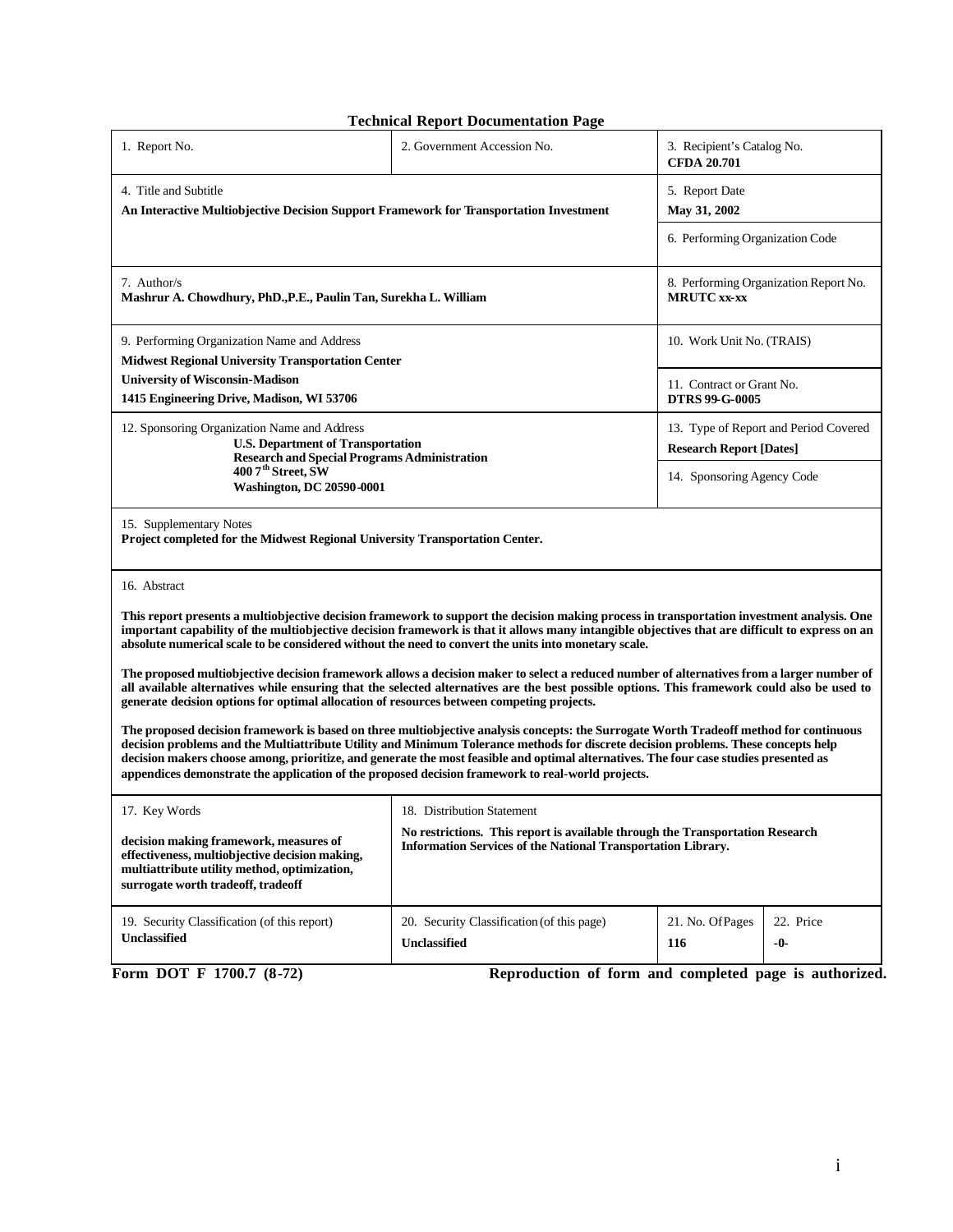## **DISCLAIMER**

This research was funded by the Midwest Regional University Transportation Center and the Federal Highway Administration under Project MRUTC 02-02. The contents of this report reflect the views of the authors, who are responsible for the facts and the accuracy of the information presented herein. This document is disseminated under the sponsorship of the Department of Transportation, University Transportation Centers Program, in the interest of information exchange. The U.S. Government assumes no liability for the contents or use thereof. The contents do not necessarily reflect the official views of the Midwest Regional University Transportation Center, the University of Wisconsin or the Federal Highway Administration at the time of publication.

The United States Government assumes no liability for its contents or use thereof. This report does not constitute a standard, specification, or regulation.

The United States Government does not endorse products or manufacturers. Trade and manufacturers names appear in this report only because they are considered essential to the object of the document.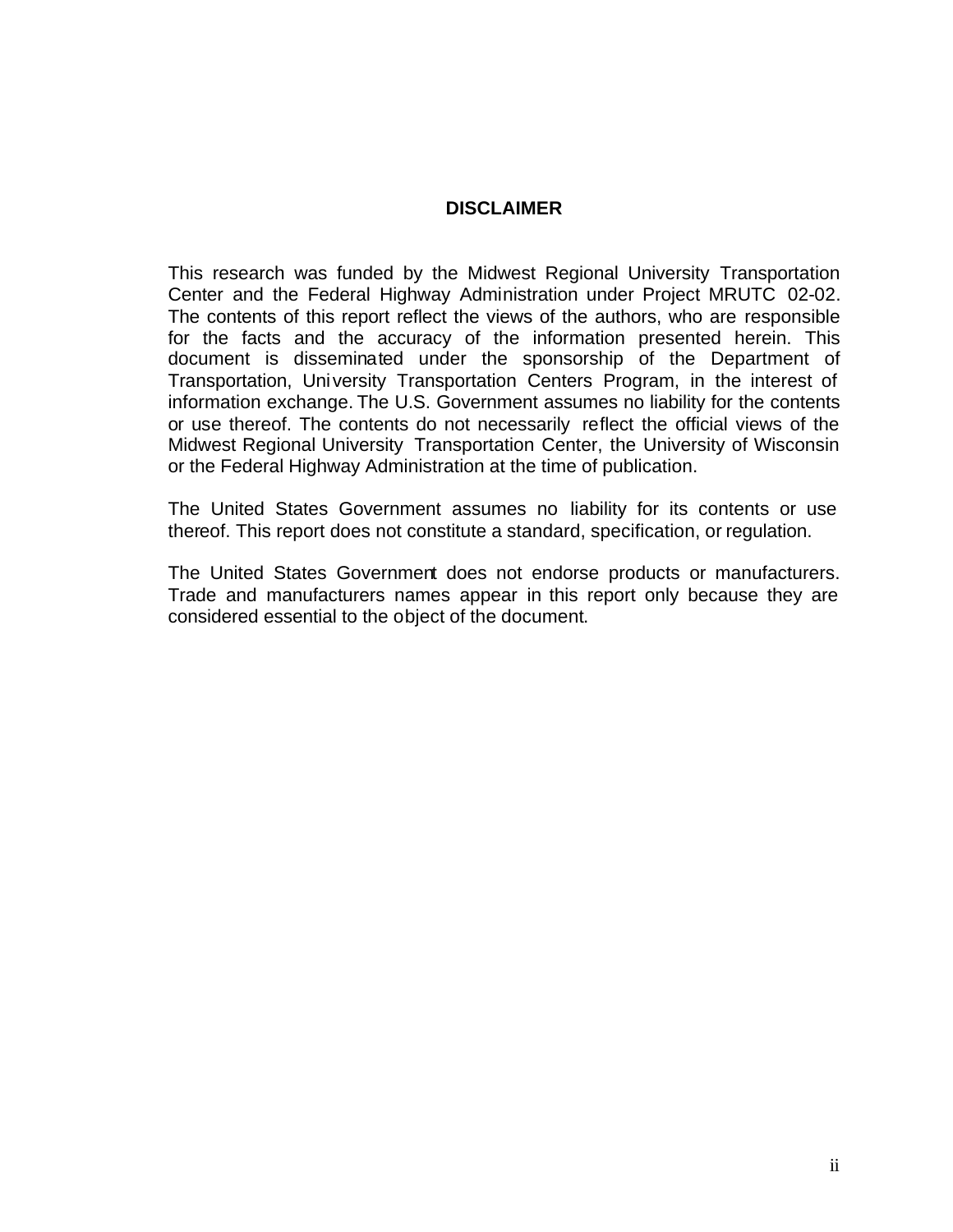|  | <b>TABLE OF CONTENTS</b> |
|--|--------------------------|
|  |                          |

| Section 2. Overview of Multiobjective Decision Analysis 4           |
|---------------------------------------------------------------------|
| 2.1 Characteristics of a Transportation Project and                 |
|                                                                     |
|                                                                     |
|                                                                     |
| 2.2.2 Interactive Approach - Surrogate Worth Tradeoff Method 7      |
|                                                                     |
| 2.3 Application of Multiobjective Decision Analysis to Specific     |
|                                                                     |
|                                                                     |
|                                                                     |
|                                                                     |
|                                                                     |
| 2.3.5 National Cooperative Highway Research Program 12              |
|                                                                     |
|                                                                     |
| 2.3.8 ODOT Draft Major New Construction Program 15                  |
|                                                                     |
|                                                                     |
|                                                                     |
|                                                                     |
|                                                                     |
|                                                                     |
| <b>4.1 Conclusions</b>                                              |
|                                                                     |
|                                                                     |
|                                                                     |
|                                                                     |
| <b>Appendices</b>                                                   |
|                                                                     |
|                                                                     |
| Appendix C Pickaway County (Ohio) Resurfacing Problem 68            |
| Appendix D Richland County, I-71 Corridor Major Investment Study 76 |
|                                                                     |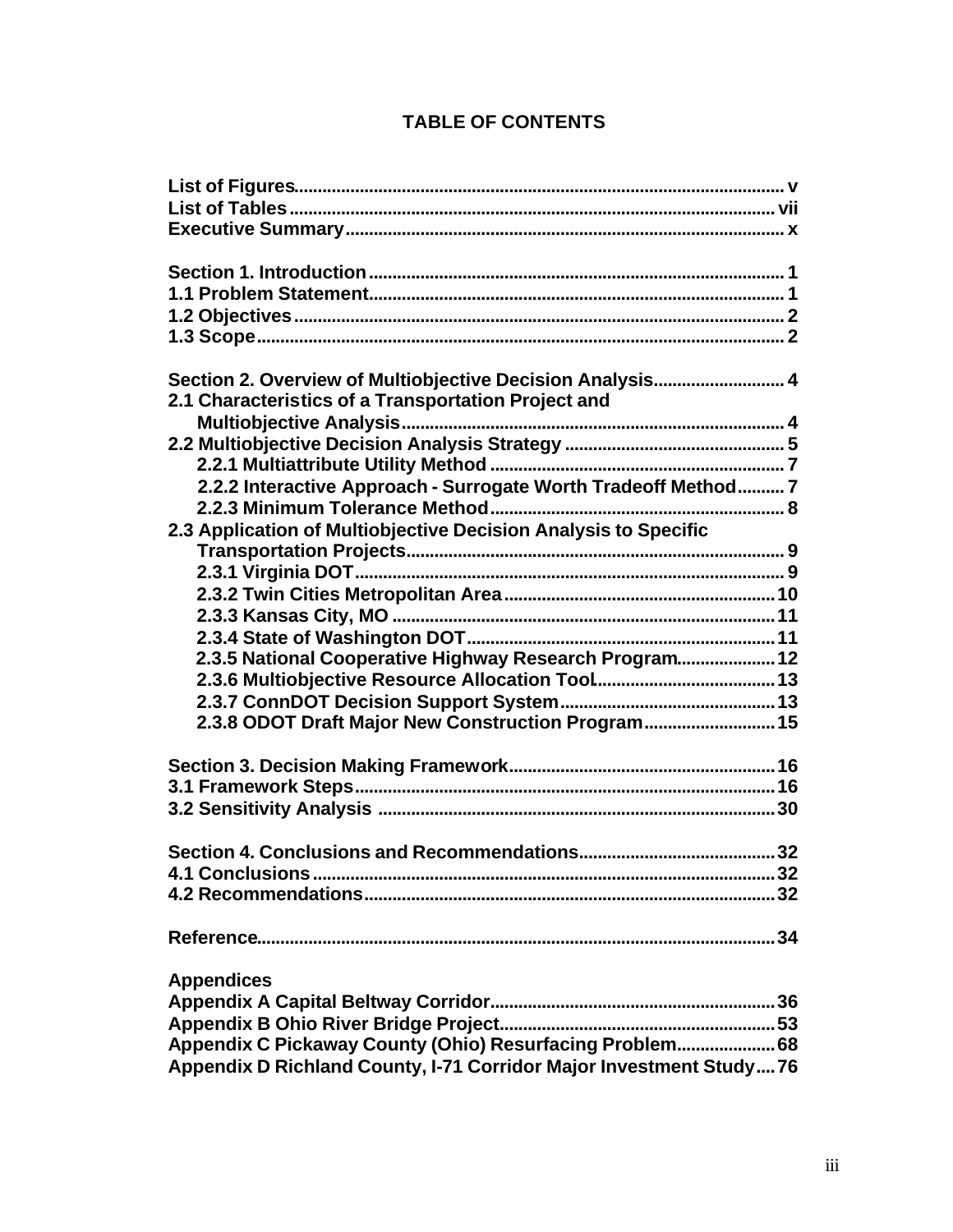# *TABLE OF CONTENTS (Continued)*

| Appendix E Regression Graph for Capital Beltway Corridor  89   |  |
|----------------------------------------------------------------|--|
| Appendix F Regression Graph for Ohio River Bridge Project92    |  |
| Appendix G Questionnaire for Richland County, I-71 Corridor 97 |  |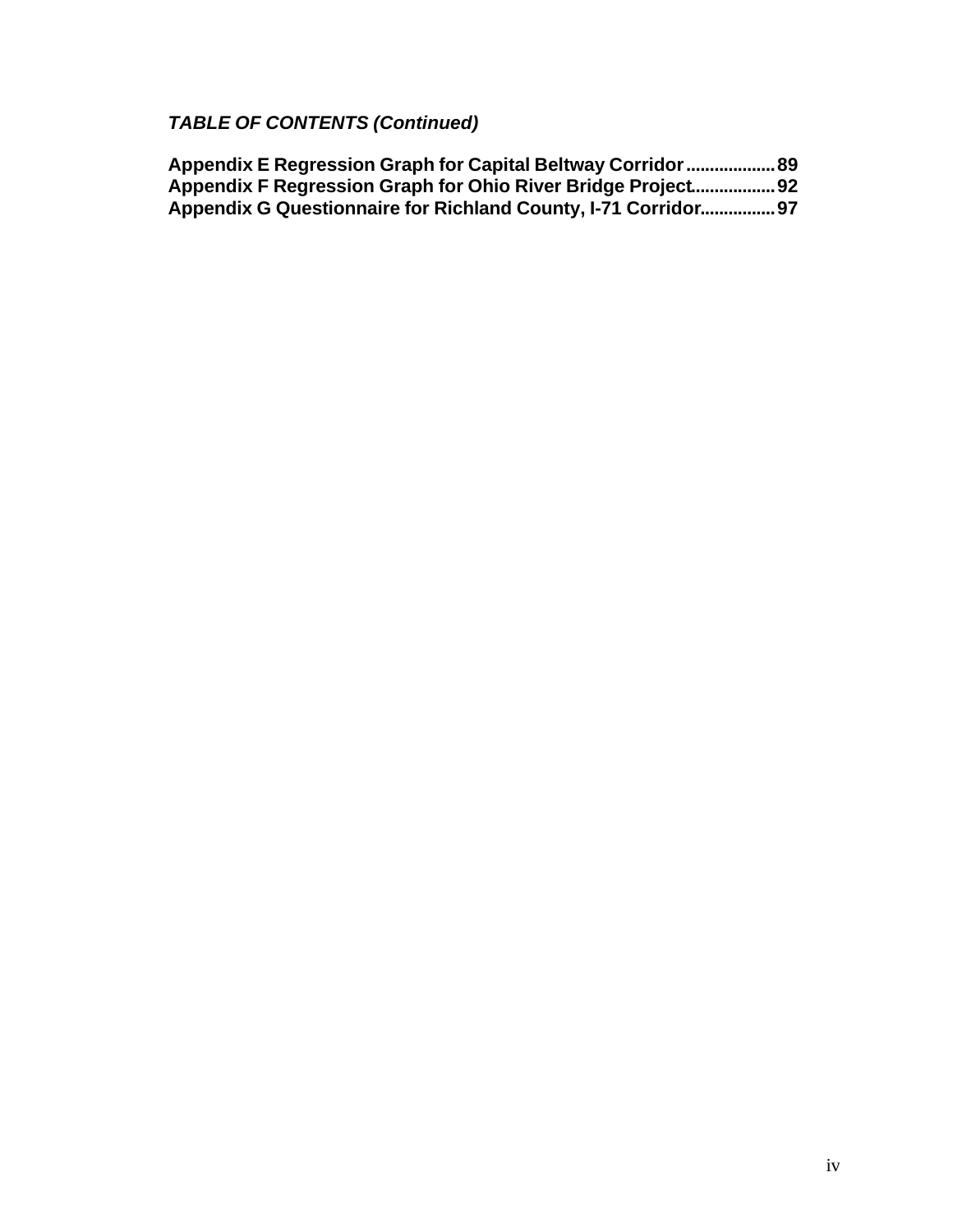## **LIST OF FIGURES**

| Figure 4 Utility Graph for Minimum Average Speed 26                 |
|---------------------------------------------------------------------|
|                                                                     |
| Figure 6 Decision Making Framework for Capital Beltway Corridor 39  |
| Figure 7 Utility Objective Value of Capital Beltway Corridor 46     |
| Figure 8 Decision Making Framework for Ohio River Bridge Project 56 |
|                                                                     |
| Figure 10 Six Bridge and Highway Alignments in Eastern Jefferson    |
| and Clark County Utility Graph for Average Speed 57                 |
| Figure 11 Utility Objective Value of Ohio River Bridge              |
|                                                                     |
| Figure 12 Decision Making Framework for Resurfacing Problem70       |
|                                                                     |
|                                                                     |
|                                                                     |
|                                                                     |
| Figure 17 Decision Making Framework for Richland County, I-71  78   |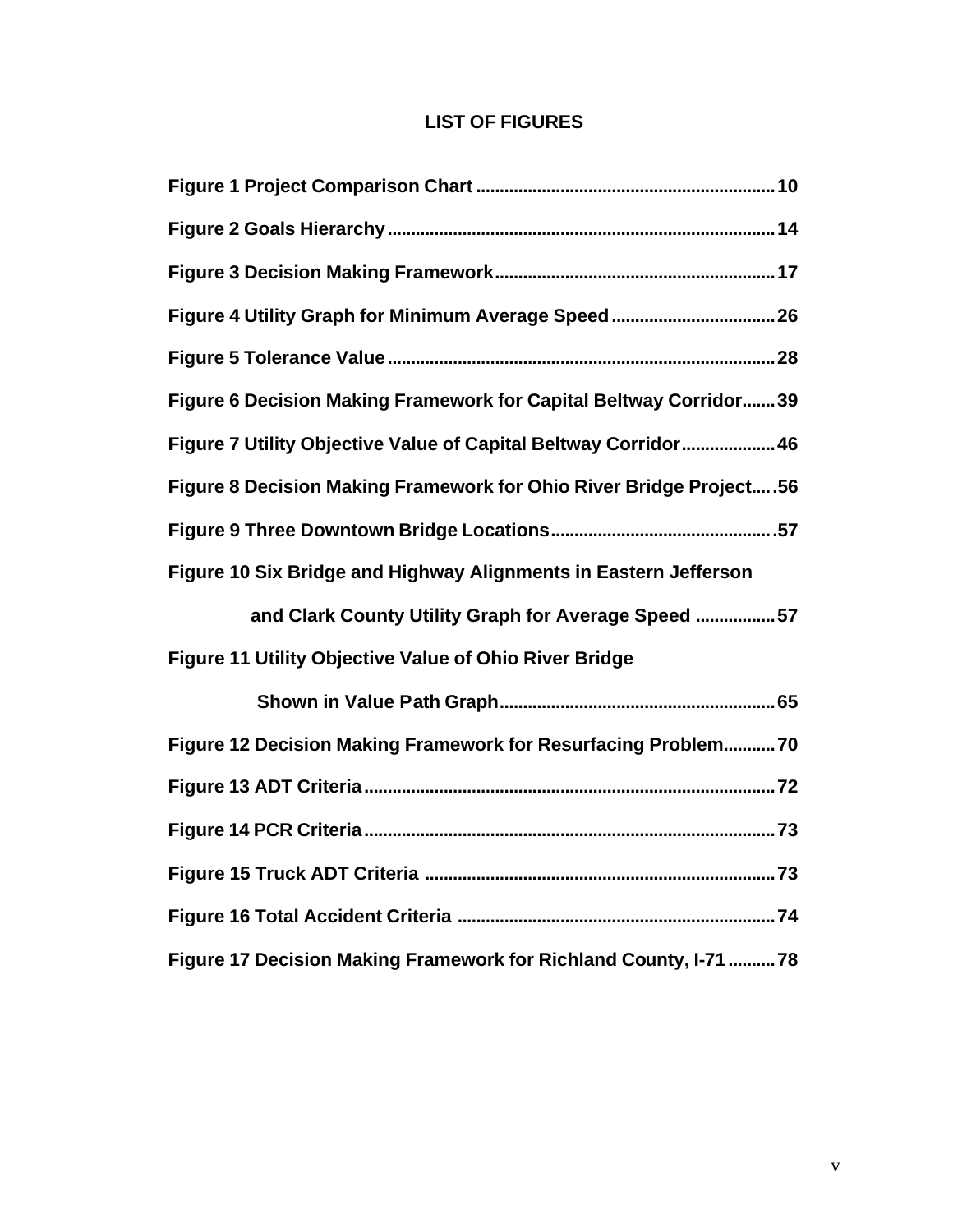# **LIST OF FIGURES (Continued)**

| Figure 20 Utility Graph for Maximum Daily Cost of Delay 82       |    |
|------------------------------------------------------------------|----|
|                                                                  |    |
|                                                                  |    |
|                                                                  | 84 |
| <b>Figure 24 Utility Graph for Future Annual Operational and</b> |    |
|                                                                  | 85 |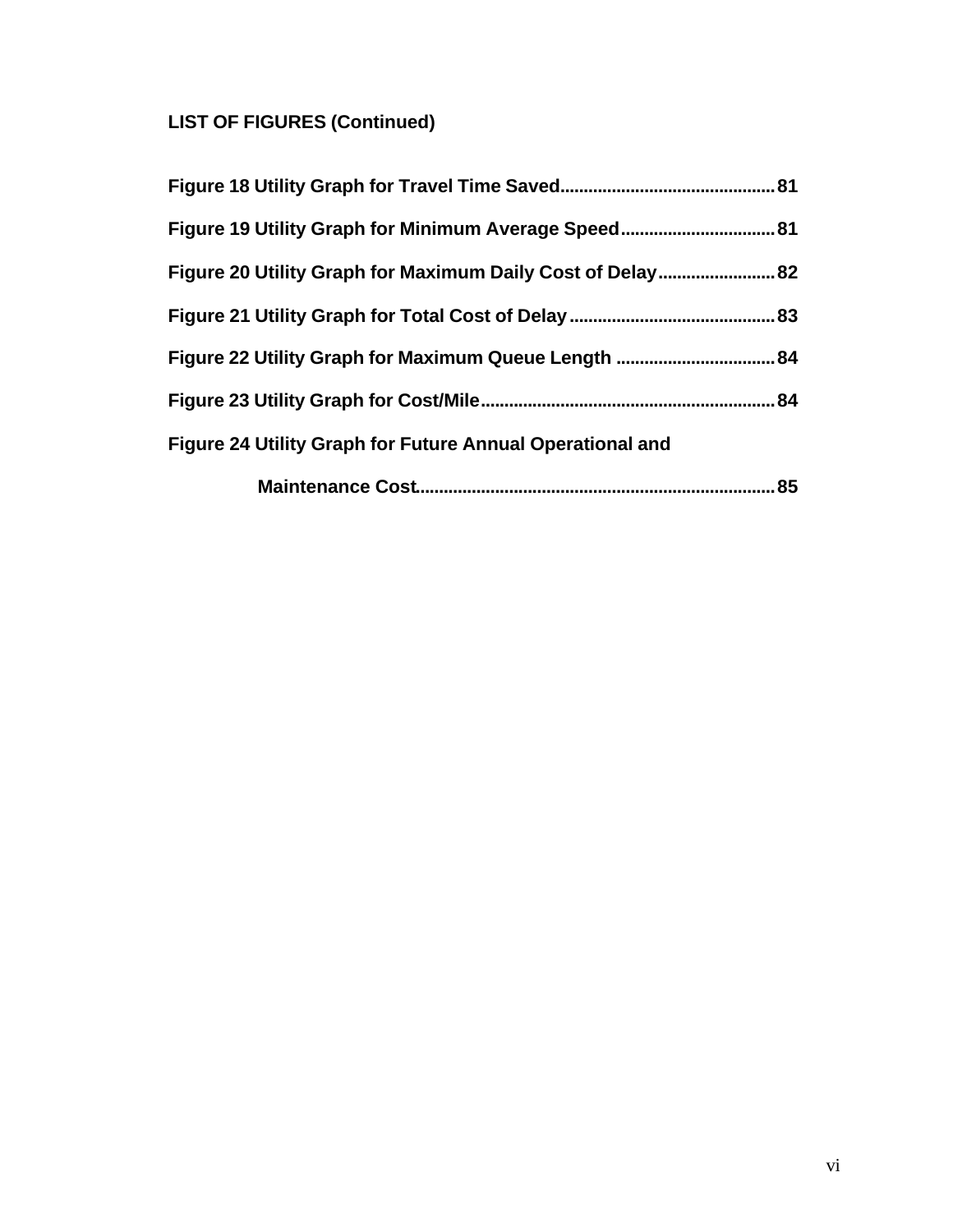## **LIST OF TABLES**

| Table 5 Measured Effectiveness Value for HOV Lanes  40            |
|-------------------------------------------------------------------|
| Table 6 Measured Effectiveness Value for Rail Transit 41          |
|                                                                   |
| Table 8 Constraint Value of Capital Beltway Corridor 44           |
| Table 9 Generated Solutions of Capital Beltway Corridor 45        |
| Table 10 Objective Value of Generated Solution of                 |
|                                                                   |
| Table 11 Objective Value Scales of Capital Beltway Corridor 46    |
|                                                                   |
|                                                                   |
| <b>Table 14 Correlation Coefficients Between Total Cost</b>       |
|                                                                   |
| <b>Table 15 Correlation Coefficients Between Annual Ridership</b> |
|                                                                   |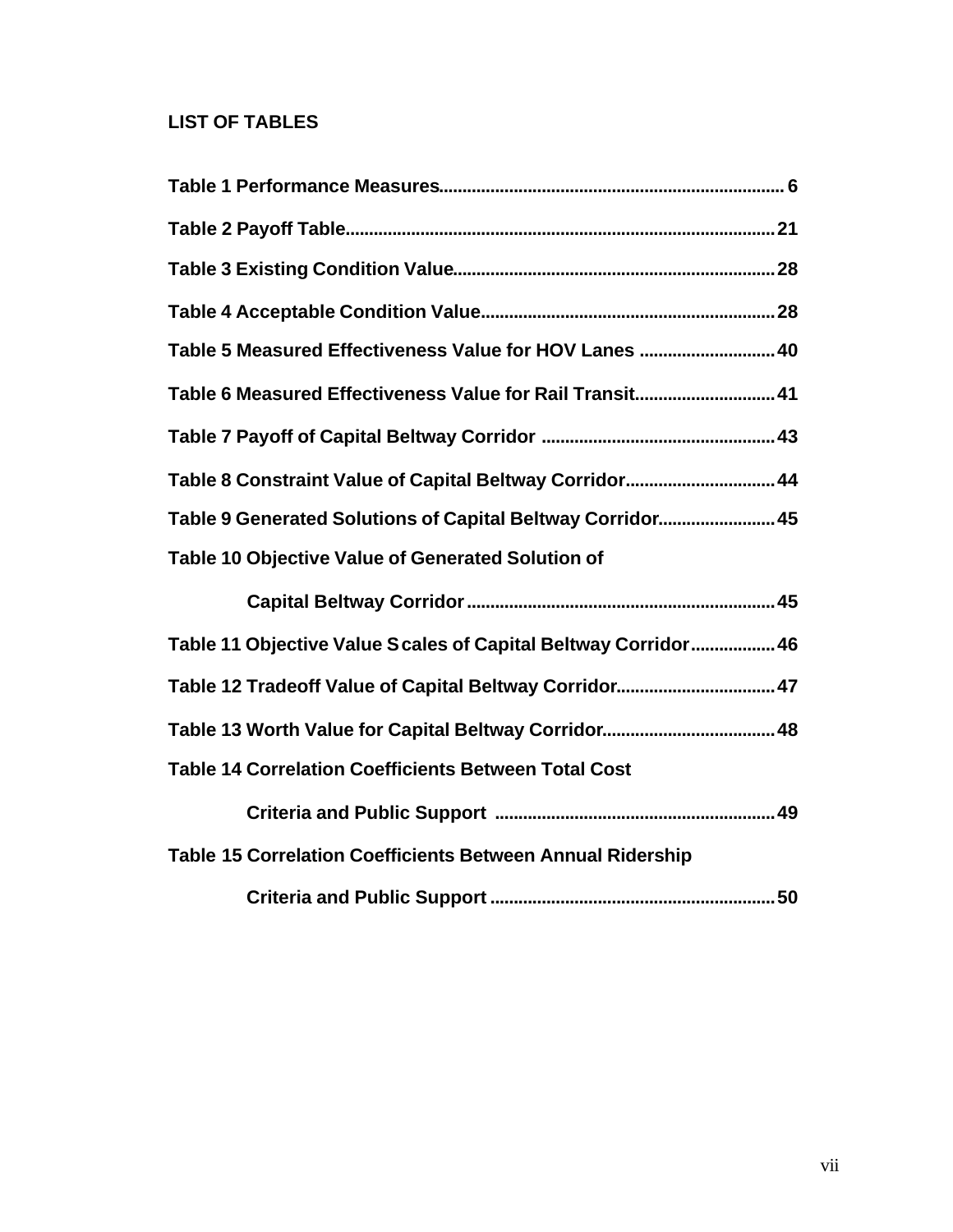# **LIST OF TABLES (Continued)**

| Table 16 Correlation Coefficients Between Daily New Ridership         |
|-----------------------------------------------------------------------|
|                                                                       |
| <b>Table 17 Correlation Coefficients Between Economic Development</b> |
|                                                                       |
|                                                                       |
| Table 19 Measured Effectiveness Value of Ohio River Bridge  59        |
|                                                                       |
|                                                                       |
|                                                                       |
|                                                                       |
|                                                                       |
|                                                                       |
|                                                                       |
|                                                                       |
|                                                                       |
|                                                                       |
|                                                                       |
|                                                                       |
|                                                                       |
| Table 33. Utility Table for Maximum Daily Cost of Delay 82            |
|                                                                       |
|                                                                       |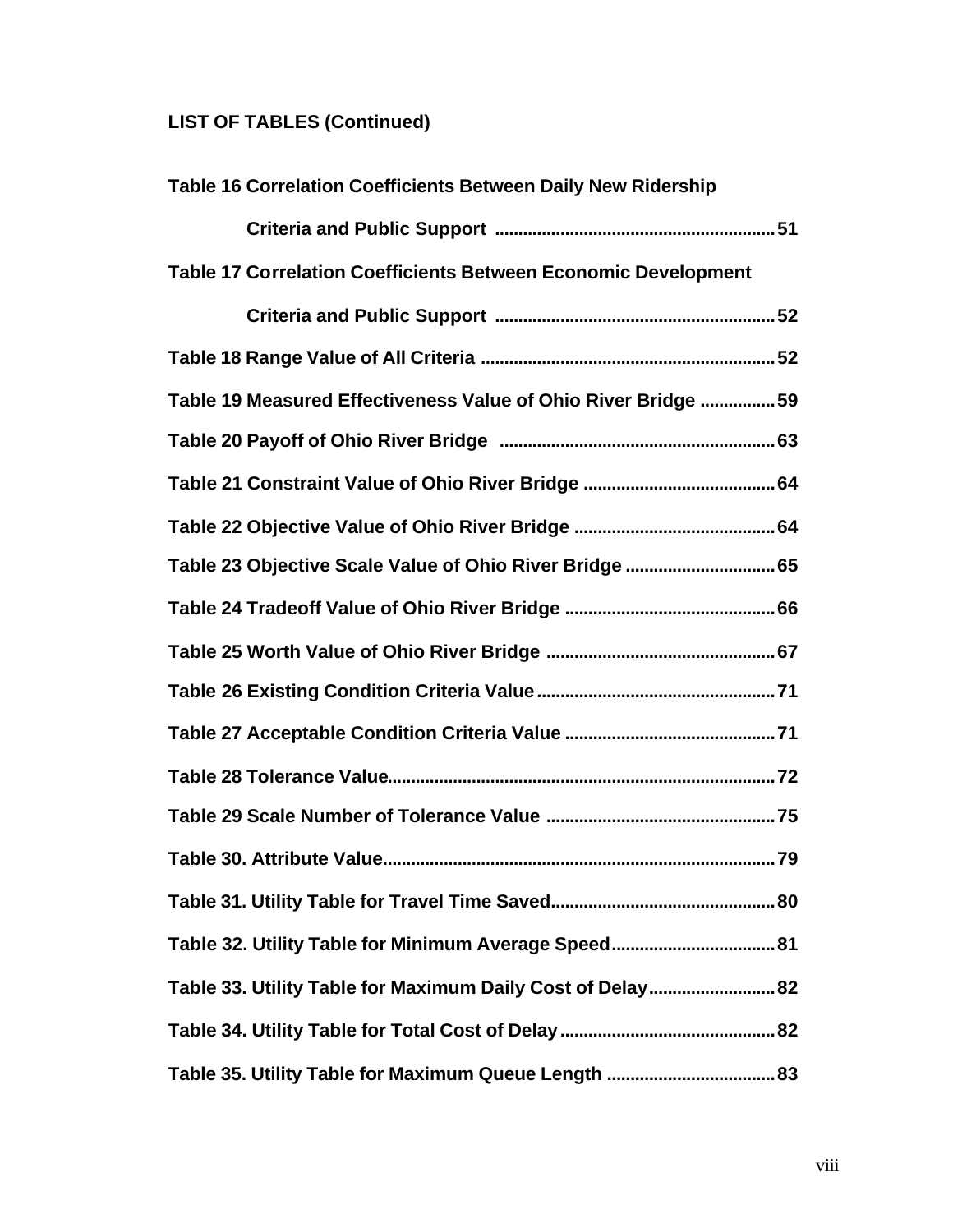# **LIST OF TABLES (Continued)**

|                                                            | .84 |
|------------------------------------------------------------|-----|
| <b>Table 37 Utility Table of Future Annual Operational</b> |     |
| 85                                                         |     |
|                                                            |     |
|                                                            | 86  |
|                                                            | 88  |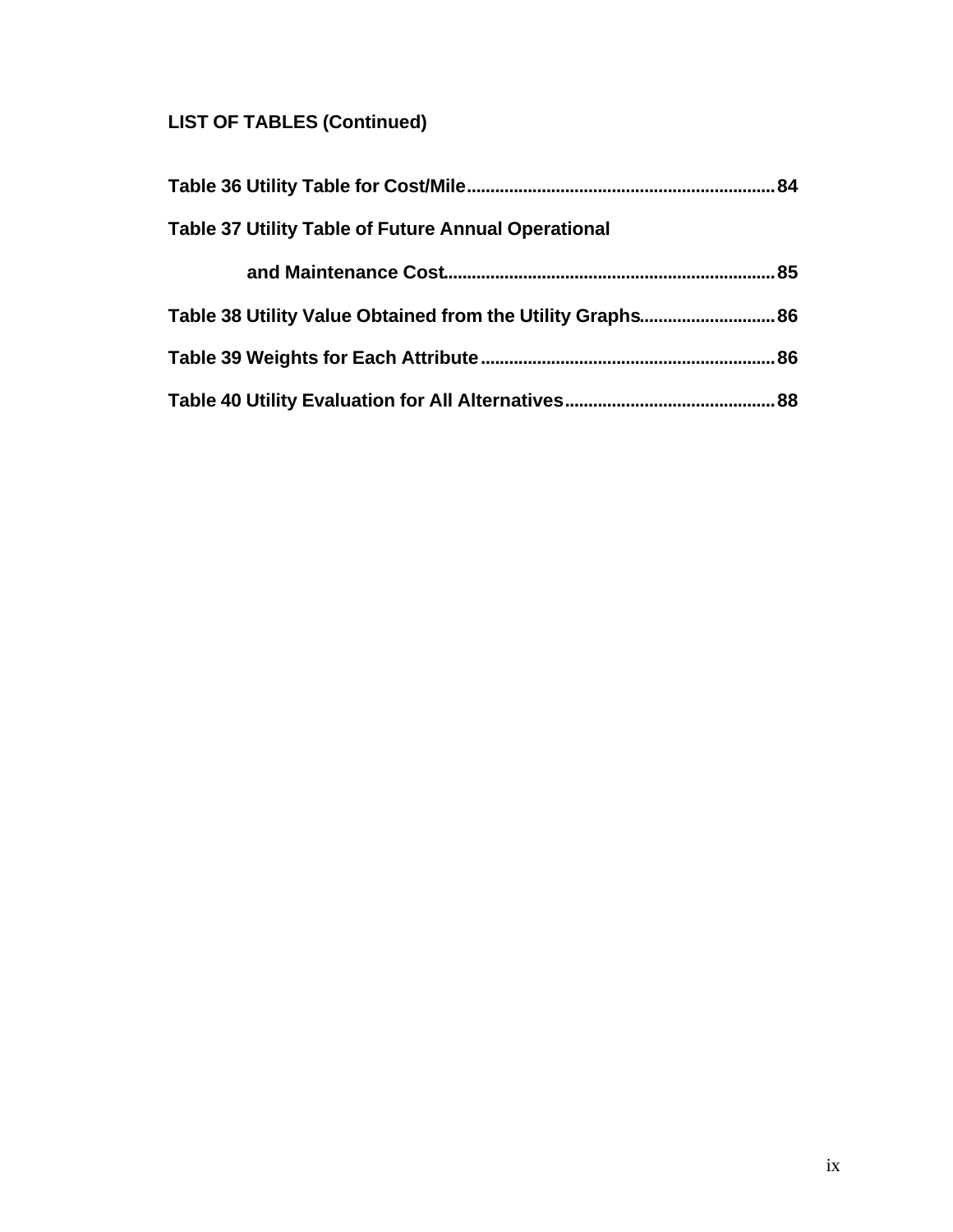#### **EXECUTIVE SUMMARY**

Transportation infrastructure decisions that optimize available resources and provide maximum benefits hold tremendous value to the transportation profession. Decision maker attempts to reach their goals with well-timed and cost effective decisions that invest limited available resources according to future needs. Thus, it becomes increasingly important for decision maker to use objective tools to make proper investment choices.

Most decision making scenarios in the transportation field are complex and include multiple, and often conflicting objectives. Often, these objectives cannot be measured in monetary units alone. Trading off labor costs versus environmental impacts is a challenge for all transportation projects. This and several other tradeoff scenarios comprise the multitude of criteria that a project must serve. To effectively reach the optimal decision, a practitioner must utilize a decision making framework.

The framework shown graphically on the following page developed in this report uses various mathematical and the analytical concepts of multiobjective analysis to provide such aid to decision maker. Multiobjective analysis allows a decision maker to select a reduced number of alternatives from the larger number of all available alternatives, while ensuring that the selected alternatives are the best possible options. This tool also allows optimal allocation of resources between competing projects.

This report outlines a variety of approaches based on multiobjective analysis concepts to choose among, prioritize and generate the most feasible alternatives. These "non-dominated alternatives" essentially provide the decision maker with a menu of acceptable investment levels and choices. The usefulness of each approach depends on the specific type of decision problem.

Based on the type of decision problem, continuous or discrete, the appropriate approaches can be identified. In a discrete problem, a predefined set of alternatives is available before the multiobjective part of the analysis begins. Most transportation investment projects have this characteristic as the selection of project alternatives is from a number of possible alternatives (or the selection of a project site from several possible sites). Continuous problems are not characterized by a predefined set of alternatives. Instead, for a continuous problem (such as miles of a particular road that need to be reconstructed), a mathematical model including decision variables, constraints, and multiple objective functions must be formulated to generate alternatives. The decision alternatives are not predefined in continuous problem while a finite number exist in discrete problems. The authors here present an optimization approach based on the Surrogate Worth Tradeoff (SWT) method for continuous problems, and Multiattribute Utility and Minimum Tolerance Methods for discrete problems.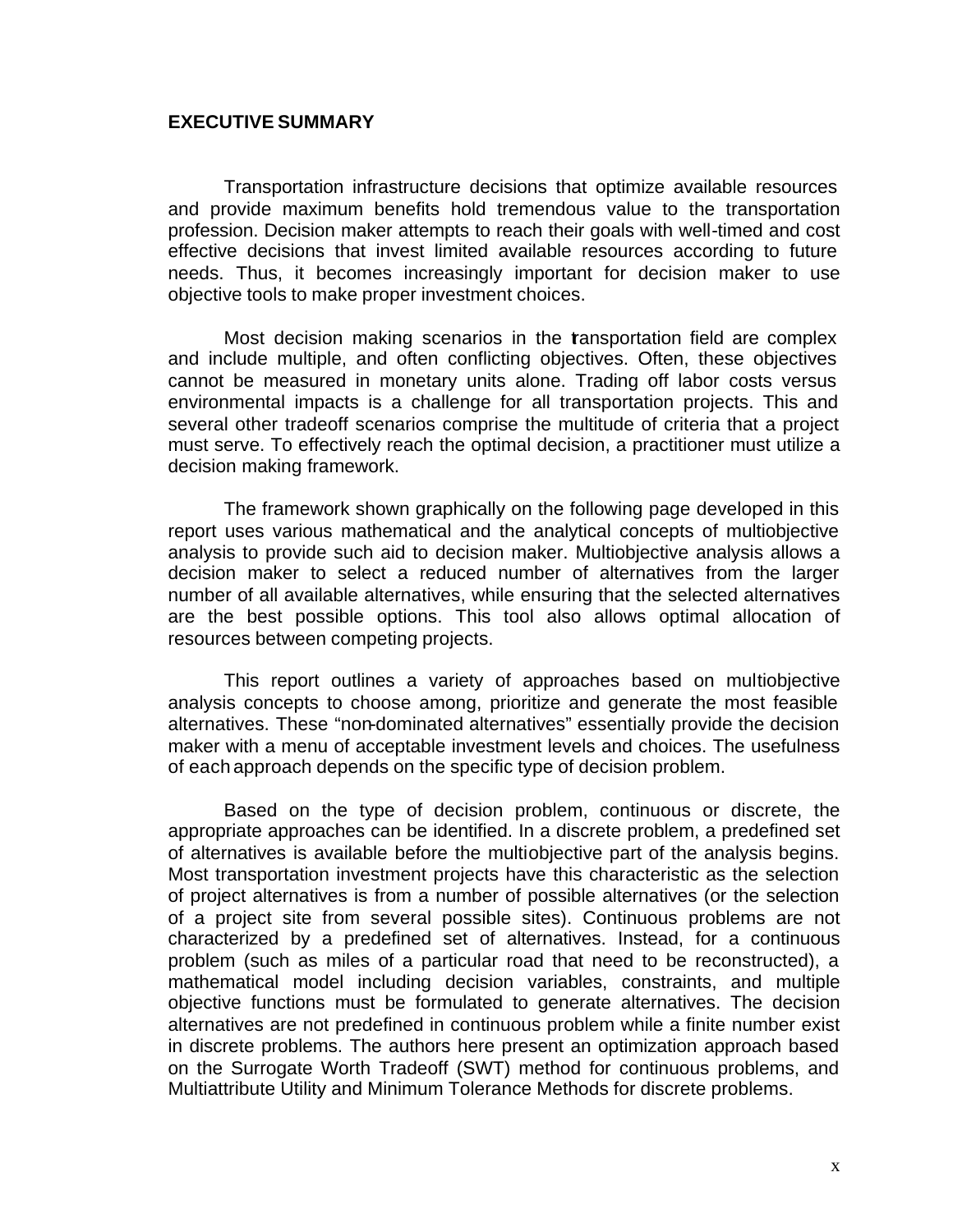

## **Decision Making Framework**

The decision making framework developed includes three multiobjective methods: optimization through Surrogate Worth Tradeoff, Multiattribute Utility and Minimum Tolerance Methods. If the multiobjective problem is continuous in nature, then only the optimization approach could be applied, whereas noncontinuous problems can follow either Multiattribute Utility or Minimum Tolerance Method. The adoption of either Multiattribute Utility or Minimum Tolerance Method is a matter of individual choice.

When the number of discrete alternatives is greater than eight, the optimization method should be followed first to eliminate non-optimal alternatives. The main differences and advantages of the different methods are shown in following the table.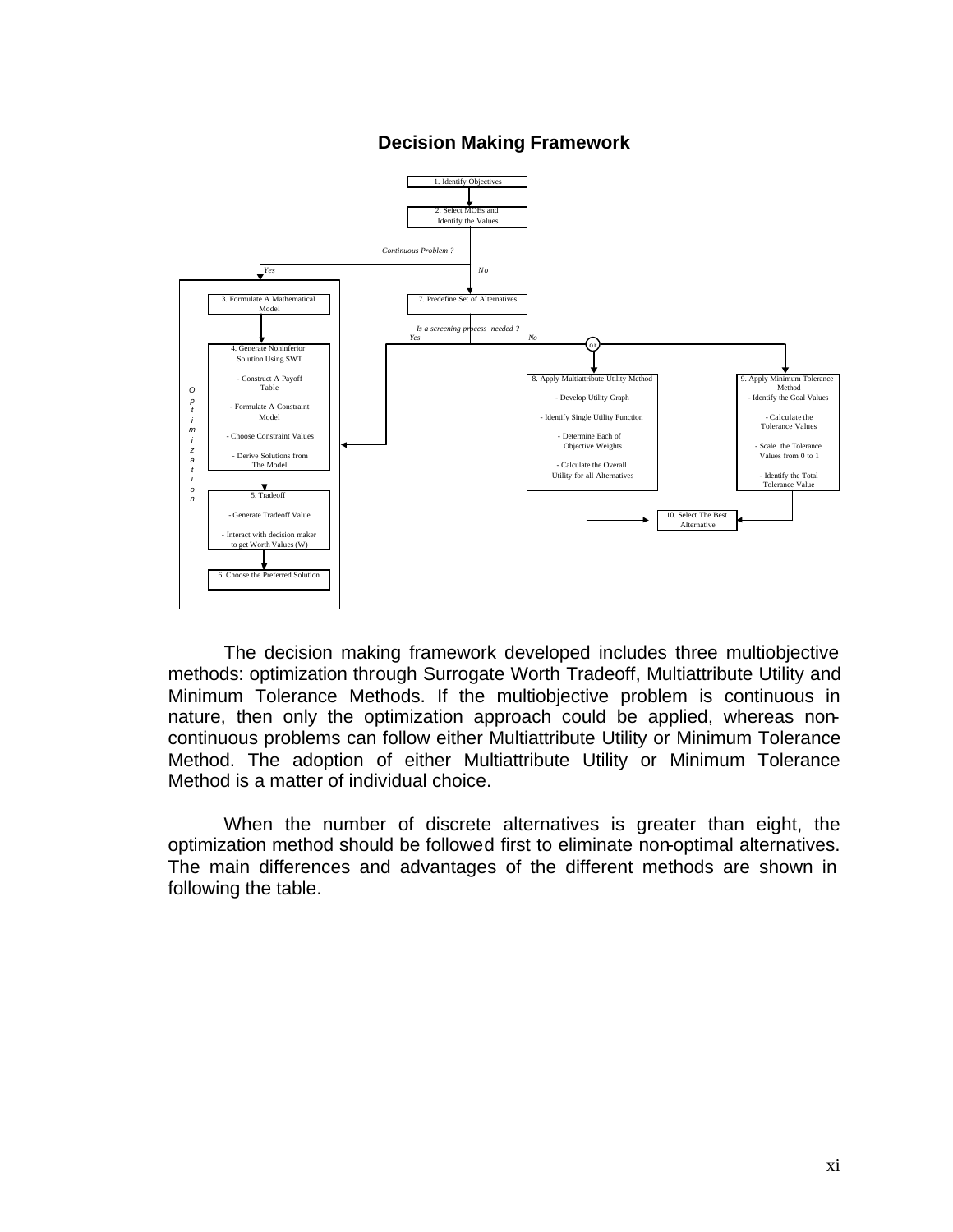## **Applicability by Criteria of the Proposed Methods**

| Criteria                                                 | Method                                           |                                                                           |                                                      |  |  |  |
|----------------------------------------------------------|--------------------------------------------------|---------------------------------------------------------------------------|------------------------------------------------------|--|--|--|
|                                                          | Surrgate Worth Tradeoff                          | <b>Multiattribute Utility</b>                                             | Minimum Tolerance                                    |  |  |  |
| Methods used to find a best<br>solution                  | optimization                                     | preference assessment                                                     | goal tolerance value                                 |  |  |  |
| Type of decision variable                                | continuous, discrete                             | discrete                                                                  | discrete                                             |  |  |  |
| Number of predefined alternatives<br>in discrete problem | high                                             | low                                                                       | low                                                  |  |  |  |
| Capability to generate alternatives                      | ves                                              | no                                                                        | no                                                   |  |  |  |
| Interaction with decision maker                          | ves                                              | ves                                                                       | ves                                                  |  |  |  |
| How to find the best alternative                         | Closest to zero<br>of worth value                | Maximum of overall<br>utility value                                       | Minimum of total<br>tolerance value                  |  |  |  |
| Advantages                                               | Can be used to do<br>tradeoff between objectives | Easy to use in evaluating<br>alternatives                                 | Easy to use in evaluating<br>alternatives            |  |  |  |
|                                                          | Ability to generate alternatives                 | Ability to express the weight of<br>each objective                        | Ability to express the weight of<br>each objective   |  |  |  |
|                                                          |                                                  | Decision maker can express<br>preference directly for each<br>alternative | Interaction time is minimized<br>with decision maker |  |  |  |

The optimization approach also allows an optional method where the analyst demonstrates the relative tradeoff between competing alternatives. This optional approach allows the decision maker to receive additional input before selecting a final project. The strength of this approach is that after generating optimal solutions, the analyst can leave the decision maker to choose a project. If further selection is required, the analyst can guide the decision maker to a project through an interactive question-and-answer process that is factored into the equations.

Although no approach dominates the others, the optimization approach is more objective than the Multiattribute Utility approach. The Multiattribute Utility and Minimum Tolerance Methods are highly reliant upon decision maker input and criteria weighting. Final output and project selection may be influenced by personnel changes among the decision maker. The Multiattribute Utility approach includes decision maker's input as a part of developing the output. Input is sought through a set of questionnaires on the relative importance of selected measures of effectiveness (MOEs).

The Minimum Tolerance Method ranks alternatives based on the tolerance values (below which cannot be tolerated) of selected criteria. The lower tolerance value shows the urgency or priority of a project with respect to a project with higher tolerance value.

This report presents four case studies that demonstrate the application of the decision making framework to real-world projects: the Capital Beltway Corridor, Ohio River Bridge Project, Pickaway County (Ohio) Resurfacing Problem, and Richland County (Ohio) I71 Project. The study area for Capital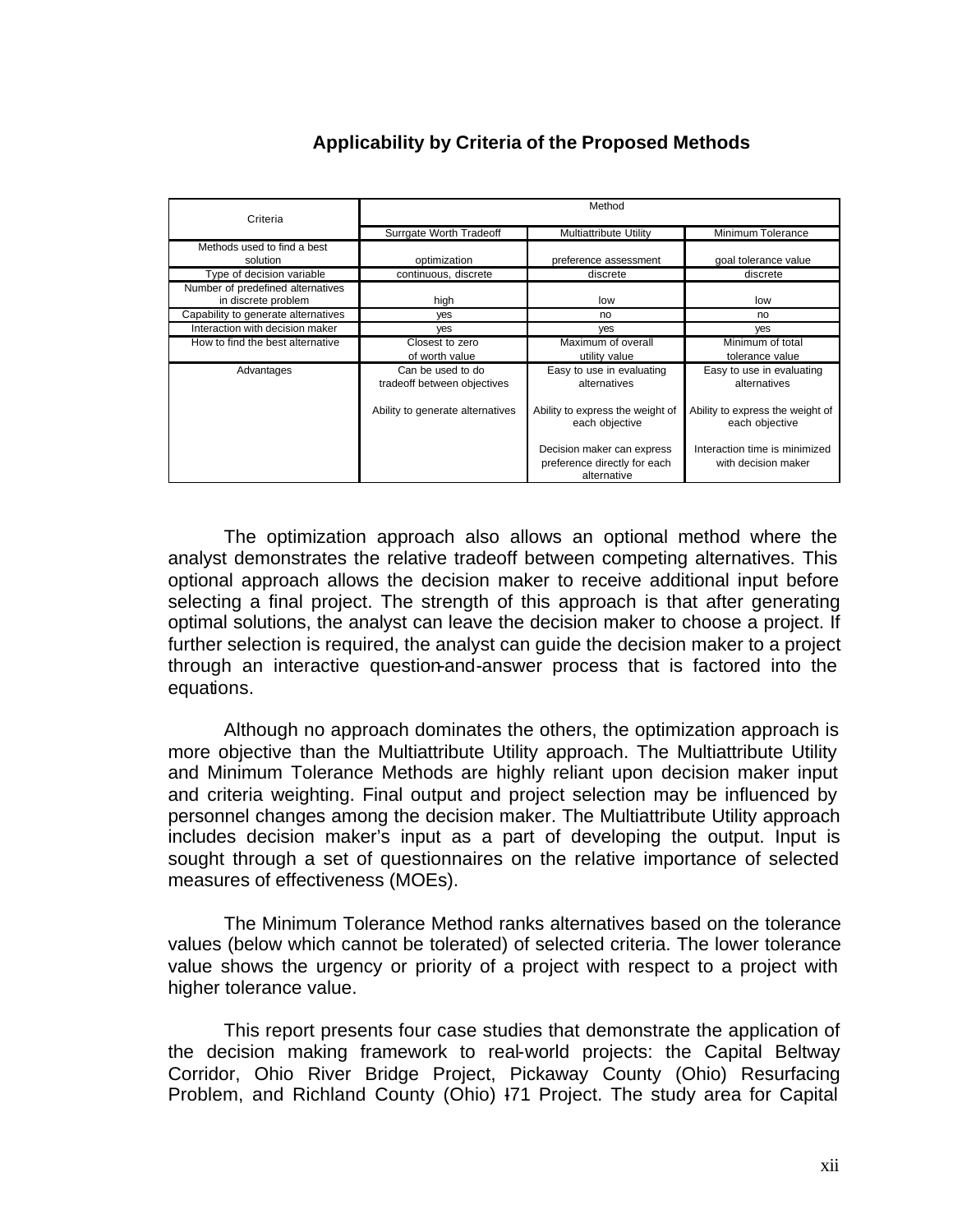Beltway Corridor is in Washington D.C, on Maryland's 42-mile portion of I-95/I-495. The Ohio River Bridge project is located between Jefferson County, Kentucky and Clark County, Indiana. The Pickaway County (Ohio) Resurfacing Problem is located on Routes 674 (PIC-674), PIC-207, and PIC-138. The last case study area is the Richland County F71 Project, which is located on the F71 Cleveland to Columbus corridor. These four case studies were presented to demonstrate the applicability of the different paths the decision making framework can take under different decision scenarios.

These case studies were developed based on actual project data. The multiobjective optimization approach was applied in the Capital Beltway Corridor and Ohio River Bridge projects. The Capital Beltway Corridor case study simultaneously evaluated two decision problems, continuous (high occupancy vehicle (HOV) projects) and discrete (rail transit projects). The HOV lane evaluation included how many miles of HOV lane were needed in each of the five competing segments. The rail transit evaluation involved a choice between light and heavy rail transit projects. The decision making framework combined both decision problems and demonstrated two alternatives that were optimal to maximize economic development, transit ridership, and other criteria. Each returned varying investment levels in HOV and rail transit. Compromises must be made when choosing one of optimal alternatives, when they were the best alternatives generated.

The Ohio River Bridge project provided access between Jefferson County, Kentucky and Clark County, Indiana and represented a discrete decision problem with twenty-seven project alignment and structural alternatives. The case study evaluated a list of alternatives that would improve regional mobility, reduce traffic congestion, and increase safety in eastern Jefferson and southeastern Clark counties. The process resulted in two optimal projects that demonstrated acceptable solutions, one involving a single bridge crossing and a second choosing two smaller bridges with separated alignments.

The Multiattribute Utility Method was applied to study Richland County, Ohio pavement reconstruction along Interstate 71. The case study evaluated transportation solutions from six predefined alternatives to maintain acceptable traffic operations during a pavement reconstruction project. Based on the "Richland County, Ohio Interstate 71 Corridor Major Investment Study (MIS)," this project addresses a proposed lane addition to F71 from the Morrow/Richland County (Ohio) line north to the Richland/Ashland County line. This MIS was a result of the Ohio Department of Transportation's (ODOT) "Cleveland to Columbus Pavement Reconstruction Study". The recommendation to construct a third lane was developed to address operational deficiencies caused by existing and future traffic volumes and truck traffic passing through the frequent steep grades along the corridor. ODOT conducted the MIS to determine the impacts of various alternatives. Application of the decision making framework suggested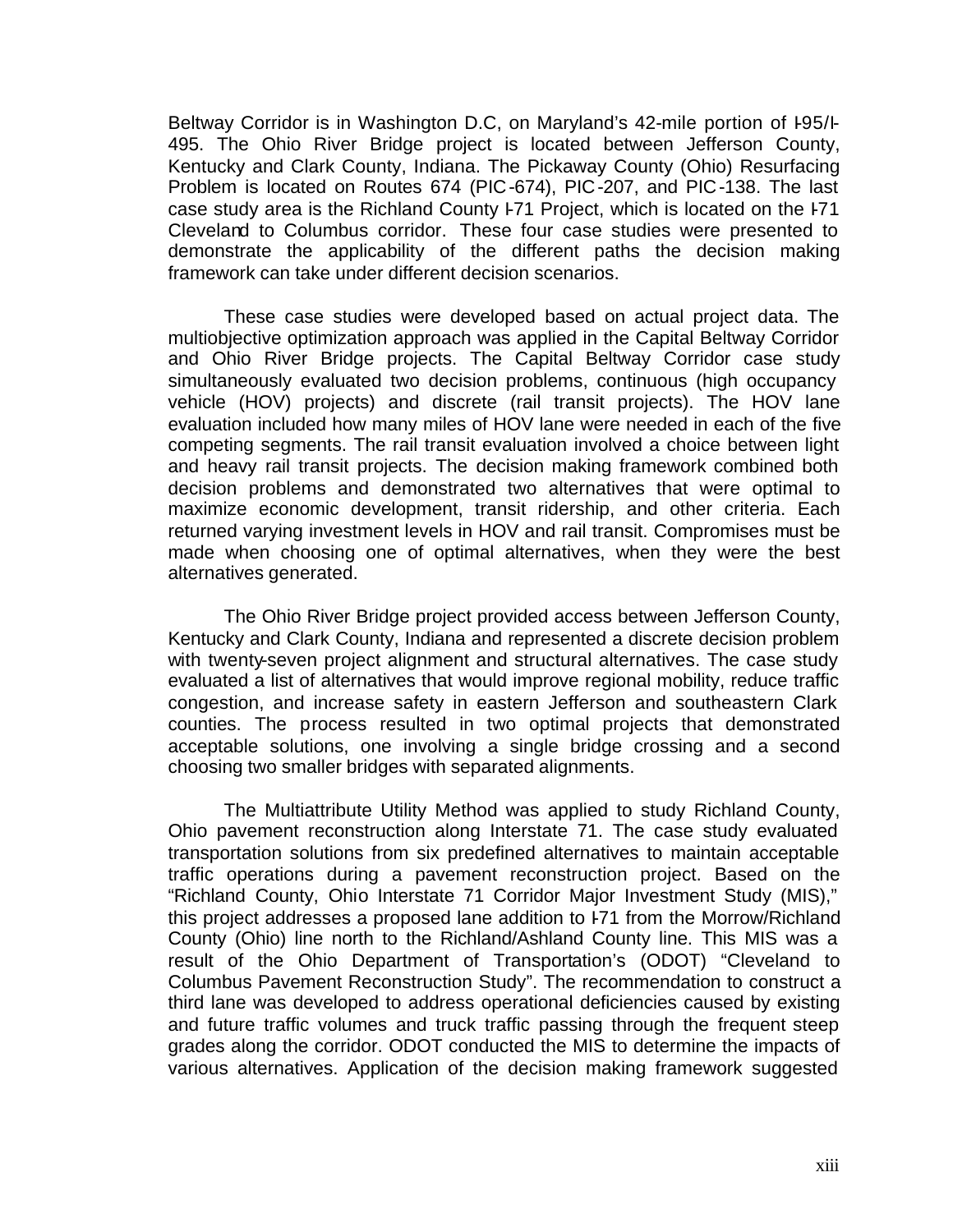that widening the roadway shoulders and bridges optimally maintained two travel lanes in each direction during the reconstruction.

The Minimum Tolerance Method was applied to the Pickaway County (Ohio) Resurfacing Problem, which is managed by ODOT District 6. ODOT District 6 faced the task of prioritizing among three Resurfacing Problems. Traditionally, ODOT prioritized resurfacing projects based on the Pavement Condition Rating (PCR), where the lower the PCR, and the more inferior the pavement conditions, the higher the priority for resurfacing. ODOT faced another problem prioritizing these projects because one route generated more complaints than the other two projects, but had lower PCRs and was less traveled. PCR criteria alone would not have made the Pickaway County highly traveled corridor receive priority for resurfacing. The case study applied a decision scenario where other factors, such as crash rate and traffic volume, were considered as factors in addition to PCR, to prioritize these competing projects based on a goal tolerance value. The framework resulted in a project selection that chose the most heavily traveled road, even though PCR alone would not have qualified the project.

The approaches presented in this study provide public agencies with an alternative to traditional economic analysis. The methods should be integrated with an agency's funding processes and management systems to adequately program projects. The decision making framework also provides flexibility to the user by being severable. Applying selected parts of the decision making framework based on the specific types of decision scenarios allows the practitioner to make informed decisions. The decision making framework, since it is not reliant upon a particular mode's characteristics, could also be applied to other transportation areas, such as aviation, rail, and water. Use of the decision making framework would lead to optimal allocation of agency resources.

The authors propose that a software program be developed based on the decision making framework presented. The mathematical formulas involved in the decision making framework involve complex and repetitive manual calculations. Software would automate the process and lead to a considerable timesavings.

One limitation of the existing framework is the inability to factor in the preferences of multiple decision makers. Further research should be conducted to include multiple decision maker in the modeling framework. This addition would allow the proposed model to receive different input from a number of decision makers with different agendas. The organization would then be able to produce a decision output based on these varied inputs and preferences.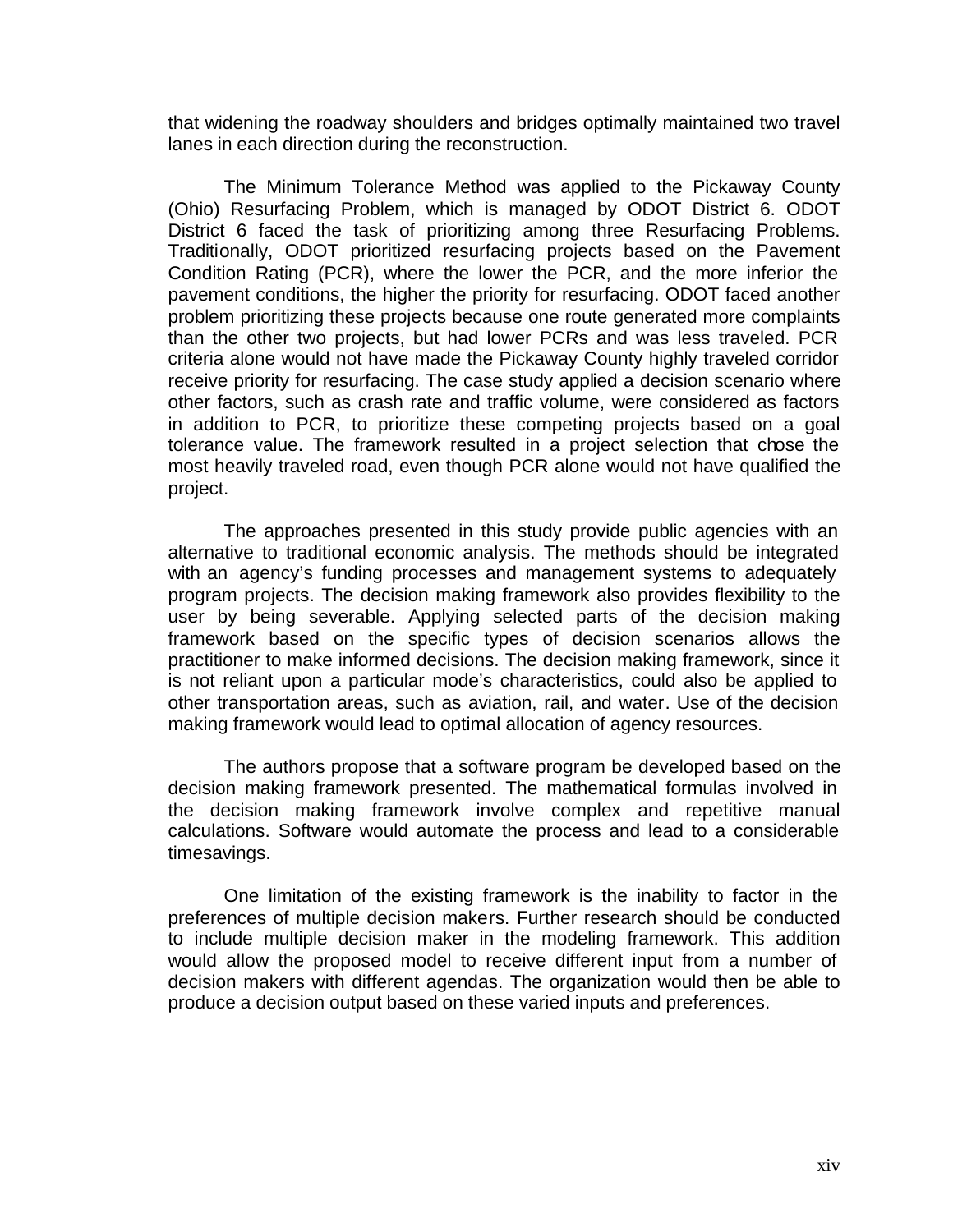## **1. INTRODUCTION**

#### **1.1 Problem Statement**

Most decision making scenarios involve multiple objectives that often conflict and cannot be measured in monetary units. This makes the process difficult. Since the resources to fund transportation projects are limited, using the available limited resources in an optimal manner by selecting the best alternative becomes very important.

A transportation agency should always want to make the best use of the resources allocated for projects. The main problems an agency faces are limited resources and the need to select an alternative from competing projects. Two projects are said to be mutually exclusive if it is not possible for both of them to be selected simultaneously. Therefore, decision maker have to choose which project is to be funded and at what level. This decision becomes difficult because there are numerous criteria that should be considered during the selection process. A project can have multiple, and often conflicting, objectives.

In the past, cost benefit analysis has been used as a tool for project evaluation. This approach requires that the effects of all project options be transformed into a single monetary dimension. This restriction leads to many difficulties in the practical application of this tool, since many objectives (such as customer satisfaction and environmental quality) cannot be readily transformed into monetary units.

Recognition of the need to extend available methods so that multiple and conflicting objectives could be incorporated into the decision making process led to the development of multiobjective decision making concepts in the late 1970s and early 1980s. In multiobjective decision making analysis, all objectives are approached on an equal basis, regardless of whether they can be estimated in monetary or non-monetary terms. In a transportation investment project, the objectives of the proposed project might be to improve access control, reduce congestion and delay, improve air quality, and/or improve traffic safety.

Multiobjective decision analysis gives planners technical tools that enable them to solve a decision problem where several objectives conflict. The effects of each objective might then be evaluated according to each of the selected measures of effectiveness (MOEs). The MOEs derived from these objectives might include a resulting reduction in environmental impacts, level of improved access to cultural facilities, and level of comfort with the given alternatives. In the case of complex transportation planning problems, no single option may exist that is considered the best by all measures. Economic, safety and operational measures may produce varied results.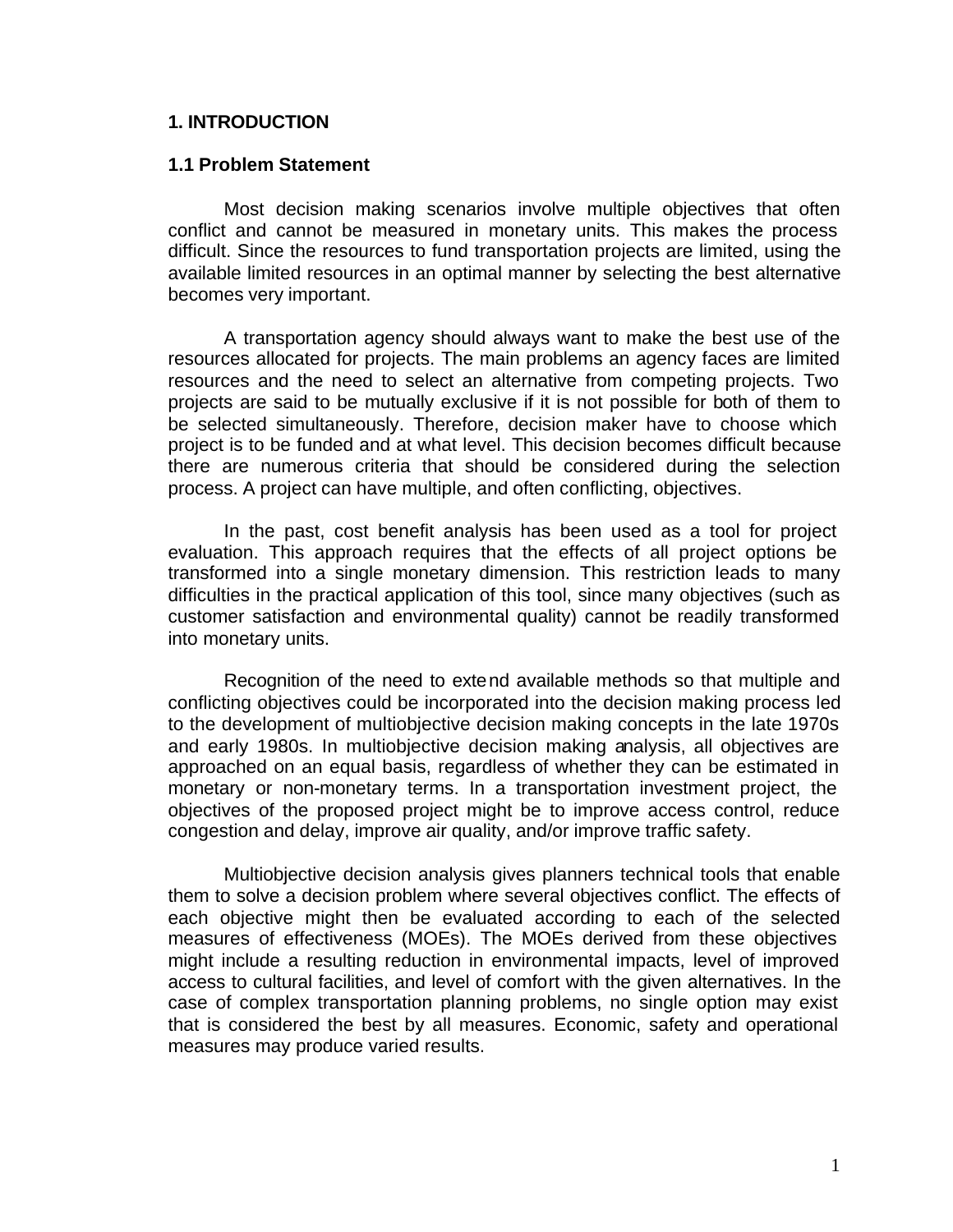Multiobjective decision making analysis can support the decision making process for transportation organizations. Two major players are involved in transportation investments: decision maker(s) and analyst(s). The decision maker makes important judgments regarding the relative significance of the objectives. The analyst generates alternatives and tradeoffs among objectives using mathematical tools. The other important capability of multiobjective decision making analysis is that it allows many intangible objectives that are difficult to express on an absolute numerical scale to be considered without the need to convert units into a monetary scale. For instance, safety and satisfaction are very important intangible factors in the transportation area.

The multiobjective decision making framework improves the state-of-theart tools available to the transportation engineer to select project alternatives. Traditional approaches such as a benefit cost method or incremental cost benefit analysis evaluate a single investment at a time. The result obtained is usually for individual alternatives and cannot be comparatively ranked because the alternatives are evaluated over a different set of objectives. On the other hand, a multiobjective method evaluates sets of alternatives simultaneously over common sets of objectives and ranks the results. As seen in the literature, multiobjective analysis can be a good analytical technique to select the best alternative for transportation investments.

## **1.2 Objectives**

The general objective of the research documented in this report was to develop a multiobjective decision support system that will aid the decision making process in a more systematic way. Specific objectives are listed below:

- 1. Develop a decision making framework for selecting between multiple competing alternatives while maximizing the desired and minimizing the undesired attributes.
- 2. Include an interaction between the analyst and the decision maker that will help the decision maker selects the best alternative.
- 3. Demonstrate the practical application of the methodology to actual transportation projects.

## **1.3 Scope**

This research addressed how multiobjective decision analysis helps a decision maker think systematically about complex decision problems and improve the quality of the resulting decision. Analysts use multiobjective decision making approaches as tools to develop useful information for the decision maker to select and evaluate competing alternatives.

This research focused on decision making for investments in surface transportation projects. The report presents methods that are useful for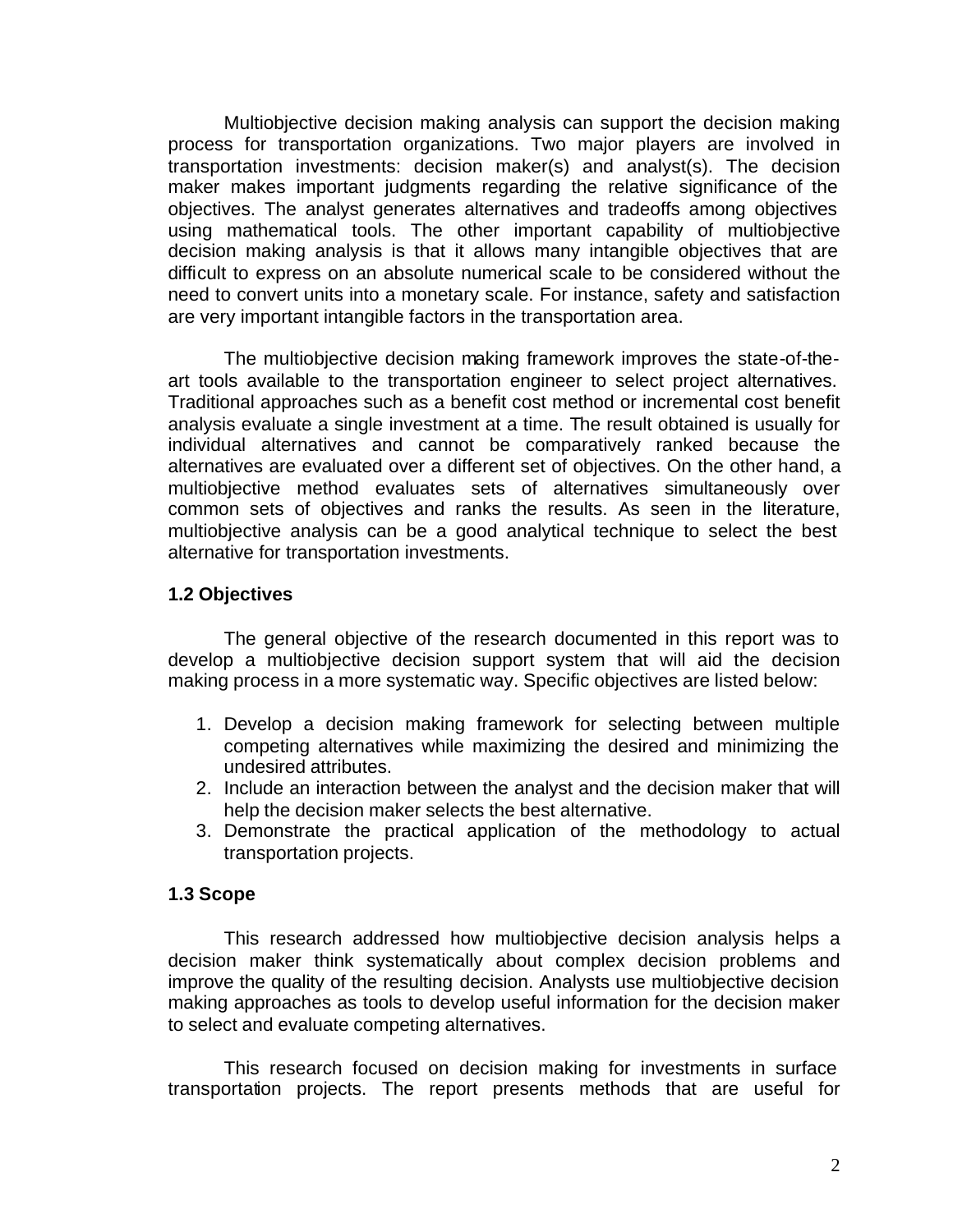continuous problems in which solutions are not predefined and discrete problems, which are useful for problems with a finite number of predefined alternatives. Those methods are discussed in Section 2.

The detailed modeling framework, which helps generate feasible alternatives and select the best-preferred project from a list of project alternatives, is presented in Section 3. Section 4 includes conclusions and recommendations. Appendices A, B, C, and D present four case studies that follow the modeling framework discussed in Section 3.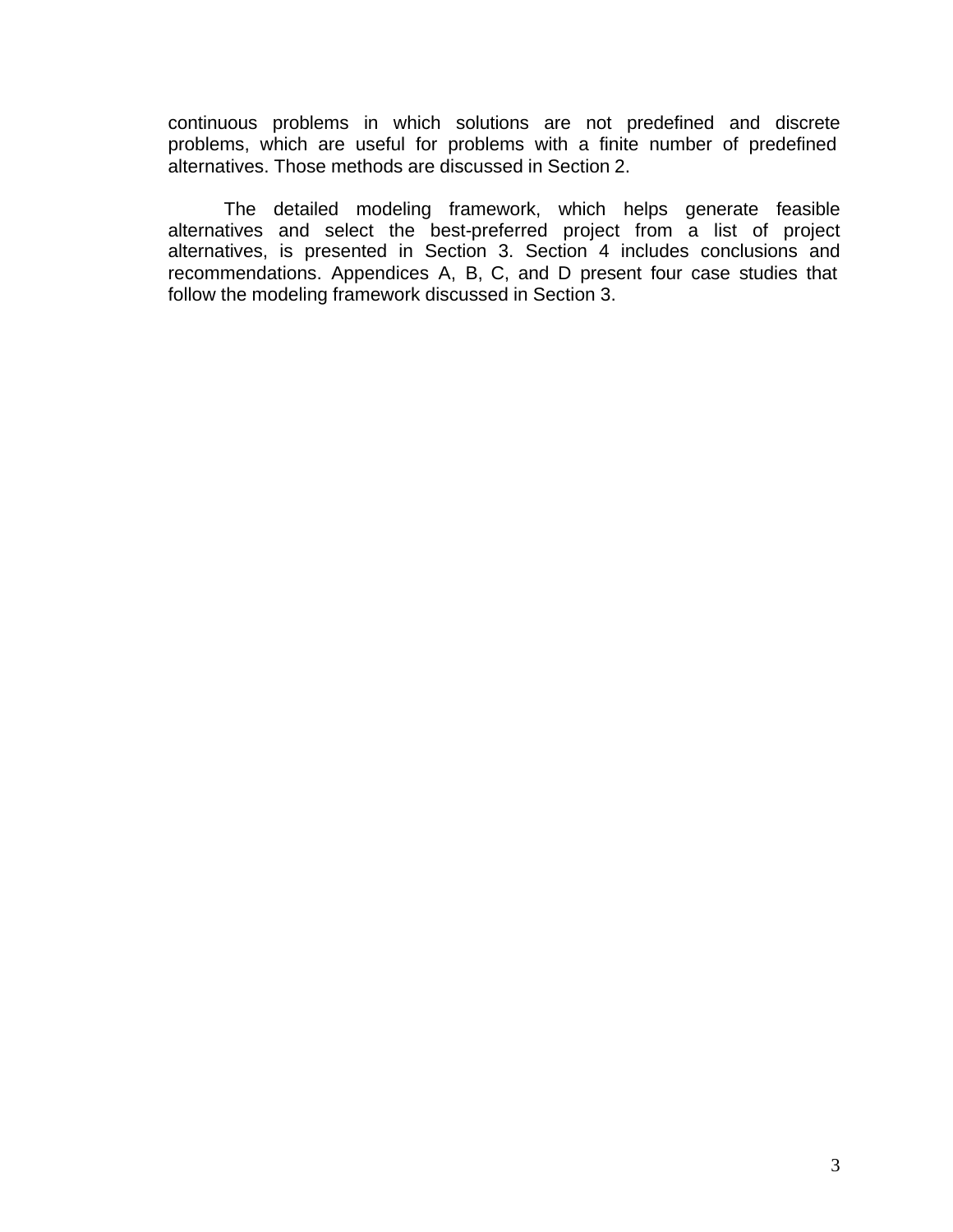## **2. OVERVIEW OF MULTIOBJECTIVE DECISION ANALYSIS**

This section describes the basic concepts of multiobjective decision analysis and how different methods based on these concepts could be applied to support the decision making process. Additionally, discussions of several studies that applied different multiobjective methods to develop tools for making decisions in transportation investments are included.

## **2.1 Characteristics of a Transportation Project and Multiobjective Analysis**

It is important to establish the characteristics of a typical transportation investment project. An investment project may be dependent on other projects or be mutually exclusive. An investment project is said to be dependent when two projects complement each other. For example, in the Ohio River Bridge Project case study (see Appendix B), the proposed new bridge and the proposed interchange reconstruction complemented each other. Without the reconstruction, the network of access roads could still serve the community near the bridge site, but the bridge would be inaccessible without reconstruction of the road network. Under these circumstances, the proposed project to reconstruct the access road network is said to be a requirement of the proposed bridge build.

On the other hand, a proposed bridge and a proposed underwater tunnel near the same site of the river crossing may have a substitutional effect for each other due to the lack of sufficient traffic volume to justify the construction of both. In fact, if the construction of one makes it technically and economically infeasible to construct the other, one of the proposed projects would be eliminated by the acceptance of the other.

Transportation projects usually have multiobjective goals and needs. Most projects deal with efforts to achieve a set of focused objectives covering such areas as operation, safety, environment, and cost. The project objectives are initiated by a need. A need may be identified or evolve from any number of sources, including a request submitted by a local, county, or city organization. If the need is considered important and feasible solutions exist, a study to evaluate alternative projects may be initiated.

Every process to determine the project solution deals with two or more sets of projects or alternatives. Each alternative is evaluated based on a determined set of performance measures and the most promising alternatives are put on a candidate list. Cost estimates for development and the impact associated with each objective or criteria are used to develop a decision making framework used to select the optimal alternative. In addition to developing the decision making framework, budget considerations, resource availability, environmental factors related to government regulations, and technical requirements need to be considered.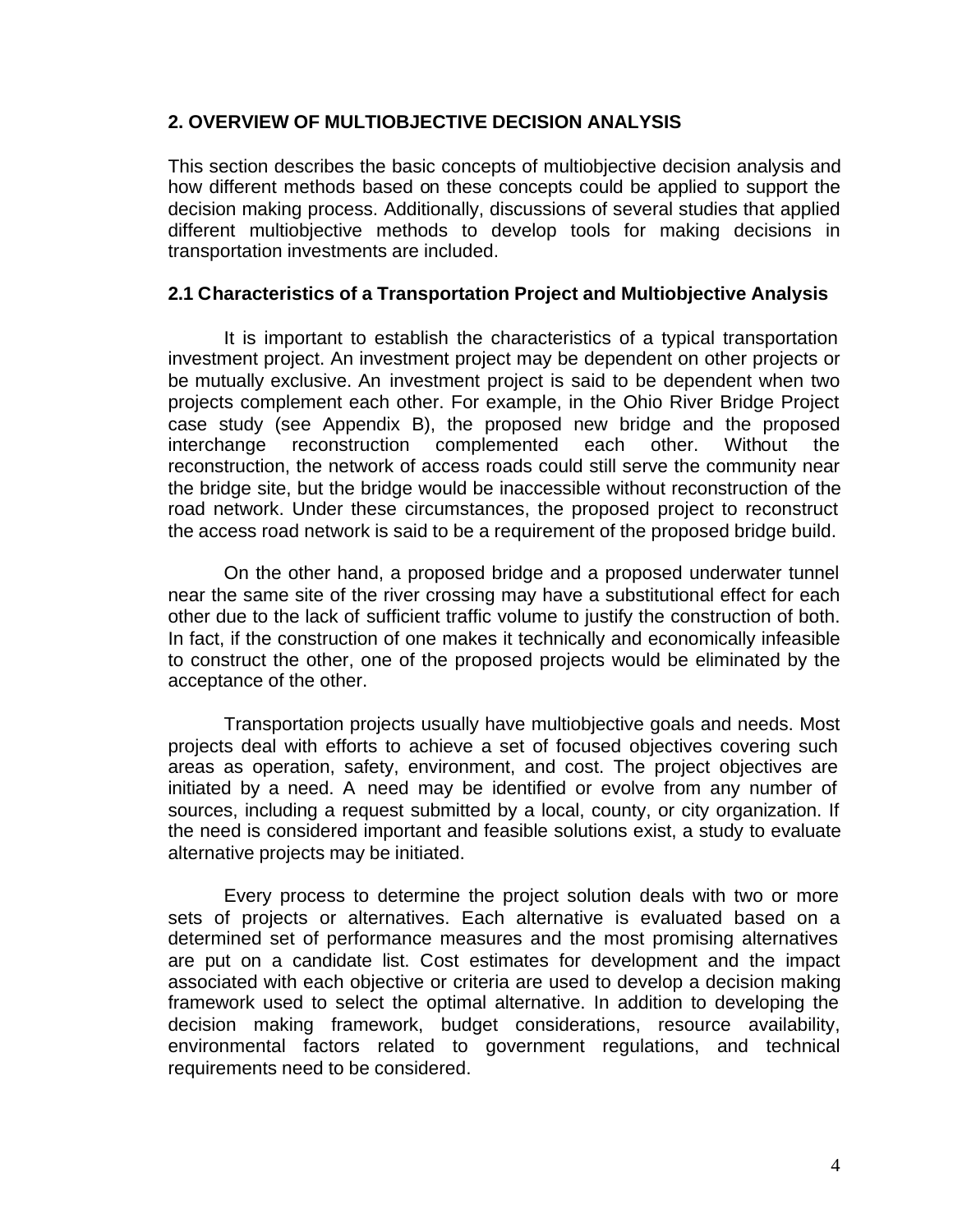Multiobjective decision analysis is an investment decision strategy used to select the best project among a set of alternatives based on the needs and objectives of the organization. The project must implement a solution that gives the highest benefit impact. Comprehension of the problem, project goals, and related performance measures are the bases used to evaluate and select alternatives. For example, a 1997 Texas study developed guidelines for selecting appropriate performance measures for use in a transportation investment study. The research team surveyed MPOs and other transportation agencies in Texas (Turner, et al., 1996) to identify various performance measures. The performance measures were then used to quantify the benefits or impacts of transportation improvements in five basics categories: transportation performance, financial/economic performance, social impacts, land use/economic development impacts, and environmental impacts. The specific performance measures are shown in Table 1.

## **2.2 Multiobjective Decision Analysis Strategy**

There are two approaches to implementing multiobjective decision analysis. The first emphasizes preference assessment and the second is based on generating solutions or alternatives.

The preference assessment approach requires an explicit statement of preferences by decision maker prior to the solution process. Many state DOTs use this approach to rank or compare projects. The preferences are expressed in many different forms, including weighting or use of a multiattribute utility function. The decision maker can then determine how to allocate resources among a set of projects.

The solution generating approach emphasizes generation of a range of solutions and tradeoffs to be presented to the decision maker for consideration. The main purpose of this approach is to produce the entire set of non-dominated or effective solutions. The analyst then helps decision maker choose among possible solutions. The solution chosen is called the most preferred solution or the best-compromise solution. This solution is attained by examining and exploring the various tradeoffs between objectives for the entire set of possible solutions. This approach allows decision maker to be involved and in control of the decision making process.

Three techniques are used with these approaches: Multiattribute Utility Method, Surrogate Worth Tradeoff Method, and Minimum Tolerance Method. Each technique is described in the following paragraphs.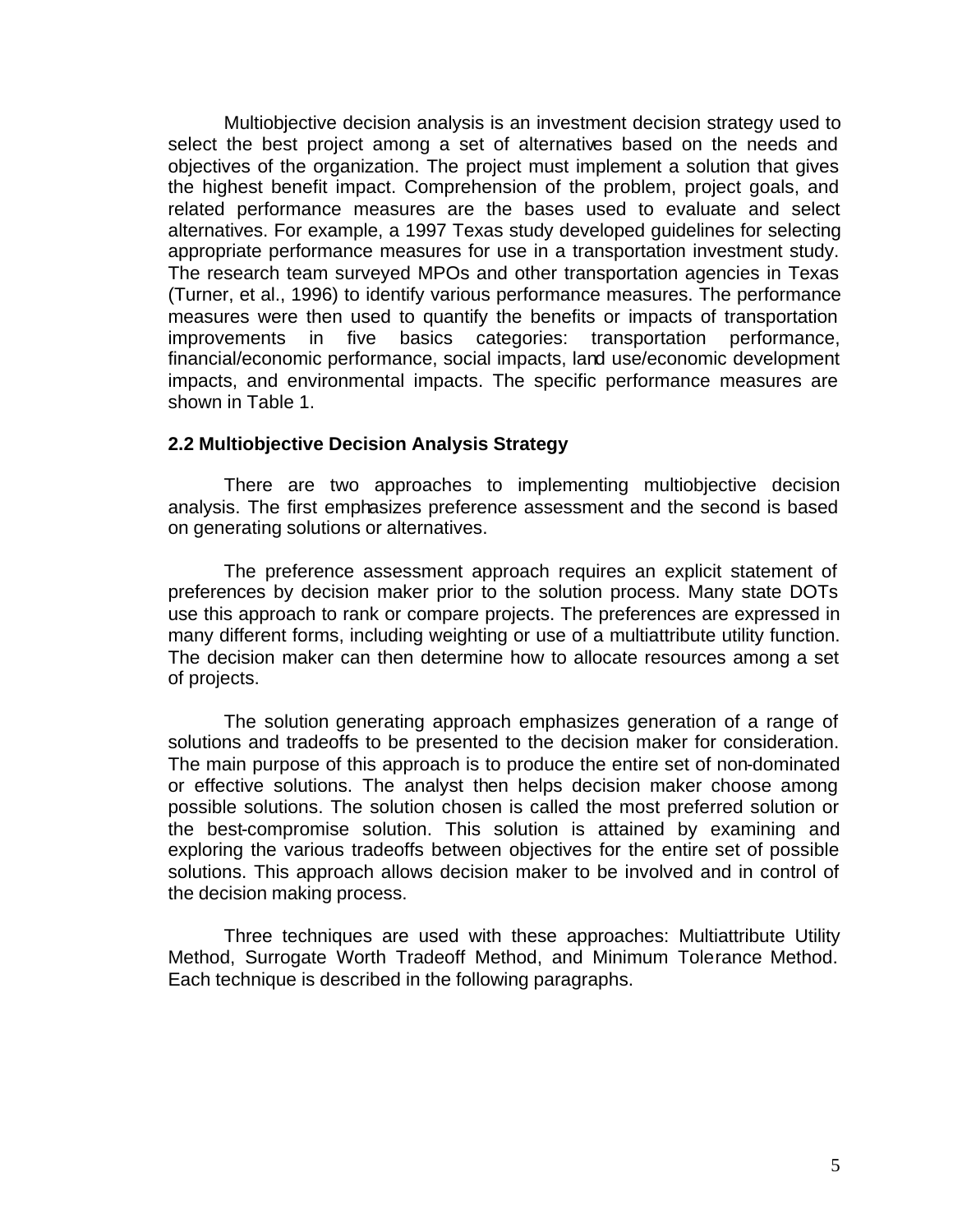|  | Table 1. Performance Measures |  |
|--|-------------------------------|--|
|--|-------------------------------|--|

| <b>Transportation</b><br><b>Performance</b>                                                                                                                                                                                                                                                      |                                          | <b>Financial</b><br><b>Economic</b><br><b>Performance</b>                                                                                        | <b>Social Impacts</b>                                                                                                                                                                                                    |                                                  | <b>Land Use/</b><br><b>Economic</b><br><b>Development Impacts</b>                                                                    |                        | <b>Environmental Impacts</b>                                                                                                                                                                                                                                                                                        |
|--------------------------------------------------------------------------------------------------------------------------------------------------------------------------------------------------------------------------------------------------------------------------------------------------|------------------------------------------|--------------------------------------------------------------------------------------------------------------------------------------------------|--------------------------------------------------------------------------------------------------------------------------------------------------------------------------------------------------------------------------|--------------------------------------------------|--------------------------------------------------------------------------------------------------------------------------------------|------------------------|---------------------------------------------------------------------------------------------------------------------------------------------------------------------------------------------------------------------------------------------------------------------------------------------------------------------|
| Average travel time<br>Total delay<br>Person miles of travel<br>Congestion ranges<br>Person hours of travel<br>Person movement speed<br>Average speed streets<br>Average vehicle<br>Hours of congestion<br>Average daily traffic<br>Level of service<br>Volume-to-capacity ratio<br>Queue length | $\bullet$<br>٠<br>$\bullet$<br>$\bullet$ | Cost effectiveness<br>Financial feasibility<br>Cost per new<br>person-trip<br>Total cost<br>User benefits<br>Stage<br>improvement<br>feasibility | Number of displaced<br>persons<br>Number or value of<br>displaced homes<br>Accessibility to<br>community services<br>Construction traffic<br>and disruption<br>Public lands or<br>facility<br><b>Recreation benefits</b> | $\bullet$<br>$\bullet$<br>$\bullet$<br>$\bullet$ | Number or value of<br>displaced businesses<br>Accessibility to employment<br>Accessibility to retail<br>shopping<br>Tourism benefits | $\bullet$<br>$\bullet$ | Noise levels (db)<br>Mobile source<br>Emissions/ air quality<br>Visual quality/ aesthetics<br>Water resources<br>Wildlife/ vegetative<br>habitat<br>Parklands/ open green<br>space<br>Wetlands/ flood plain<br>Agriculture/ forest<br>Resources<br>Cultural/historic<br>Archaeological resources<br>Hazardous waste |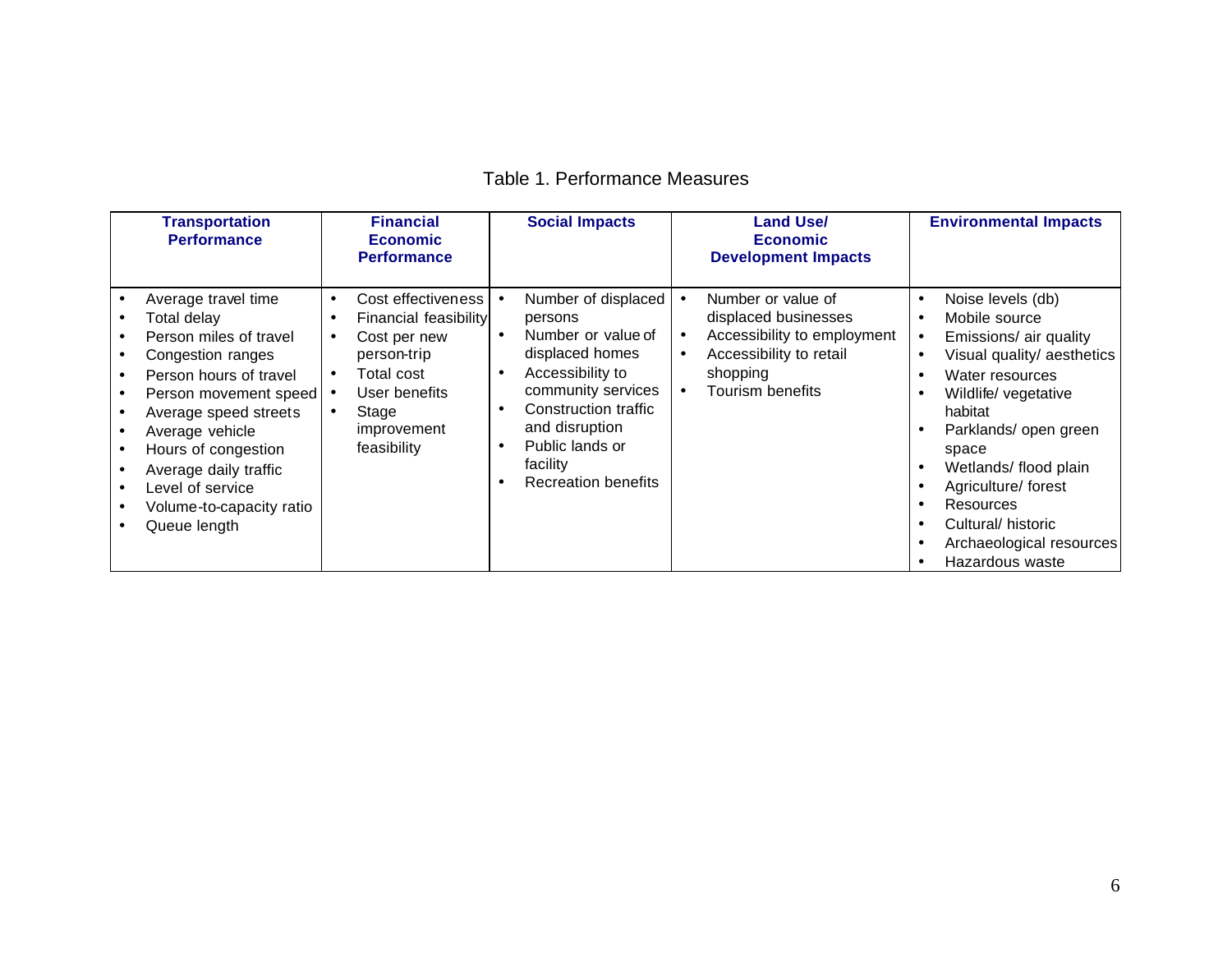#### 2.2.1 Multiattribute Utility Method

The Multiattribute Utility Method is based on utility or relative importance functions. A utility function represents the relationship between the utility and attribute values. If the function considers the single utility function of several attributes, then it is called a Multiattribute Utility function (MUF). The solution with the highest score or utility is referred to as the most preferred solution.

Multiattribute Utility Method has many advantages over other multiobjective techniques ("Multi Criteria Analysis: A Manual," Department for Transport, Local Government and the Regions). These include:

- The method is easy to use in evaluating the alternatives.
- The choice of objectives and criteria that any decision making group may make are open to analysis and change as they feel appropriate.
- Scores and weights are explicit and are developed based on established techniques. They can be cross-referred to other sources and changed if necessary.
- Performance measurements of the attributes are done by experts, so they are not left in the hands of the decision maker.

The disadvantages of Multiattribute Utility Method include the following:

- The process is very subjective with regard to weights.
- Output can vary from decision maker to decision maker. It becomes less biased if more decision makers are involved.
- If the attribute values are not accurate, then the output of the decision making process will be inappropriate.
- More time and patience is required of the decision maker because the model is developed and evaluated based upon the decision maker's preference.

## 2.2.2 Interactive Approach - Surrogate Worth Tradeoff Method

Haimes introduced the SWT method in 1974 and it has been applied in water resources systems (Haimes, et al., 1975). The SWT method is used to generate surrogate worth functions. The method is composed of several consecutive phases in two major steps. The first step generates the nondominated solutions using the constraint (ε) method. The constraint method suggested by Haimes (1971) is applied by optimizing one objective while all of the other objectives are constrained to some value  $(\varepsilon)$ . The solution to the problem largely depends on the chosen  $\varepsilon$  vector. It must be chosen so that it lies within the minimum or maximum values of the individual objective function.

The second step in the SWT method, known as the interactive process, includes direct interaction between the analyst and the decision maker. It can guide the decision maker to develop tradeoff among objectives from the set of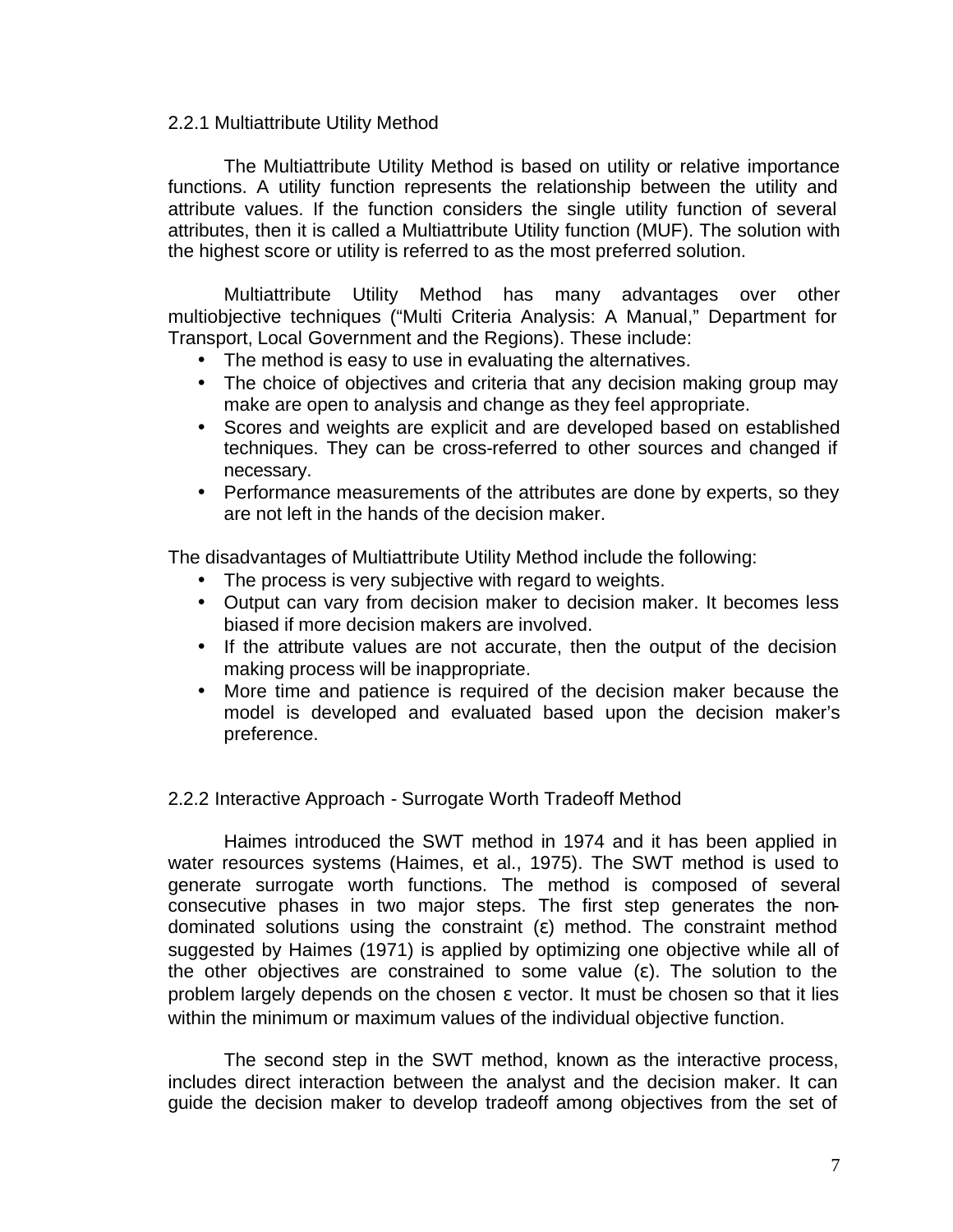feasible solutions generated earlier to find the preferred solution. In many situations, transportation projects consider both economic factors and financial return on the investment and other factors such as quality of life and preservation of the environment. However, even though the generation of non-dominated solutions meets those criteria, decision maker need to make tradeoff among such criteria.

The set of non-dominated solutions obtained earlier can serve as a screening process. The results of the screening may indicate that the solution possesses merit and deserves further consideration by the decision maker. To do the interactive approach, the decision maker may be asked to state preferences. The information concerning preferences can be assumed or elicited directly from the decision maker. The tradeoff information between two objectives is useful as an interactive connection between the decision maker and the model so that the final choice can be effectively chosen among the set of nondominated solutions. The tradeoff value is a ratio that depends on the type of problem, whether it is continuous or discrete (see Section 3).

#### 2.2.3 Minimum Tolerance Method

In the Minimum Tolerance Method, the lower the tolerance value of a project, the sooner that project needs to be prioritized (cannot be tolerated). This method is a straightforward way to express priorities among projects when all criteria have equal or different weights. The analyst interacts with the decision maker to determine the weight for each attribute, which is then used to determine its relative importance. The goal of this method is to rank projects according to their respective tolerance values.

Usually, no project satisfies all objectives or criteria simultaneously. For example, in the Pickaway County (Ohio) Resurfacing Problem case study (see Appendix C), the criteria for prioritizing resurfacing projects were PCR, ADT (Average Daily Traffic), truck ADT, and number of accidents at project location. Priority was given to projects with a low PCR level, high ADT, high truck ADT, and high number of accidents at that location compared to standard value. The PCR level was considered low when below the standard or aspiration level. The ADT, truck ADT, and number of accidents were considered high when they were higher than standard level. In this case, the PCR for one project could be below standard level (low), despite of fact that the ADT is still below the standard level. On the other hand, the second proposed project had higher PCR, but the ADT was also high. As a result, the PCR and the ADT criteria had equal weight. In such as these cases, it would be difficult to decide which project needs to be resurfaced sooner.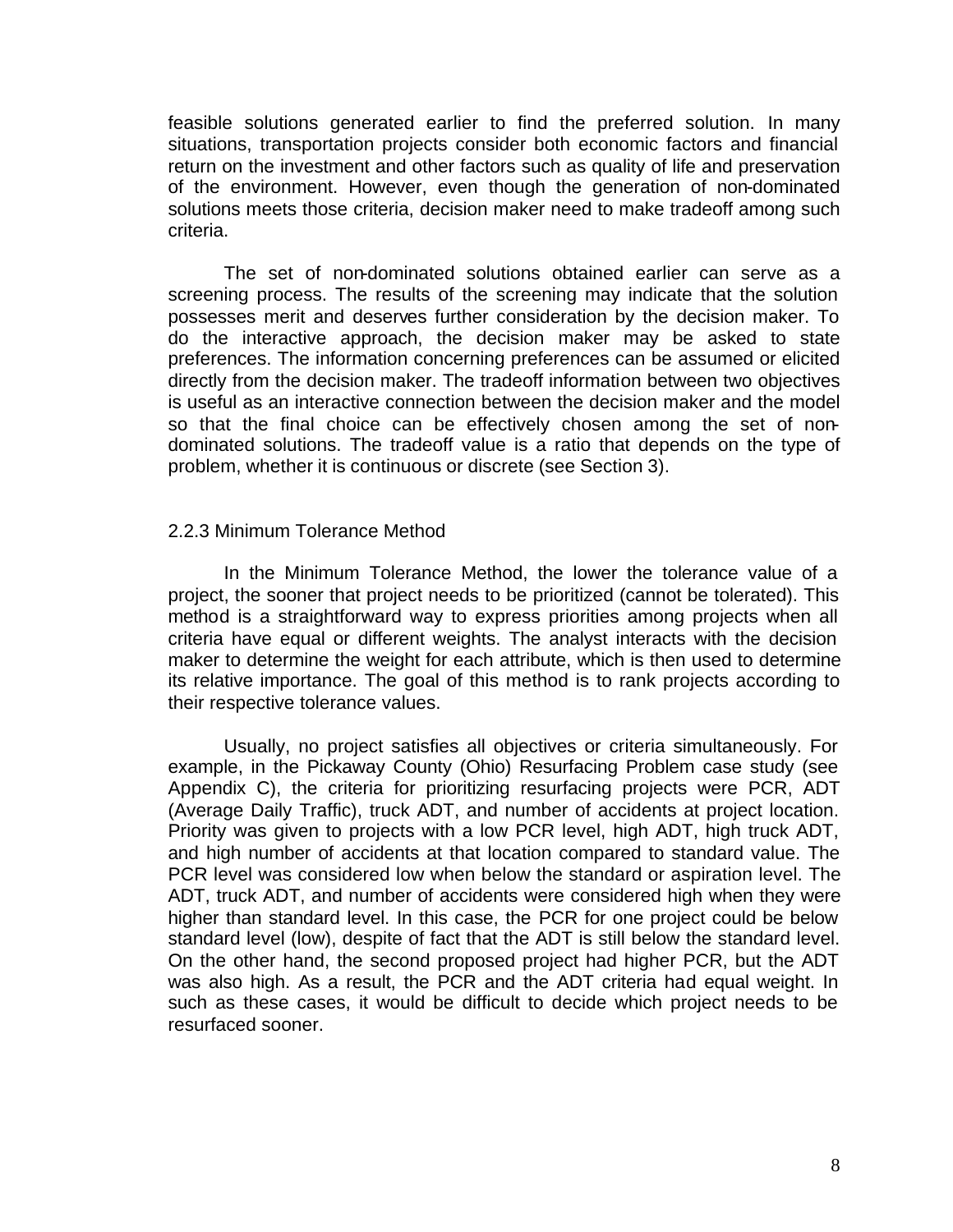## **2.3 Application of Multiobjective Decision Analysis to Specific Transportation Projects**

## 2.3.1 Virginia DOT

Haimes and Lambert (1998) developed a decision making framework for comparing and choosing prospective projects. The district traffic engineers in the Virginia DOT use this framework to allocate various total budgets among district, state or federal budget six-year plans. In addition, the framework can be used as a tool to aid in the comparison of design alternatives. The comparison of the diverse projects is based on the effects of the projects on performance, crash risk, and project cost.

Tradeoffs are involved among these three important factors. The number of crashes avoided per year for each project site after the particular project is implemented quantifies crash risk. Performance gain is measured by reduced travel time in the peak hour. Cost is considered as the sum of preliminary engineering, right-of-way acquisition, and construction costs. The comparison of a project's effects is performed using a multiobjective chart called a Project Comparison Chart. Figure 1 is a graphical depiction of the comparison of five different projects. The horizontal axis shows saved travel time in minutes. The farther out the project's effect is on the horizontal axis, the more preferable it is. The vertical axis represents the value of crashes avoided per year. The farther out the value on the vertical axis, the more preferable it is. The circle mark represents the project cost. The larger the circle area, the higher the cost. Project E shows the largest crash avoided and the lowest cost. Project D has the largest travel time saved. The advantage of using a Project Comparison Chart is the ability to present the tradeoffs between crashes avoided, travel time saved, and project cost for each project. One disadvantage of this chart is that it is limited to three objectives or criteria.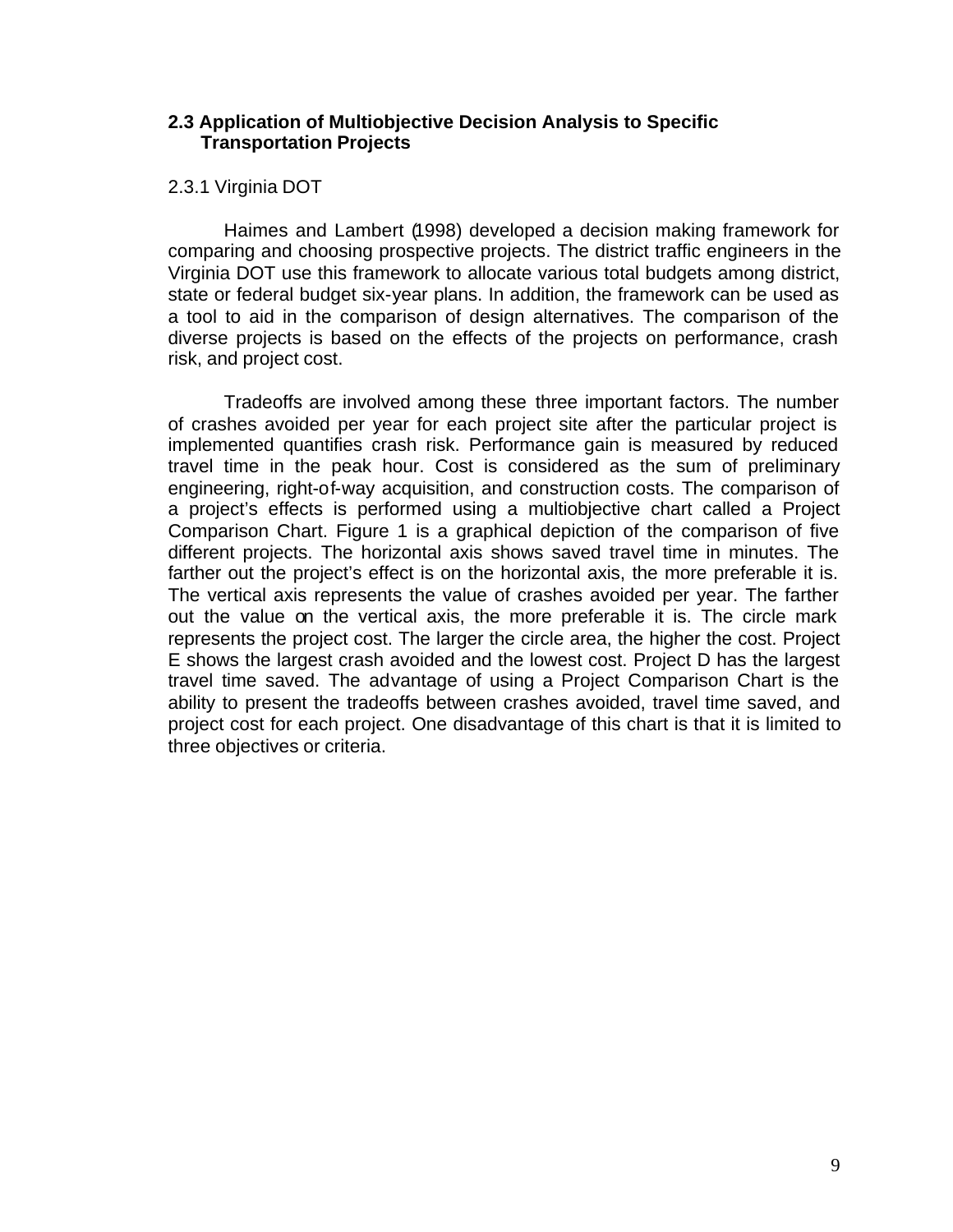

## Figure 1. Project Comparison Chart (*Source: Haimes Y.Y, (1998) A Tool to Aid the Comparison of Improvement Projects For Virginia Department of Transportation)*

## 2.3.2 Twin Cities Metropolitan Area

The Twin Cities Metropolitan Area used prioritizing criteria to select projects for funding in the 2001 Solicitation for Federal Transportation Projects. The proposed projects had to be responsive to the adopted goals and objectives of the region. A series of qualifying criteria were scored and ranked against other qualifying projects. The Transportation Advisory Board was responsible for allocating the Surface Transportation Program funds. Selection of projects covered the seven-county area and funds were available for roadway construction and reconstruction, capacity, safety, transit, congestion management, and intelligent transportation systems projects. The Surface Transportation program consists of seven different categories, each with separate qualifying and prioritizing criteria. Each proposed project should meet all the criteria to qualify for priority evaluation. A Technical Advisory Committee reviewed the qualifying criteria for each proposed project to determine its eligibility. The eligible projects were scored based on the criteria and the total score ranked projects in each category. The ranked lists were forwarded to the Technical Advisory Funding and Programming Committees for review based on funding options.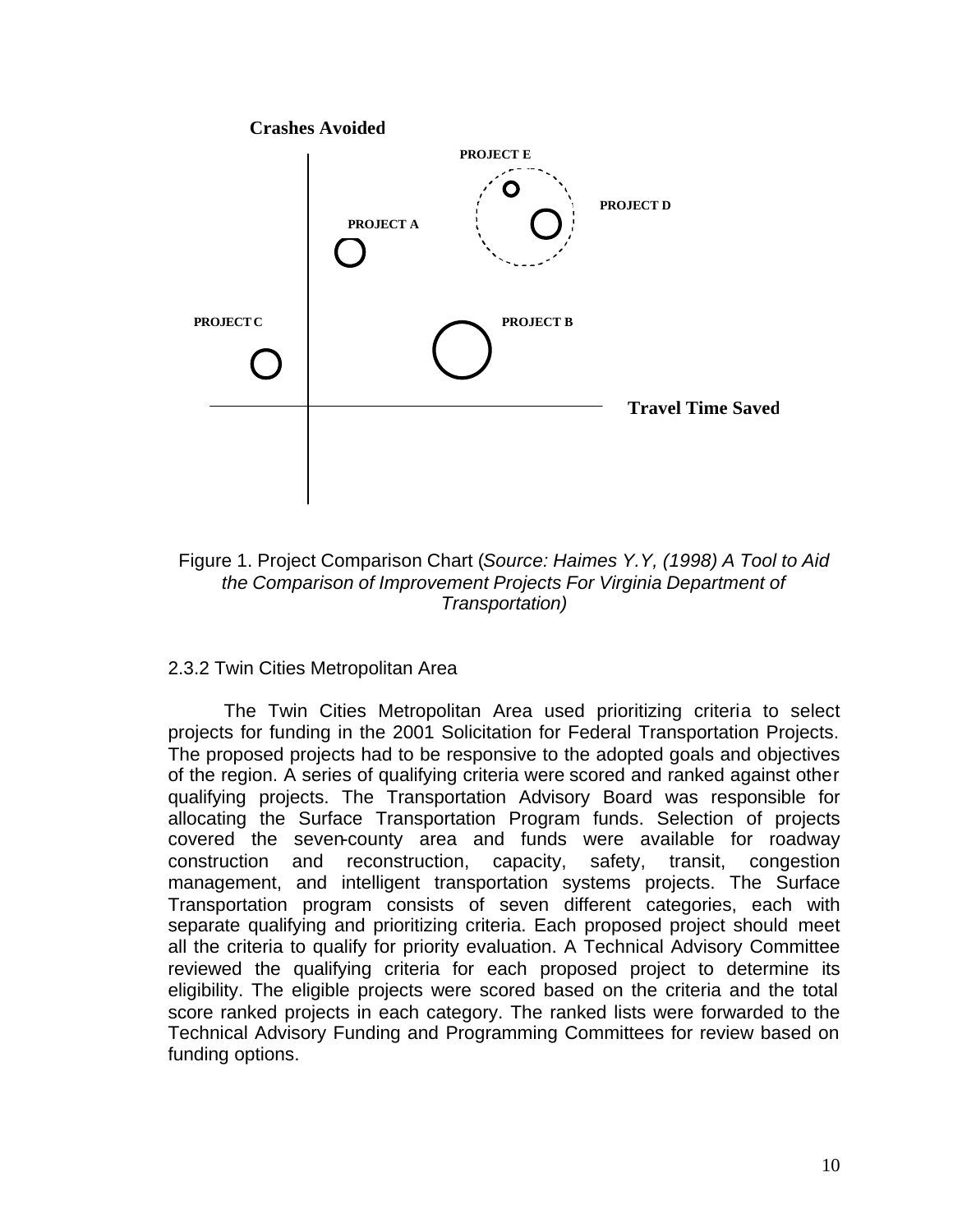#### 2.3.3 Kansas City, MO

The city of Kansas City, Missouri also uses a process of rating criteria. The Community Infrastructure Committee introduced a process to assign a numerical score to each project being considered for funding in the five-year plan. Their five-year capital improvements plan attempts to balance resources among reconstruction, maintenance need, and demand for new construction.

Generally, projects come from citizen requests, analysis of the city's present and future needs, and field inspections. Each department submits a project proposal, accompanied by cost estimates, land acquisition plans, and project descriptions. All the information is compiled and reviewed using a relational database. After the initial review, the prescreening process conducted by the Committee can be supplemented to develop the preliminary project program. A rating committee and rating process are created to give points for each project and compare them with other similar projects. The higher the rating score, the greater the need for the project. Points are given based on the impact a project will have on the operating budget. A project can impact the operating budget by the need for additional administrative and maintenance staff and increased need for maintenance. The decision maker should know a project's impact on the operating budget before recommending it. A project that creates a new asset, heavily impacts the operating budget, or substantially adds to the city's current inventory would receive fewer points.

## 2.3.4 State of Washington DOT

In 1999, the State of Washington DOT selected the Highway Construction Program, in which the planned work for each of the eight types of structure needs is ranked on a statewide list. The ranking considers the structure condition, length of alternative route needed, and the amount of traffic that uses the structure. Projects are selected from the ranked lists, but also with consideration of the cost. The decisions relate to the best use of funding for various projects such as safety, rehabilitation, preventive maintenance, etc., and take several criteria or decision variables into consideration. For example, the decision variables considered for a highway reconstruction project are cost, traffic volume, roadway capacity, and other factors. The interactive decision model that helps the agency optimally allocate available funding for an investment in transportation projects allows several objectives to be considered. Among these are economic efficiency, environmental impact, high priority project, and safety.

A multi-criteria decision making approach was used to identify the critical highway safety needs of special populations groups (Transportation Research Record, No. 1693). Six special population groups were considered for this study: older drivers, younger drivers, school-age children, international tourists, new immigrants, and people with disabilities. A survey conducted to determine the most critical special population group found older drivers as the most critical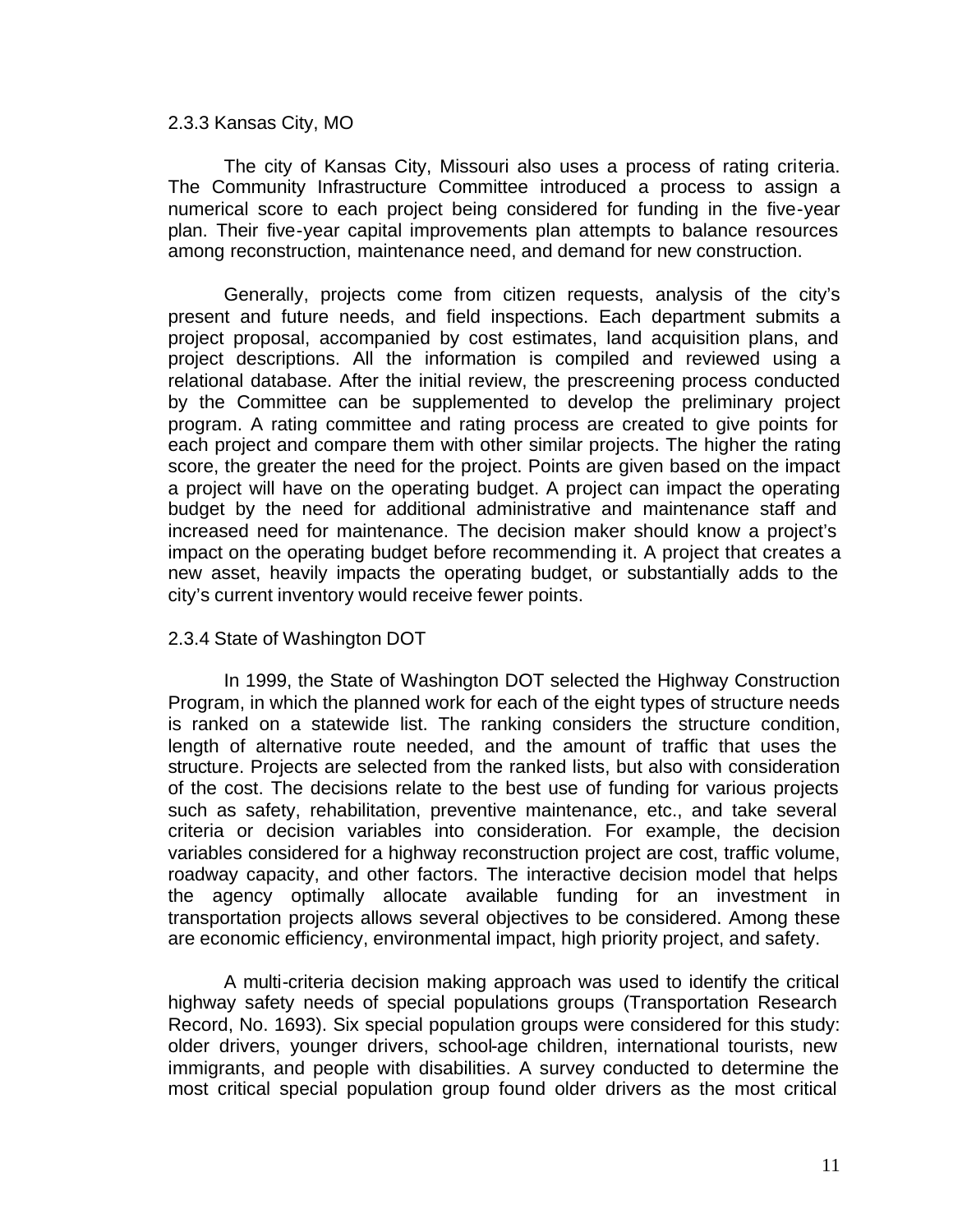group. The second critical special population group was school-age children. An index was developed to determine corresponding critical highway safety issues and concerns. This index corresponded to a score representing a multidimensional situation and estimated the weighted sum of all six criteria.

The six criteria considered were:

- Impact of crash rates,
- Effectiveness of applying roadway design changes to address the issue,
- Effectiveness of applying policy changes to address the issue,
- Cost of implementing the change,
- Ease of implementing the change, and
- Priority to address the issue.

The reliability of the outcome was found by changing the weights for the six criteria and comparing the ranking orders. The ranking orders were consistent irrespective of the weights changed; therefore, decision maker can use this approach to decide which transportation safety issues should be addressed first. This phase of the project only identified and ranked the special population groups and highway safety issues and concerns.

## 2.3.5 National Cooperative Highway Research Program

In a project conducted under the National Cooperative Highway Research Program (NCHRP), researchers developed a software package called the Transportation Decision Analysis Software, or TransDec. This software was intended to assist state and local planners make alternative investment decisions in various modes such as railway, highway, or construction projects (NCHRP No 258, 2001). The main objectives of this project were to (1) expand and adapt the framework developed in NCHRP Project 20-29 for multi-modal, multi-criteria transportation investment, (2) develop a generic software package to facilitate such analysis, and (3) prepare user-oriented materials to facilitate the use of the methodology developed. This project was an extension of the previous NCHRP Project 20-29, "Development of a Multimodal Framework for Freight Transportation Investment: Consideration of Rail and Highway Trade-Offs." This software was written in Microsoft Visual Basic and operated under Windows 3.1 or higher with at least 8MB of random access memory.

TransDec allows transportation practitioners to evaluate and provide structure to transportation investment decisions on the basis of multiple goals, objectives, and measures. The decision making process was, therefore, guided through project goals with each objective assigned a value measure. This process added reliability and structure in prioritizing the best projects based on selected value measures. This model may be applied to evaluate large or small projects in terms of addressing national, regional, or local goals and objectives. It helped to measure the progress toward performance targets, so it may support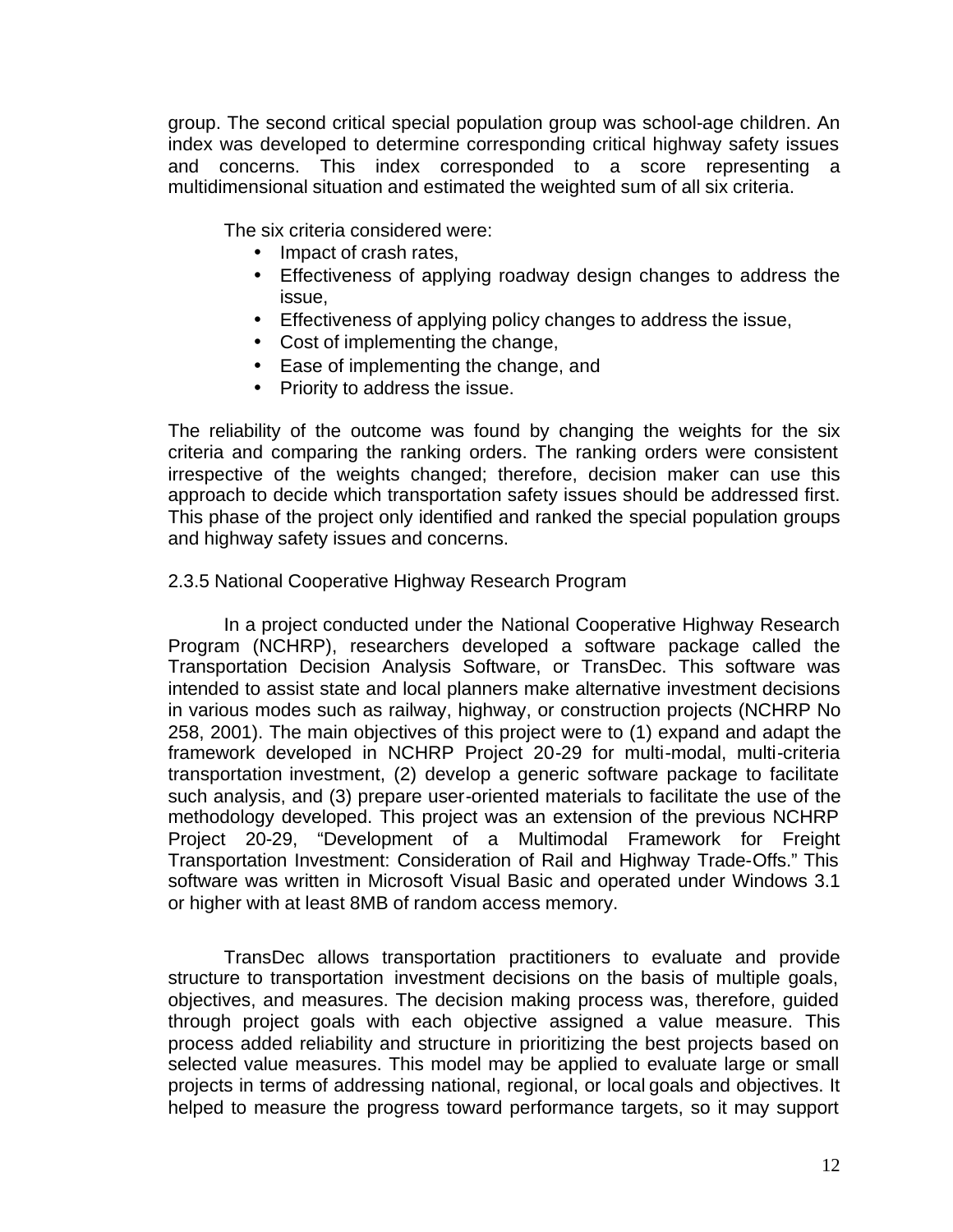state and MPO planning. This tool is considered to be good, but needs to be revised to make it user-friendly.

#### 2.3.6 Multiobjective Resource Allocation Tool

"Multiobjective Methodology for Highway Safety Resource Allocation" presented an Interactive Multiobjective Resource Allocation (IMRA) tool to help decision maker minimize the frequency and severity of vehicular crashes by selecting countermeasures and allocating resources optimally among various competing highways (Chowdhury, et al., 2000). This methodology also illustrated the tradeoff between various decision options and how to set priorities for a variety of potential crash countermeasures. The main objective of this research was to develop a tool that would aid in optimal resource allocation to improve highway safety. This tool supported interaction between the analyst and the decision maker that would help the decision maker select the best among various options.

The input data to IMRA methodology included crash, specific countermeasures to crashes, and cost of countermeasures. Although the IMRA methodology introduced a systematic approach to allocating resources among competing highway projects, it only considered crashes, severity of crashes and cost of crash countermeasures as objectives. It did not consider other operational objectives, such as speed and level of service, which would be impacted by implementing countermeasures that would change the number and severity of crashes. By introducing other operational objectives, the IMRA methodology could become a useful tool for highway operational analysis.

## 2.3.7 ConnDOT Decision Support System

Davis, et al. (1995) developed a decision support system to select pavement markings as part of a study sponsored by the Connecticut Department of Transportation (ConnDOT). The ConnDOT task force was the principal investigating agency that identified and structured a goal hierarchy. Many meetings were held between the principal investigating agency and individuals and the subgroups from the task force to identify goals that were relevant to the selection of pavement markings; therefore, a goal hierarchy was developed based on the inputs from the meetings. The major categories of the classified goals included safety, cost, and convenience. The goal hierarchy shown in Figure 2 includes 12 measures. A scale is defined for each of the following measures: initial dry retroreflectivity, initial wet retroreflectivity, final dry retroreflectivity, final wet retroreflectivity, reliability, application safety, total cost, installation insensitivity, in-house capability, life cycle predict, supplier availability, and applicator availability. The scales used discrete values ranging from 1 to 5 for some goals while for the others the scales were continuous based on units such as dollars per meter per year.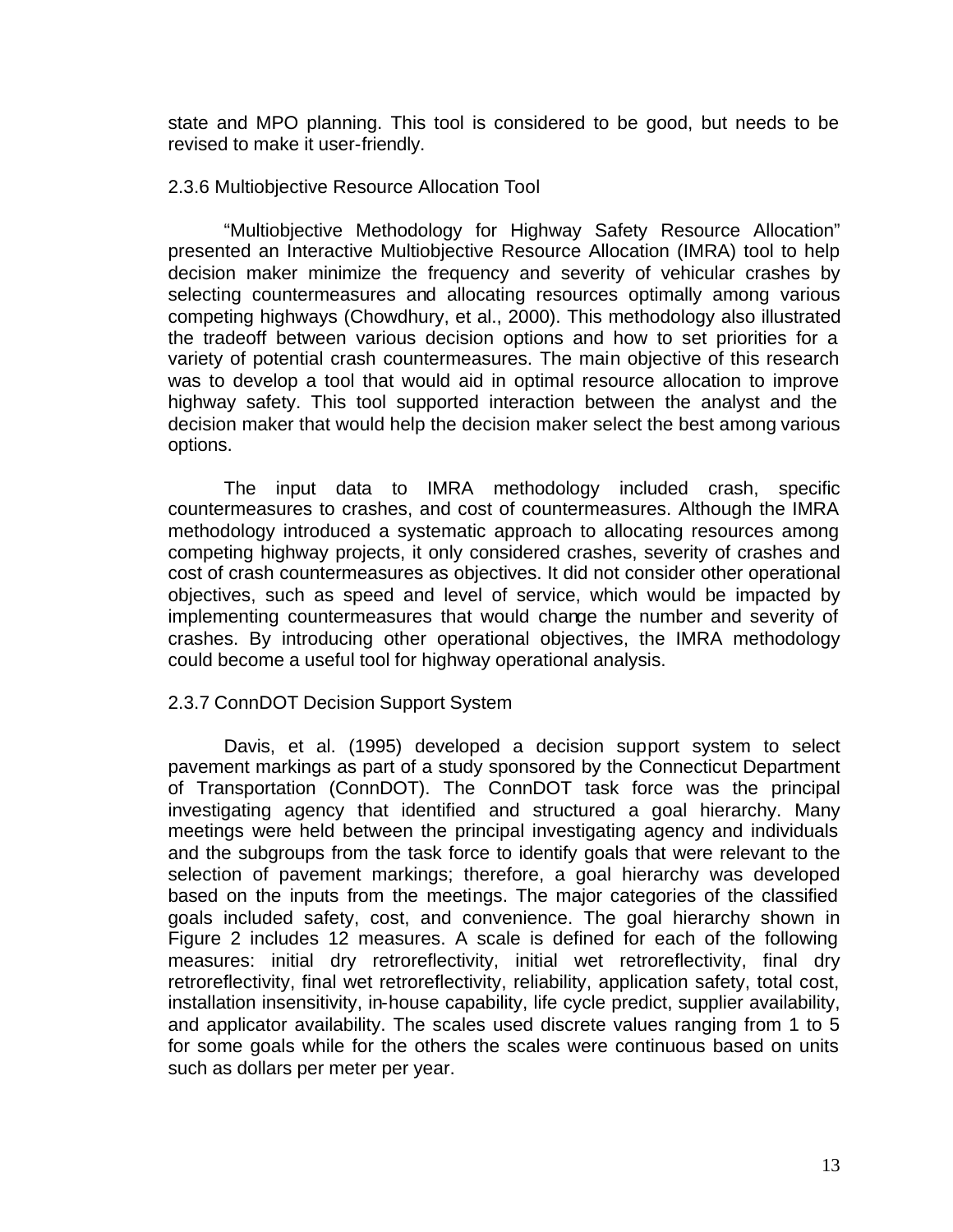

Figure 2. Goals Hierarchy *(Source: Christian F. Davis and Gerald M. Campbell, "Selection of Pavement Markings using Multi-Criteria Decision Making," Annual Meeting of Transportation Research Board, 1995)*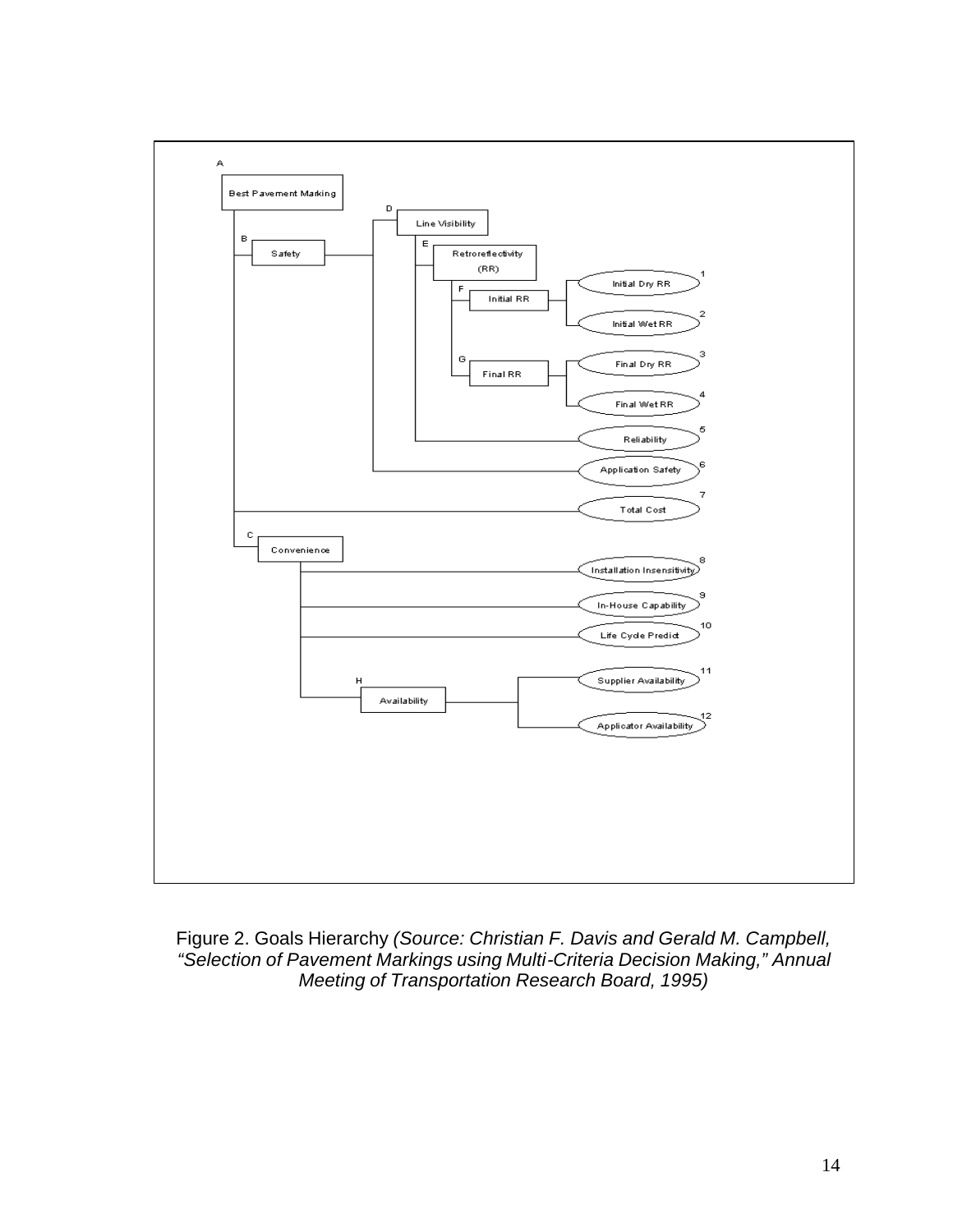The task force then established the weights and single measure utility functions to compute the model's objective function once the model was developed. The model with all these inputs was entered into a software package called Logical Decisions for Windows (Logical Decisions, Golden Colorado). The model thus described can be changed; therefore, as new information and measurement techniques become available. Permanent changes can be made to the base model itself.

## 2.3.8 ODOT Draft Major New Construction Program

ODOT presented a comprehensive approach for the selection process for roadway improvement projects in a publication titled "Draft Major/New Construction Program 1998-2005." In this draft, a methodology for selecting roadway improvement projects based on a multi-attribute approach was developed. The approach applied to capacity projects of more than \$2 million. A scoring method was used where the project received up to a maximum number of points based on its performance with regard to its respective objective. An overall score was calculated by adding all the points received by the project. The ranking criteria for the implementation priority of the project were based on the overall score. The project with highest overall score was the "first priority" for implementation. These rankings were subsequently subject to review and possibly change. The objectives used for the ODOT approach were the following:

- Transportation efficiency,
- Safety,
- Economic development,
- Funding, and
- Unique multi-modal or regional impacts.

These objectives were further broken down into criteria and a maximum obtainable score was assigned to each. This methodology may appear to be objective, but the way the points were attributed to the projects is quite subjective. The main benefit of this approach is the ability to communicate to the public because any person can replicate the departmental process of prioritization. Since the main focus is the overall score of the project, this methodology is not very helpful in finding the tradeoff between different objectives.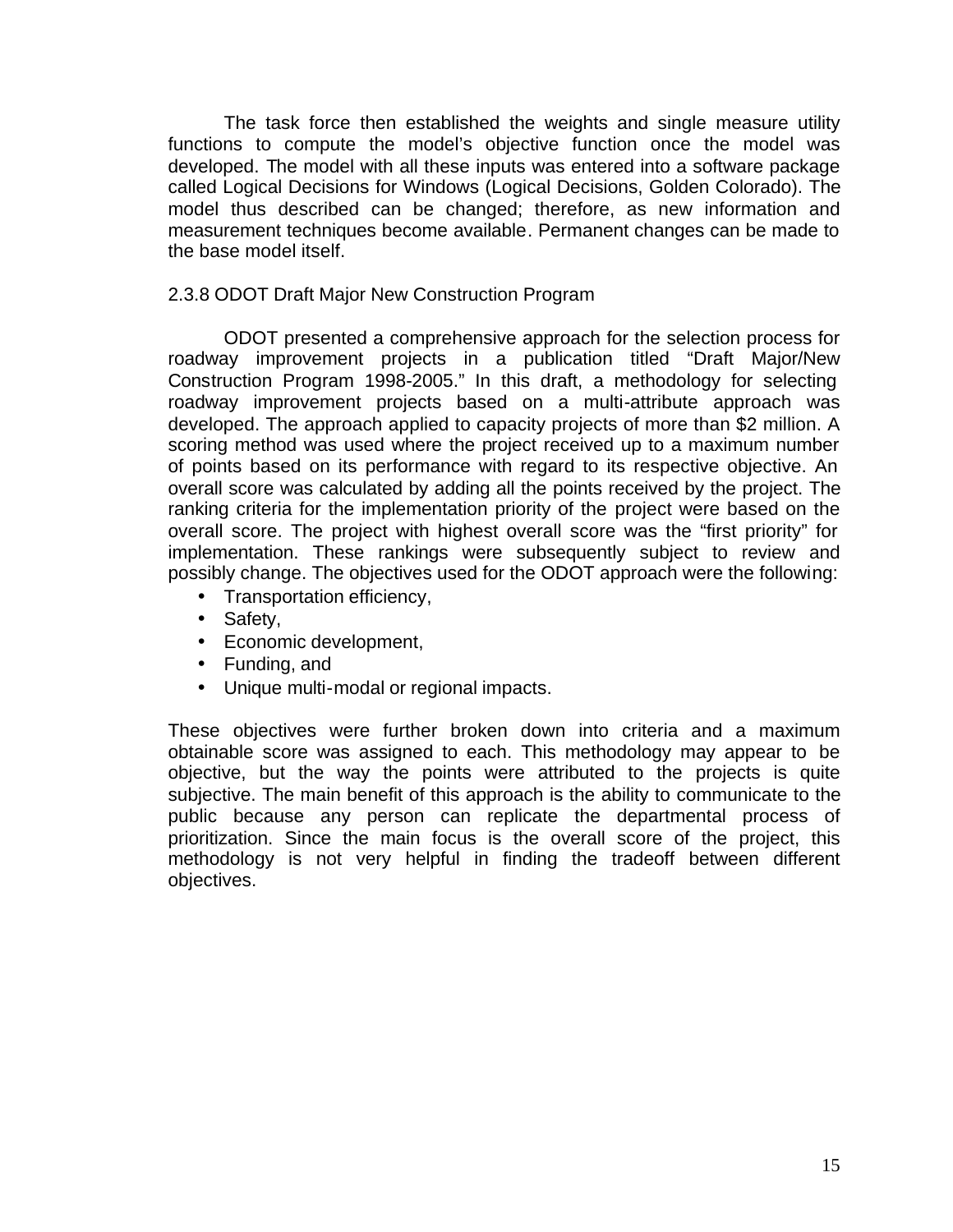## **3. DECISION MAKING FRAMEWORK**

#### **3.1 Framework Steps**

This section focuses on the specific framework for the decision making process. A framework allows the decision maker or analyst to justify the selection of the most appropriate multiobjective method in a given circumstance. It is very important to know the type of problem at the outset of the process. Decision problems can be either discrete or continuous; they differ only by the characteristics of the alternatives under consideration. In a discrete problem, a predefined set of alternatives is available before the multiobjective part of the analysis begins. Most transportation investment projects have this characteristic, as in the selection of project alternatives from a number of possible alternatives or the selection of a project site from several possible sites.

The decision of how many miles of road need to be constructed is an example of a continuous decision problem. The total miles can be all values between zero and a certain maximum available for the particular road segment. In other words, continuous multiobjective problems are not characterized by a predefined set of alternatives. Instead, a mathematical model that includes decision variables, constraints, and multiple objective functions must be formulated to generate the alternatives.

Each activity in the framework is presented in Figure 3 and explained in the following paragraphs. Figure 3 presents a general framework, which could be used to choose a particular multiobjective method based on the types of decision scenarios; i.e., whether it is a discrete or continuous problem. Each task is designated as a step. Step 1: Identify Objectives and Step 2: Select Measures of Effectiveness (MOEs) are common to all methods; they must be performed irrespective of the decision scenario and corresponding selected multiobjective method. If a decision scenario represents a continuous problem, then Steps 3 through 6 are performed. If the decision scenario is a discrete problem, then Step 7 is performed. Step 7 identifies the alternatives that are being considered. After identifying the alternatives, an evaluation is made regarding the need to narrow the number of alternatives. This is called the "Screening Process." If it is decided that the number of alternatives that should be finally evaluated need to be narrowed (which means that a screening process is required), then Steps 3 through 6 are performed. If screening process is not required, then either Step 8 (based on the Multiattribute Utility Method) or Step 9 (based on the Minimum Tolerance Method) is adopted to select the best alternative. This framework is applied in four case studies presented in Appendices A through D. The steps that were applied in each case study were shaded. The following paragraphs explain in detail each in the decision making framework detail.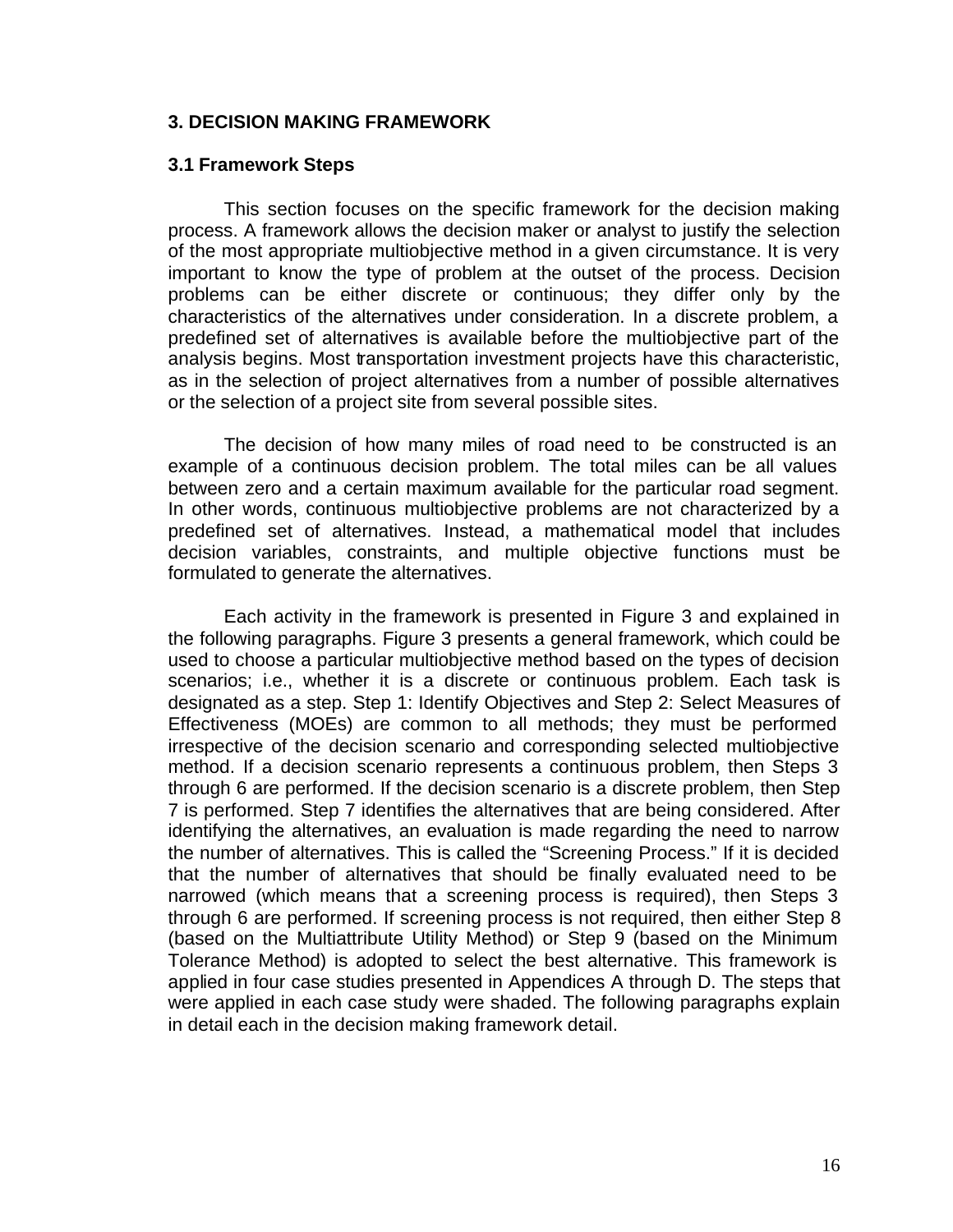

Figure 3. Decision Making Framework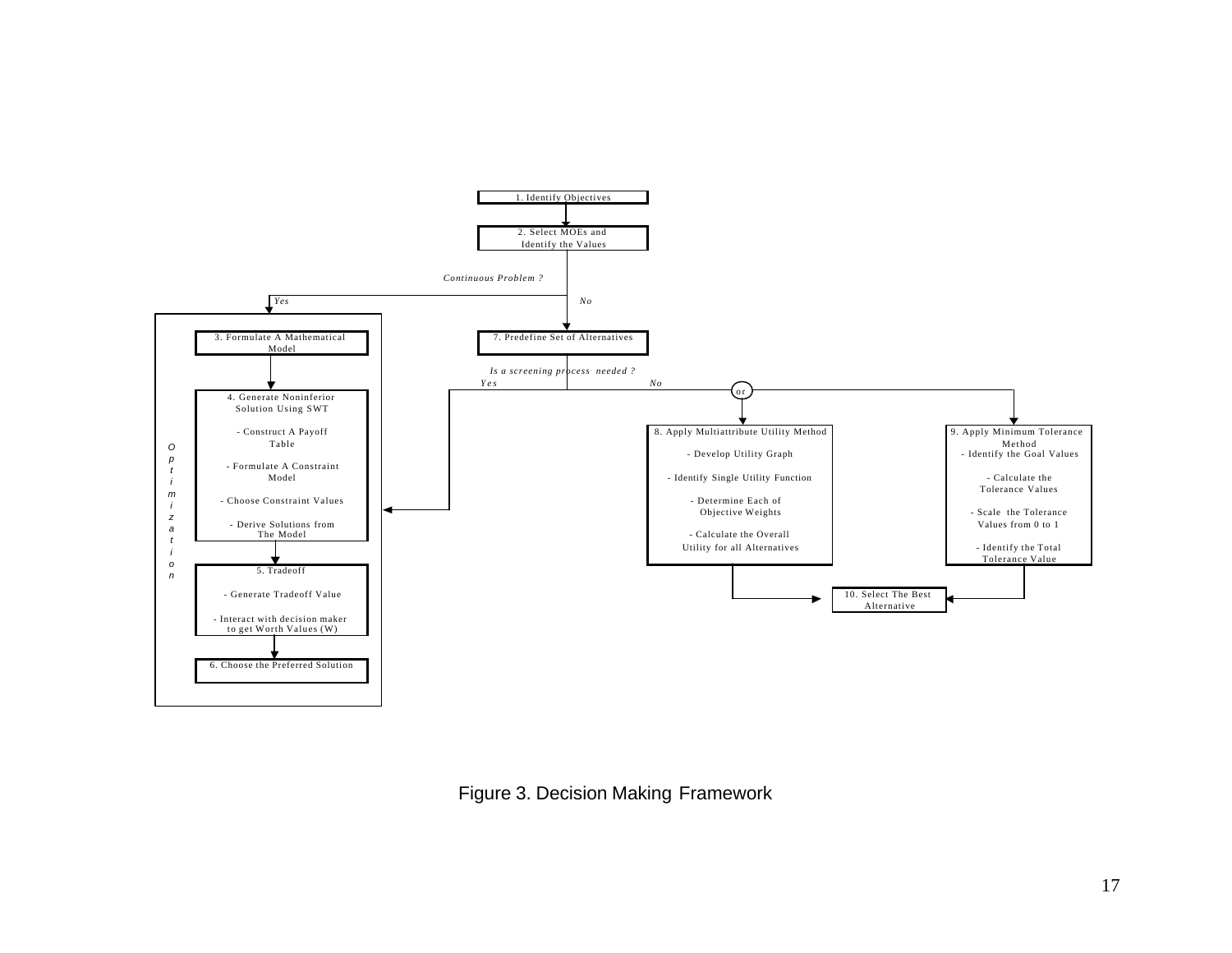#### **Step 1. Identify Objectives**

The first activity is to identify the objectives to be measured. An objective is a statement about the desired state of the system under consideration. The objectives should be specific and cover the main goal or need, such as minimizing delay time, minimizing cost, and maximizing safety. It is very important to have a thorough understanding of the problem. Although some projects have a single objective, most transportation projects have multiple objectives. The analyst should consider all of the objectives in this process.

#### **Step 2. Select Measures of Effectiveness**

In this step, the objectives to be measured are defined. The effectiveness of each project alternative is measured according to the performance of these alternatives on all of the objectives specified in Step 1.

Step 1 and 2 are critical processes to decide the method to be used to develop the multiobjective model. The method chosen is based on the answer to the question, "could the decision scenario be categorized as a continuous problem?"

If the scenario is a continuous problem, such as deciding the road mileage to be constructed, the Surrogate Worth Tradeoff Method (Step 3) would be chosen. One of the capabilities of this method is the ability to generate optimal alternatives to specified problems.

In the case of a discrete problem, where there are a finite number of alternatives to be considered, the user would go to Step 7, where the set of alternatives are predefined. In this framework, discrete problem can be solved either by using the SWT Method (Step 3), Multiattribute Utility Method (Step 8), or Minimum Tolerance Method (Step 9). The SWT method should be used when the number of predefined alternatives is eight or more (which will require a screening process to narrow the number of alternatives). In this scenario, the SWT method is used to screen those predefined alternatives to find the optimum alternatives, which means the list of predefined alternatives can be reduced. The Multiattribute Utility or Minimum Tolerance Methods would be used in discrete problems when the number of alternatives is less than eight (considered a manageable number). Additionally, if a decision scenario includes a combination of discrete and continuous cases, then the optimization process (continuous case scenario) should be followed.

#### **Step 3. Formulate a Mathematical Model**

The mathematical model is expressed as a mathematical function that represents the problem. The model is used to generate the value of decision variables and maximize or minimize the objective function subject to the specified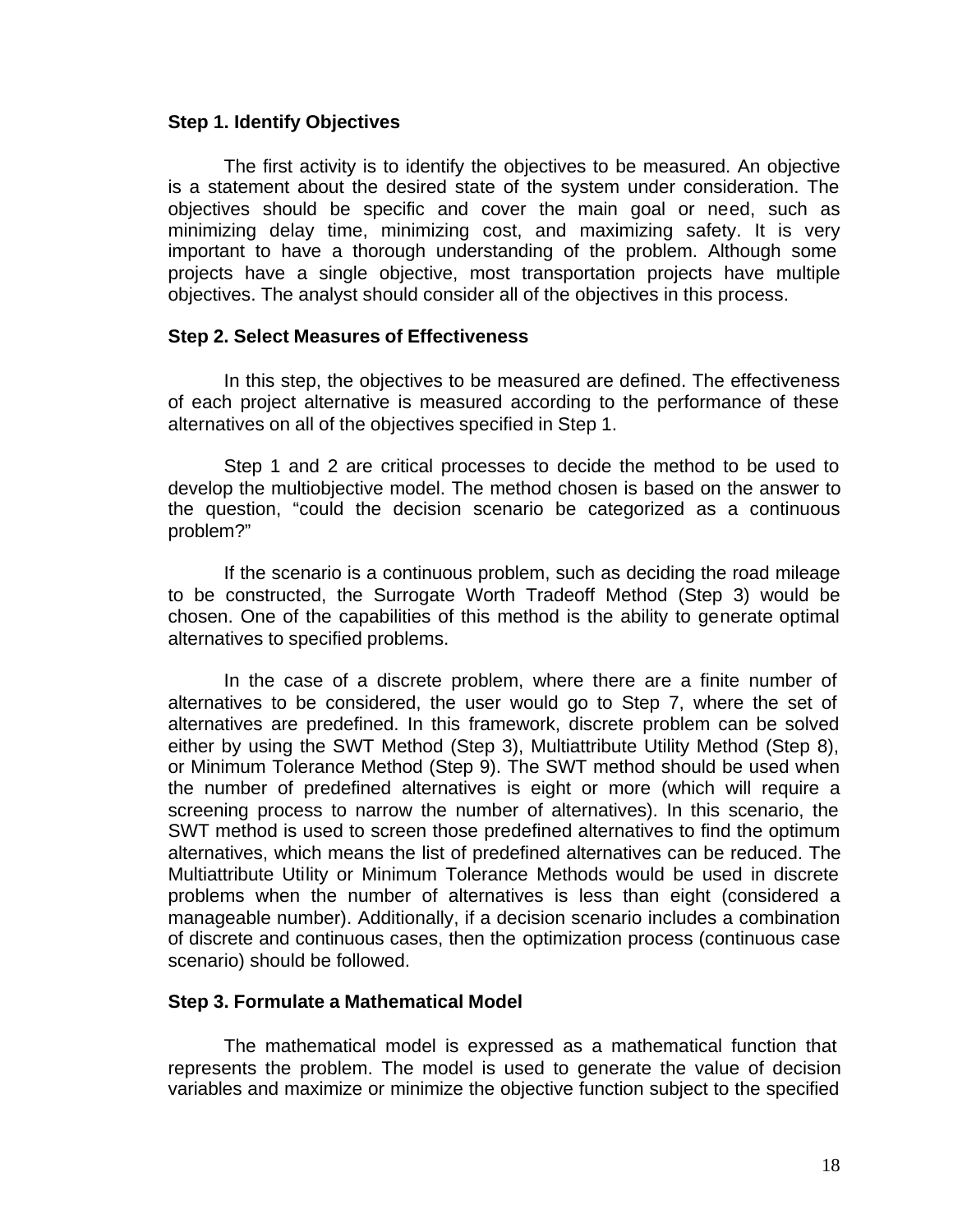constraints. If there are n-related decisions to be made, they are represented as decision variables  $(x_1, x_2, ..., x_n)$  whose respective values are to be determined.

The appropriate measures of effectiveness, such as cost and travel time, are then expressed as a mathematical function of these decision variables. This function is called the objective function. For example, in the scenario given above, the objective is to minimize cost and the decision variables  $(x<sub>i</sub>)$  are number of miles of road to build in area  $i = 1, 2$ , and 3. The identification of the decision variables leads to essential answers to the questions the decision maker is seeking. The constant values  $(C_i)$  here are the cost per mile of road built in area i = 1, 2, and 3. So, the objective function would be  $C = C_1x_1 + C_2x_2 + C_3x_3$ . Any restrictions on the values that can be assigned to these decision variables are also expressed mathematically, typically by means of inequality or equality. This mathematical restriction is called a constraint function.

A constraint function can restrict or reduce the number of alternatives. In a transportation project common constraints are funding, right of way, and sometimes technology. For example, a district may have established a monetary limit per fiscal year for pavement programs, a budget constraint. A highway project in a metropolitan city has a right-of-way constraint to build new access, and an ITS project usually has a technobgical constraint to meet the specifications.

The decision variables  $(x)$ , objective function  $(Z)$ , and constraint function are used to represent the decision making problems by transforming them into a mathematical model. The decision variable is used to differentiate the mathematical model between a continuous and discrete problem. In a continuous problem, the decision variables will be continuous, such as the case where decision variable,  $x_{ij}$  represents miles of pavement type i in area j that will be built.

 $x_{11}$  = number of miles of asphalt pavement to be built in area A  $x_{21}$  = number of miles of concrete pavement to be built in area A  $x_{12}$  = number of miles of asphalt pavement to be built in area B  $x_{22}$  = number of miles of concrete pavement to be built in area B

 $x_{11} \geq 0$ ,  $x_{21} \geq 0$ ,  $x_{12} \geq 0$ ,  $x_{22} \geq 0$ 

 $x_{11}$ ,  $x_{21}$ ,  $x_{12}$ , and  $x_{22}$  are the decision variables for the model. The mathematical model can be expressed as follows:

 2 2 Minimize  $Z = \sum \sum_{i,j} x_{ij}^* C_{ij}$ ,  $C_{ij}$  = cost per mile of pavement type i for area j  $i=1$  j=1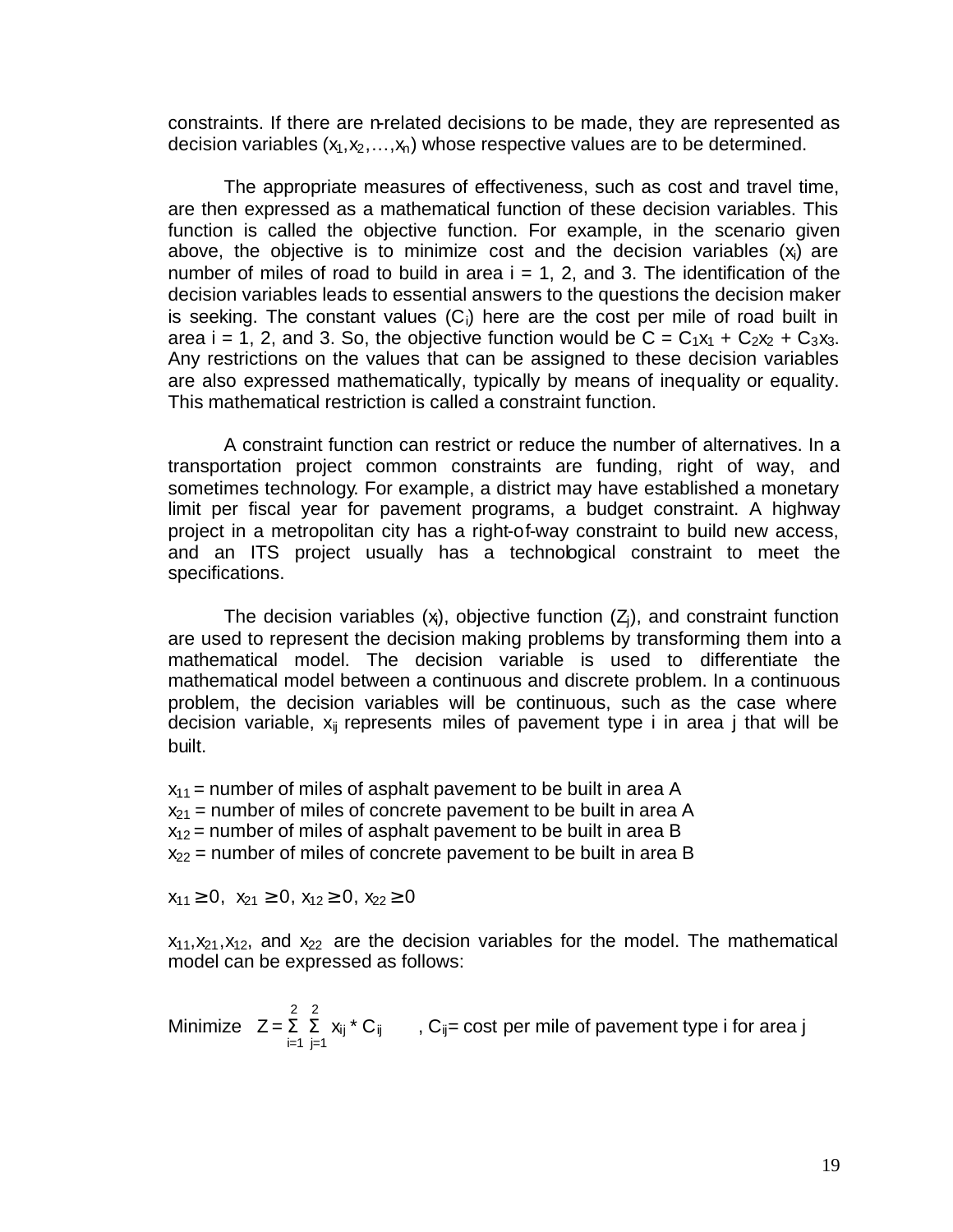Subject to,

2 2 Σ Σ x<sub>ij</sub> \* D<sub>ij</sub> ≤ ε<sub>D</sub>, D<sub>ij</sub>= durability per mile of pavement type i for area j i=1 j=1 2 2  $\sum \sum \limits_{j=1}^N x_{ij}^* L_{ij} \leq \varepsilon_L$ ,  $L_{ij}$ = life cycle per mile of pavement type i for area j

Specific case studies that show the detailed formulations of this mathematical model are given in Appendices A and B.

In a discrete problem, the decision maker simply decides which projects are to be chosen. The mathematical model for this type of problem uses the following decision variables:

$$
x_i = \begin{cases} 1 & \text{if a project i is selected, } i = 1, 2, \dots, m \\ 0 & \text{if not,} \end{cases}
$$

Each  $x_i$  is a binary variable, which has value of 0 or 1. Binary variables are important in mathematical models because they represent yes/no decisions. In this case, a yes/no decision means "should project i be selected?" After solving the mathematical model, the result will show that  $x_A = 1$  when project A is selected. However if the result show  $x<sub>A</sub> = 0$ , this means Project A is not selected. For example, minimizing cost may be the objective subject to set of constraints such as travel time and emission that are less than some amount or number,  $\epsilon_{\rm K}$ . The mathematical model can be expressed as follows:

m<sub>a</sub> and the state of the state of the state of the state of the state of the state of the state of the state of the state of the state of the state of the state of the state of the state of the state of the state of the s Minimize Cost,  $Z = \sum x_i^* C_i$ ,  $C_i = \text{cost of project } i$ i=1<br>i=1 Subject to, m  $\sum_{i=1}^k x_i$  \* T<sub>i</sub>  $\leq \varepsilon_{\text{T}}$  , T<sub>i</sub>= travel time of project i m  $\Sigma x_i * E_i \leq \varepsilon_E$ ,  $E_i =$  emission of project i i=1  $x_i = 0$  or 1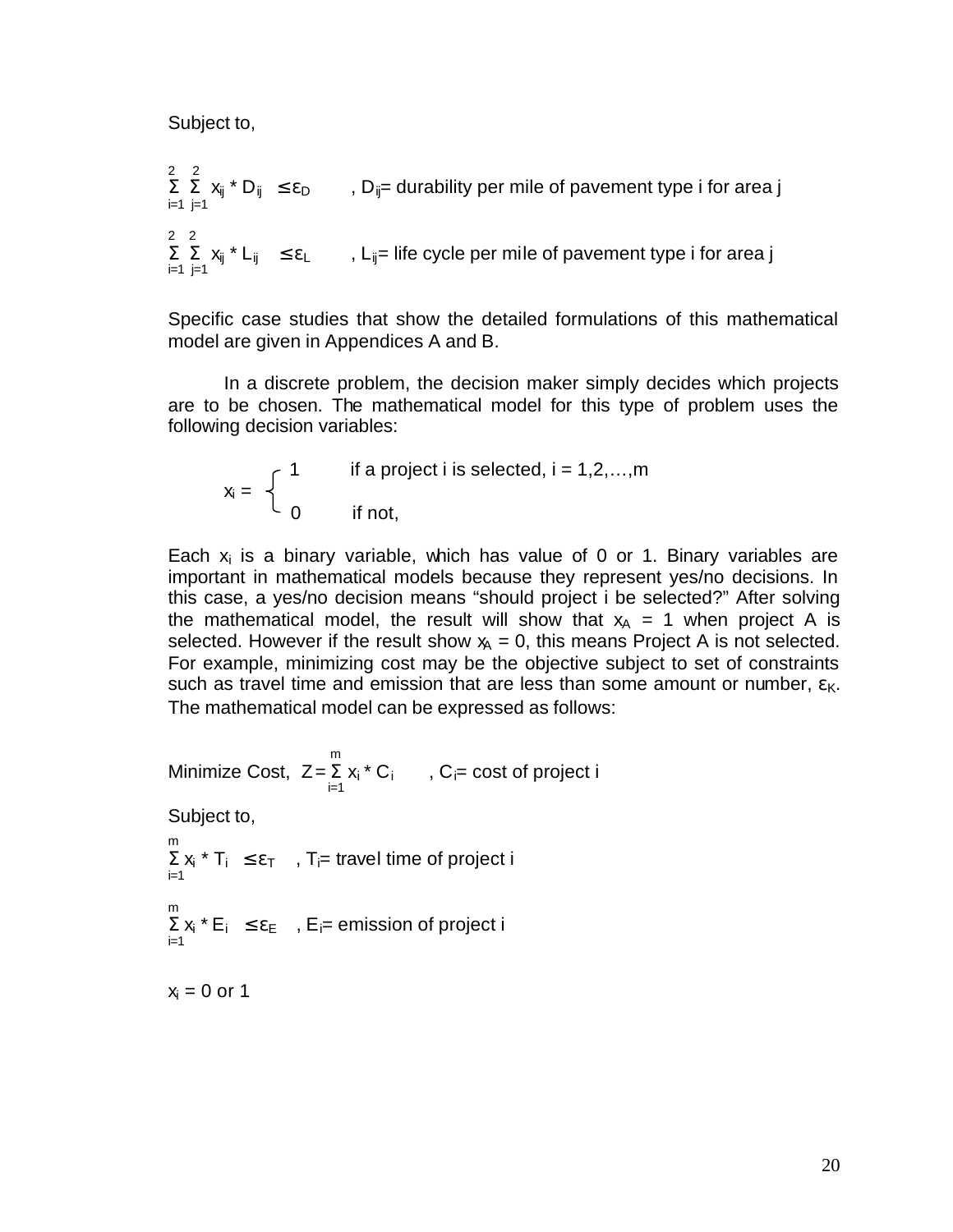## **Step 4. Generate Non-dominated Solutions Using Surrogate Worth Tradeoff Method (SWT)**

The SWT Method is a multiobjective method used to generate a set of solutions and provide technique that incorporates the decision maker's preferences in choosing the optimal solution. This method is also referred to as the Tradeoff Method. The following tasks are performed in this step:

## • *Construct a Payoff Table*

A payoff table (Table 2) consists of all objective values, when each objective is optimized subject to constraint using optimization software such as What's*Best!* 5.0. The first row in the table shows that the result  $Z_1(X^1)$ represents the objective values for the first optimization run,  $X^1$ , optimizing objective  $Z_1$ . This process (optimization run) is repeated for a number of times equal to the number of objectives, Z1, Z2,.., Zp. For example, when total number of objectives are three (Z1, Z2, and Z3), the optimization should be ran three times to construct a payoff table.

|       | $Z_1(X^k)$                               | $Z_2(X^k)$ |   | $Z_P(X^k)$             |
|-------|------------------------------------------|------------|---|------------------------|
| $X^1$ | $Z_1(X^1)$                               | $Z_2(X^1)$ |   | $\underline{Z}_p(X^1)$ |
| $X^2$ | $Z_1(X^2)$                               | $Z_2(X^2)$ |   | $Z_p(X^2)$             |
|       |                                          |            | . |                        |
|       |                                          |            |   |                        |
|       |                                          |            |   |                        |
| $X^p$ | $Z_1(X^p)$                               | $Z_2(X^p)$ |   | $Z_p(X^p)$             |
|       | <b>Max</b> Max $Z_1(X^k)$ Max $Z_2(X^k)$ |            |   | Max $Z_P(X^k)$         |
|       | <b>Min</b> Min $Z_1(X^k)$ Min $Z_2(X^k)$ |            |   | Min $Z_P(X^k)$         |

|  |  | Table 2. Payoff Table |
|--|--|-----------------------|
|  |  |                       |

The purpose of developing a payoff table is to help formulate the constraint model in the next task by determining the lower and upper bounds for the constraint ε value, such as cost or travel time constraints.

• *Transform a Multiobjective Problem into a Single Objective Problem (Constraint Model)*

This task involves considering one objective as primary and transforming other objectives as constraints. The general form of a multiobjective problem with p objectives and m constraints is shown below transformed into a constraint model.

Maximize  $Z_1(X_1, X_2,...,X_n)$ ,  $Z_2(X_1, X_2,...,X_n)$ , ...,  $Z_0(X_1, X_2,...,X_n)$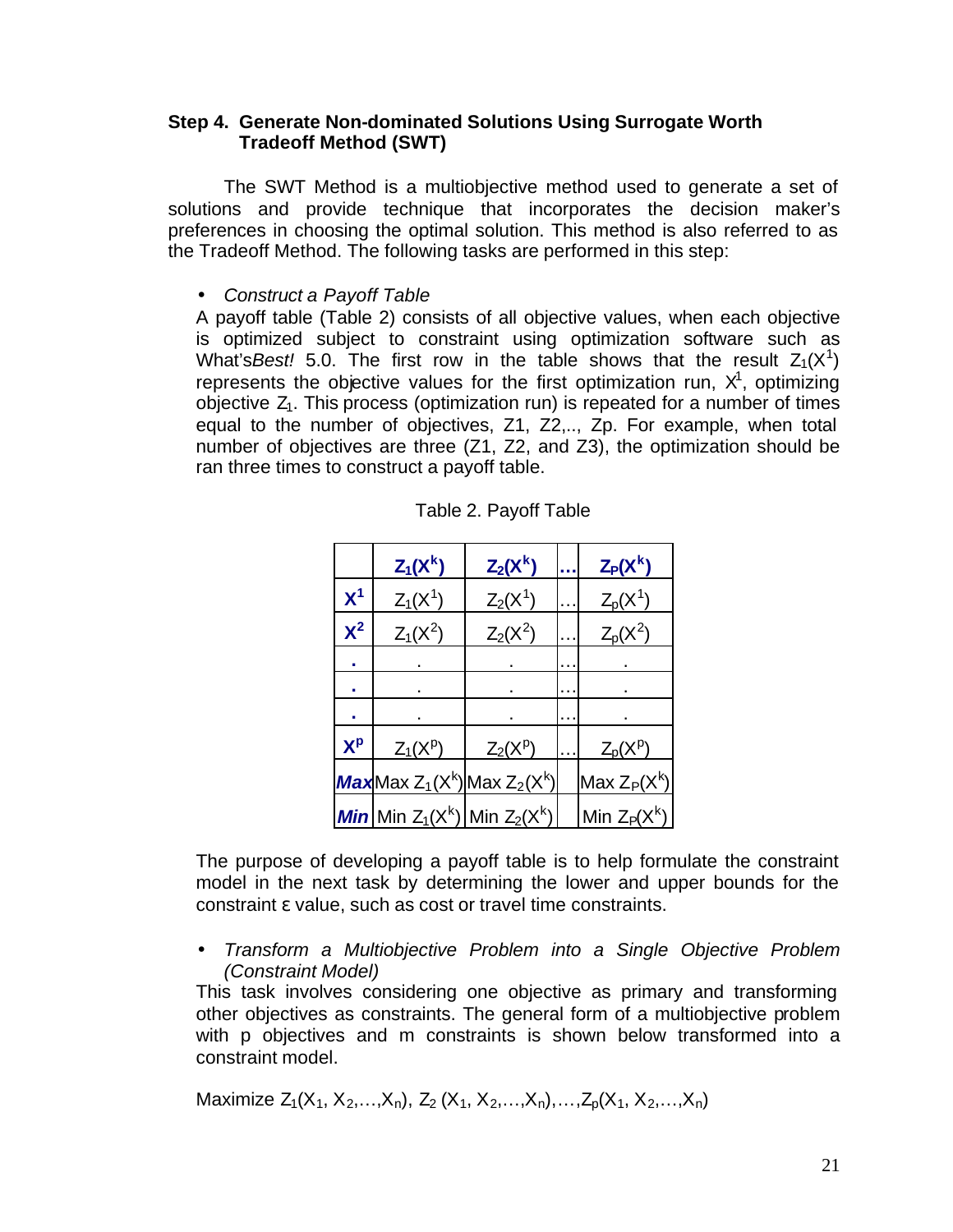subject to:  $g_1(X_1, X_2,...,X_n) \leq 0$ ,  $q_2$  (X<sub>1</sub>, X<sub>2</sub>, ...,X<sub>n</sub>)  $\leq$  0, …, $g_m(X_1, X_2,...,X_n) \leq 0$  $X_i \ge 0$ ,  $j = 1, 2, ..., n$ 

The constraint model has only a single-objective problem. The objective is called the primary objective where the  $h^h$  objective was arbitrarily chosen to be optimized.

$$
\begin{array}{ll}\text{Maximize } Z_h \ (X_1, X_2, \ldots, X_n) \\ \text{subject to: } g_1 \ (X_1, X_2, \ldots, X_n) \leq 0, \\ &\qquad g_2 \ (X_1, X_2, \ldots, X_n) \leq 0, \\ &\qquad \ldots, \text{gm } (X_1, X_2, \ldots, X_n) \leq 0 \\ &\qquad Z_k \ (X_1, X_2, \ldots, X_n) \leq \epsilon_k \qquad k = 1, 2, \ldots, h-1, \ h+1, \ldots, p \end{array}
$$

 $X_i \ge 0$ ,  $j = 1, 2, ..., n$ 

• *Choose the different values of ek from the range of minimum and maximum values for each objective (identified in Step 1).* 

The minimum and maximum values (for each column representing  $Z(X^k)$ ,  $Z_2(X^k),..., Z_p(X^k)$  in the payoff table) are derived from the payoff table. By selecting a different number of constraint values,  $\varepsilon_k$ , the non-dominated solutions generated will represent a different satisfaction level of objectives.

• *Solve the Constraint Model using Optimization Software for Every Combination of Values for the* εk.

The mathematical models (constraint model) with every combination of constraint values,  $\varepsilon_k$  are solved in this task to generate a set of nondominated solutions. The model may be solved by using commerciallyavailable optimization software packages, such as What's*Best!* 5.0.

## **Step 5. Tradeoff Evaluation**

The analyst can leave the selection of final decision from the set of nondominated solutions to the decision maker. So, from Step 4 one can go directly to Step 6. Alternatively, the analyst can pursue Step 5 to guide the decision maker to a solution from the set of non-dominated solutions.

The following tasks are included in this step:

# • *Generate Tradeoff Value (l)*

The decision maker's preference from a set of generated solutions is constructed through tradeoff evaluation between objectives. The tradeoff value,  $\lambda_{ii}$ , is computed as the change in value between a pair of alternatives in objective i given changes in value between a pair of alternatives in objective j.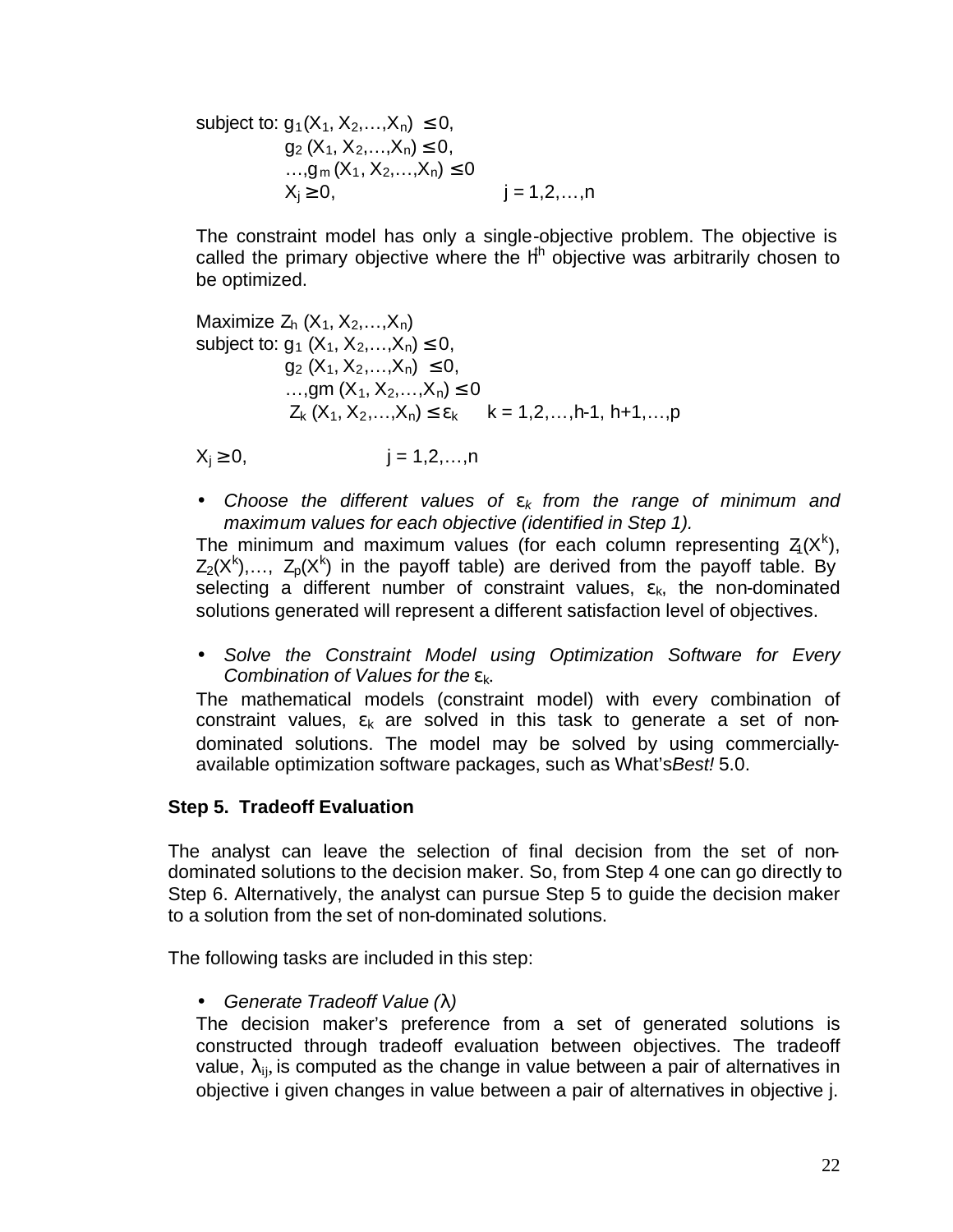$Z_i^1$  means value of objective i for alternative 1 and  $Z_i^2$  means value of objective i for alternative 2. The following equation illustrates the calculation:

$$
\lambda_{ij} = (Z_i^1 - Z_i^2) / (Z_i^1 - Z_i^2) = \Delta Z_i / \Delta Z_i
$$

# • *Interact with Decision Maker to Get Worth Value (W)*

By interacting with the decision maker, the analyst can identify the regression function between the worth, W<sub>ij</sub> and tradeoff value, $\lambda_{ij}$ . W<sub>ij</sub> ranges from -10 to +10, where +10 indicates that the decision maker prefers changing the  $\lambda_{ii}$  unit for objective i, Zi, over one unit change of objective j, Zj. However, -10 indicates the opposite extreme - that the decision maker does not prefer the change of  $\lambda_{ii}$  unit of Zi to one-unit change of Zj. A zero indicates indifference or signifies equal preference between objective Zi and Zj.

The optimum solution would result in average worth values closest to zero, signifying the point at which the decision maker cannot trade between objectives. The worth function can be determined by asking the decision maker a set of questions to determine how much of  $\lambda_{ij}$  he or she has the greatest desire ( $W_{ij}$  = +10) to change Zi by per one unit change of Zj. The questions would continue for Wij values of +5, -5, and –10 to get the worth regression function. This exercise is shown in more detail in Appendices A and B.

# **Step 6. Choose the Preferred Solution**

The preferred solution is defined as the solution with an average worth value close to zero (computed in Step 5). This indicates that the decision maker is indifferent to the various objectives.

# **Step 7. Identify Predefined Set of Alternatives and Determine the MOEs Value for Each Alternative**

Step 7 should be taken when the decision scenario is based on a discrete problem. The goal is to choose the best project from the set of predefined project alternatives. The predefined alternatives are generated directly based on the purpose and needs of the project, history of technical documentation, or public meetings that are held to solicit comments or aid in the development of alternatives.

The selection of predefined alternatives considers the value for each MOE decided at Step 2 including cost, accident, level of service and other criteria values. The decision process involving a choice between constructing a concrete or an asphalt pavement generally needs to assess other criteria besides cost when both meet the required standards. A concrete road is significantly more expensive than an asphalt road, but requires less maintenance and less frequent replacement. For a complex transportation problem, political or other values may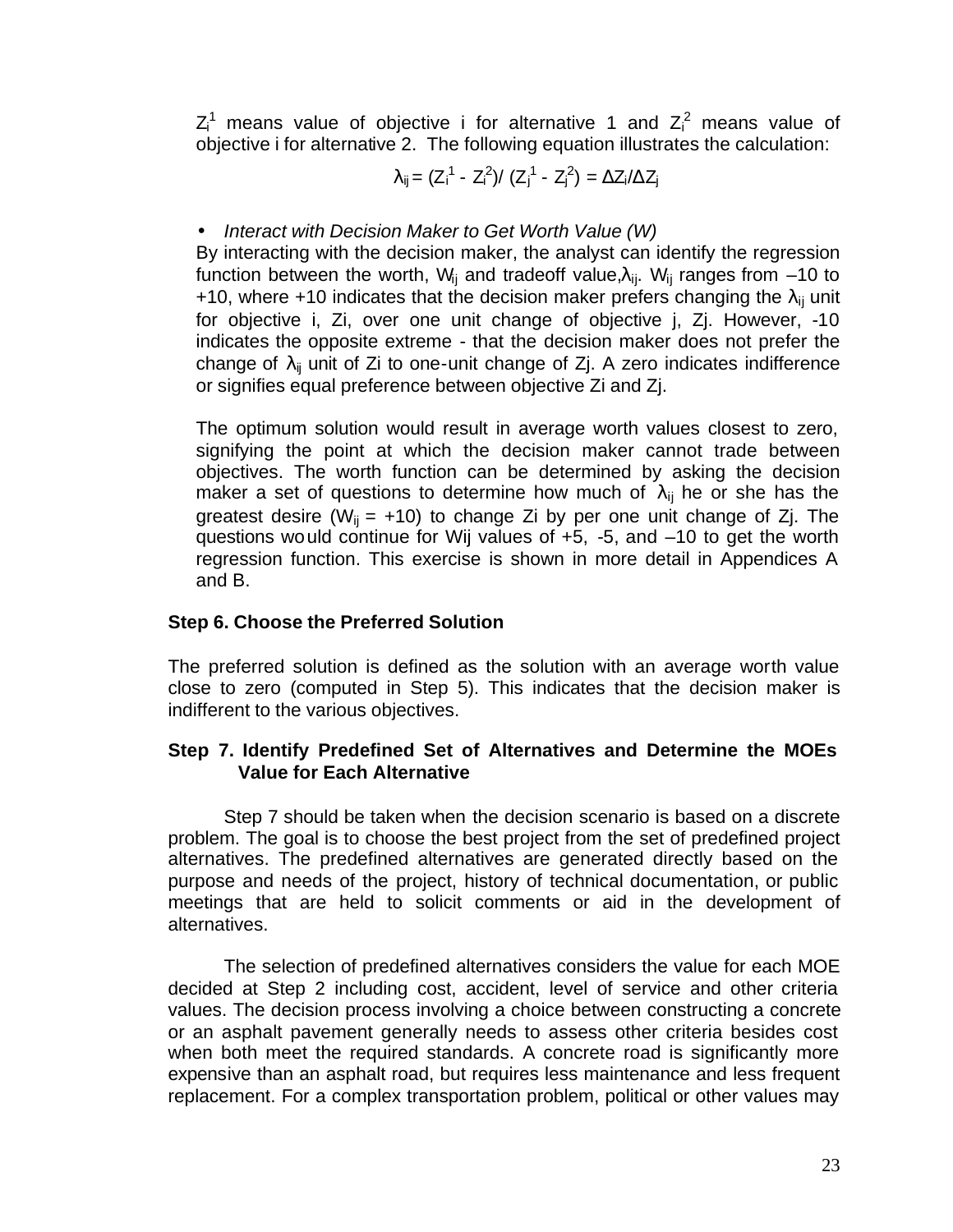be more important than cost in determining the set of alternatives. In planning a bridge, for instance, there are usually several alternative sites. The Ohio River Bridge Project (Appendix B) details a case in which different bridge locations were considered. The location options depended on societal decisions regarding the relative importance of accessibility, congestion, and other environmental and political impacts, in addition to cost.

Step 8 involves determining the need for a screening process to narrow the number of alternatives. A large number of predefined alternatives (eight or more) necessitates a screening process based on a mathematical model (go to Step 3 and continue until Step 6). The process is designed to eliminate proposals that are clearly infeasible or without merit. When a screening process is deemed necessary, the SWT method should be applied. On the other hand, a small number of alternatives eliminates the need for a screening process (go to Step 8 or Step 9 and continue Step 10). In this case, proposed project alternatives are analyzed to determine the most prominent criteria or prevailing conditions that may be acceptable.

The results of the screening process are placed on a candidate list for comparative analysis, which may indicate that the proposed project possesses some merit and deserves further investigation. For example, the Ohio River Bridge project included 27 predetermined alternatives at Step 7. After the screening process, the alternatives were reduced to five at Step 4 by using the SWT method to screen alternatives.

When the screening process is not necessary, the next step is preference assessment, which is conducted in Step 8 or 9. The main goal of the preference assessment is to carefully prioritize the relative strengths and weaknesses of each candidate and obtain a weight ranking. Ideally, the ranking indicates the most preferred project over the other candidates.

#### **Step 8. Apply Multiattribute Utility Method**

This method is related to a mathematical function called the utility function that associates a utility with each alternative so that all alternatives may be ordered or ranked based on utility value (Cohon, 1978). Utility functions are used to capture the preferences of a decision maker for various attributes of alternatives. Given any two alternatives A and B, the utility function will allow the decision maker to state that A is preferable to B, B is preferable to A, or A and B are indifferent. For instance, attributes in a resurfacing problem are traffic, total cost, and pavement strength. These attributes are associated with alternatives, every alternative implies values for each attribute, and a multiattribute utility function associates a single number (utility value) with the combination of values for the objectives.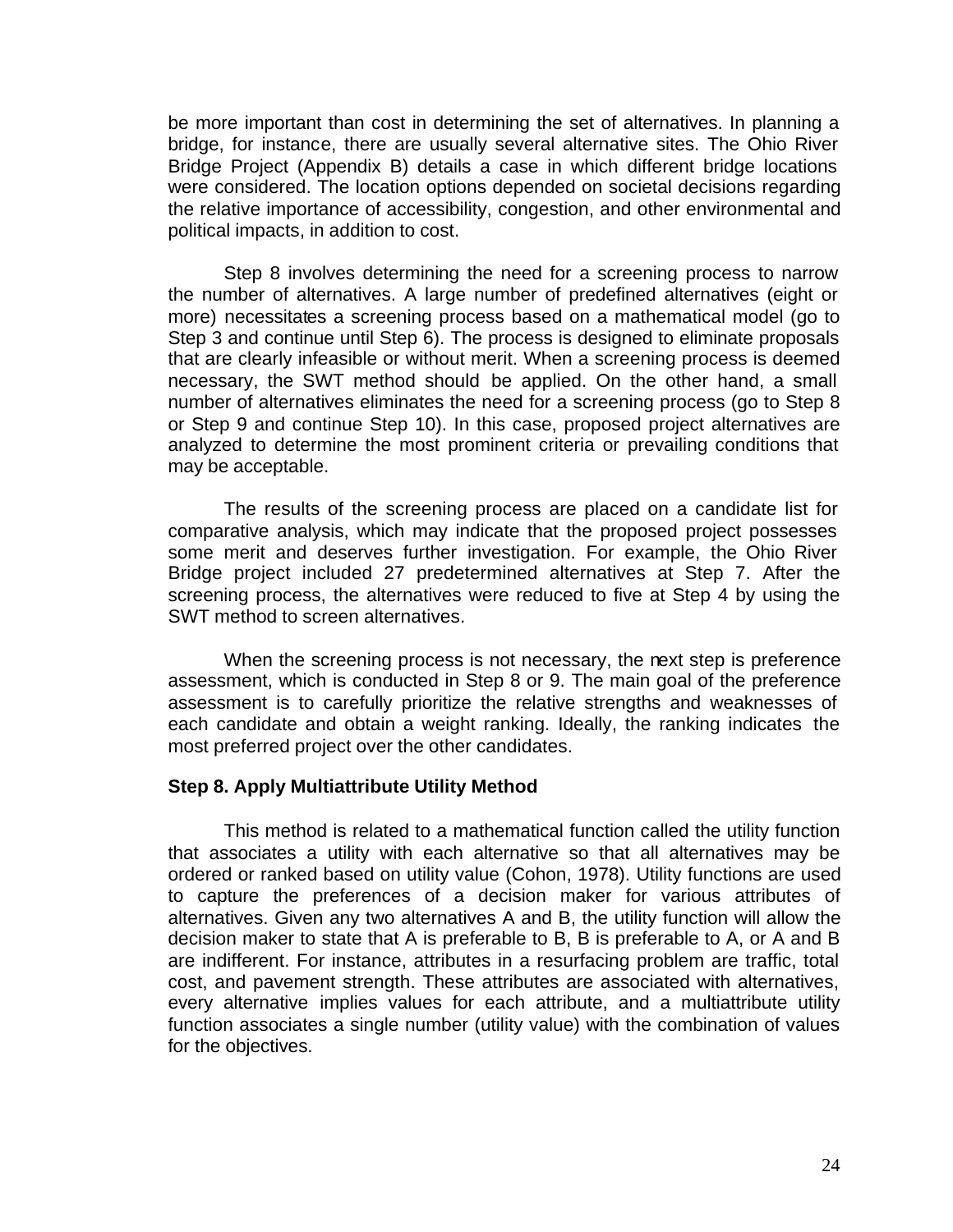The general form of a multiattribute utility function is based on utility (relative importance) functions. A utility function represents the relationship between the utility and the attribute values. The alternative with the highest score or utility is referred to as the most preferred solution.

The development of the utility function depends on the decision maker's values, so they must fit the preferences. The utility function consists of two major values, weight and utility. Weight values are used to measure the relative worth among the attributes assigned by the decision maker. For example, there are three alternatives being compared in the Ohio River Bridge project, say alternatives A, B, and C. The attributes used to measure and compare those alternatives are cost, capacity, and delay. The decision maker will be asked to assign weight values for those attributes based on the relative importance of each weight. The total weight value for all attributes should be equal to 1 ( $\Sigma$  w<sub>i</sub>= 1). The decision maker may say that the capacity attribute is the most important criteria in choosing the alternative, so the individual may say capacity weight value is 0.5; cost is 0.25; and delay is 0.25.

The other value that represents decision maker preference is single attribute utility. This value indicates the degree of preference assigned to each attribute value of each alternative on a scale of 0 to 10, 0 being the lowest degree of preference and 10 being the highest. For example, alternative A, B, and C cost \$3, \$5, and \$7 million, respectively. The analyst would then ask the decision maker to rank the degree of preference by assigning single attribute and cost utility values. The decision maker assigns cost utility values of 9, 7, and 5 to alternatives A, B, and C. A questionnaire could also be conducted to obtain these values as shown for the Richland County I-71 Case Study (Appendix G).

The following tasks are included in this step (and detailed in Appendix D):

• *Develop Utility Graph*

A utility graph is a graphical representation of the relationship between the utility and the attribute values (MOEs value). A utility graph is developed based on the decision maker's preference of an attribute's value. Interacting with the decision maker and asking them a set of questions about their preferences is one way to determine the preferences for the attributes. The main purpose of this graph is that for a known value of an attribute, the corresponding utility can be determined from the graph. For example, a utility graph for minimum average speed for I-71 is shown in Figure 4.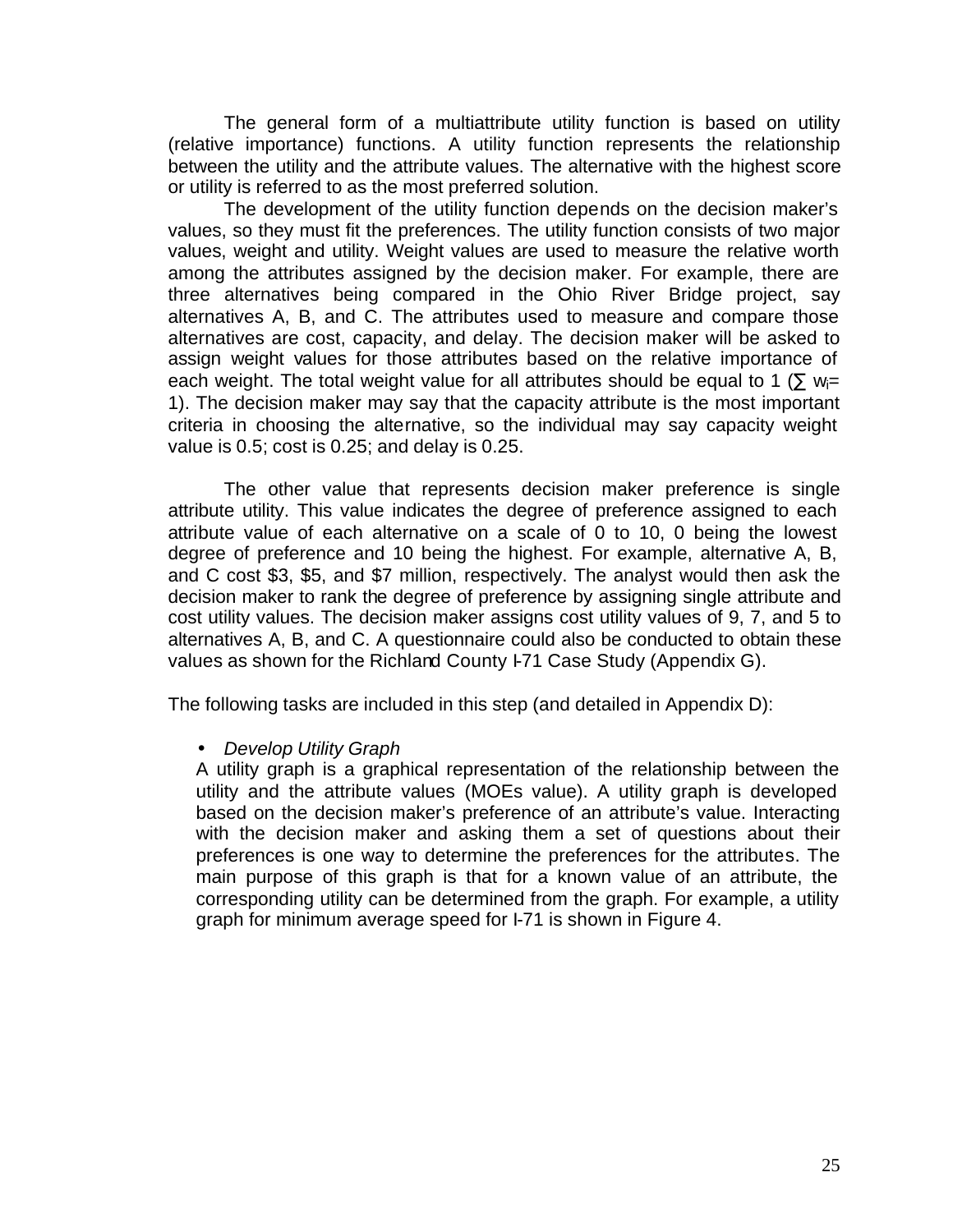

Figure 4. Utility Graph for Minimum Average Speed

From the figure, 0 is the least desired utility and 10 is the most desired utility of minimum average speed. This implies that the minimum average speed of 60 mph is most desired as it has a utility value of 10.

• *Identify Single Utility Function*

A single measure utility value  $(SU_i,$  when  $i = 1,2,3,...)$  is found by creating a mathematical relationship between each attribute and the corresponding utility found in the utility graph. A curve is fitted through the decision maker's preference and the equation of the curve is determined. Therefore, for a known value of an attribute, the unknown utility is determined from this equation. Regression equations and simulation modeling can also be used to develop these mathematical relationships.

# • *Determine the Weight of Each Attribute*

The weight for each attribute is determined by interacting with the decision maker. This weight  $(W_i)$  is used to determine the relative importance of each attribute. The sum of the weights for all the attributes should be 1 (for example,  $w_1 + w_2 + w_3 + ... + w_m = 1$ ).

## • *Calculate the Overall Utility of all Alternatives*

The next task is to calculate the final or overall utility for each alternative. For example, if there are three attributes for a problem then the overall utility for alternative 'A' is determined as follows:

 $MU_A = W_1 SU_1 + W_2 SU_2 + W_3 SU_3$  $W_1$ +  $W_2$ +  $W_3$  = 1

where,

 $SU_1$  = Single Measure Utility of Attribute '1' for Alternative 'A'  $SU<sub>2</sub>$  = Single Measure Utility of Attribute '2' for Alternative 'A'  $SU<sub>3</sub>$  = Single Measure Utility of Attribute '3' for Alternative 'A'  $MU_A = Total$  Multiple Measure Utility or overall utility of Alternative 'A'  $W_i$  = Weight of the i<sup>th</sup> utility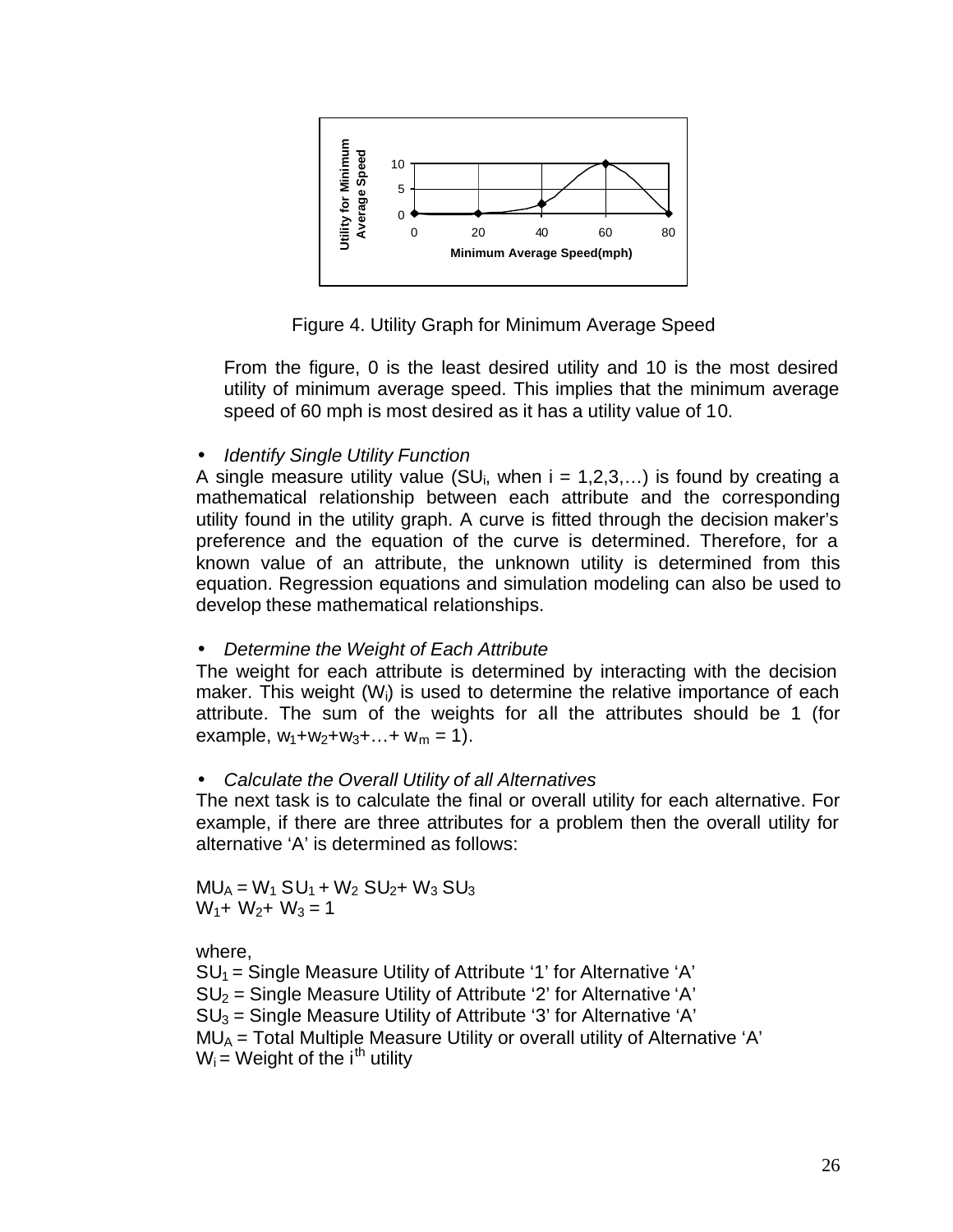Similarly, the total multi-measure or overall utility is computed for other competing alternatives.

### **Step 9. Minimum Tolerance Method**

The difference between Multiattribute Utility Method and Minimum Tolerance Method is the way of choosing or ranking the best alternative. The Multiattribute Utility Method ranks alternatives based on the maximum utility value, which captures the decision maker's preferences for various attributes of alternatives. The Minimum Tolerance Method ranks alternatives based on the Minimum Tolerance values (below which cannot be tolerated) of selected criteria. The Minimum Tolerance value shows the urgency of a project with respect to the tolerance values.

The tolerance value  $(T_{ii})$  is the difference between actual condition and acceptable or standard value. The tolerance value is measured per criterion (j) for each project alternative (i). Negative tolerance values of a project criterion indicate a heightened sense of urgency related to the program. Conversely, positive tolerance values indicated a lower sense of urgency.

Calculation of the different values depends on the objective of the problem. As explained earlier, the objective might involve maximizing one criterion while minimizing another. The conditions for each project can be contradictory. The analyst tries to help decision maker select the most urgent projects (low tolerance value). Calculations of the tolerance value can be seen from the equations below (considering four project alternatives,  $X^{i}$  and three criteria, Cj). Table 3 shows the value of existing conditions for each project at each criterion,  $X_{ii}$ . The information in Table 4 is the value of acceptable conditions obtained from policy goals,  $A_{ii}$ .

Usually, no project satisfies all objectives simultaneously. For example, in the Pickaway County (Ohio) Resurfacing Problem case study (see Appendix C), the criteria for prioritizing resurfacing projects were PCR, ADT, truck ADT, and number of accidents at project location. Priority will be given to roads that have low PCR level, high ADT, high truck ADT, and a high number of accidents compared to standard value. The PCR level is considered low when below the standard or aspiration level. The ADT, truck ADT, and number of accidents are considered high when higher than standard level. In this case, the PCR for one project road can be below standard level (low), despite the fact that the ADT is still below the standard level. On the other hand, the second proposed project has higher PCR, but the ADT number is also high. The problem is the PCR and ADT criteria have equal weight. In these cases, it is difficult to decide which project needs to be resurfaced sooner.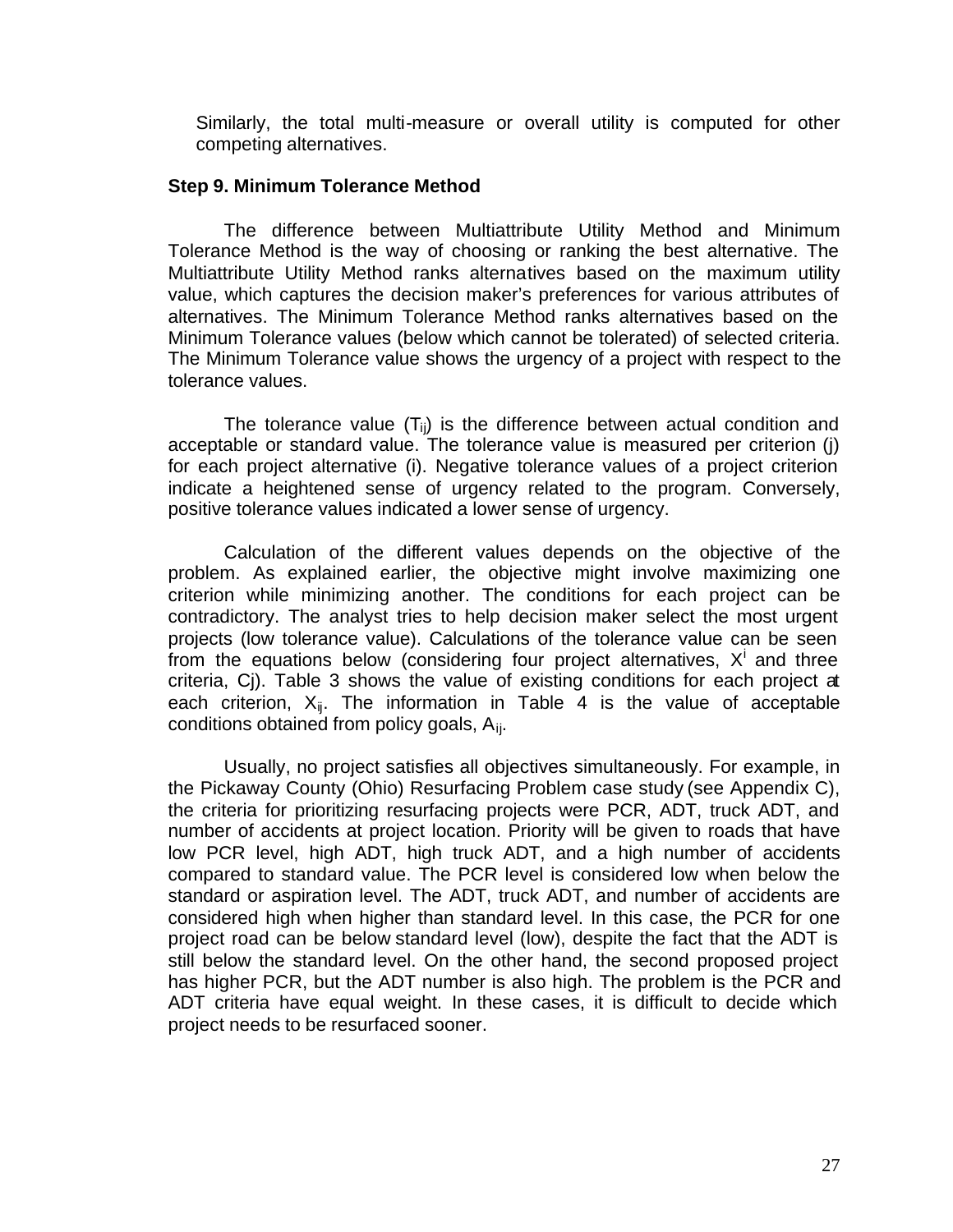Maximum value of criterion,  $T_{ij} = (A_{ij} - X_{ij})$ 

Minimum value of criterion,  $T_{ij} = -(A_{ij} - X_{ij}) = (X_{ij} - A_{ij})$ 

| <b>Project</b> | (min/max) | Criterion 1   Criterion 2   Criterion 3   Criterion 4<br>(min/max) | (min/max)         | (min/max)          |
|----------------|-----------|--------------------------------------------------------------------|-------------------|--------------------|
| ${\bf X}^1$    | $X_{11}$  | $X_{12}$                                                           | $X_{13}$          | $\mathcal{N}_{14}$ |
| $\mathbf{v}^2$ | $X_{21}$  | $X_{22}$                                                           | $X_{23}$          | $X_{24}$           |
| $\mathbf{v}^3$ |           | $X_{32}$                                                           | $\mathsf{Y}^{33}$ | $X_{34}$           |

Table 3. Existing Condition Value

| Table 4. Acceptable Condition Value |  |  |
|-------------------------------------|--|--|
|-------------------------------------|--|--|

| <b>Project</b> | (min/max) | Criterion 1   Criterion 2   Criterion 3   Criterion 4<br>(min/max) | (min/max) | (min/max) |
|----------------|-----------|--------------------------------------------------------------------|-----------|-----------|
|                | $A_{11}$  | A 12                                                               | A 13      |           |
|                | $A_{21}$  | Aη                                                                 | Aэз       | A 24      |
|                |           |                                                                    | 433       |           |

Figure 5 shows the example of minimizing the tolerance value for criteria 1.  $T_{11}$ has a positive value and  $T_{31}$  has the most negative value (the most urgent in term of criterion 1).



Figure 5. Tolerance Value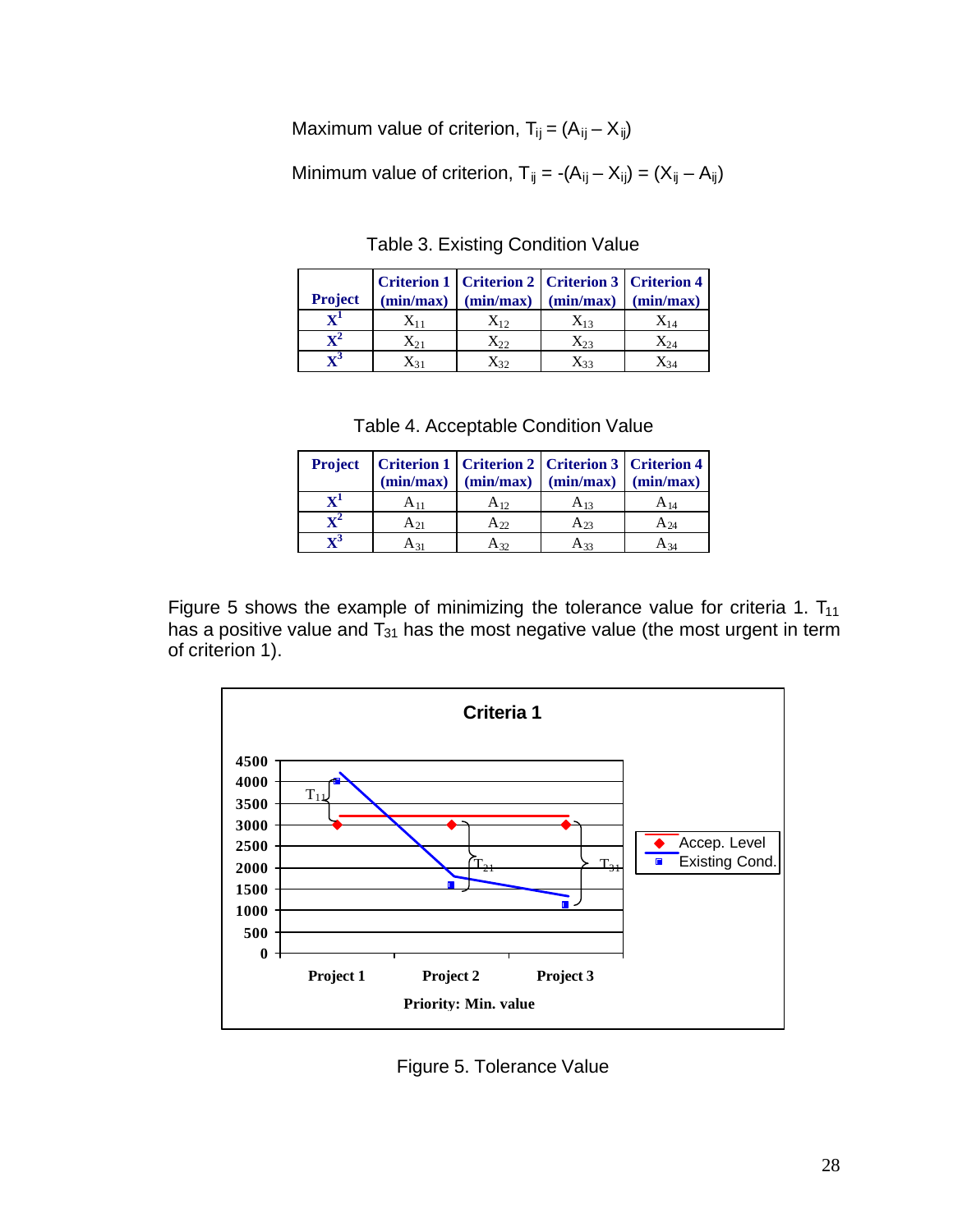Since the units among criteria vary to make the analysis easier, the different unit values obtained are transformed into a scale from zero to one  $(T_{ii}^*)$ . The zero number of tolerance shows greater urgency in the project.

$$
T_{ij}^* = {T_{ij} - T_{ij}(min)} / {T_{ij}(max) - T_{ij}(min)}
$$

A decision will be based on the minimum total tolerance value  $(T_{ii}^*)$ . This indicates that the most important project is the one that has minimum total tolerance value.

Tolerance value  $(T_{ii})$  is the difference between the actual condition value and acceptable or standard value. The tolerance value is measured for each criterion (j) for each project alternative (i). Negative tolerance values of a project criterion indicate a heightened sense of urgency related to the program. Conversely, positive tolerance values indicate a lower sense of urgency.

There are four tasks in this step (see example in Appendix C):

- *Identify the Goal Value Based on Policy Objectives* 
	- The goal values  $(A_{ii})$  of alternative i and criteria j vary based on policy objectives. For example, the Ohio Department of Transportation provides acceptable pavement condition goals. The roadway system is divided into two categories: (1) priority system (high-volume) routes with a PCR of 65 or above would provide an acceptable ride; (2) general and urban system (lower volume, and lower speed) routes with a PCR of 55 or above are considered acceptable. PCR values range from 0 to 100 with 100 is being a new pavement.

The existing condition value  $(X_{ii})$  is determined in Step 7. The MOEs value of every predefined alternative is measured. For example, when the PCR is one of the MOEs criteria, personnel from the office of Pavement Engineering will inspect and report on the PCR.

• *Calculate the Individual Tolerance Value for all Criteria* 

The tolerance value  $(T_{ii})$  is computed for each proposed project i and criterion j based on the project priority. When the project priority is to minimize criterion, the tolerance value is computed by subtracting the existing condition  $(X_{ii})$  value from the acceptable value  $(A_{ii})$  and vice versa.

Maximum value of criterion,  $T_{ii} = (A_{ii} - X_{ii})$ 

Minimum value of criterion,  $T_{ij} = -(A_{ij} - X_{ij}) = (X_{ij} - A_{ij})$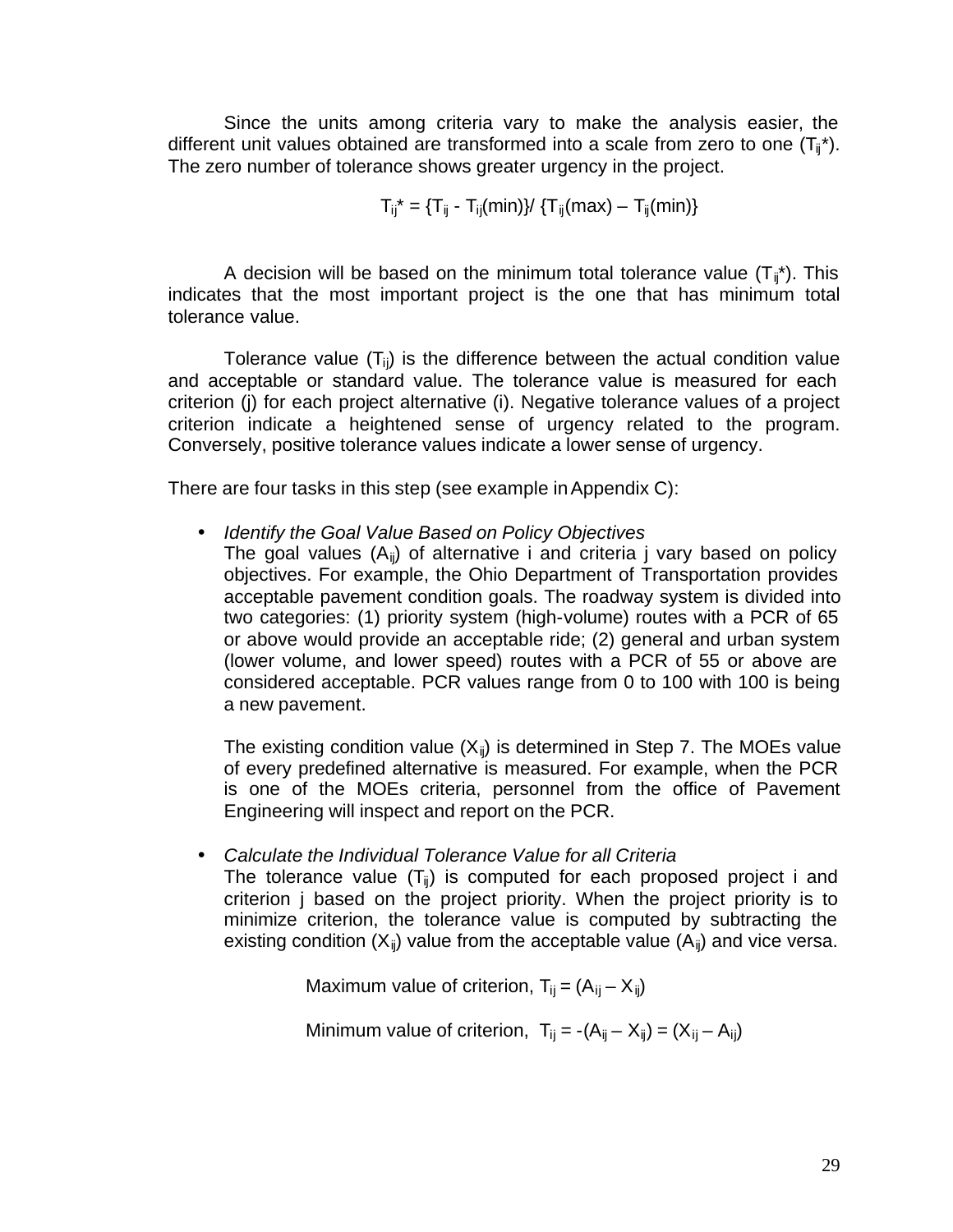• *Scale the Tolerance Value to Zero*  The tolerance scale value  $(T_{ii}^*)$  is the relative value among alternatives. This value is computed by the following equation:

$$
T_{ij}^{\ast}=\{T_{ij}-T_{ij}(min)\}/\ \{T_{ij}(max)-T_{ij}(min)\}
$$

• *Sum the Tolerance Scale Values for all Criteria for Each Alternative* The tolerance values for all criteria in each alternative are summed. The weight of each criterion can be equal to each other or different. As in Step 8, the weight for each attribute is determined by interacting with the decision maker. The weight  $(w<sub>i</sub>)$  is used to determine the relative importance of each attribute. The sum of the weights for all the attributes should be 1 (for example,  $w_1 + w_2 + w_3 + ... + w_i = 1$ ).

Minimize 
$$
T_i^* = \sum_{j=1}^J w_j (A_{ij} - X_{ij})
$$
  
<sub>i = 1,...,l</sub>

#### **Step 10. Select the Best Alternative**

The final step in the Multiattribute Utility and Minimum Tolerance Methods is to select an alternative. This depends on the overall tolerance or utility value of an alternative. In the Multiatrribute Utility Method, the alternative with the highest overall utility value is recommended as the best alternative. In the Minimum Tolerance Method, the alternative with the lowest total tolerance value is the recommended (most urgent) project, which means that it needs to be completed sooner compared to the other alternatives. By following the previous steps, a framework is provided to define the problem, select appropriate MOEs, and evaluate the alternatives using the specific method based on the type of problem (i.e., continuous or discrete).

### **3.2 Sensitivity Analysis**

Sensitivity analysis is the study of how the variation in the output of a model (can be a numerical value) depends upon the input to the model. Sensitivity analysis is used to deal with uncertainties in the input parameters and will provide an understanding of how the model responds when inputs are changed. To better evaluate the impact of any parameter, the amount of the input parameter variation must be determined to effect a change in outcome. This analysis emphasizes the importance and significance of particular aspects or criteria of a problem.

In this report, the evaluation of the sensitivity of the project performance criteria is measured by the correlation coefficient,  $r_{x_i,y}$  (Salteli, Chan, Scott, 2000). This coefficient is based on the concepts of the correlation between the input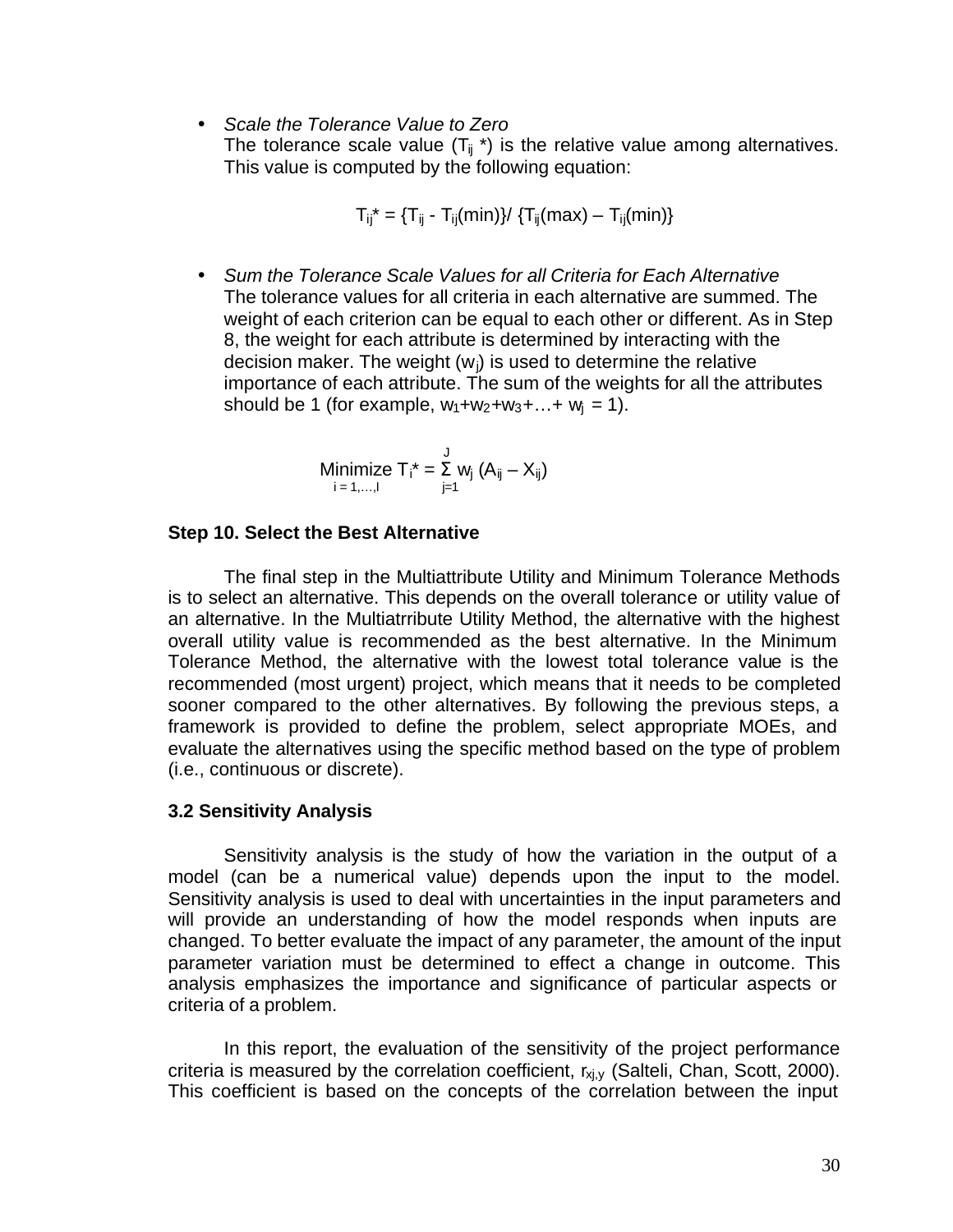variable  $(X_{ij})$  and the output Y<sub>i</sub>. In this case,  $X_{ij}$  is the constraint of sample i for criteria j.  $Y_i$  is the optimum solution for sample i.

$$
r_{xj,y} = \frac{\sum_{i=1}^{N} (\chi_{ij} - \chi_j)(y_i - y)}{\left[\sum_{i=1}^{N} (\chi_{ij} - x_j)^2\right]^{1/2} \left[\sum_{i=1}^{N} (\chi_i - y)^2\right]^{1/2}}
$$
  

$$
y = \sum_{i} \frac{y_i}{N}, \quad y = \sum_{i} \frac{x_{ij}}{N}
$$

Coefficient  $r_{xj,y}$  provides a measure of the importance of a particular criterion to the output. It can either be a positive or negative value. The closer the value is to zero, the lesser the importance of the criteria to impacting the output. A value of 1 shows the highest importance of the particular criteria to impacting the output. An example of this application is shown in Appendix A (Capital Beltway Corridor case study).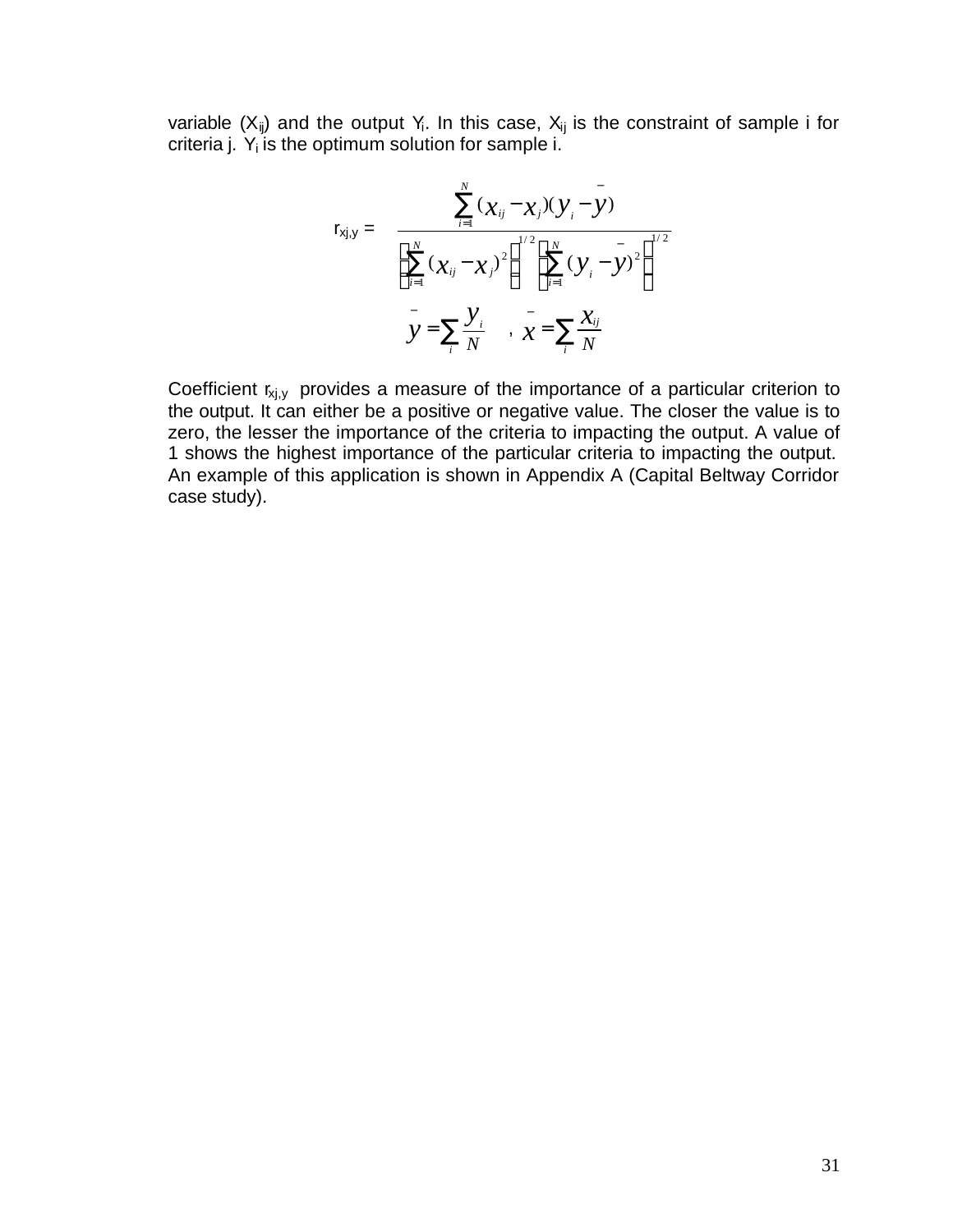# **4. Conclusions and Recommendations**

# **4.1 Conclusions**

Most decision making in transportation agencies involves multiple objectives that often conflict and cannot be measured in monetary units. This makes the use of traditional investment analysis tools, such as benefit-cost analysis, difficult. This study presented different multiobjective models that could be applied under different decision scenarios in transportation investment processes. Instead of transforming all different project alternatives or objectives into monetary values, these alternatives or objectives can be approached on an equal basis in their own measures of effectiveness, either in monetary or nonmonetary terms.

This report shows that a considerable variety of approaches exist to choose among alternatives, rank the priority of feasible alternatives, and also generate non-dominated alternatives. The usefulness of each proposed approach depends on the type of decision problem. No method has been found to dominate the others. The proposed approaches should be selected based on the type of decision problem: continuous or discrete. In continuous problems, the decision alternatives are not predefined and in discrete problems, a finite number of predefined alternatives exist. This report presents an optimization process based on the Surrogate Worth Tradeoff Method for continuous problems, and Multiattribute Utility Method and Minimum Tolerance Method for discrete problems.

This report presents four case studies that demonstrate the application of the proposed approaches to real-world projects: Capital Beltway Corridor (Appendix A), Ohio River Bridge Project (Appendix B), Pickaway County (Ohio) Resurfacing Problem (Appendix C), and Richland County F71 Project (Appendix D). These case studies could be followed to apply the approaches for other projects. The approaches could potentially be used by public agencies to allocate resources between competing projects and/or select a project between competing alternatives.

The approaches could lead to new practices for decision analysis and decision making in the transportation industry. They allow interaction between the analyst and the decision maker in the selection of final projects, enhancing objective project selection.

## **4.2 Recommendations**

The researchers recommend the following:

• When optimization is adopted from the proposed decision making framework for a particular decision scenario, the analyst should only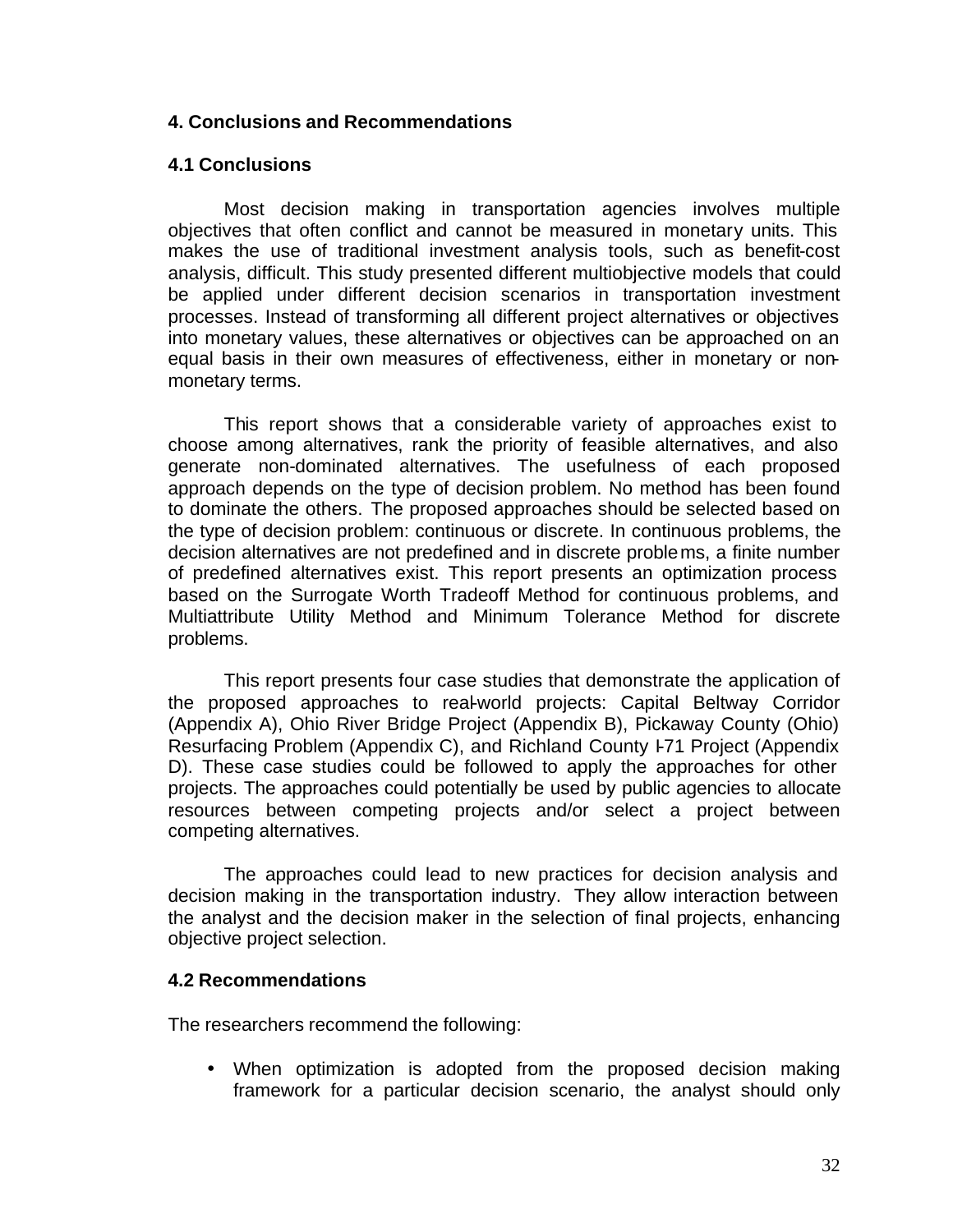perform the tradeoff analysis (Step 5 in the proposed framework) where such an exhaustive process is justified or required. Otherwise, the analyst should only generate the optimal lists of projects (Step 4) and leave the task of selecting a final decision to the decision maker (Step 6).

- The approaches presented in this study should be considered by public agencies as an alternative to traditional economic analysis. They should be integrated with agency funding processes and management systems.
- These approaches could also be applied to other transportation areas, such as aviation, rail and water.
- A software program should be developed based on the decision making framework presented in this report. Involved in the software would automate the complex and repetitive manual calculations process and lead to a time saving over manual calculations.
- Further research could be conducted to include multiple decision makers in the decision making framework. This would allow the proposed model to receive different input from a number of decision makers with different agendas and produce a decision based on these varied inputs.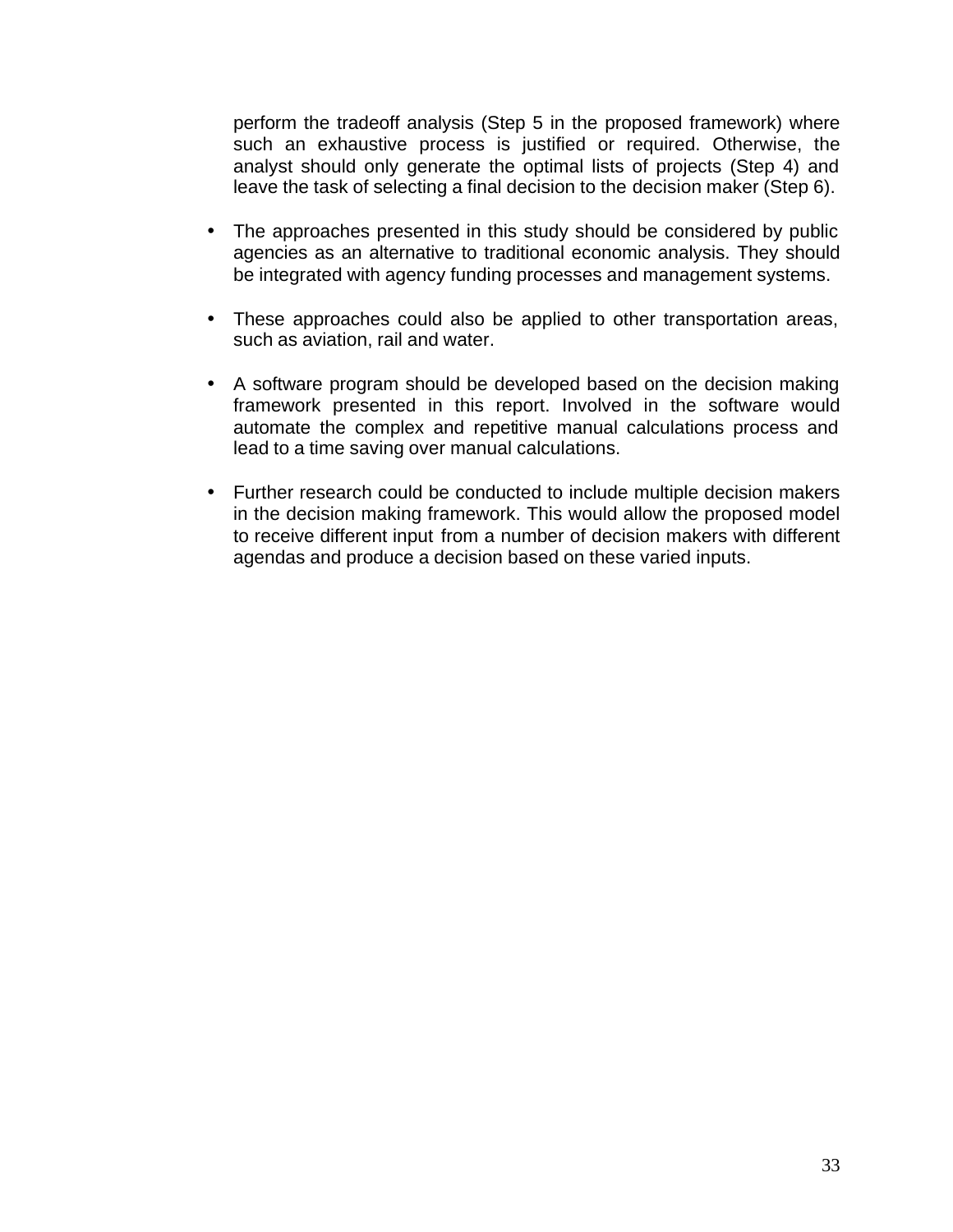# REFERENCES

Goicoechea, Ambrose, Hansen, Don R., and Duckstein, Lucien. *Multiobjective Decision Analysis with Engineering and Business Applications*, John Wiley & Sons.

Bertin, J. (1981). *Graphics and Graphic Information Processing*, De Gruyter, Berlin/New York.

Bunn, Derek W. (1982). *Analysis for Optimal Decisions*, John Wiley & Sons, New York.

Chankong, Vira and Haimes, Yacov Y. (1983). *Multiobjective Decision Making: Theory and Methodology, Series Volume 8*, North-Holland, New York.

Davis, Christian F. and Campbell, Gerald M. (1995). *Selection of Pavement Markings using Multi-Criteria Decision Making*, Annual Meeting of Transportation Research Board.

*Development of a Computer Model for Multimodal, Multicriteria Transportation Investment Analysis*, National Cooperative Highway Research Program, Research Results Digest, September 2001- Number 258.

Haimes, Y.Y., Hall, W.A.; Freedman, H.T. (1975). *Multiobjective Optimization in Water Resources Systems*, Elsevier Scientific, New York.

Hillier, Lieberman (2001). *Introduction to Operation Research*, McGraw Hill, New York.

Lambert, James H. (2001). *A Prioritization Tool to Aid in Transportation Infrastructure Investments*, Systems Engineering Capstone Conference, University of Virginia.

Chowdhury, Mashrur, Garber, Nicolas, and Li, Duan (December 2000). *Multiobjective Methodology for Highway Safety Resource Allocation*, American Society of Civil Engineers Journal on Infrastructure Systems.

Meisel, W. (1973). *Tradeoff Decisions in Multiple Criteria Decision Making in Multiple Criteria Decision Making*, University of South Carolina Press, Columbia.

*Multi Criteria Analysis: A Manual*, Department for Transport, Local Government and the Regions.

Ohio Department of Transportation (2002). *Draft Major/New Construction Program 1998-2005*.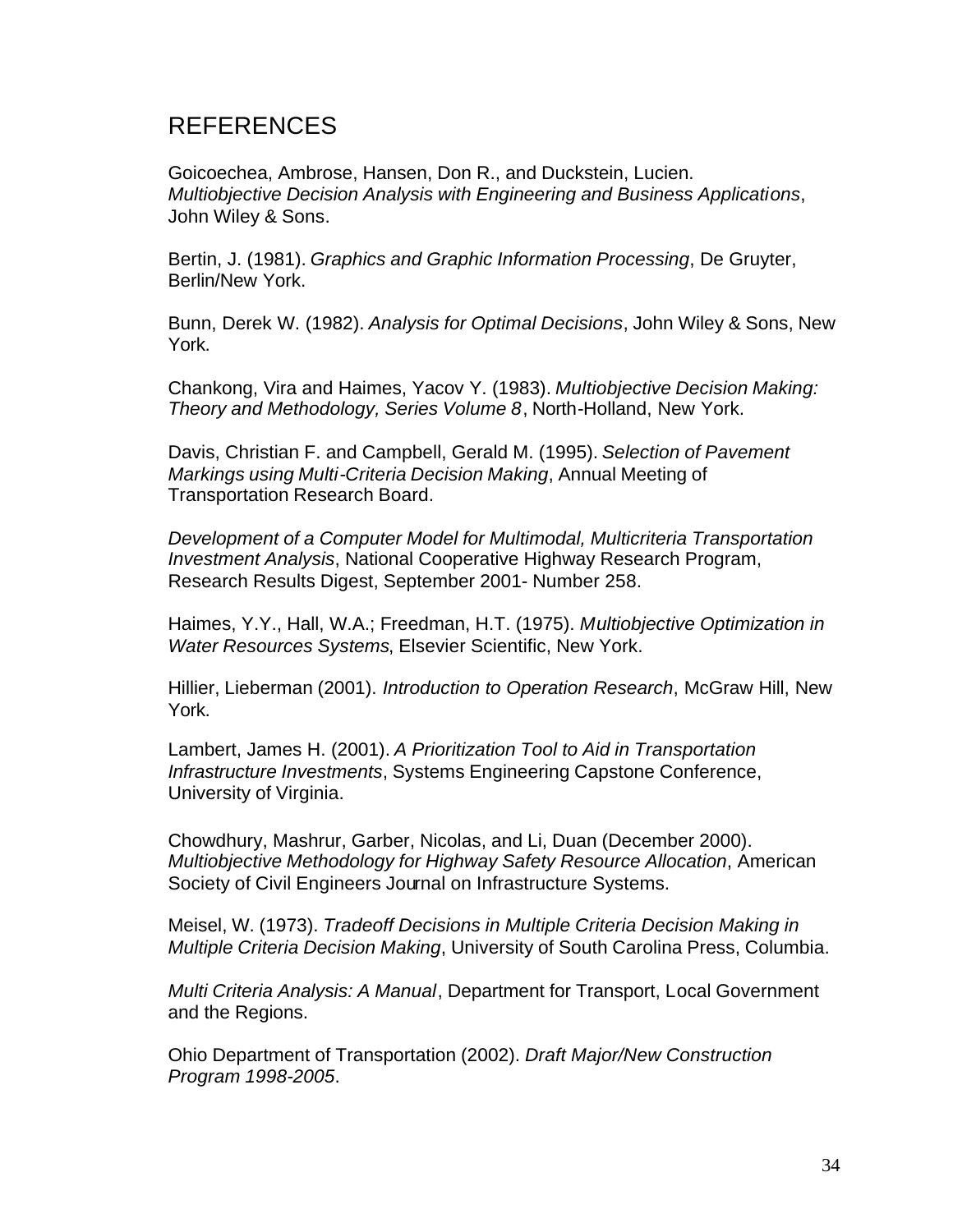Dissanayake, Sunanda, Lu, J. John, Chu, Xuehoa, and Turner, Patricia. *Use of Multicriteria Decision Making to Identify the Critical Highway Safety Needs of Special Population Groups*, Transportation Research Record, No. 1693, 13-17.

*2001 Solicitation For Federal Transportation Project Funding, Twin Cities Metropolitan Area*, Minnesota, July 2001.

Turner, M Shawn, Best E. Matthew, Schrank L. David. *Measures of Effectiveness for Major Investment Studies*, Southwest Region University Transportation Center, November 1996.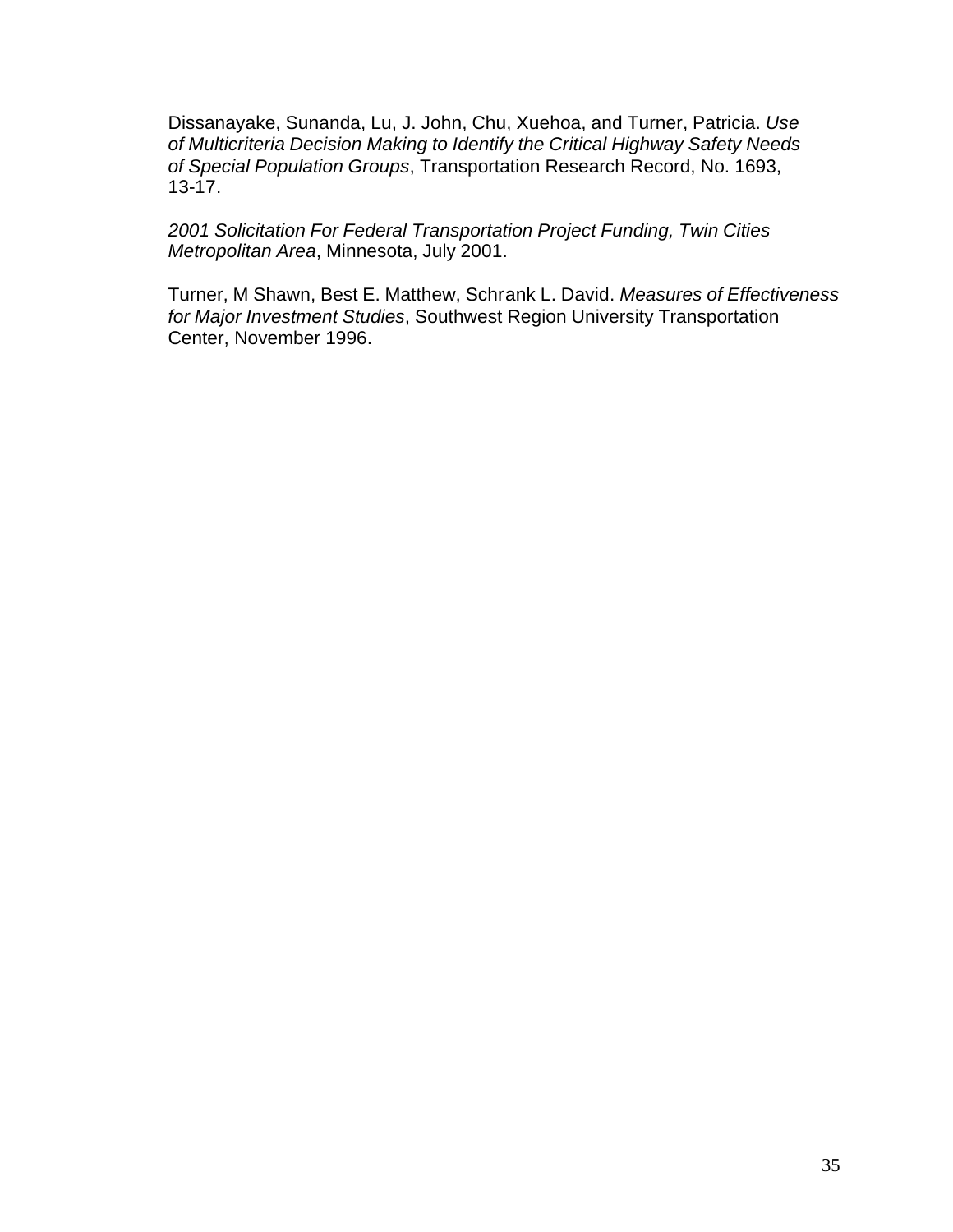APPENDIX A

# CAPITAL BELTWAY CORRIDOR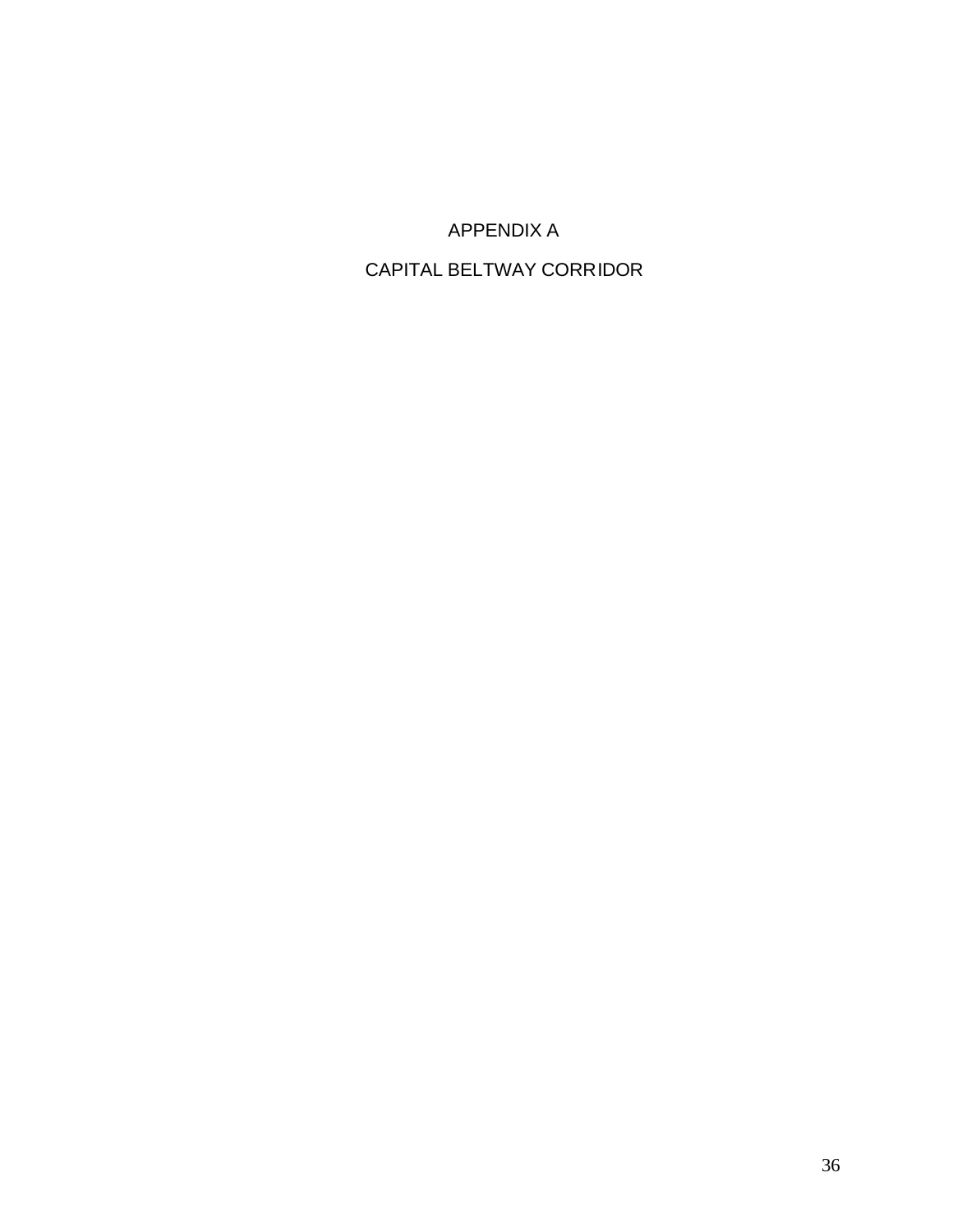# **A. Capital Beltway Corridor (by SWT Method)**

### **A.1 Project Description**

The Capital Beltway corridor is located in the metropolitan Washington D.C area. The Capital Beltway provides an essential highway link on the East Coast serving local, regional and interstate travel. It is the only circumferential route in the D.C. area connecting many radial routes. Current traffic exceeds 200,000 vehicles per day in some sections and is expected to increase to 300,000 vehicles per day by 2020. Traffic conditions on the Capital Beltway include regular occurrences of very congested (or gridlock) conditions, particularly during rush hour periods. This condition will continue to worsen as traffic volumes increase due to the growing number of households and jobs in the region. The study corridor is approximately 42 miles of the I-95/I-495 Capital Beltway from the American Legion Bridge to Woodrow Wilson Bridge.

A study conducted by the Maryland State Highway Administration shows that the projected travel demand within the Beltway corridor in the year 2025 will be so great that both HOV lanes and rail transit will be needed. Therefore, the study recommended that both HOV lane and rail transit alternatives be considered. HOV lanes and rail transit each perform a different function and serve different markets within the region and corridor. HOV lanes are added to concurrent lanes by adding one lane in each direction. HOV lanes provide commuters who are willing to carpool or take a bus with one lane on the Beltway that operates at an acceptable level of service. Because a large percentage of total trips in the corridor would be made by automobile, even if rail transit would also be available, the HOV lanes would help to improve travel conditions for those willing to use them. They would not, however, decrease traffic demand on the Beltway itself.

These transit improvements would provide commuters with additional travel options within the Beltway region and consequently a congestion-free alternative to moving from one activity center to another and allow consistent travel times to those activity centers.

The impact study was conducted separately from the HOV lane and the rail transit studies. The HOV lane corridor was divided into five segments: The American Legion Bridge to I-270 West Spur, I-270 West Spur to T-270 East Spur, I-270 East Spur to I-95, I-95 to US 50, and US 50 to the Woodrow Wilson Bridge. Rail transit was divided into six different alignments (P1, P2, P3, P4, P5, P6), in which P1, P2, P3 are aligned for heavy rail, and P4, P5, and P6 for light rail transit. Each alignment serves four segments within Beltway area: Tyson's Corner to Rock Spring Technology Park/Bethesda, Rock Spring Technology Park/Bethesda to New Carrollton, New Carrollton to Branch Avenue/Suitland, and Branch Avenue/Suitland to Alexandria. In this study case, the decision making problem was solved using the Surrogate Worth Tradeoff Method. The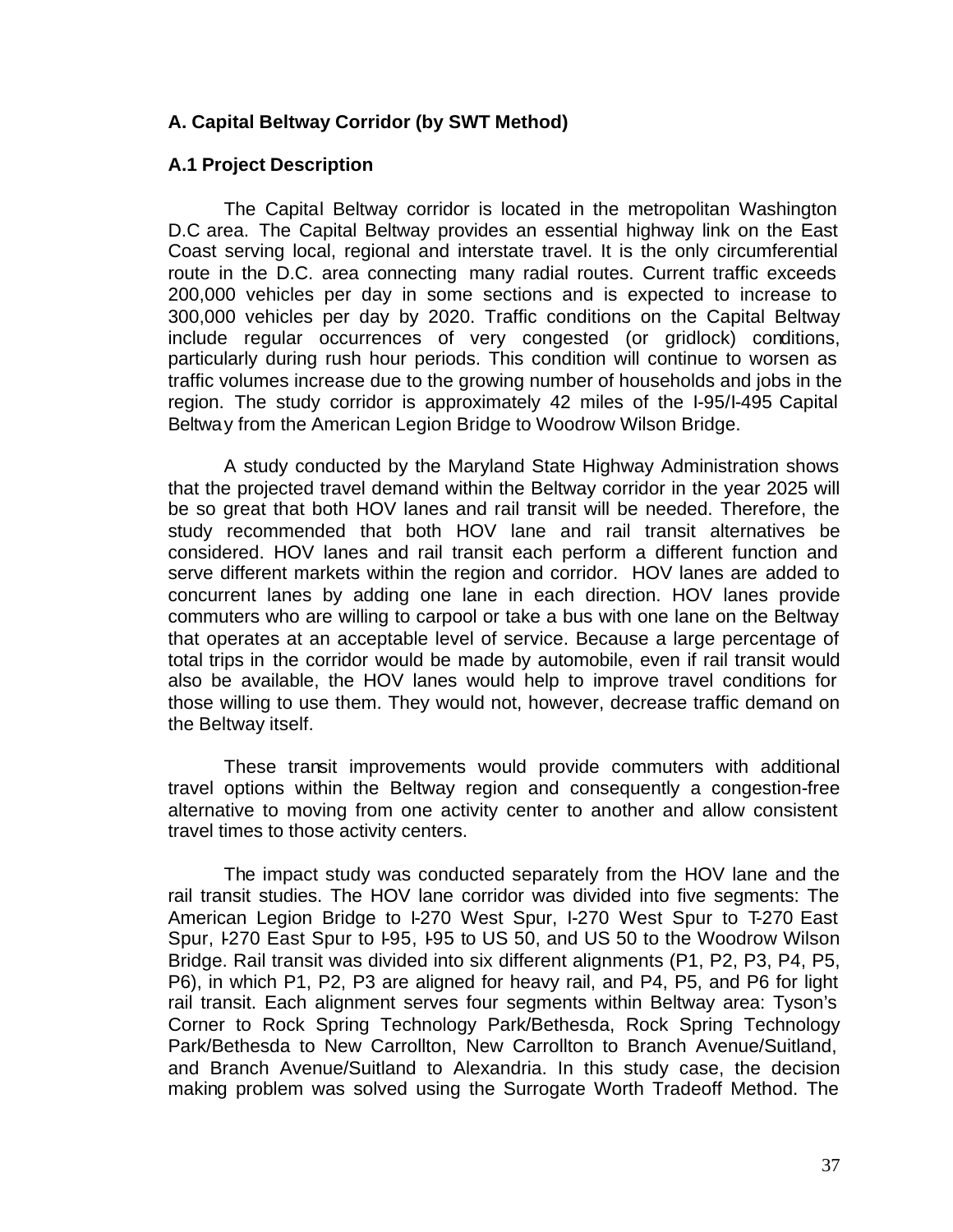best solution was achieved by combining both HOV lane and rail transit options and deciding how many miles of HOV lane were needed for each segment. An alignment was selected and the corresponding light or heavy rail transit.

Figure 6 shows the general decision making framework, with the shaded portion representing the steps that were applied in this case study. This case study involved two different scenarios: a continuous (miles of HOV lane) and a discrete scenario (selection of alignment with associated rail service). Both scenarios were satisfied simultaneously. The steps for the continuous scenario were followed when any one of the scenarios is continuous, irrespective of other scenarios that may be discrete. Consequently, Steps 1 through 6 were followed in this case study.

# **A.2 Problem Solving**

# **Step 1**

The identification of objectives is the first step in the decision making process. The objectives for the Capital Beltway Corridor project are as follows:

- Support regional mobility and address travel demand,
- Minimize incremental costs while maximizing transportation capacity, and
- Improve accessibility to existing and planned economic development areas and regional activity centers.

# **Step 2**

Measure of Effectiveness uses five different criteria to evaluate each alternative.

- Total costs
- Annual ridership
- Daily new ridership
- Public support, and
- Economic development.

Each HOV segment and transit alternative was evaluated and measured for their effectiveness. The measured effects are shown in Tables 5 and 6.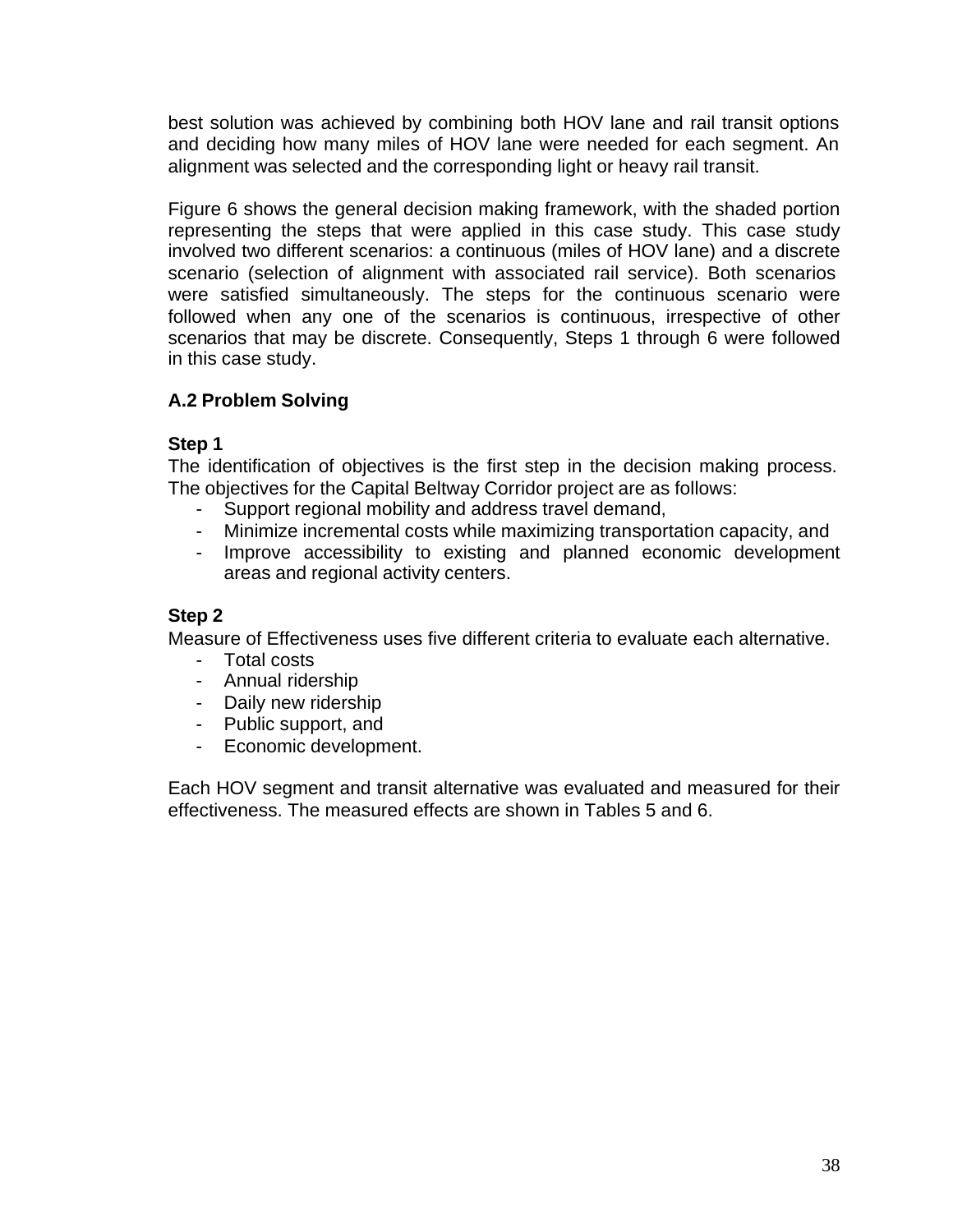

Figure 6. Decision Making Framework for Capital Beltway Corridor (Shaded areas show the steps that were applied in this case study)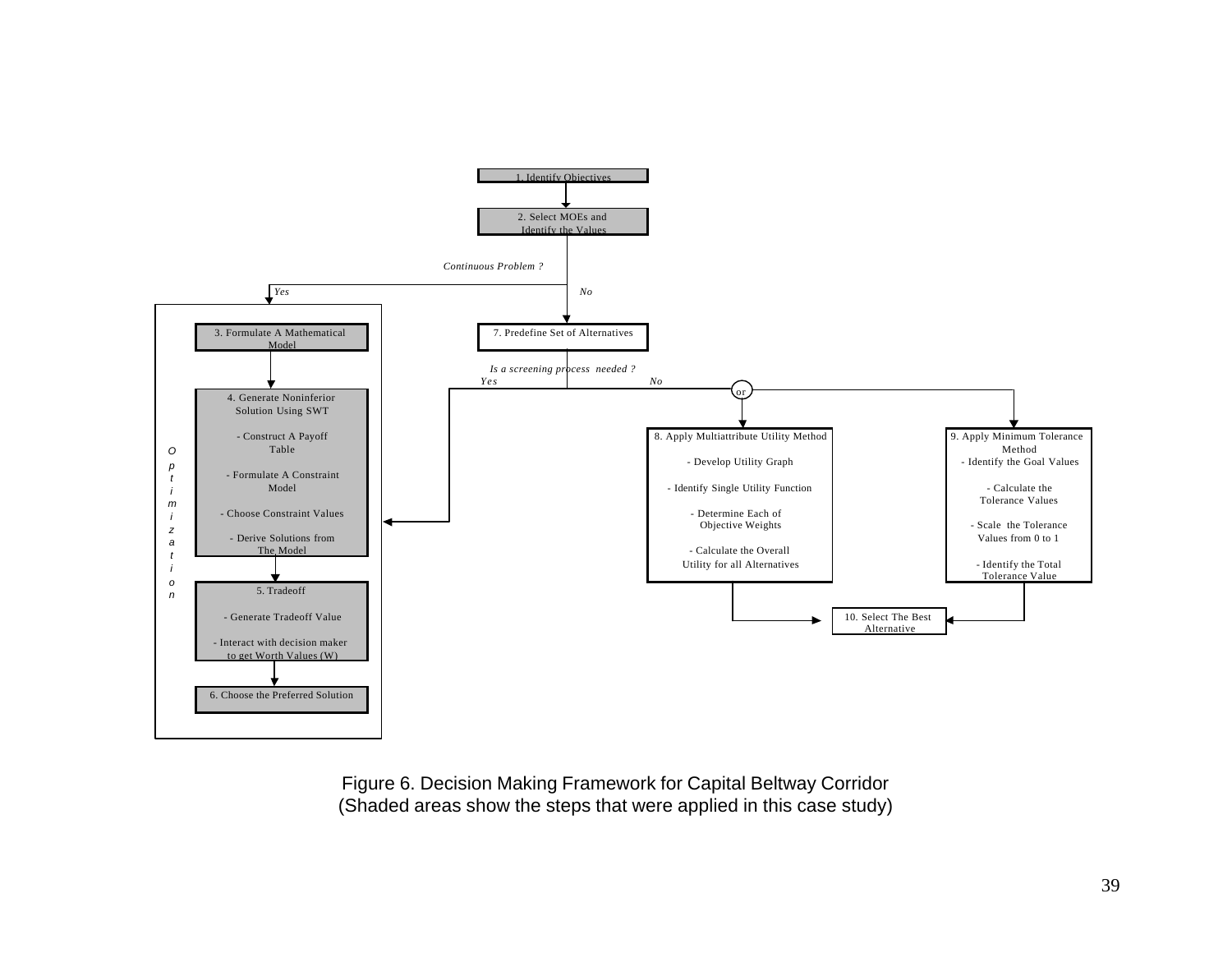| <b>SEGMENT</b> | Cost per<br>mile $(M)$ | <b>Annual Ridership</b><br>per mile $(K)$ | <b>Daily New Ridership</b><br>per mile | <b>Public</b><br>Support* | <b>Economic</b><br>Development* |
|----------------|------------------------|-------------------------------------------|----------------------------------------|---------------------------|---------------------------------|
|                | \$17                   | 399                                       | 1,347                                  |                           |                                 |
|                | \$17                   | 25                                        | 83                                     |                           |                                 |
|                | \$41                   | 297                                       | 1,002                                  |                           |                                 |
|                | \$43                   | 96                                        | 324                                    |                           |                                 |
|                | \$24                   | 86                                        | 292                                    |                           |                                 |

*\* scores from 0 to 5 (low to high)*

Each of the criteria is measured in terms of cost, annual ridership, and daily new ridership. Public support and economic development are scored between 0 and 5 (negative to positive impact). This case study is basically a combination of a continuous (HOV) and a discrete (rail transit) problem. The goal is to generate how many HOV miles need to be built and decide which rail transit alignment should be chosen. The Surrogate Worth Tradeoff Method was chosen to evaluate the decision making process.

The rail transit alternatives are based on alignment and rail transit type (light and heavy rail):

P1 = heavy rail transit alternative with alignment 1

P2 = heavy rail transit alternative with alignment 2

P3 = heavy rail transit alternative with alignment 3

P4 = light rail transit alternative with alignment 4

P5 = light rail transit alternative with alignment 5

P6 = light rail transit alternative with alignment 6

The MOE values are shown in Table 6.

## **Step 3**

Develop a Mathematical Formulation

There are two types of decision variables in this model. One is for the HOV alternative, representing how many miles of road need to be built for each segment. The HOV alternative is divided into five different segments,

 $Xi =$  miles of road in segment i,  $i = 1,2 \ldots, 5$ 

The second is for rail transit representing a "yes" or "no" decision  $(1 = yes$ and  $0 =$  no) based on six different alignments (Pj with  $j = 1, 2, \ldots, 6$ ) and type of rail transit/heavy rail (P1, P2, P3) or light rail (P4, P5, P6).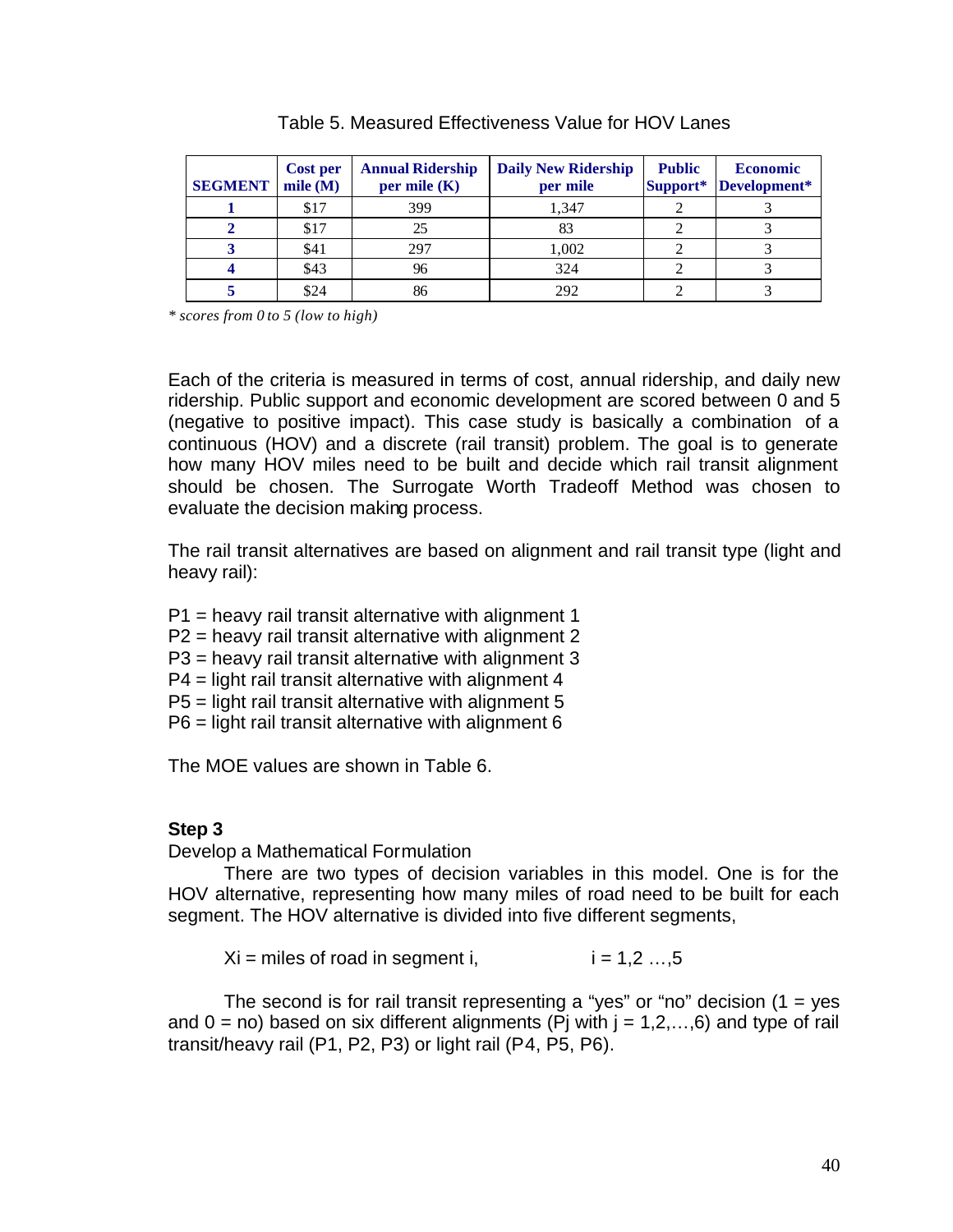if a project j is selected ,  $j = 1, 2, \ldots, 6$  $Pj = \begin{cases} 1 \\ 0 \end{cases}$ if not,

# Table 6. Measured Effectiveness Value for Rail Transit

| <b>Total Cost</b>           |                                                 |                |                                                 |                  |                 |                 |  |
|-----------------------------|-------------------------------------------------|----------------|-------------------------------------------------|------------------|-----------------|-----------------|--|
|                             |                                                 |                |                                                 | <b>ALIGNMENT</b> |                 |                 |  |
| <b>SEGMENT</b>              | <b>P1</b>                                       | P <sub>2</sub> | <b>P3</b>                                       | <b>P4</b>        | <b>P5</b>       | <b>P6</b>       |  |
| 1                           | \$2,136,000,000 \$1,659,000,000 \$2,136,000,000 |                |                                                 | \$786,000,000    | \$857,000,000   | \$786,000,000   |  |
| $\overline{2}$              |                                                 |                | \$3,766,000,000 \$3,019,000,000 \$3,066,000,000 | \$1,254,000,000  | \$1,257,000,000 | \$1,430,000,000 |  |
| $\overline{\mathbf{3}}$     | \$2,599,000,000 \$2,599,000,000 \$2,599,000,000 |                |                                                 | \$766,000,000    | \$630,000,000   | \$630,000,000   |  |
| 4                           |                                                 |                | \$1,418,000,000 \$1,418,000,000 \$1,418,000,000 | \$470,000,000    | \$423,000,000   | \$423,000,000   |  |
|                             | <b>Annual Ridership</b>                         |                |                                                 |                  |                 |                 |  |
|                             | <b>ALIGNMENT</b>                                |                |                                                 |                  |                 |                 |  |
| <b>SEGMENT</b>              | <b>P1</b>                                       | P <sub>2</sub> | P <sub>3</sub>                                  | <b>P4</b>        | <b>P5</b>       | <b>P6</b>       |  |
| 1                           | 5,935,403                                       | 4,382,770      | 5,228,753                                       | 3,507,785        | 5,376,469       | 3,492,959       |  |
| $\overline{2}$              | 33,810,886                                      | 40,724,948     | 28,604,913                                      | 53,625,924       | 30,363,296      | 39,989,544      |  |
| $\overline{\mathbf{3}}$     | 11,133,474                                      | 10,531,544     | 10,789,939                                      | 10,251,554       | 15,392,336      | 12,122,800      |  |
| 4                           | 4,522,762                                       | 4.338.398      | 4,317,583                                       | 6.005.887        | 9,396,844       | 8,627,636       |  |
| <b>Daily New Ridership</b>  |                                                 |                |                                                 |                  |                 |                 |  |
|                             |                                                 |                |                                                 | <b>ALIGNMENT</b> |                 |                 |  |
| <b>SEGMENT</b>              | P1                                              | P <sub>2</sub> | <b>P3</b>                                       | <b>P4</b>        | <b>P5</b>       | <b>P6</b>       |  |
| 1                           | 10,028                                          | 7,401          | 8,830                                           | 5,925            | 9,085           | 5,900           |  |
| $\overline{2}$              | 30,847                                          | 32,054         | 26,090                                          | 42,332           | 27,696          | 31,822          |  |
| $\overline{\mathbf{3}}$     | 10,156                                          | 9,606          | 9,840                                           | 9,360            | 14,036          | 11,063          |  |
| 4                           | 7,636                                           | 7,325          | 7,291                                           | 10,148           | 15,870          | 14,578          |  |
| <b>Public Support</b>       |                                                 |                |                                                 |                  |                 |                 |  |
|                             |                                                 |                |                                                 | <b>ALIGNMENT</b> |                 |                 |  |
| <b>SEGMENT</b>              | <b>P1</b>                                       | P <sub>2</sub> | <b>P3</b>                                       | <b>P4</b>        | <b>P5</b>       | <b>P6</b>       |  |
| 1                           | 4.00                                            | 5.00           | 4.00                                            | 4.00             | 4.00            | 4.00            |  |
| $\overline{2}$              | 4.00                                            | 4.33           | 4.00                                            | 4.00             | 4.00            | 4.33            |  |
| 3                           | 4.00                                            | 4.00           | 4.00                                            | 4.00             | 4.00            | 4.00            |  |
| 4                           | 5.00                                            | 5.00           | 5.00                                            | 4.00             | 5.00            | 5.00            |  |
| <b>Economic Development</b> |                                                 |                |                                                 |                  |                 |                 |  |
|                             |                                                 |                |                                                 | <b>ALIGNMENT</b> |                 |                 |  |
| <b>SEGMENT</b>              | <b>P1</b>                                       | P <sub>2</sub> | <b>P3</b>                                       | <b>P4</b>        | <b>P5</b>       | <b>P6</b>       |  |
| 1                           | 5.00                                            | 5.00           | 5.00                                            | 5.00             | 4.00            | 5.00            |  |
| $\overline{2}$              | 4.00                                            | 4.67           | 4.00                                            | 4.33             | 4.50            | 4.33            |  |
| $\overline{\mathbf{3}}$     | 4.00                                            | 4.00           | 4.00                                            | 4.50             | 4.00            | 4.00            |  |
| $\overline{\mathbf{4}}$     | 4.00                                            | 4.00           | 4.00                                            | 4.00             | 4.00            | 4.00            |  |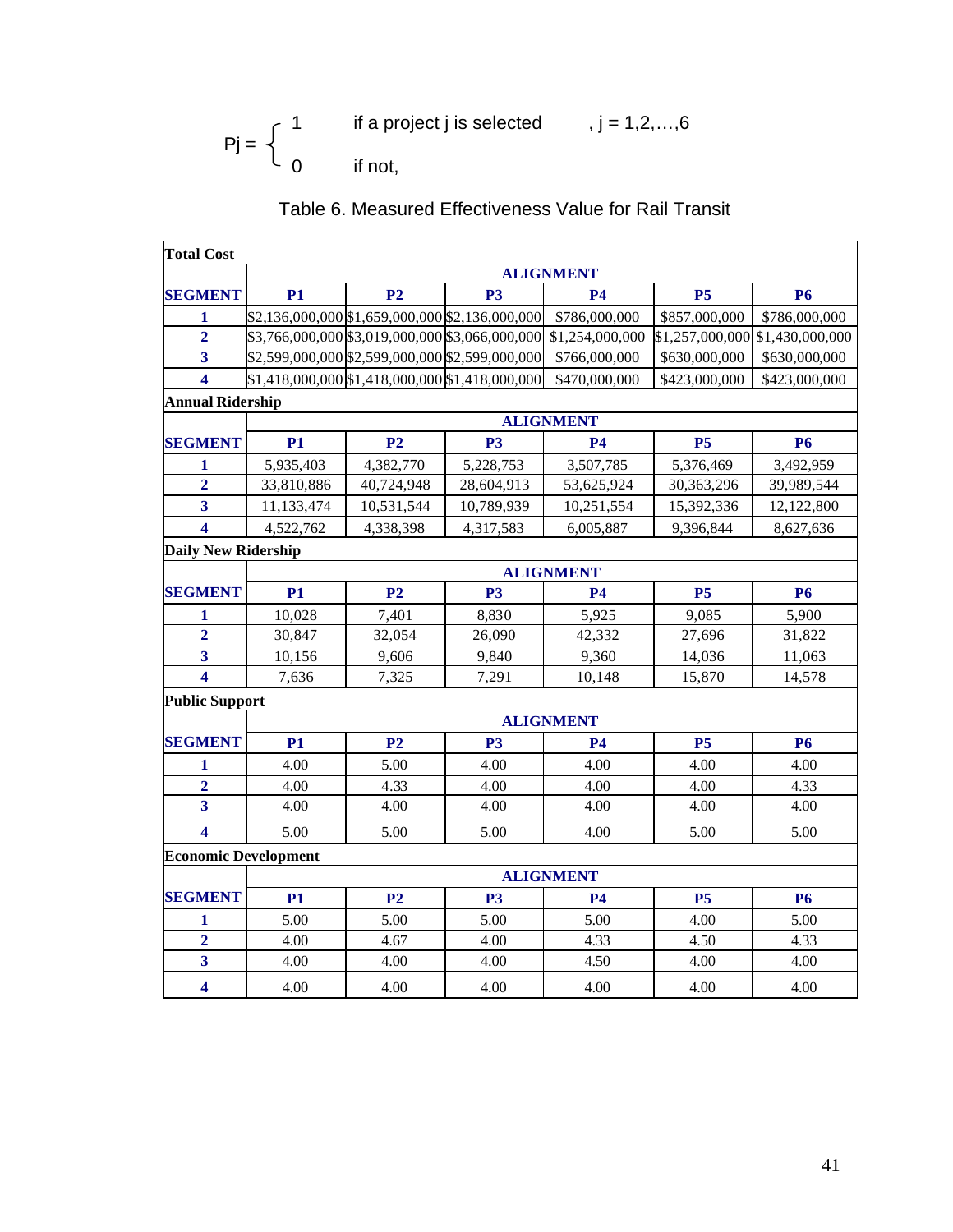Five objectives are considered based on the MOEs selected earlier,

1. Minimize Total Cost, 
$$
Z_1 = \sum_{i=1}^{5} X_i \cdot C_i + \sum_{j=1}^{6} P_j \cdot C_j
$$

2. Maximize Annual Ridership, 
$$
Z2 = \sum_{i=1}^{5} Xi^* Ai + \sum_{j=1}^{6} Pj^* Aj
$$

 $5 \t\t 6$ 3. Maximize Daily New Ridership, Z3 =  $\Sigma$  Xi \* Di +  $\Sigma$  Pj \* Dj i=1  $j = 1$ 

4. Maximize Public Support, 
$$
Z4 = \sum_{i=1}^{5} Xi^i \cdot Si + \sum_{j=1}^{6} Pj^i \cdot Sj
$$

5. Maximize Economic Development, 
$$
Z5 = \sum_{i=1}^{5} Xi^* E_i + \sum_{j=1}^{6} P_j^* E_j
$$

$$
Ci = total cost per mile for HOV in segment i
$$

- $Ci = total cost for rail transit alternative j$
- Ai = annual ridership per mile for HOV in segment i
- $Ai =$  annual ridership for rail transit alternative  $i$
- Di = daily new ridership per mile for HOV in segment i
- $Di =$  daily new ridership for rail transit alternative j
- Si = score of public support per mile for HOV in segment i
- $Si$  = score of public support for rail transit alternative j
- Ei = score of economic development per mile for HOV in segment i
- $E$  = score of economic development for rail transit alternative j

Constraints:  $X1 < 4.0$  miles  $X2 \leq 2.6$  miles  $X3 \leq 8.6$  miles  $X4 \leq 8.3$  miles  $X5 \leq 16.6$  miles P1 + P2 + P3 + P4 + P5 + P6 = 1  $Xi > 0$ 

There is a restriction for Pj  $(i = 1, 2, \ldots, 6)$  where the sum of Pj should equal 1, representing mutually exclusive alternatives (i.e., only one rail transit alternative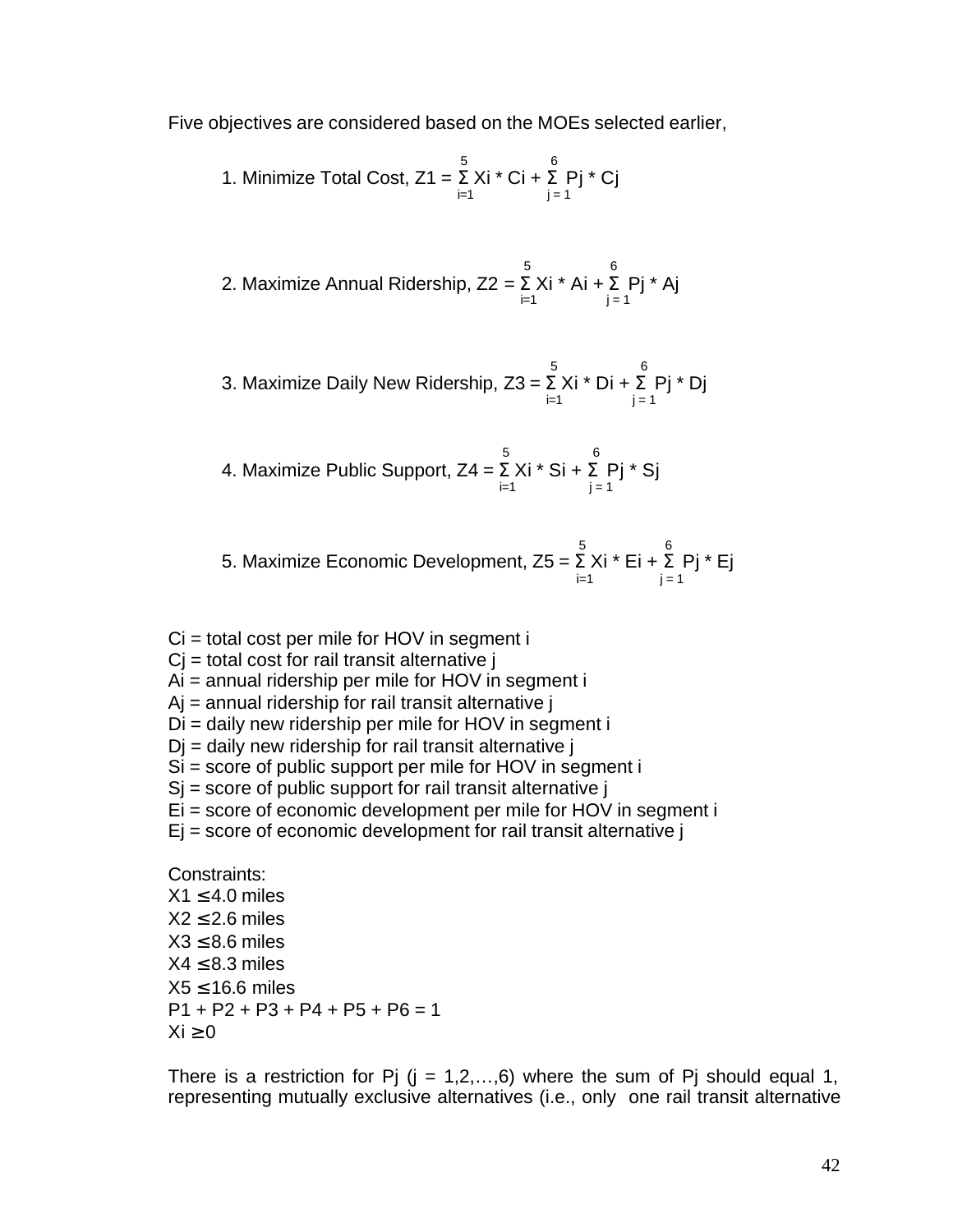needs to be chosen). In addition, the total HOV mileage should be less than or equal to the total segment length.

### **Step 4**

Generate a Non-dominated Solution using the SWT, using the following tasks:

### *Construct a Payoff Table*

The first task is to construct a payoff table (Table 7) by optimizing each of the five objectives separately (i.e., cost, annual ridership, daily new ridership, public support, and economic development) to get maximum and minimum values.

|                           |                  | $\mathbf{Z}_1$  | $\mathbf{Z}_2$ | $\mathbf{Z}_3$ | $\mathbf{Z}_4$ | $\mathbf{Z}_5$ |
|---------------------------|------------------|-----------------|----------------|----------------|----------------|----------------|
| Min Cost                  | $\mathbf{X}^{1}$ | \$3,167,000,000 | 60,528,944.40  | 66,686.90      | 17.00          | 16.50          |
| Max Annual Ridership      | ${\bf X}^2$      | \$4,497,745,000 | 79,832,327.60  | 89,523.10      | 26.00          | 32.83          |
| Max Daily New Ridership   | ${\bf X}^3$      | \$4,497,745,000 | 79,832,327.60  | 89,523.10      | 26.00          | 32.83          |
| <b>Max Public Support</b> | ${\bf X}^4$      | \$9,916,745,000 | 66,418,837.10  | 78,142.70      | 28.33          | 32.67          |
| Max Economic Dev.         | $\mathbf{X}^5$   | \$4,497,745,000 | 79,832,327.60  | 89,523.10      | 26.00          | 32.83          |
|                           | Min              | \$3,167,000,000 | 60,528,944.40  | 66,686.90      | 17.00          | 16.50          |
|                           | Max              | \$9,916,745,000 | 79.832.327.60  | 89,523.10      | 28.33          | 32.83          |

# Table 7. Payoff of Capital Beltway Corridor

## *Formulate a Constraint Model*

The second task is to transform a multiobjective problem into a single objective problem using the constraint method. In this case, the maximized public support objective (Z4) is chosen as a primary objective and all other objectives (Z1, Z2, Z3, and Z5) are transformed as constraints, as shown below:

Maximize Public Support, 
$$
Z4 = \sum_{i=1}^{5} Xi^* Si + \sum_{i=1}^{6} Pj^* Si
$$

Constraints:

$$
Z1 = \sum_{i=1}^{5} Xi * Ci + \sum_{j=1}^{6} Pj * Cj \le L1
$$

$$
Z2 = \sum_{i=1}^{5} Xi^* A i + \sum_{i=1}^{6} Pj^* A j \leq L2
$$

$$
Z3 = \sum_{i=1}^{5} Xi^* \text{ Di} + \sum_{j=1}^{6} Pj^* \text{ Dj} \leq L3
$$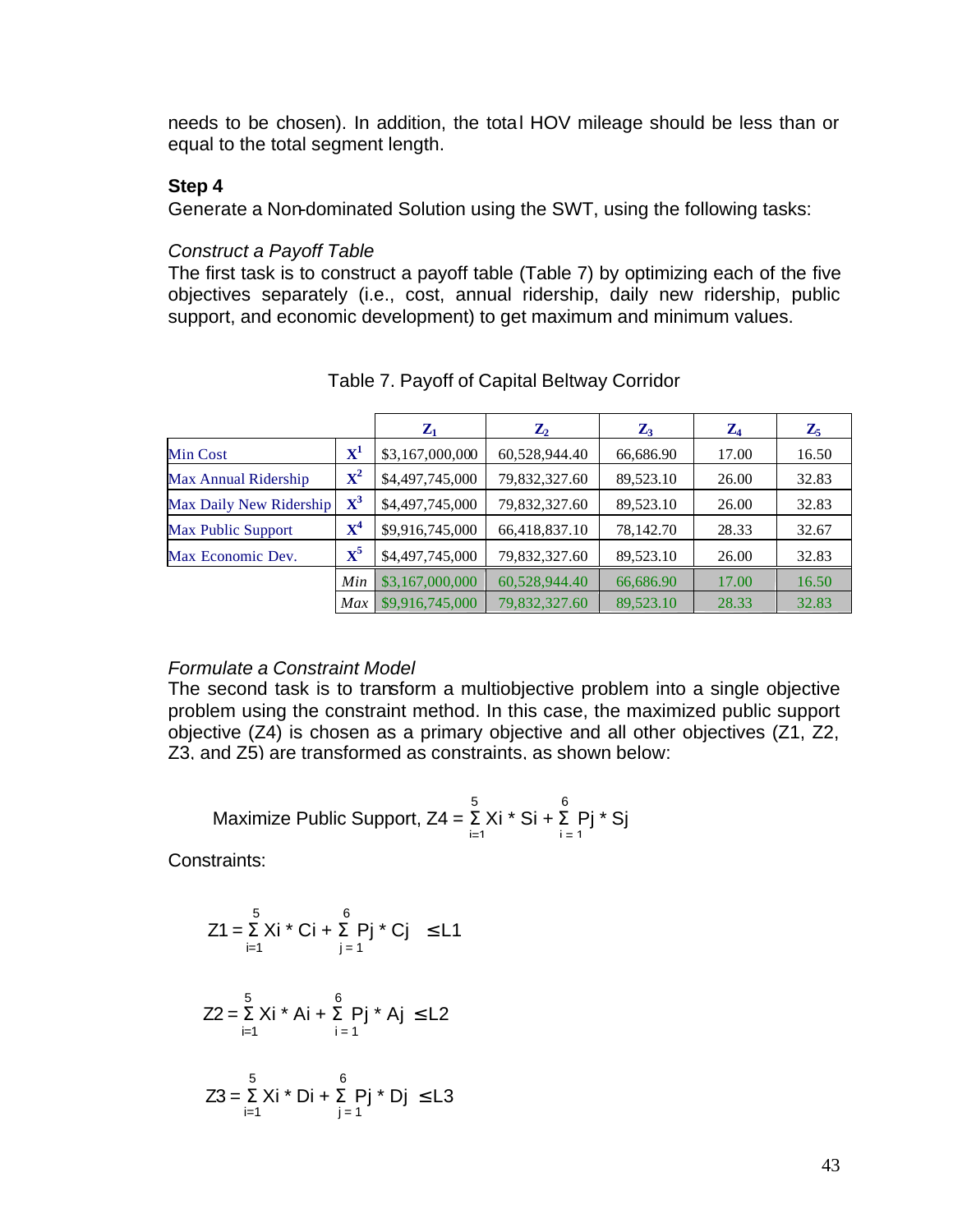$$
Z5 = \sum_{i=1}^{5} Xi^* Ei + \sum_{j=1}^{6} Pj^* Ej \le L5
$$
  
\n
$$
X1 \le 4.0 \text{ miles}
$$
  
\n
$$
X2 \le 2.6 \text{ miles}
$$
  
\n
$$
X3 \le 8.6 \text{ miles}
$$
  
\n
$$
X4 \le 8.3 \text{ miles}
$$
  
\n
$$
X5 \le 16.6 \text{ miles}
$$
  
\n
$$
P1 + P2 + P3 + P4 + P5 + P6 = 1
$$
  
\n
$$
Xi \ge 0
$$

### *Choose Constraint Values*

The L value (Table 8) is chosen from different values of the range of minimum and maximum for objectives 1, 2, 3, and 5 from the payoff table (Table 7). By selecting a different combination of L values from Table 8, the non-dominated solutions generated will represent different satisfaction levels.

| <b>Constraint</b> | <b>Selected Constraint Values</b> |                                            |                    |  |  |
|-------------------|-----------------------------------|--------------------------------------------|--------------------|--|--|
|                   |                                   | $$5,416,915,000.00 \mid $7,666,830,000.00$ | \$9,916,745,000.00 |  |  |
| $\mathbf{L}_2$    | 66,963,405.47                     | 73,397,866.53                              | 79,832,327.60      |  |  |
| Lą                | 74.298.97                         | 81.911.03                                  | 89,523.10          |  |  |
|                   | 21.94                             | 27.39                                      | 32.83              |  |  |

Table 8. Constraint Value of Capital Beltway Corridor

#### *Derive Solutions from the Model*

The final task is to solve the constraint problem by maximizing the public support score subject to all constraints for every combination of values for  $L_1$ ,  $L_2$ ,  $L_3$ , and L5. The model was solved by running the optimization software, What's*Best!* 5.0, for 80 runs with each run including a different combination of objective constraint values. The optimization process shows that  $P_i = 1$  when project J is selected. If the result shows  $P_i = 0$ , Project J is not selected. Seven project alternatives (Y1, Y2, Y3, Y4, Y5, Y6, and Y7) exist as combinations of HOV and rail transit projects generated by software. The combinations are shown in Table 9.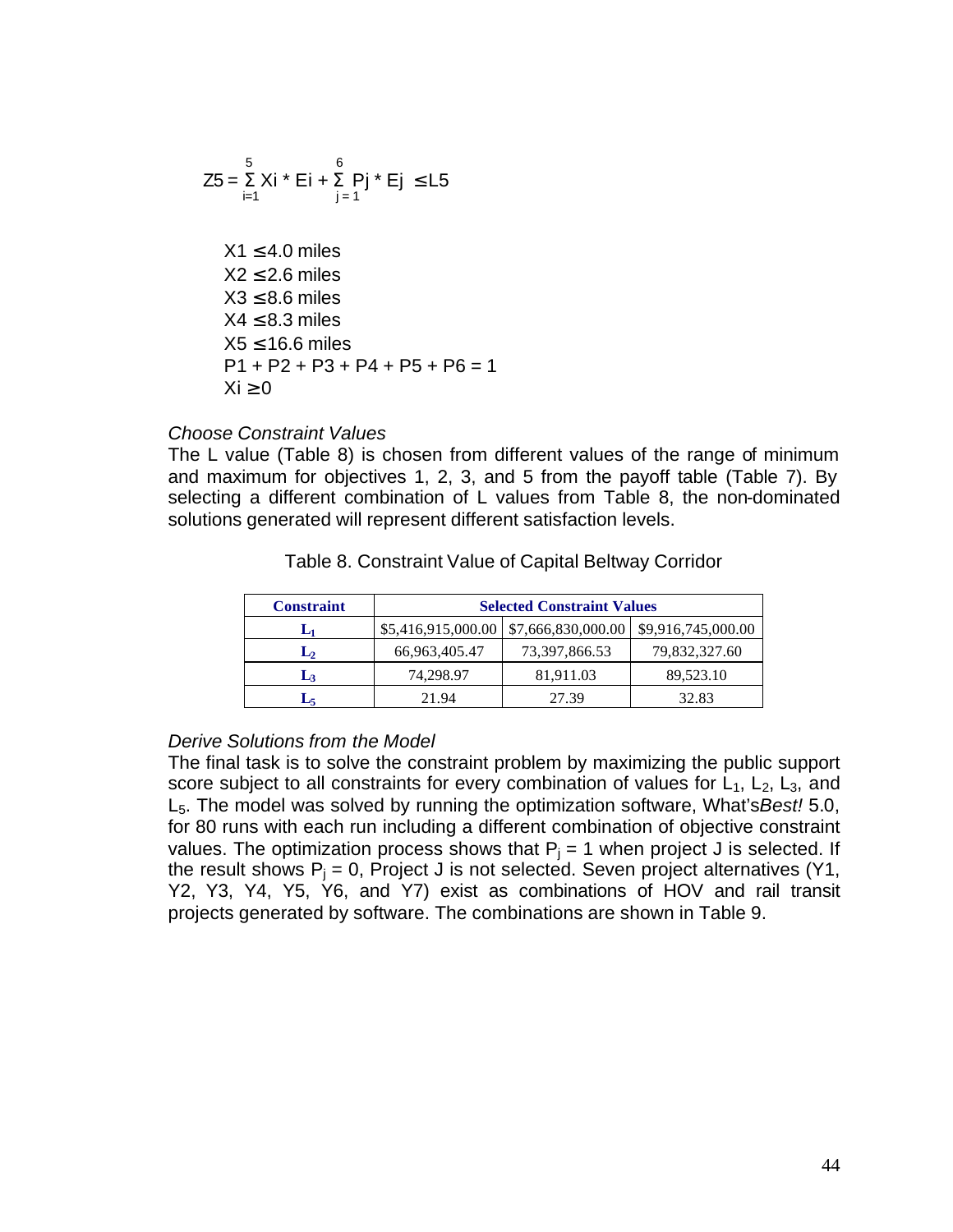| <b>Project</b>   |           |               | <b>HOV</b>     |      |                | Rail           |
|------------------|-----------|---------------|----------------|------|----------------|----------------|
| <b>Selection</b> | <b>X1</b> | $\mathbf{X}2$ | $\mathbf{X}$ 3 | X4   | $\mathbf{X}$ 5 | <b>Transit</b> |
| Y1               | 4.00      | 2.60          | 8.60           | 8.30 | 16.60          | P2             |
| Y2               | 2.01      | 2.60          | 0.00           | 0.00 | 0.00           | P2             |
| Y3               | 4.00      | 2.60          | 8.60           | 2.94 | 0.00           | P2             |
| Y4               | 4.00      | 2.60          | 2.06           | 0.00 | 16.60          | P2             |
| Y <sub>5</sub>   | 4.00      | 2.60          | 8.60           | 4.28 | 0.00           | P <sub>5</sub> |
| Y6               | 2.65      | 2.60          | 0.00           | 0.00 | 0.00           | P <sub>5</sub> |
| Y7               | 4.00      | 2.60          | 8.60           | 8.30 | 16.60          | P6             |

Table 9. Generated Solutions of the Capital Beltway Corridor

Y1 represents the result of the optimization process that HOV decision variable values of X1, X2, X3, X4, and X5 equal to 4, 2.6, 8.6, 8.3, and 16.6; also the result of rail transit decision variable values of P1, P2, P3, P4, P5, and P6 equal to 0, 1, 0, 0, 0, and 0.

Based on the decision variable values generated in Table 9, the objective values (Z1, Z2, Z3, Z4, and Z5) for each alternative are shown in Table 10. To show the relative importance of its objective values, the objective values are transformed (as shown in Table 11) into a 0-to-1  $(Z_p^*)$  scale using the equation below. This shows their relative importance or utility in graphical format.

$$
Z_p^* = \{Z_p - Z_p(min)\} / \{Z_p(max) - Z_p(min)\}
$$

The relative importance value of objective 1 (Z1\*) for alternative Y1 is:

 $Z_1^* = \{7666830000 - 5416915000\} / \{9294426400 - 5416915000\} = 0.58$ 

| <b>Project</b>     |                             |            | <b>Objective</b> |      |                                                                                                                                                                        |
|--------------------|-----------------------------|------------|------------------|------|------------------------------------------------------------------------------------------------------------------------------------------------------------------------|
| <b>Alternative</b> | $\mathbf{Z}_{1 (min cost)}$ |            |                  |      | $\mathbb{Z}_{2(max\; annual\;ridership)} \mathbb{Z}_{3(max\; daily\;new\;ridership)} \mathbb{Z}_{4(max\;public\;support)} \mathbb{Z}_{5(max\;economic\;development)} $ |
| Y1                 | 7666830000.0                | 68183307.3 | 81035.6          | 27.9 | 32.5                                                                                                                                                                   |
| $\mathbf{Y2}$      | 7666830000.0                | 60954471.3 | 61376.5          | 21.1 | 21.9                                                                                                                                                                   |
| Y3                 | 7666830000.0                | 64630147.7 | 74572.9          | 24.7 | 27.4                                                                                                                                                                   |
| Y4                 | 9294426400.0                | 63682935.7 | 68904.4          | 24.8 | 27.4                                                                                                                                                                   |
| Y <sub>5</sub>     | 5416915000.0                | 64989685.3 | 79309.7          | 24.4 | 27.4                                                                                                                                                                   |
| Y6                 | 5416915000.0                | 61433500.7 | 66446.4          | 20.8 | 21.9                                                                                                                                                                   |
| Y7                 | 7666830000.0                | 68183307.3 | 81035.6          | 27.9 | 32.5                                                                                                                                                                   |

Table 10. Objective Value of Generated Solution of Capital Beltway Corridor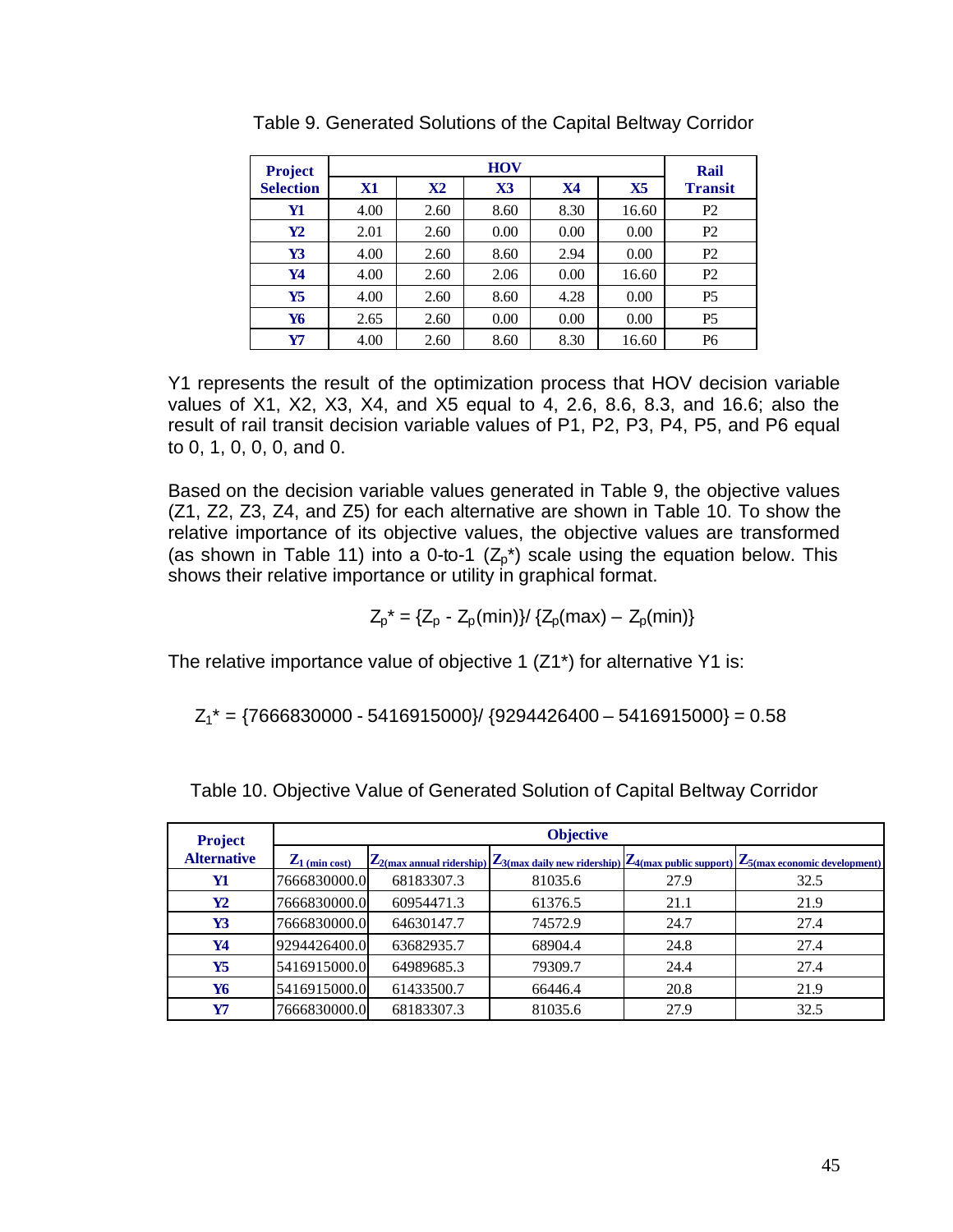| <b>Project</b>     |                                |                              | <b>Objective</b> |              |              |
|--------------------|--------------------------------|------------------------------|------------------|--------------|--------------|
| <b>Alternative</b> | $\mathbf{Z}_{1 \text{ (min)}}$ | $\mathbf{Z}_{2(\text{max})}$ | $Z_{3(max)}$     | $Z_{4(max)}$ | $Z_{5(max)}$ |
| Y1                 | 0.58                           | 1.00                         | 1.00             | 1.00         | 1.00         |
| Y2                 | 0.58                           | 0.00                         | 0.00             | 0.03         | 0.00         |
| Y3                 | 0.58                           | 0.51                         | 0.67             | 0.54         | 0.51         |
| Y4                 | 1.00                           | 0.38                         | 0.38             | 0.56         | 0.51         |
| Y5                 | 0.00                           | 0.56                         | 0.91             | 0.51         | 0.51         |
| Y6                 | 0.00                           | 0.07                         | 0.26             | 0.00         | 0.00         |
| Y7                 | 0.58                           | 1.00                         | 1.00             | 1.00         | 1.00         |

| Table 11. Objective Value Scale of Capital Beltway Corridor |  |
|-------------------------------------------------------------|--|
|-------------------------------------------------------------|--|

The values were used to plot a value path graph (shown in Figure 7). From this value path graph, the highest value of the  $i<sup>th</sup>$  objective is the one that has the value of 1 and the lowest value is shown as 0. For example, alternative Y4 has the highest cost compared to other alternatives but its public support score is third highest among other alternatives, and third lowest annual and new daily ridership. Alternative Y6 has the lowest cost but has the second lowest annual and daily new ridership.

The analyst can leave the final choice to the decision maker who can choose a solution from the set of optimal solutions presented in this step. Alternatively, the analyst can guide the decision maker to a solution by presenting tradeoffs between different objective functions and assessing the desired weights. This interactive process presents the tradeoff to the decision maker and allows assessment of weights assigned to tradeoffs.



Figure 7. Utility Objective Value of Capital Beltway Corridor in Value Path Graph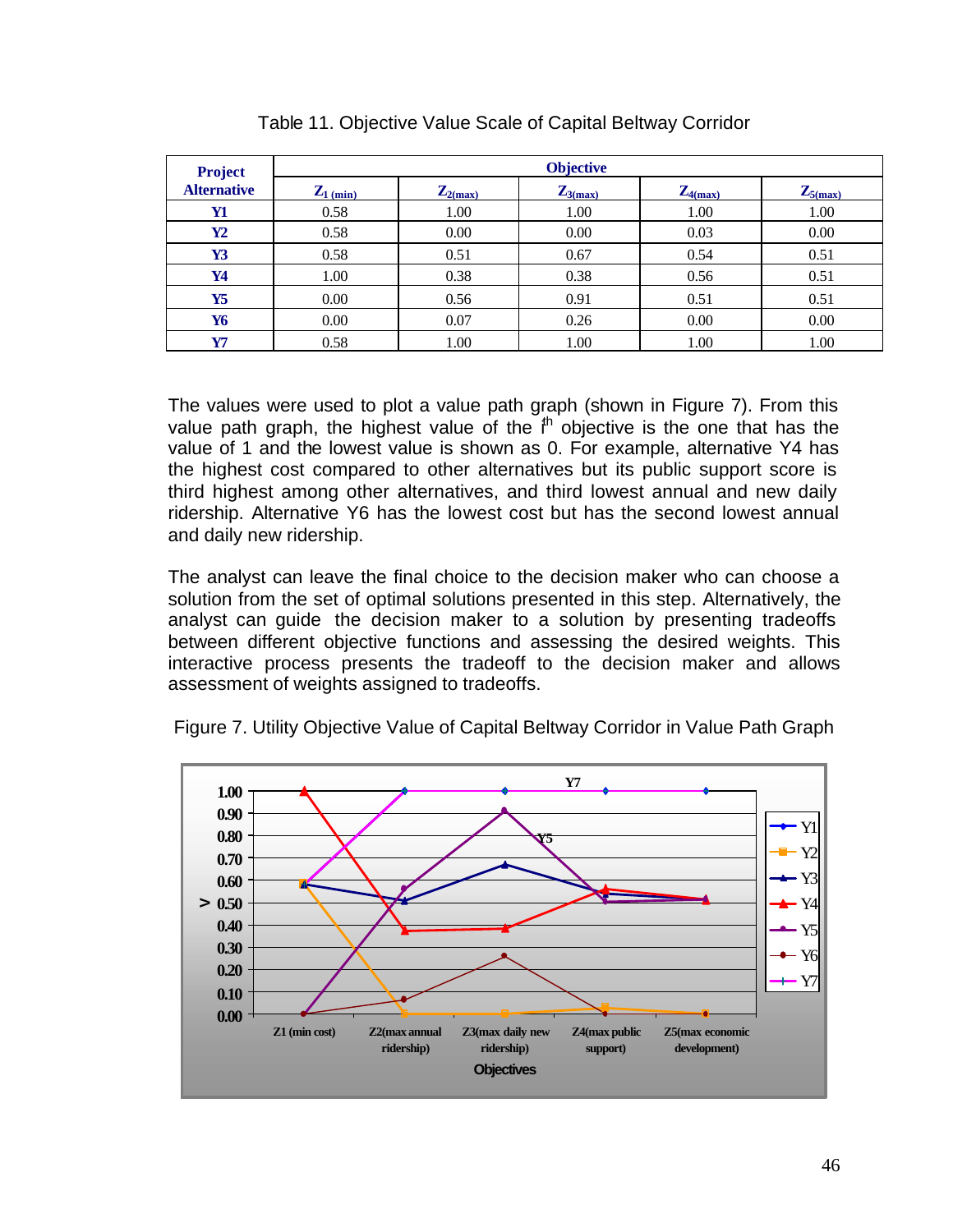# **Step 5**

Tradeoff analysis as part of Surrogate Worth Tradeoff Method involves the following tasks:

## *Generate Tradeoff Value*

As part of the SWT method, a tradeoff evaluation between objectives is needed to choose the preferred solution among the seven generated alternatives (Y1, Y2, …,Y7). These values were based on the objective values from generated alternatives shown in Table 10. The analyst presents the tradeoff values between different alternatives to help the decision maker select an alternative. The tradeoff value is obtained from the public support value divided by the difference of the other objective value (Table 12). The value can be negative or positive. A positive value means that by increasing the primary objective, in this case public support, the other objective will increase. A negative value means that by increasing the primary objective, the other objective will decrease.

In the example of the tradeoff value for project Y2/Y1, if the score of public opinion  $(Z_4)$  increases by 0.95, the annual ridership  $(Z_2)$  will also increase to 1,000,000 riders. For project Y3/Y4, if the score of public support  $(Z_4)$  increases by 0.17, the annual ridership  $(Z_2)$  will decrease to 1,000,000 riders. The ~symbol means that a tradeoff between two objectives is not influenced by another particular objective.

| <b>Project</b> | $?4.1/10^{8}$         | $?4,2/10^{6}$ | $?4,3/10^{4}3$ | ?4,5                  |
|----------------|-----------------------|---------------|----------------|-----------------------|
| Y2/Y1          | $\tilde{\phantom{a}}$ | 0.95          | 0.35           | 1.55                  |
| <b>Y3/Y1</b>   | $\tilde{\phantom{a}}$ | 0.92          | 0.51           | 0.64                  |
| <b>Y4/Y1</b>   | $-0.19$               | 0.69          | 0.26           | 0.60                  |
| <b>Y5/Y1</b>   | 0.16                  | 1.10          | 2.03           | 0.68                  |
| <b>Y6/Y1</b>   | 0.31                  | 1.05          | 0.48           | 0.67                  |
| Y2/Y3          | $\tilde{\phantom{a}}$ | 0.97          | 0.27           | 0.66                  |
| Y2/Y4          | 0.23                  | 1.37          | 0.50           | 0.69                  |
| <b>Y2/Y5</b>   | $-0.15$               | 0.83          | 0.19           | 0.61                  |
| <b>Y2/Y6</b>   | 0.10                  | $-0.47$       | $-0.04$        | $\tilde{\phantom{a}}$ |
| <b>Y2/Y7</b>   | 0.45                  | 0.95          | 0.35           | 0.65                  |
| <b>Y3/Y4</b>   | 0.01                  | $-0.17$       | $-0.03$        | $\thicksim$           |
| Y5/Y3          | 0.01                  | $-0.65$       | $-0.05$        | $\thicksim$           |
| <b>Y6/Y3</b>   | 0.17                  | 1.19          | 0.47           | 0.70                  |
| <b>Y3/Y7</b>   | 0.23                  | 0.92          | 0.51           | 0.64                  |
| Y5/Y4          | 0.01                  | $-0.30$       | $-0.04$        | $\sim$                |
| Y6/Y4          | 0.10                  | 1.76          | 1.61           | 0.73                  |
| <b>Y4/Y7</b>   | $-0.19$               | 0.69          | 0.26           | 0.60                  |
| <b>Y6/Y5</b>   | $\tilde{\phantom{a}}$ | 1.00          | 0.28           | 0.66                  |
| <b>Y5/Y7</b>   | $\tilde{\phantom{a}}$ | 1.10          | 2.03           | 0.68                  |
| <b>Y6/Y7</b>   | $\tilde{\phantom{a}}$ | 1.05          | 0.48           | 0.67                  |

## Table 12. Tradeoff Value of Capital Beltway Corridor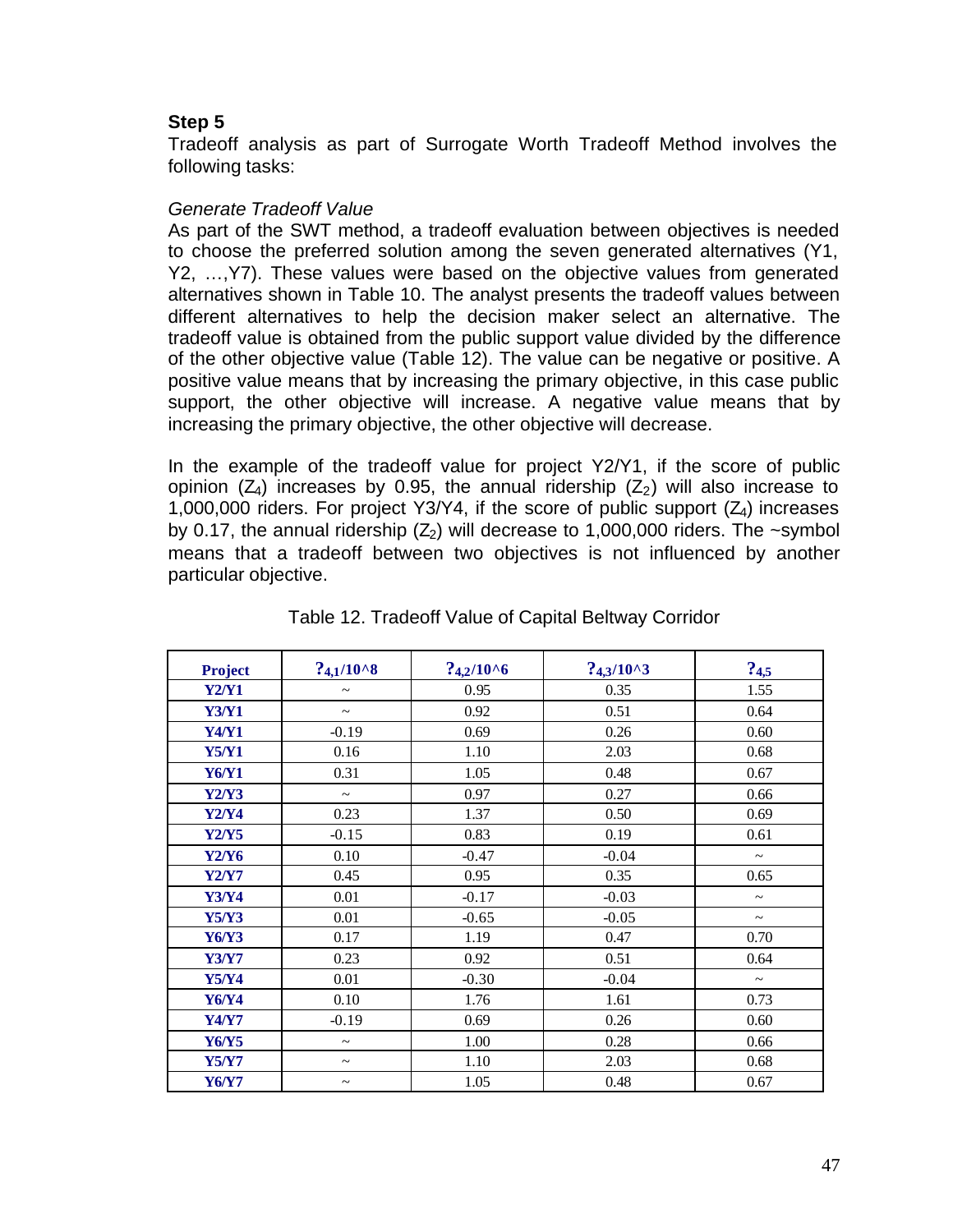For example, in project Y2/Y3, public support of  $(Z_4)$  alternative Y2 can increase from 21.1 to 24.7, but the cost  $(Z_5)$  will be the same at \$766,683,000.

## *Interact with Decision Maker to Get Worth Values (Wij)*

A regression analysis was done to develop the relationship between objective tradeoff value and worth values based on decision maker opinion (which is Facilitated by question-and-answer process between the analysis and decision maker) as presented in Appendix E.

### **Step 6**

The final stage of this decision scenario is to select the preferred solution based on alternatives with an average value of decision maker weight, W, closest to zero. Table 18 shows that alternatives Y5 and Y7 have a tradeoff value closest to zero, 0.26. As a result, the decision maker can select either Y5 or Y7 based on preference. Compromises must be made when choosing one of those alternatives, but both are the best alternatives given.

| <b>Project</b> | $W_{4,1}$             | $W_{4,2}$ | $W_{4,3}$ | $W_{4,5}$             | <b>Average W</b> |
|----------------|-----------------------|-----------|-----------|-----------------------|------------------|
| Y2/Y1          |                       | $-5.194$  | $-3.184$  | 3.793                 | $-1.528$         |
| <b>Y3/Y1</b>   | $\tilde{\phantom{a}}$ | $-5.445$  | $-2.659$  | $-0.293$              | $-2.799$         |
| <b>Y4/Y1</b>   | $-2.240$              | $-7.208$  | $-3.473$  | $-0.440$              | $-3.340$         |
| <b>Y5/Y1</b>   | $-5.437$              | $-3.676$  | 4.542     | $-0.083$              | $-1.164$         |
| Y6/Y1          | $-6.367$              | $-4.192$  | $-2.730$  | $-0.141$              | $-3.358$         |
| Y2/Y3          |                       | $-4.942$  | $-3.426$  | $-0.192$              | $-2.853$         |
| Y2/Y4          | $-5.914$              | $-0.184$  | $-2.688$  | $-0.053$              | $-2.210$         |
| Y2/Y5          | $-2.714$              | $-6.212$  | $-3.680$  | $-0.390$              | $-3.249$         |
| Y2/Y6          | $-5.041$              | $-6.670$  | $-4.316$  |                       | $-5.342$         |
| Y2/Y7          | $-6.893$              | $-5.194$  | $-3.184$  | $-0.241$              | $-3.878$         |
| Y3/Y4          | $-4.289$              | $-8.333$  | $-4.275$  | $\tilde{\phantom{a}}$ | $-5.632$         |
| Y5/Y3          | $-4.292$              | $-5.261$  | $-4.327$  |                       | $-4.627$         |
| Y6/Y3          | $-5.530$              | $-2.574$  | $-2.787$  | 0.002                 | $-2.722$         |
| <b>Y3/Y7</b>   | $-5.916$              | $-5.445$  | $-2.659$  | $-0.293$              | $-3.578$         |
| <b>Y5/Y4</b>   | $-4.291$              | $-7.748$  | $-4.299$  | $\sim$                | $-5.446$         |
| Y6/Y4          | $-5.051$              | 6.333     | 2.207     | 0.140                 | 0.907            |
| Y4/Y7          | $-2.240$              | $-7.208$  | $-3.473$  | $-0.440$              | $-3.340$         |
| Y6/Y5          | $\tilde{}$            | $-4.633$  | $-3.405$  | $-0.196$              | $-2.745$         |
| <b>Y5/Y7</b>   | $\thicksim$           | $-3.676$  | 4.542     | $-0.083$              | 0.261            |
| <b>Y6/Y7</b>   | $\tilde{\phantom{a}}$ | $-4.192$  | $-2.730$  | $-0.141$              | $-2.355$         |

| Table 13. Worth Value for Capital Beltway Corridor |
|----------------------------------------------------|
|----------------------------------------------------|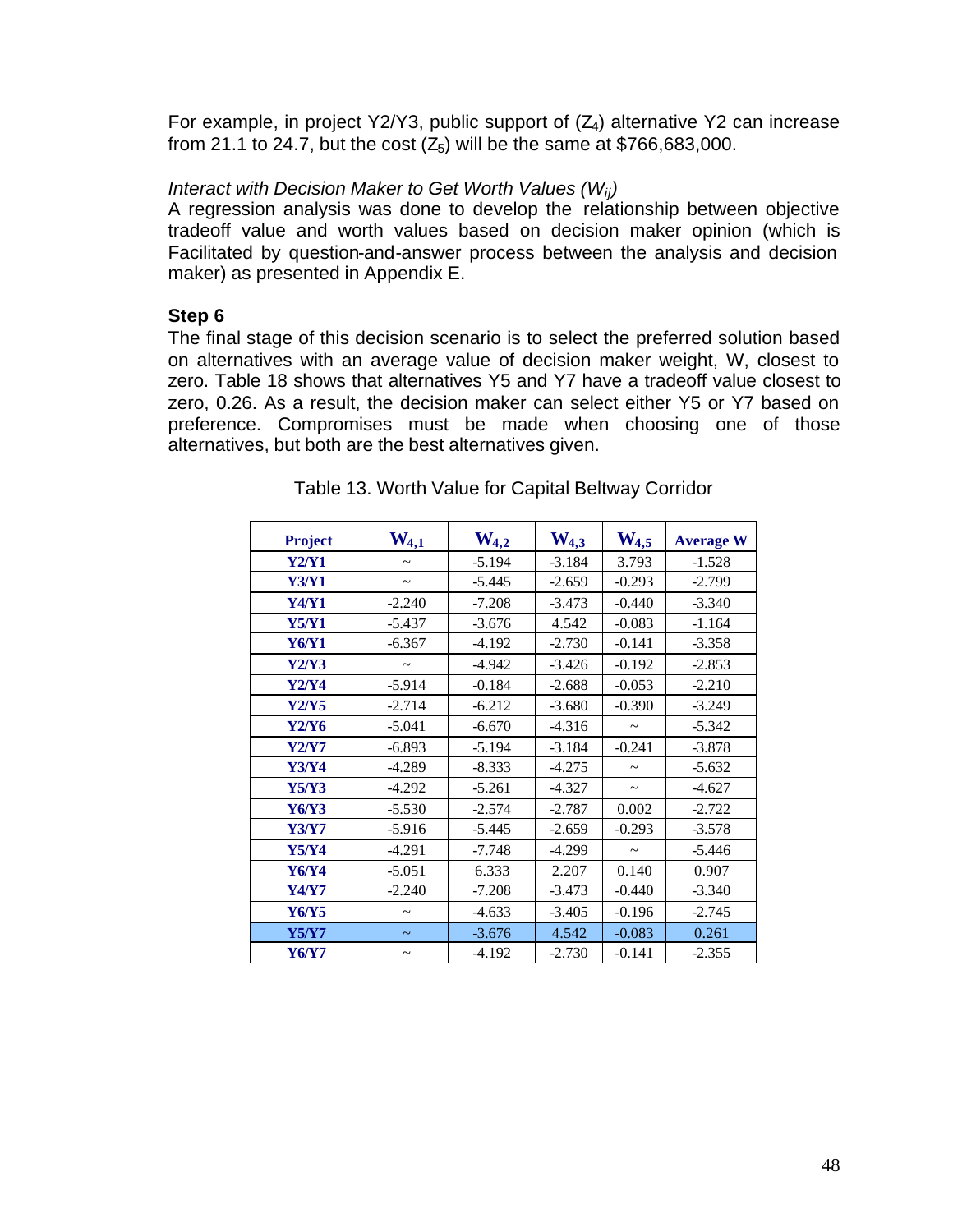## **A.3 Sensitivity Analysis**

The research team conducted a sensitivity analysis for the Capital Beltway Corridor project. The sensitivity analyses change different values for constraint  $(\varepsilon_k)$  based on the objectives (k). The criteria of the correlation coefficients are shown in Tables 14 through 17. Some variation in the input parameter values was determined based on the maximum and minimum range value (see Table 18) to measure the effect of a change on the outcome. The result of this analysis shows that economic development has the strongest correlation output (r=1). This model is sensitive to economic development criteria.

| <b>Sample</b><br>No. | <b>Total Cost (xi1)</b> | <b>Total</b><br><b>Support</b> | $(xi1 - x1)$ | $(yi - y)$ | $(xi1 - x1)(yi - y)$ | $(xi1 - x1)^2$ | $(yi - y)^2$ |
|----------------------|-------------------------|--------------------------------|--------------|------------|----------------------|----------------|--------------|
| 1                    | \$5,416,915,000.00      | 20.85                          | -22499150001 | $-3.68$    | 8280811715           | $5.06212E+18$  | 13.55        |
| $\mathbf{2}$         | \$7,666,830,000.00      | 21.07                          | $^{(1)}$     | $-3.45$    | 0                    | $\Omega$       | 11.93        |
| 3                    | \$9,916,745,000.00      | 21.18                          | 2249915000   | $-3.34$    | -7519318871          | $5.06212E+18$  | 11.17        |
| 4                    | \$5,416,915,000.00      | 24.42                          | -22499150001 | $-0.11$    | 242239704.2          | $5.06212E+18$  | 0.01         |
| 5                    | \$7,666,830,000.00      | 24.65                          | $\Omega$     | 0.12       | $\Omega$             | $\Omega$       | 0.02         |
| 6                    | \$9,916,745,000.00      | 24.81                          | 2249915000   | 0.29       | 645372673.8          | $5.06212E+18$  | 0.08         |
| 7                    | \$5,416,915,000.00      | 27.50                          | -22499150001 | 2.97       | -6692979396          | $5.06212E+18$  | 8.85         |
| 8                    | \$7,666,830,000.00      | 27.92                          | 0            | 3.39       | 0                    | $\Omega$       | 11.50        |
| 9                    | \$9,916,745,000.00      | 28.33                          | 2249915000   | 3.81       | 8565073474           | $5.06212E+18$  | 14.49        |
| Total                |                         |                                |              |            | 3521199300           | 5511143715     | 8.46         |

| Table 14. Correlation Coefficients Between Total Cost Criteria and Public |  |
|---------------------------------------------------------------------------|--|
| Support                                                                   |  |

Total Cost Average (x1)

 $= $7,666,830,000.00$ 

Total Support Average (y)

 $= 24.53$ 

 $r_{x1,y} = 0.08$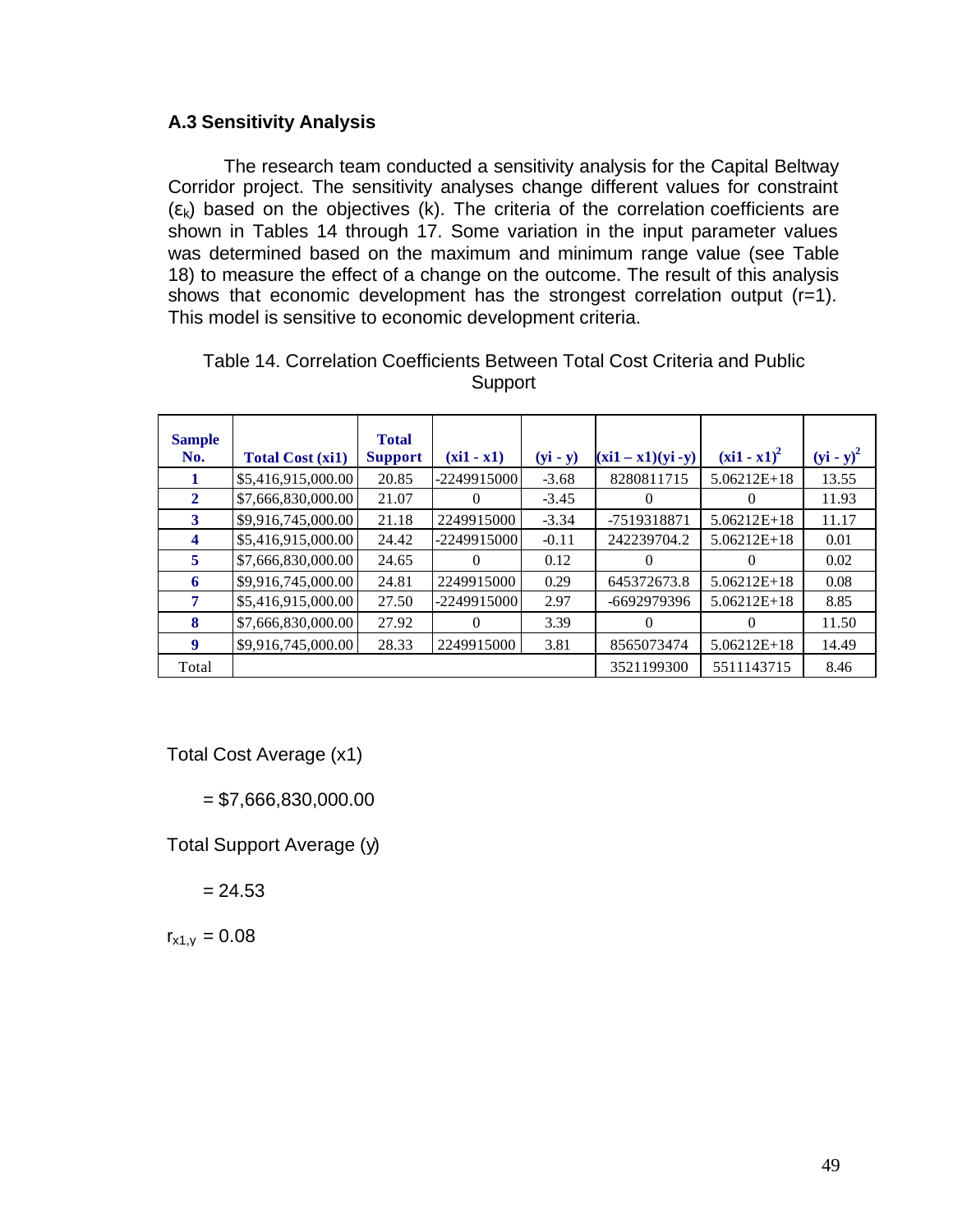| <b>Sample</b>           | <b>Annual</b>   | <b>Total</b>   |              |            |                      |                |              |
|-------------------------|-----------------|----------------|--------------|------------|----------------------|----------------|--------------|
| No.                     | Ridership (xi2) | <b>Support</b> | $(xi1 - x1)$ | $(yi - y)$ | $(xi1 - x1)(yi - y)$ | $(xi1 - x1)^2$ | $(yi - y)^2$ |
| 1                       | 66,963,405.47   | 20.85          | 6434461.067  | $-3.68$    | 23682032.69          | 4.14023E+13    | 13.55        |
| $\overline{2}$          | 73,397,866.53   | 20.85          | -7593432133  | $-3.68$    | 27947625474          | 5.76602E+19    | 13.55        |
| $\overline{\mathbf{3}}$ | 79,832,327.60   | 20.85          | -7586997672  | $-3.68$    | 27923943442          | 5.75625E+19    | 13.55        |
| $\overline{\mathbf{4}}$ | 66,963,405.47   | 21.07          | -7599866595  | $-3.45$    | 26244579649          | 5.7758E+19     | 11.93        |
| 5                       | 73,397,866.53   | 21.07          | -7593432133  | $-3.45$    | 26222359558          | 5.76602E+19    | 11.93        |
| 6                       | 79,832,327.60   | 21.07          | -7586997672  | $-3.45$    | 26200139467          | 5.75625E+19    | 11.93        |
| $\overline{7}$          | 66,963,405.47   | 21.18          | -7599866595  | $-3.34$    | 25399101876          | 5.7758E+19     | 11.17        |
| 8                       | 73,397,866.53   | 21.18          | -7593432133  | $-3.34$    | 25377597613          | 5.76602E+19    | 11.17        |
| $\overline{9}$          | 79,832,327.60   | 21.18          | -7586997672  | $-3.34$    | 25356093350          | 5.75625E+19    | 11.17        |
| 10                      | 66,963,405.47   | 24.42          | -7599866595  | $-0.11$    | 818248438.5          | 5.7758E+19     | 0.01         |
| 11                      | 73,397,866.53   | 24.42          | -7593432133  | $-0.11$    | 817555664.8          | 5.76602E+19    | 0.01         |
| 12                      | 79,832,327.60   | 24.42          | -7586997672  | $-0.11$    | 816862891.1          | 5.75625E+19    | 0.01         |
| 13                      | 66,963,405.47   | 24.65          | -7599866595  | 0.12       | -944236471.3         | 5.7758E+19     | 0.02         |
| 14                      | 73,397,866.53   | 24.65          | -7593432133  | 0.12       | -943437029.3         | $5.76602E+19$  | 0.02         |
| 15                      | 79,832,327.60   | 24.65          | -7586997672  | 0.12       | -942637587.3         | 5.75625E+19    | 0.02         |
| 16                      | 66,963,405.47   | 24.81          | -7599866595  | 0.29       | -2179969565          | 5.7758E+19     | 0.08         |
| 17                      | 73,397,866.53   | 24.81          | -7593432133  | 0.29       | -2178123884          | 5.76602E+19    | 0.08         |
| 18                      | 79,832,327.60   | 24.81          | -7586997672  | 0.29       | -2176278204          | 5.75625E+19    | 0.08         |
| 19                      | 66,963,405.47   | 27.50          | -7599866595  | 2.97       | -22607854311         | 5.7758E+19     | 8.85         |
| 20                      | 73,397,866.53   | 27.50          | -7593432133  | 2.97       | -22588713270         | 5.76602E+19    | 8.85         |
| 21                      | 79,832,327.60   | 27.50          | -7586997672  | 2.97       | -22569572229         | 5.75625E+19    | 8.85         |
| 22                      | 66,963,405.47   | 27.92          | -7599866595  | 3.39       | -25769677145         | 5.7758E+19     | 11.50        |
| 23                      | 73,397,866.53   | 27.92          | -7593432133  | 3.39       | -25747859132         | 5.76602E+19    | 11.50        |
| 24                      | 79,832,327.60   | 27.92          | -7586997672  | 3.39       | $-25726041120$       | 5.75625E+19    | 11.50        |
| 25                      | 66,963,405.47   | 28.33          | -7599866595  | 3.81       | -28931499978         | 5.7758E+19     | 14.49        |
| 26                      | 73,397,866.53   | 28.33          | -7593432133  | 3.81       | -28907004994         | 5.76602E+19    | 14.49        |
| 27                      | 79,832,327.60   | 28.33          | -7586997672  | 3.81       | -28882510010         | 5.75625E+19    | 14.49        |
| Total                   |                 |                |              |            | -27947625474         | 38717806326    | 14.65        |

Table 15. Correlation Coefficients Between Annual Ridership and Public Support

Total Annual Cost (x2)

 $= $73,397,866.53$ 

Total Support Average (y)

 $= 24.53$ 

 $r_{x2,y} = -0.05$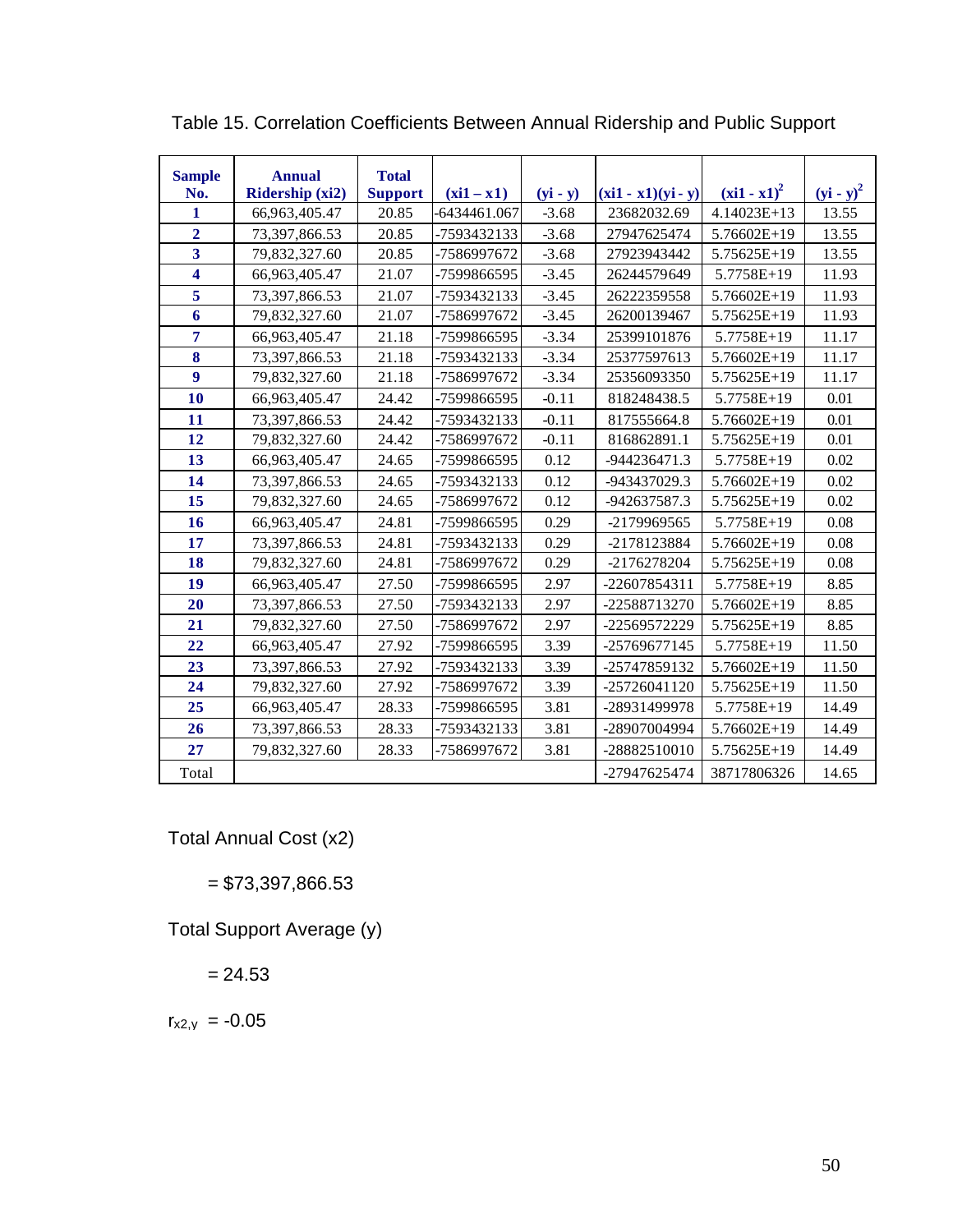| <b>Sample</b>           | <b>Daily New</b> | <b>Total</b>   |                |            |                      |                  |              |
|-------------------------|------------------|----------------|----------------|------------|----------------------|------------------|--------------|
| No.                     | Ridership(xi3)   | <b>Support</b> | $(xi1 - x1)$   | $(yi - y)$ | $(xi1 - x1)(yi - y)$ | $(xi1 - x1)^2$   | $(yi - y)^2$ |
| 1                       | 74,298.97        | 20.85          | -7612.066667   | $-3.68$    | 28016.20987          | 57943558.94      | 13.55        |
| $\overline{2}$          | 74,298.97        | 21.07          | -7612.066667   | $-3.45$    | 26286.71009          | 57943558.94      | 11.93        |
| $\overline{\mathbf{3}}$ | 74,298.97        | 21.18          | -7612.066667   | $-3.34$    | 25439.87508          | 57943558.94      | 11.17        |
| 4                       | 81,911.03        | 20.85          | $\overline{0}$ | $-3.68$    | $\boldsymbol{0}$     | $\mathbf{0}$     | 13.55        |
| 5                       | 81,911.03        | 21.07          | $\overline{0}$ | $-3.45$    | $\overline{0}$       | $\overline{0}$   | 11.93        |
| 6                       | 81,911.03        | 21.18          | $\Omega$       | $-3.34$    | $\Omega$             | $\Omega$         | 11.17        |
| $\overline{7}$          | 89,523.10        | 20.85          | 7612.066667    | $-3.68$    | -28016.20987         | 57943558.94      | 13.55        |
| 8                       | 89,523.10        | 21.07          | 7612.066667    | $-3.45$    | -26286.71009         | 57943558.94      | 11.93        |
| $\overline{9}$          | 89,523.10        | 21.18          | 7612.066667    | $-3.34$    | -25439.87508         | 57943558.94      | 11.17        |
| 10                      | 74,298.97        | 24.42          | -7612.066667   | $-0.11$    | 819.5619734          | 57943558.94      | 0.01         |
| 11                      | 74,298.97        | 24.65          | -7612.066667   | 0.12       | -945.7522549         | 57943558.94      | 0.02         |
| 12                      | 74,298.97        | 24.81          | -7612.066667   | 0.29       | -2183.469072         | 57943558.94      | 0.08         |
| 13                      | 81,911.03        | 24.42          | $\overline{0}$ | $-0.11$    | $\Omega$             | $\Omega$         | 0.01         |
| 14                      | 81,911.03        | 24.65          | $\overline{0}$ | 0.12       | $\overline{0}$       | $\boldsymbol{0}$ | 0.02         |
| 15                      | 81,911.03        | 24.81          | $\Omega$       | 0.29       | $\Omega$             | $\Omega$         | 0.08         |
| 16                      | 89,523.10        | 24.42          | 7612.066667    | $-0.11$    | -819.5619734         | 57943558.94      | 0.01         |
| 17                      | 89,523.10        | 24.65          | 7612.066667    | 0.12       | 945.7522549          | 57943558.94      | 0.02         |
| 18                      | 89,523.10        | 24.81          | 7612.066667    | 0.29       | 2183.469072          | 57943558.94      | 0.08         |
| 19                      | 74,298.97        | 27.50          | -7612.066667   | 2.97       | $-22644.14672$       | 57943558.94      | 8.85         |
| 20                      | 74,298.97        | 27.92          | -7612.066667   | 3.39       | -25811.04523         | 57943558.94      | 11.50        |
| 21                      | 74,298.97        | 28.33          | -7612.066667   | 3.81       | -28977.94374         | 57943558.94      | 14.49        |
| 22                      | 81,911.03        | 27.50          | $\Omega$       | 2.97       | $\boldsymbol{0}$     | $\overline{0}$   | 8.85         |
| 23                      | 81,911.03        | 27.92          | $\overline{0}$ | 3.39       | $\overline{0}$       | $\boldsymbol{0}$ | 11.50        |
| 24                      | 81,911.03        | 28.33          | $\Omega$       | 3.81       | $\Omega$             | $\Omega$         | 14.49        |
| 25                      | 89,523.10        | 27.50          | 7612.066667    | 2.97       | 22644.14672          | 57943558.94      | 8.85         |
| 26                      | 89,523.10        | 27.92          | 7612.066667    | 3.39       | 25811.04523          | 57943558.94      | 11.50        |
| 27                      | 89,523.10        | 28.33          | 7612.066667    | 3.81       | 28977.94374          | 57943558.94      | 14.49        |
| Total                   |                  |                |                |            | $\overline{0}$       | 32295.26375      | 14.65        |

Table 16. Correlation Coefficients Between Daily New Ridership Criteria and Public Support

Total Daily New Ridership (x3)

 $= $81,911.03$ 

Total Support Average (y)

 $= 24.53$ 

 $r_{x3,y} = 0.00$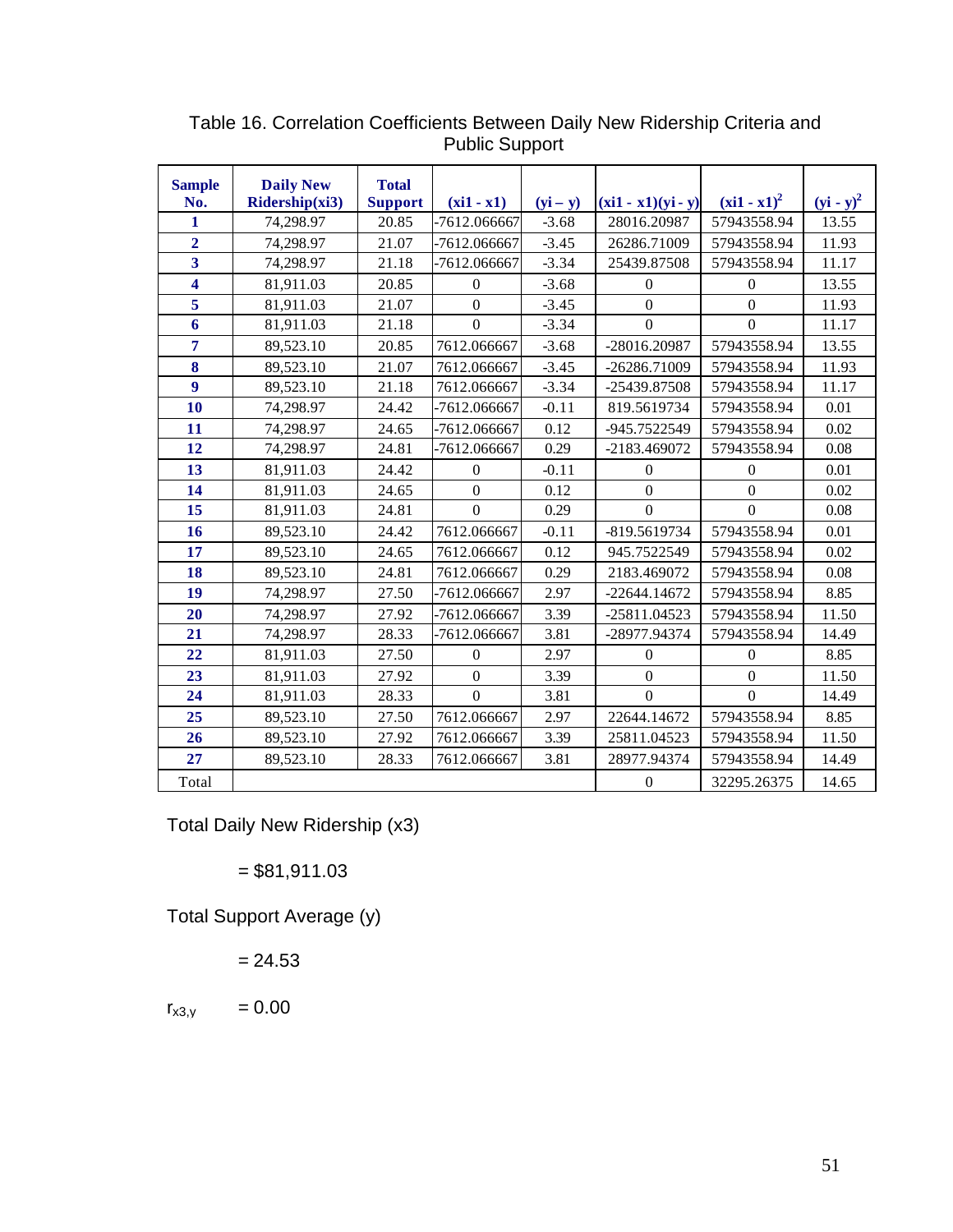| <b>Sample</b> | <b>Daily New</b>                      | <b>Total</b> |         |         |                                  |                |              |
|---------------|---------------------------------------|--------------|---------|---------|----------------------------------|----------------|--------------|
| No.           | $Ridership(xi5)   Support (xi1 - x1)$ |              |         |         | $ (yi - y)  (xi1 - x1)(yi - y) $ | $(xi1 - x1)^2$ | $(yi - y)^2$ |
| 1             | 21.94                                 | 20.85        | $-5.44$ | $-3.68$ | 20.03                            | 29.62          | 13.55        |
| $\mathbf{2}$  | 21.94                                 | 21.07        | $-5.44$ | $-3.45$ | 18.79                            | 29.62          | 11.93        |
| 3             | 21.94                                 | 21.18        | $-5.44$ | $-3.34$ | 18.19                            | 29.62          | 11.17        |
| 4             | 27.39                                 | 24.42        | 0.00    | $-0.11$ | 0.00                             | 0.00           | 0.01         |
| 5             | 27.39                                 | 24.65        | 0.00    | 0.12    | 0.00                             | 0.00           | 0.02         |
| 6             | 27.39                                 | 24.81        | 0.00    | 0.29    | 0.00                             | 0.00           | 0.08         |
| 7             | 32.83                                 | 27.50        | 5.44    | 2.97    | 16.19                            | 29.62          | 8.85         |
| 8             | 32.83                                 | 27.92        | 5.44    | 3.39    | 18.45                            | 29.62          | 11.50        |
| 9             | 32.83                                 | 28.33        | 5.44    | 3.81    | 20.72                            | 29.62          | 14.49        |
| Total         |                                       |              |         |         | 112.39                           | 13.33          | 8.46         |

Table 17. Correlation Coefficients Between Economic Development Criteria and Public Support

Total Economic Development (x5)

 $= 27.39$ 

Total Support Average (y)

 $= 24.53$ 

 $r_{x5,y} = 1.00$ 

(strongest correlation)

The sensitivity analysis showed that economic development was the most sensitive parameter. Any changes in economic development may change the optimal set of alternatives.

| <b>Constraint</b> | <b>Selected Constraint Values</b> |                    |                    |  |  |  |  |
|-------------------|-----------------------------------|--------------------|--------------------|--|--|--|--|
| Lı                | \$5,416,915,000.00                | \$7,666,830,000.00 | \$9,916,745,000.00 |  |  |  |  |
| $\mathbf{L}_2$    | 66,963,405.47                     | 73,397,866.53      | 79,832,327.60      |  |  |  |  |
| Lą                | 74,298.97                         | 81.911.03          | 89.523.10          |  |  |  |  |
|                   | 21.94                             | 27.39              | 32.83              |  |  |  |  |

| Table 18. Range Value of All Criteria |  |  |  |  |  |
|---------------------------------------|--|--|--|--|--|
|---------------------------------------|--|--|--|--|--|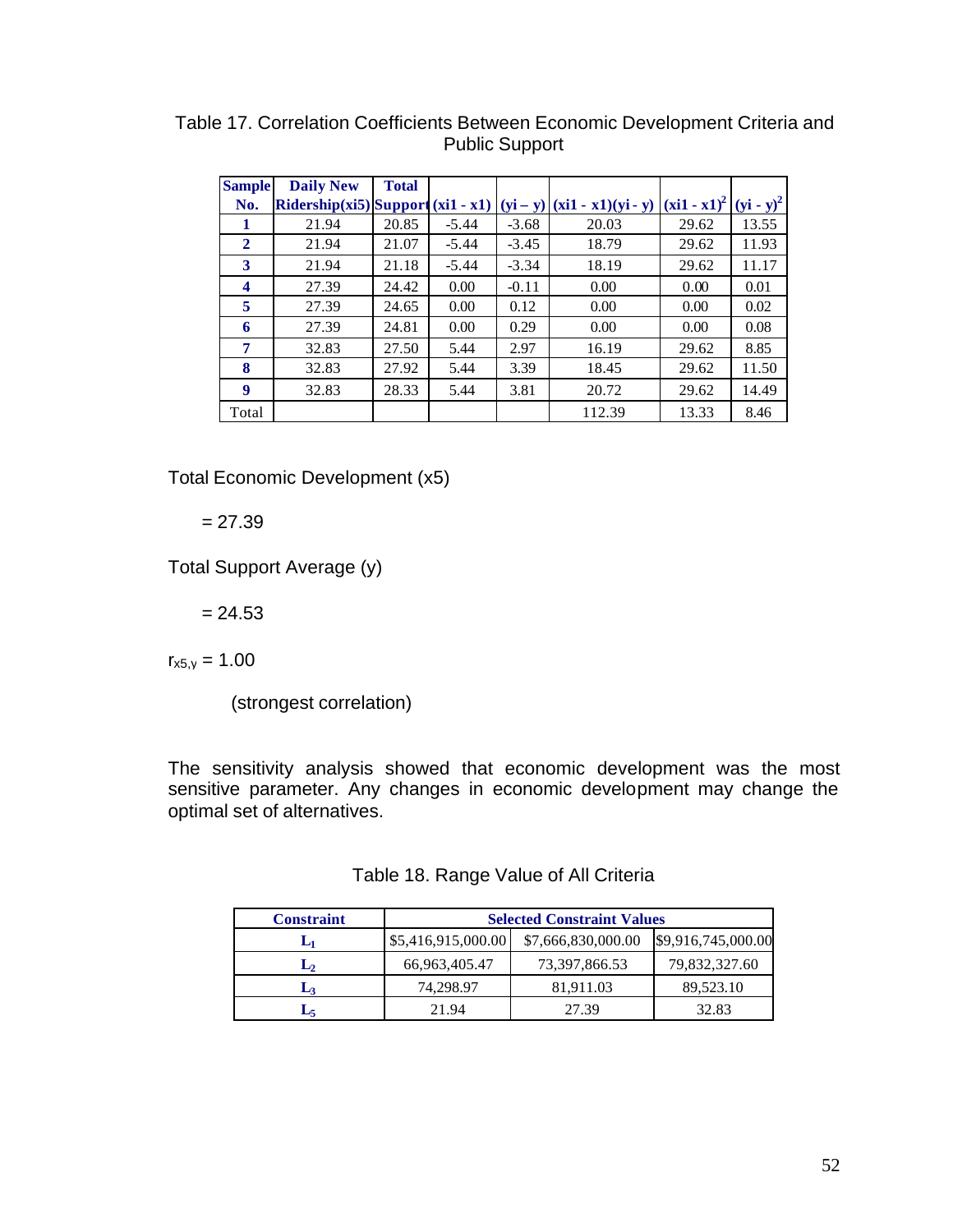APPENDIX B

OHIO RIVER BRIDGE PROJECT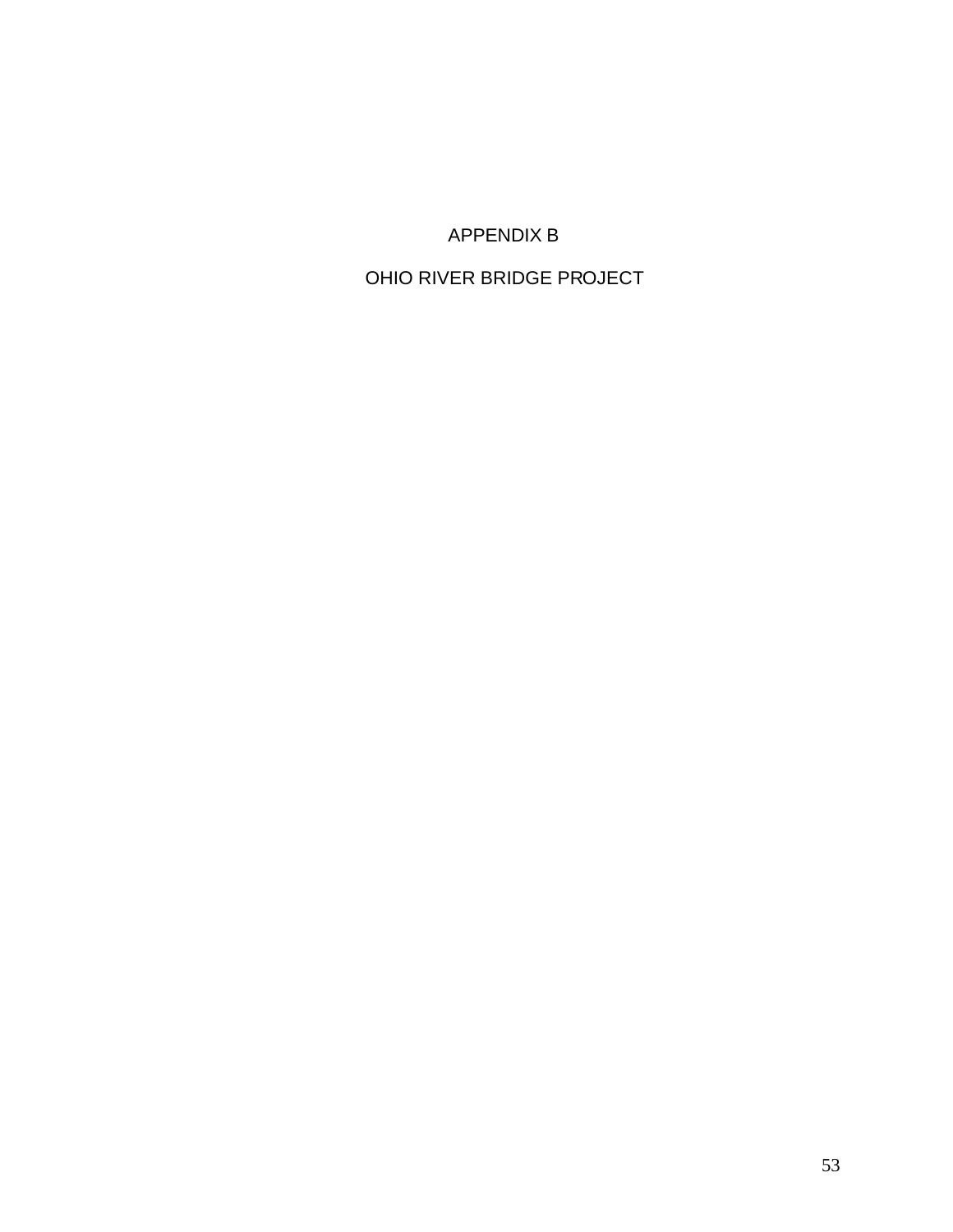# **B. OHIO RIVER BRIDGE PROJECT (BY SWT METHOD)**

# **B.1 Project Description**

The study location is between Jefferson County, Kentucky and Clark County, Indiana. Several specific factors were used to demonstrate the need for action, including: existing conditions; planned population growth and employment in the downtown area, eastern Jefferson, and southeastern Clark counties; traffic congestion on the Kennedy Bridge on Ohio River in the I65 corridor (connecting Indiana and Kentucky over Ohio River) and in the Kennedy interchange; and traffic safety problems in the interchange and on the bridge. Bridge/highway alternatives considered included reconstruction of the Kennedy interchange, constructing one or two new bridges with several alignment options across the Ohio River; and a combination of these improvements. If no bridge is built, traffic on the three existing bridges will increase 40 percent by 2025. As a result, all existing bridges would be over capacity. Employment in the area is projected to increase 54 percent from 555,000 to 860,000. Population is projected to increase 29 percent from 880,000 to 1.14 million. This study used the SWT method to recommend alternatives that would improve regional mobility, reduce traffic congestion, and increase traffic safety in eastern Jefferson and southeastern Clark counties.

Figure 8 shows the general decision making framework with the shaded portion representing the steps that were applied in the case study. This case study involved a discrete scenario where 27 alternatives were evaluated. These alternatives were identified in Step 7. As the number of alternatives was large (more than 8), a screening process was adopted to reduce the number of alternatives. Steps 3 through 6 were followed to reduce the number of alternatives and select an optimal alternative.

# **B.2 Problem Solving**

## **Step 1**

The objectives of Ohio River Bridge project are to:

- A. Improve regional mobility and address existing and planned growth in population and employment in the downtown area, in eastern Jefferson, and southeastern Clark counties.
- B. Reduce traffic congestion on the Kennedy Bridge and in the Kennedy Interchange.
- C. Solve traffic safety problems in the Kennedy Interchange and on the Kennedy Bridge and its approach roadways.

## **Step 2**

The following impact categories (MOEs) were identified to be analyzed:

1. Vehicle miles of travel (VMT)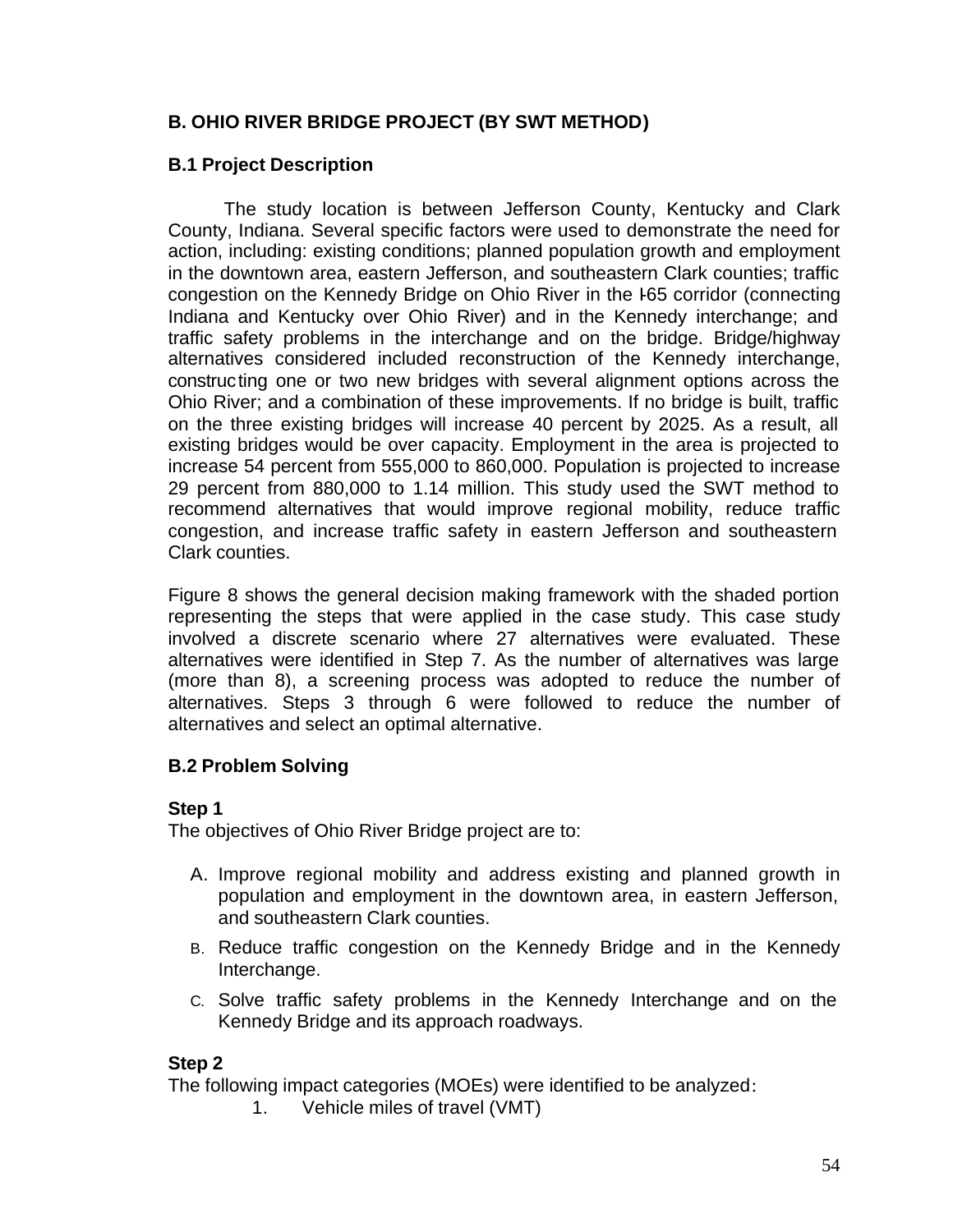- 2. Vehicle hours of travel (VHT)
- 3. Vehicle hours of delay (VHD)
- 4. Volume to capacity ratios (v/c)
- 5. Level of service at Kennedy
- 6. Level of service at Sherman
- 7. Level of service at Clark
- 8. Traffic safety
- 9. Local plan compatibility
- 10. Noise Number of sites exceeding noise area classification (NAC)
- 11. Acres of terrestrial wildlife/habitat impacted
- 12. Number of residential displacements
- 13. Capital cost

The problems addressed in this case study involve selecting of the best alternatives from the finite set of alternatives.

# **Step 7**

The project alternatives were developed from different combinations of alignments. The following combinations were considered:

- 1. Build one bridge/highway alternative (see Figures 9 and 10). This includes reconstructing of the Kennedy interchange and adding of a new river crossing in either the far east (A-2, A-9, A-13, A-15, A-16), near east (B-1), or downtown (C-1, C-2, C-3) corridors. In addition, this alternative includes Transportation Demand Management (TDM), Transportation System Management (TSM), and Mass Transit components of the Transportation Management (TM) Alternative.
- 2. Build two bridges/highway alternative. This includes reconstructing of the Kennedy Interchange and adding of two new river crossings, with one in the downtown corridor and one in either the far east or near east corridor. In addition, this alternative includes the TDM, TSM, and Mass Transit components of the TM Alternative.

A total of 27 predetermined alternatives  $(Xi, i = 1,2,...,27)$  were investigated. The impact of each alternative was quantified for all 13 MOE criteria (see Table 19). The number of alternatives is quite high (the usual manageable number of alternatives is less than eight), so the screening process using optimization method (Step 3 through Step 6) was done in this case. As explained before, the screening process is used to compare the alternatives on the basis of which alternative would best solve the problem.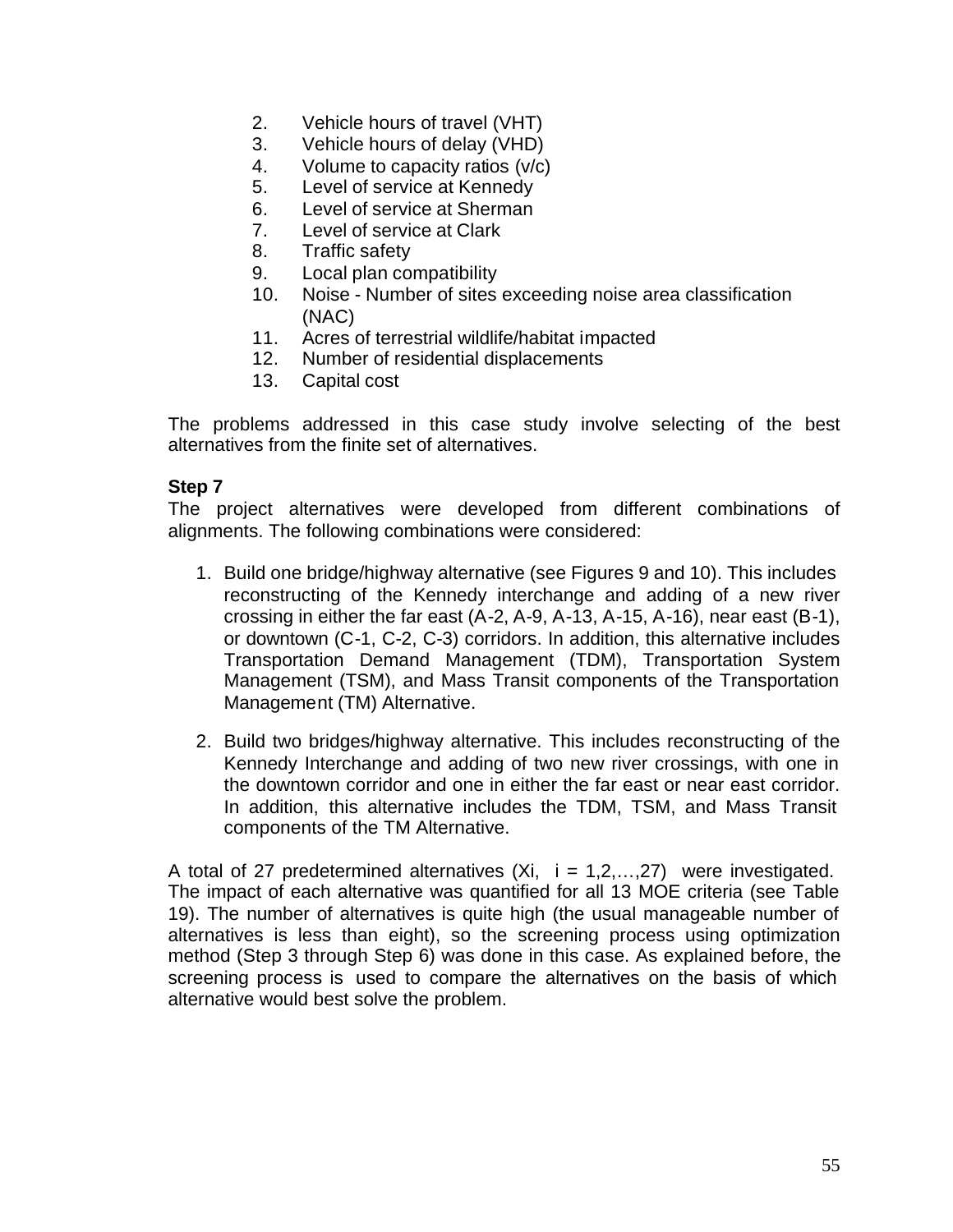

Figure 8 Decision Making Framework for Ohio River Bridge Project (Shaded areas show the steps that were applied in this case study)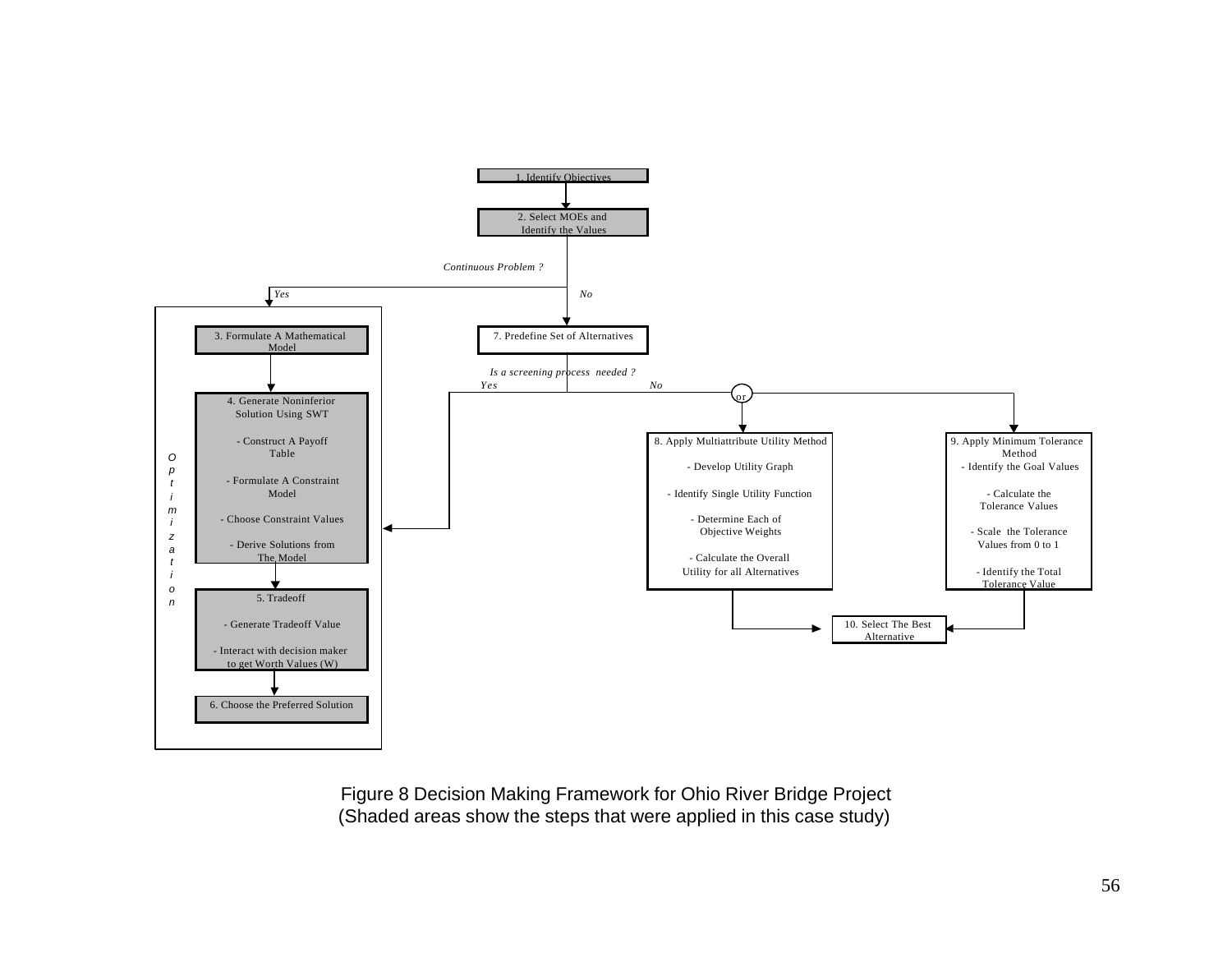

Figure 9. Three Downtown Bridge Locations



Figure 10. Six Bridge and Highway Alignments in Eastern Jefferson and Clark Counties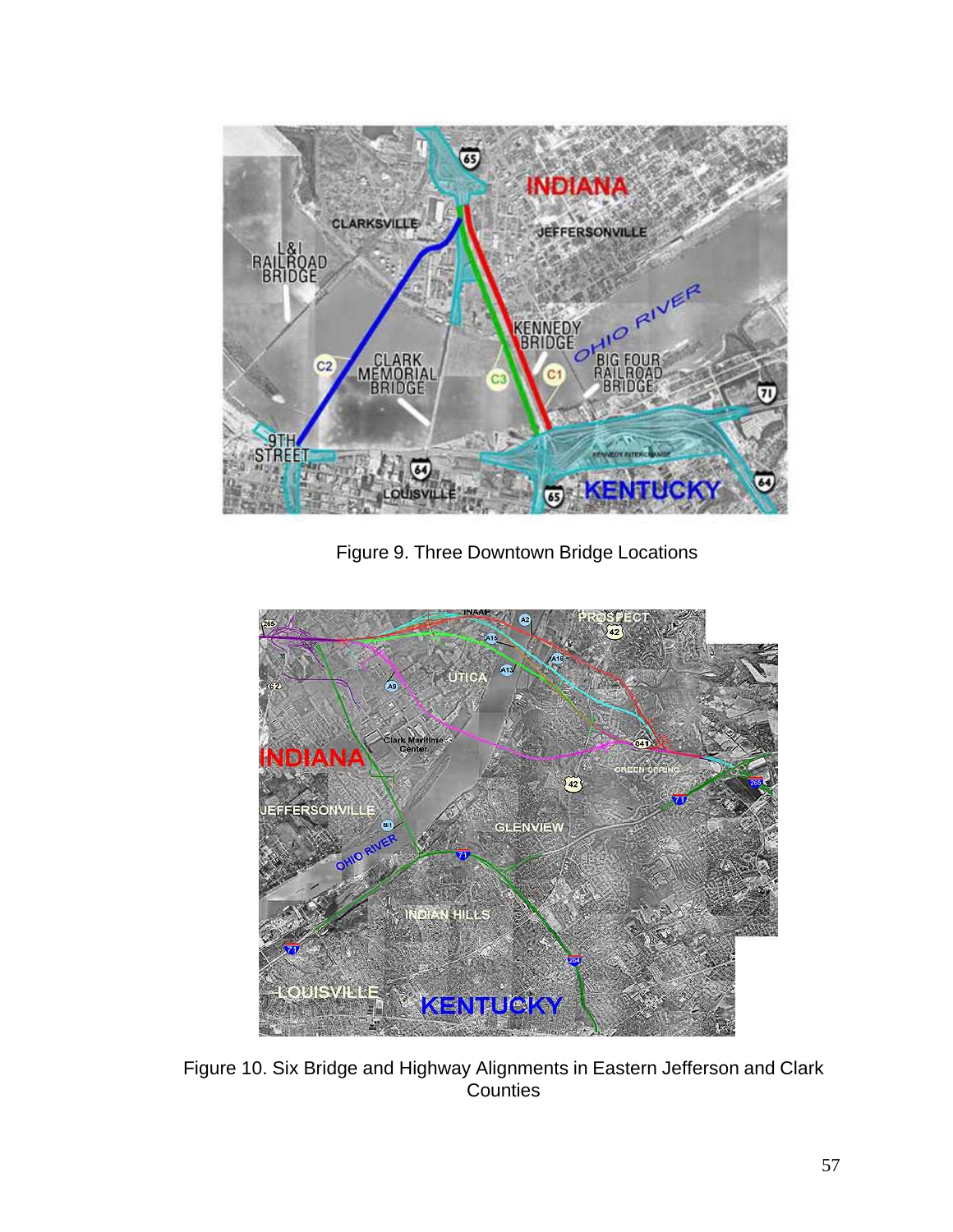The screening process was done by the SWT method to help the decision maker narrow the list of alternatives to identify the optimal solution. The screening process used the categories of measures determined before including vehicle miles of travel, vehicle hours of travel, and vehicle hours of delay.

## **Step 3**

#### *Formulate Mathematical Model*

The decision variable in this model represents a "yes" or "no" decision on a set of predefined alternatives. The decision variables are in binary form (1 or 0) in which 1 represents a "yes" decision and 0 represents a "no" decision. The decision making is related to the question: "should a certain project alternative  $(Xi, i = 1, 2, \ldots, 27)$  be chosen?"

$$
X_i = \begin{cases} 1 & \text{if a project i is selected, } i = 1, 2, \dots, 27 \\ 0 & \text{if not} \end{cases}
$$

The objectives would be to:

- 1. Minimize vehicle miles of travel (VMT),  $Z_1$
- 2. Minimize vehicle hours of travel (VHT),  $Z_2$ <br>3. Minimize vehicle hours of delay (VHD),  $Z_3$
- Minimize vehicle hours of delay (VHD),  $Z_3$
- 4. Minimize the volume to capacity ratios (v/c),  $Z_4$ <br>5. Maximize the level of service at Kennedy,  $Z_5$
- Maximize the level of service at Kennedy,  $Z_5$
- 6. Maximize the level of service at Sherman,  $Z_6$ <br>7. Maximize the level of service at Clark,  $Z_7$
- Maximize the level of service at Clark,  $Z_7$
- 8. Maximize traffic safety,  $Z_8$
- 9. Maximize local time compatibility,  $Z_9$
- 10. Minimize noise number of sites exceeding NAC,  $Z_{10}$
- 11. Minimize acres of terrestrial wildlife/ habitat impacted,  $Z_{11}$
- 12. Minimize number of residential displacements,  $Z_{12}$ <br>13. Minimize capital cost.  $Z_{13}$
- Minimize capital cost,  $Z_{13}$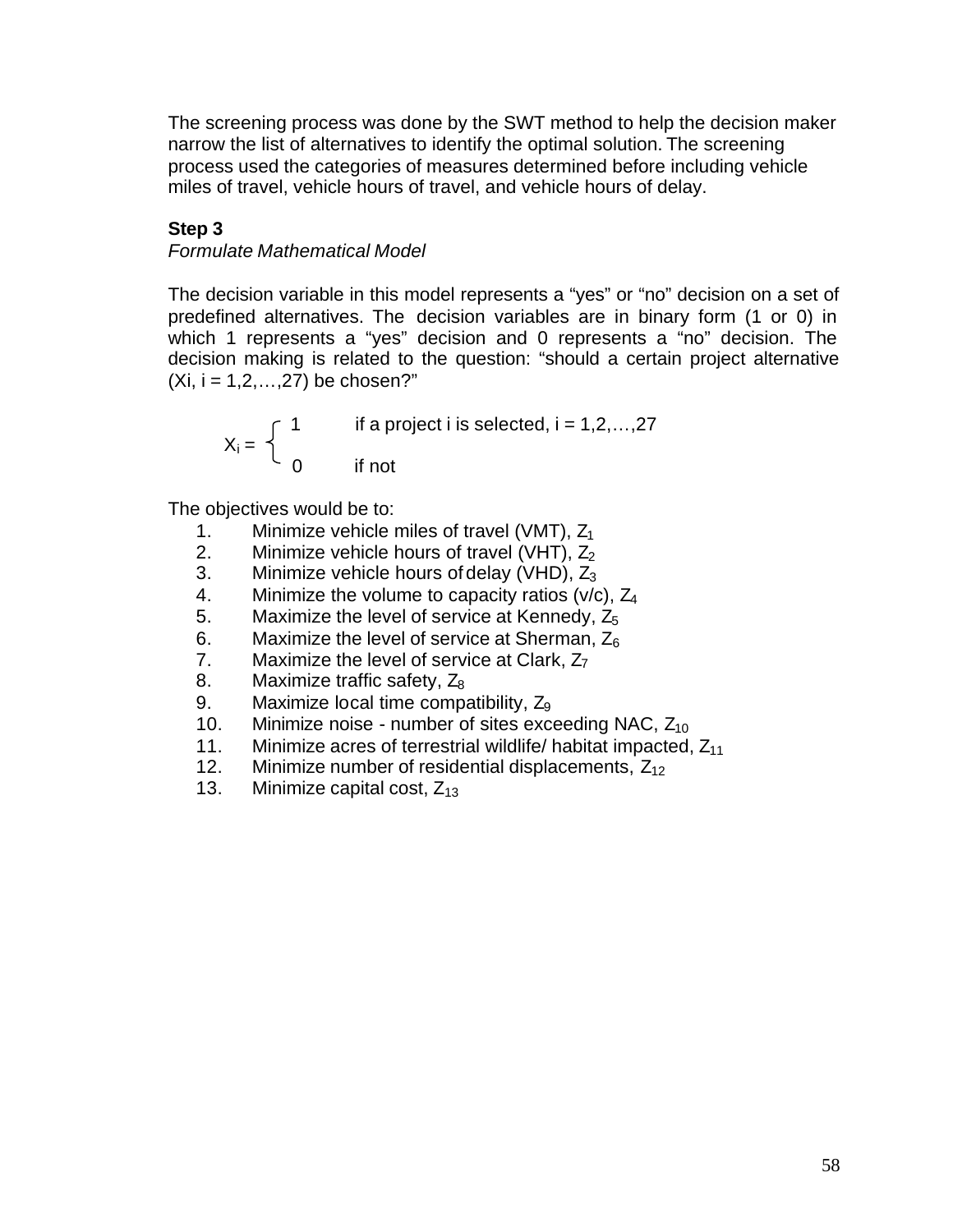|             | <b>Alternatives</b> |                  |                |                  | <b>Population and</b><br><b>Employment Growth</b><br>% Change |            | <b>Total</b><br><b>River</b> |                | <b>Traffic Congestion</b><br><b>Bridge Level of Service*</b> |                | <b>Traffic</b><br>Safety** | <b>Local Plan</b><br>Compatibility | <b>Capital</b><br>Cost<br>\$M\$ |
|-------------|---------------------|------------------|----------------|------------------|---------------------------------------------------------------|------------|------------------------------|----------------|--------------------------------------------------------------|----------------|----------------------------|------------------------------------|---------------------------------|
|             |                     |                  |                | <b>VMT</b>       | <b>VHT</b>                                                    | <b>VHD</b> | V/C                          | <b>Kennedy</b> | <b>Sherman</b>                                               | <b>Clark</b>   |                            |                                    |                                 |
| One Bridge  | $A-2$               | $X_1$            | $\mathbf 0$    | $\overline{0}$   | $-3$                                                          | $-14$      | 0.98                         |                |                                                              | 3              |                            |                                    | 1016.1                          |
|             | $A-9$               | $X_2$            | $\Omega$       | $\theta$         | $-3$                                                          | $-14$      | 0.98                         |                |                                                              | 3              |                            |                                    | 1173.2                          |
|             | $A-13$              | $X_3$            | $\mathbf 0$    | $\theta$         | $-3$                                                          | $-14$      | 0.98                         |                |                                                              | 3              |                            |                                    | 1080.5                          |
|             | $A-15$              | $X_4$            | $\Omega$       | $\Omega$         | $-3$                                                          | $-14$      | 0.98                         |                |                                                              | 3              |                            |                                    | 1104                            |
|             | $A-16$              | $X_5$            | $\Omega$       | $\boldsymbol{0}$ | $-3$                                                          | $-14$      | 0.98                         |                |                                                              | 3              |                            |                                    | 1077.9                          |
|             | $B-1$               | $X_6$            | $\mathbf 0$    | $\theta$         | $-3$                                                          | $-13$      | 0.98                         | $\overline{2}$ |                                                              | 3              |                            |                                    | 1286.7                          |
|             | $C-1$               | $X_7$            |                | $\Omega$         | $-2$                                                          | $-9$       |                              | $\overline{2}$ |                                                              | 3              | $\overline{2}$             |                                    | 934.9                           |
|             | $C-2$               | $X_8$            | $\Omega$       | $\overline{0}$   | $-2$                                                          | $-8$       | 1.06                         |                |                                                              | 3              |                            |                                    | 1197.3                          |
|             | $\overline{C-3}$    | $\overline{X_9}$ | $\overline{0}$ | $\overline{0}$   | $-2$                                                          | $-9$       |                              | $\overline{2}$ |                                                              | 3              | $\overline{2}$             |                                    | 943                             |
| Two Bridges | $A-2$ and $C-1$     | $X_{10}$         | $\mathbf 0$    | $-1$             | $-6$                                                          | $-22$      | 0.78                         | 3              |                                                              | $\overline{4}$ | $\overline{2}$             |                                    | 1311.8                          |
|             | $A-2$ and $C-2$     | $X_{11}$         | $\Omega$       | $-1$             | $-6$                                                          | $-22$      | 0.81                         | $\overline{c}$ |                                                              | 4              |                            |                                    | 1574.2                          |
|             | $A-2$ and $C-3$     | $X_{12}$         | $\mathbf 0$    | $-1$             | -6                                                            | $-22$      | 0.78                         | 3              |                                                              | $\overline{4}$ | $\overline{2}$             |                                    | 1319.9                          |
|             | $A-9$ and $C-1$     | $X_{13}$         | $\mathbf 0$    | $-1$             | -6                                                            | $-22$      | 0.78                         | 3              |                                                              | $\overline{4}$ | $\overline{2}$             |                                    | 1468.9                          |
|             | $A-9$ and $C-2$     | $X_{14}$         | $\Omega$       | $-1$             | $-6$                                                          | $-22$      | 0.81                         | $\overline{2}$ |                                                              | 4              |                            |                                    | 1731.3                          |
|             | $A-9$ and $C-3$     | $X_{15}$         | $\mathbf 0$    | $-1$             | $-6$                                                          | $-22$      | 0.78                         | 3              |                                                              | $\overline{4}$ | $\overline{2}$             |                                    | 1477                            |
|             | $A-13$ and $C-1$    | $X_{16}$         | $\Omega$       | $-1$             | -6                                                            | $-22$      | 0.78                         | 3              |                                                              | $\overline{4}$ | $\overline{2}$             |                                    | 1376.2                          |
|             | $A-13$ and $C-2$    | $X_{17}$         | $\Omega$       | $-1$             | $-6$                                                          | $-22$      | 0.81                         | $\overline{2}$ |                                                              | $\overline{4}$ | $\mathbf{1}$               |                                    | 1638.6                          |
|             | $A-13$ and $C-3$    | $X_{18}$         | 0              | $-1$             | $-6$                                                          | $-22$      | 0.78                         | 3              |                                                              | $\overline{4}$ | $\overline{2}$             |                                    | 1384.3                          |
|             | $A-15$ and $C-1$    | $X_{19}$         | $\mathbf 0$    | $-1$             | $-6$                                                          | $-22$      | 0.78                         | $\overline{3}$ |                                                              | $\overline{4}$ | $\overline{2}$             |                                    | 1399.7                          |
|             | $A-15$ and $C-2$    | $X_{20}$         | $\Omega$       | $-1$             | $-6$                                                          | $-22$      | 0.81                         | $\overline{2}$ |                                                              | $\overline{4}$ | $\mathbf{1}$               |                                    | 1662.1                          |
|             | $A-15$ and $C-3$    | $X_{21}$         | $\Omega$       | $-1$             | -6                                                            | $-22$      | 0.78                         | 3              |                                                              | $\overline{4}$ | $\overline{2}$             |                                    | 1407.8                          |
|             | $A-16$ and $C-1$    | $X_{22}$         | $\overline{0}$ | $-1$             | $-6$                                                          | $-22$      | 0.78                         | 3              |                                                              | $\overline{4}$ | $\overline{2}$             |                                    | 1373.6                          |
|             | $A-16$ and $C-2$    | $X_{23}$         | $\Omega$       | $-1$             | -6                                                            | $-22$      | 0.81                         | $\overline{c}$ |                                                              | $\overline{4}$ | 1                          |                                    | 1636                            |
|             | $A-16$ and $C-3$    | $X_{24}$         | 0              | $-1$             | -6                                                            | $-22$      | 0.78                         | 3              |                                                              | $\overline{4}$ | $\overline{2}$             |                                    | 1381.7                          |
|             | $B-1$ and $C-1$     | $X_{25}$         | $\mathbf 0$    | $\Omega$         | $-5$                                                          | $-18$      | 0.79                         | $\overline{3}$ |                                                              | $\overline{4}$ | $\overline{2}$             |                                    | 1582.4                          |
|             | $B-1$ and $C-2$     | $X_{26}$         | $\Omega$       | $-1$             | $-5$                                                          | $-19$      | 0.81                         | $\overline{c}$ |                                                              | $\overline{4}$ |                            |                                    | 1844.8                          |
|             | $B-1$ and $C-3$     | $X_{27}$         | $\overline{0}$ | $\theta$         | $-5$                                                          | $-18$      | 0.79                         | 3              |                                                              | $\overline{4}$ | $\overline{2}$             |                                    | 1590.5                          |

## Table 19. Measured Effectiveness Value of Ohio River Bridge

Note:

\*) LOS was scored from 1 to 5 to represent E to A

\*\*) Safety was scored by 1 and 2 to represent medium and high impact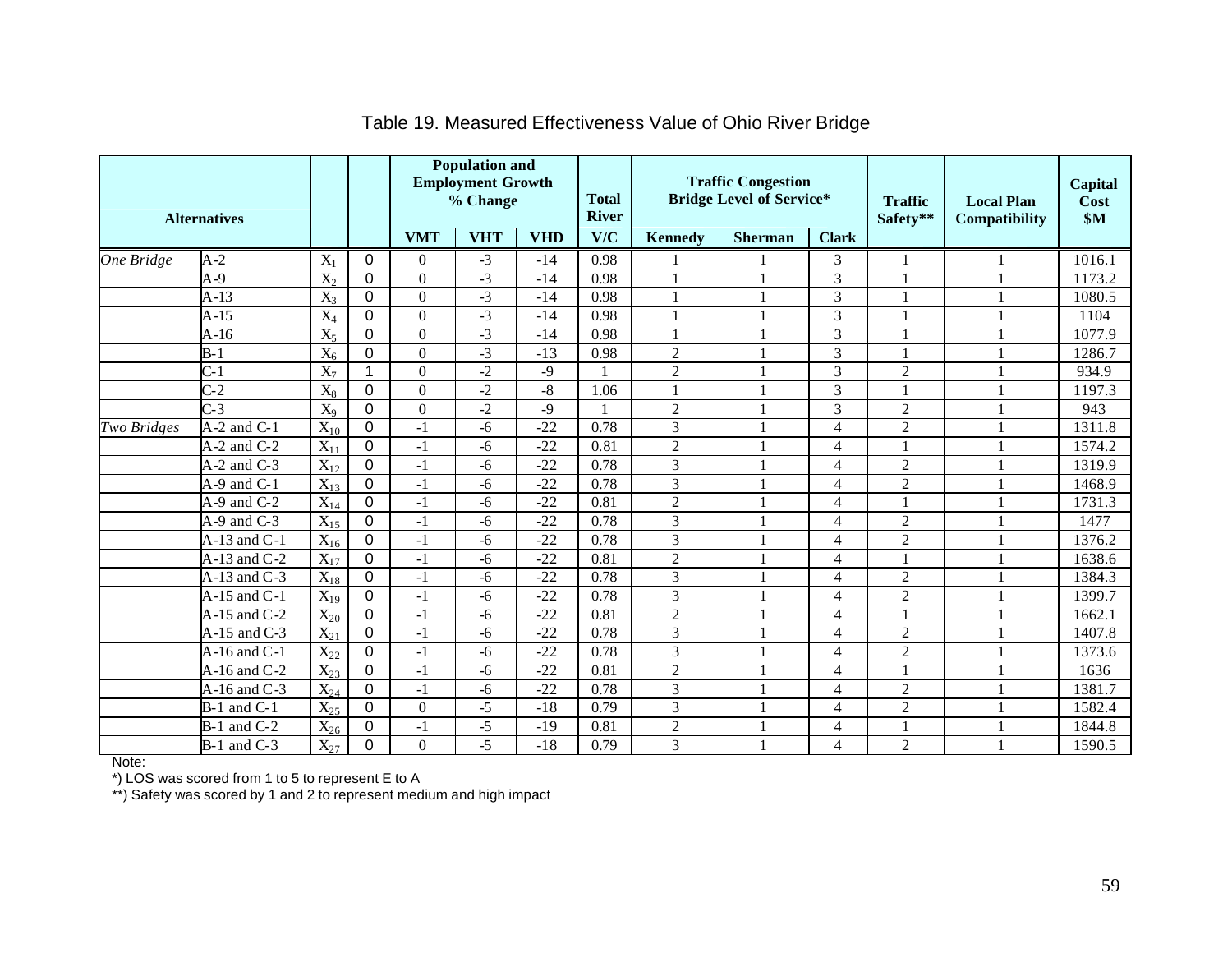|             | <b>Alternatives</b> |                   |                | <b>Wildlife/Habitat</b><br><b>Impacted</b><br><b>Acres</b> | <b>Number</b><br>of Residential<br><b>Displacements</b> |
|-------------|---------------------|-------------------|----------------|------------------------------------------------------------|---------------------------------------------------------|
| One Bridge  | $A-2$               | $X_1$             | 14             | 280                                                        | 39                                                      |
|             | $A-9$               | $X_2$             | 23             | 200                                                        | 33                                                      |
|             | $A-13$              | $X_3$             | 30             | 196                                                        | 42                                                      |
|             | $A-15$              | $X_4$             | 30             | 208                                                        | 34                                                      |
|             | $A-16$              | $X_5$             | 18             | 296                                                        | 35                                                      |
|             | $B-1$               | $X_6$             | 16             | 259                                                        | 252                                                     |
|             | $C-1$               | $X_7$             | 6              | 39                                                         | 115                                                     |
|             | $C-2$               | $\rm X_8$         | 9              | 37                                                         | 21                                                      |
|             | $C-3$               | $X_9$             | $\overline{4}$ | 39                                                         | 160                                                     |
| Two Bridges | $A-2$ and $C-1$     | $X_{10}$          | 20             | 319                                                        | 154                                                     |
|             | $A-2$ and $C-2$     | $X_{11}$          | 23             | 317                                                        | 60                                                      |
|             | $A-2$ and $C-3$     | $X_{12}$          | 18             | 319                                                        | 199                                                     |
|             | $A-9$ and $C-1$     | $X_{13}$          | 29             | 239                                                        | 148                                                     |
|             | $A-9$ and $C-2$     | $X_{14}$          | 32             | 237                                                        | 54                                                      |
|             | $A-9$ and $C-3$     | $X_{15}$          | 27             | 239                                                        | 193                                                     |
|             | $A-13$ and $C-1$    | $X_{16}$          | 36             | 235                                                        | 157                                                     |
|             | $A-13$ and $C-2$    | $X_{17}$          | 39             | 233                                                        | 63                                                      |
|             | $A-13$ and $C-3$    | $X_{18}$          | 34             | 235                                                        | 202                                                     |
|             | $A-15$ and $C-1$    | $X_{19}$          | 36             | 247                                                        | 149                                                     |
|             | $A-15$ and $C-2$    | $X_{20}$          | 39             | 245                                                        | 55                                                      |
|             | $A-15$ and $C-3$    | $X_{21}$          | 34             | 247                                                        | 194                                                     |
|             | $A-16$ and $C-1$    | $X_{22}$          | 24             | 335                                                        | 150                                                     |
|             | $A-16$ and $C-2$    | $X_{23}$          | 27             | 333                                                        | 56                                                      |
|             | $A-16$ and $C-3$    | $X_{24}$          | 22             | 335                                                        | 195                                                     |
|             | $B-1$ and $C-1$     | $X_{25}$          | 22             | 298                                                        | 367                                                     |
|             | $B-1$ and $C-2$     | $X_{26}$          | 25             | 296                                                        | 273                                                     |
|             | $B-1$ and $C-3$     | $\mathbf{X}_{27}$ | 20             | 298                                                        | 412                                                     |

Table 19. Measured Effectiveness Value of Ohio River Bridge (*Continued)*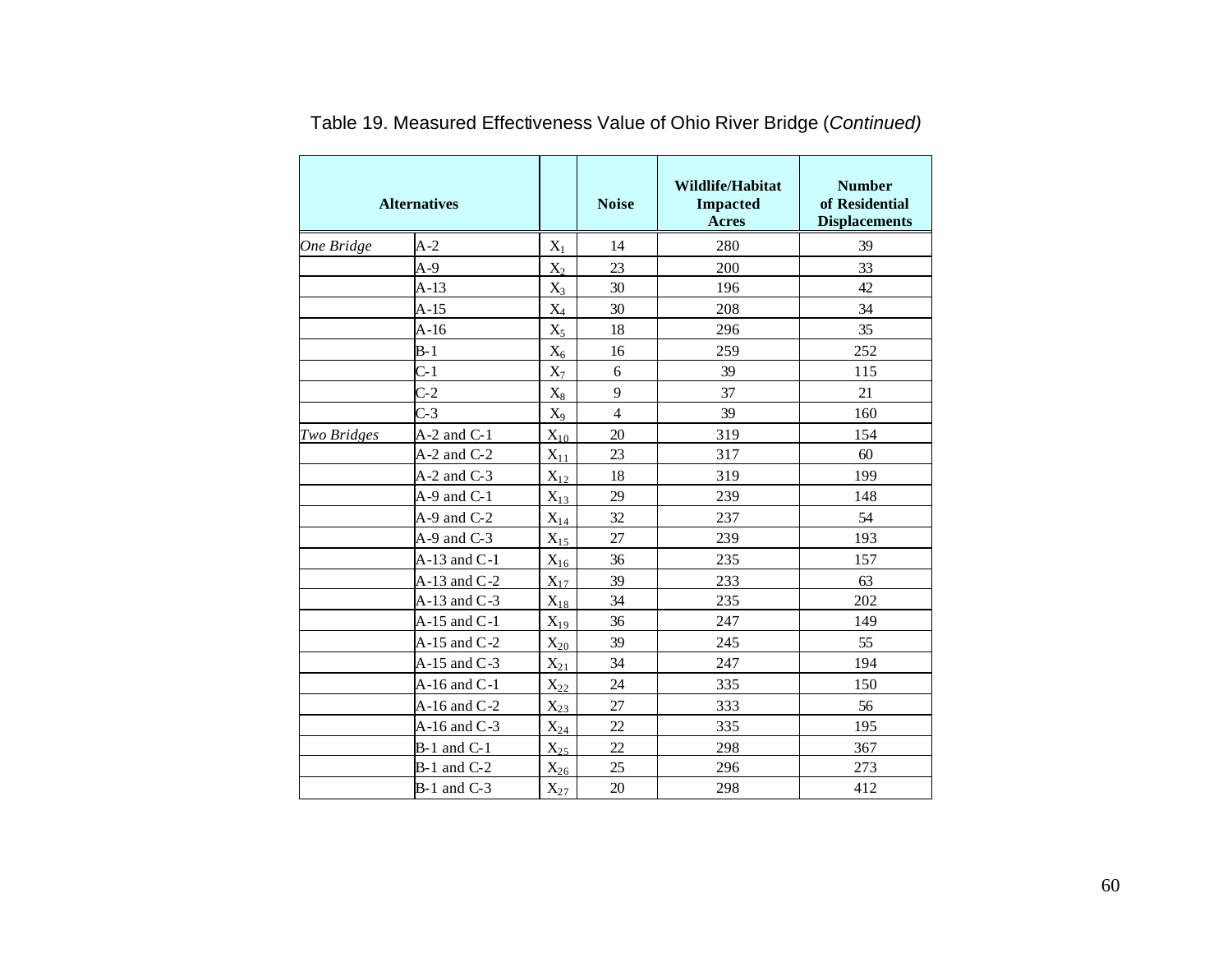$Z_1 = \sum_{i=1}^{27} X_i$  \*C<sub>i1</sub>, C<sub>ij</sub>= Effect of alternative i associated with criteria j  $i=1$  27  $Z_2 = \sum X_i$  \*C<sub>i2</sub>  $i=1$  . . .  $Z_{13} = \sum_{i=1}^{27} X_i$  \*C<sub>113</sub>

Constraint:

$$
\sum_{i=1}^{27} X_i = 1
$$

Since only one project will be selected, the summation of decision variable is set to 1 (i.e.,  $_{27}$  )

$$
\sum_{i=1}^{n} X_i = 1
$$

#### **Step 4**

Generate a non-dominated solution using the SWT method, using the following tasks:

#### *Construct a Payoff Table*

Each objective is optimized individually, as shown in Table 20. The What's*Best!* 5.0 solver was used to solve these optimizations. The table shows the range of minimum and maximum values for each objective.

#### *Formulate a Constraint Model*

The second step is transforming a multiobjective problem into a single objective problem using the Constraint Method. In this case, the minimized volume by capacity ratio objective (Z4) is chosen as a primary objective and all other objectives (Z1, Z2, Z3, Z5, …, Z13) are transformed as constraints, as shown below: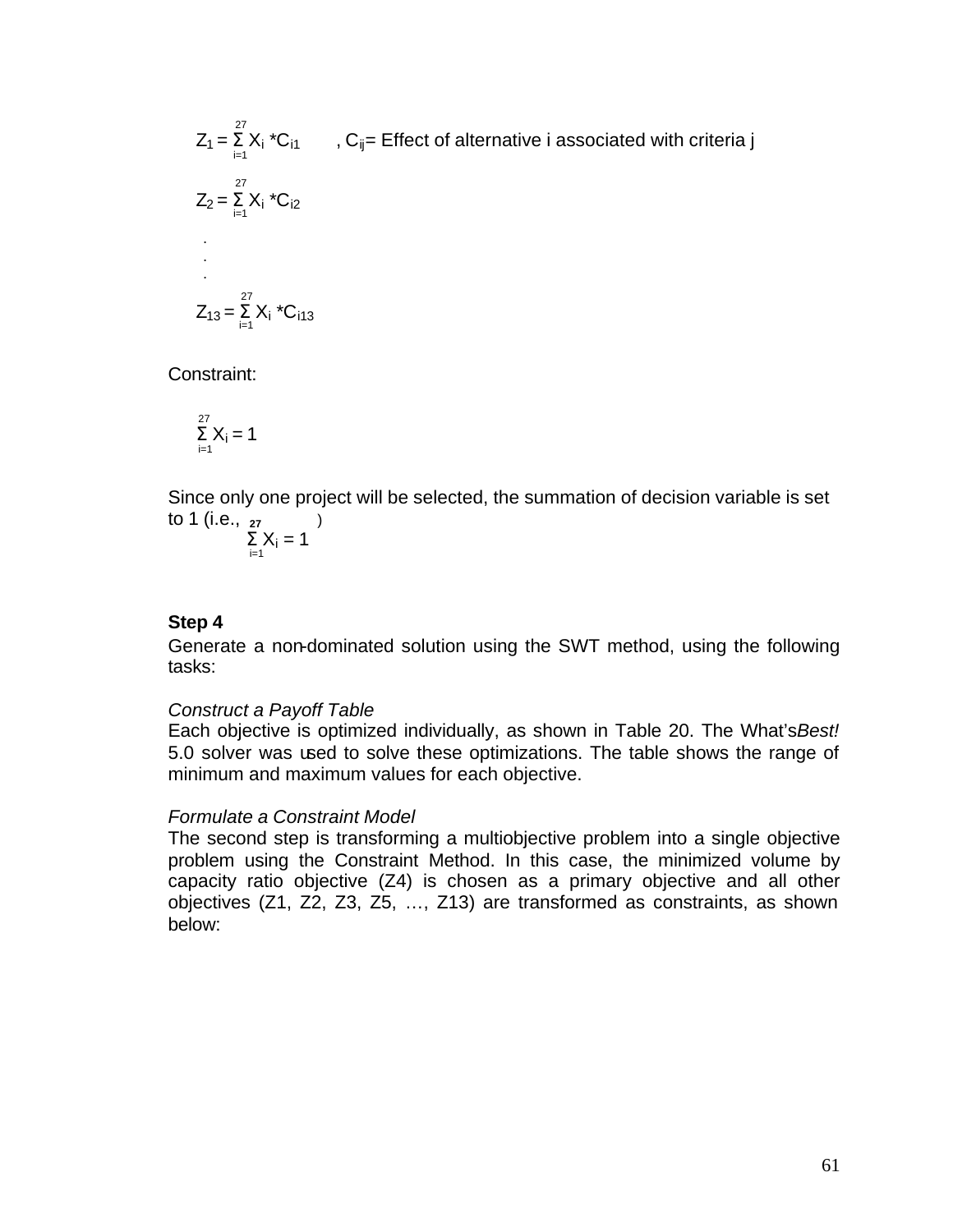Minimize V/C, 
$$
Z_4 = \sum_{i=1}^{27} X_i *C_{i4}
$$
  
Subject to

$$
Z_{2} = \sum_{i=1}^{27} X_{i} {}^{*}C_{i2} \le L_{2}
$$
  
.  
.  
.  

$$
Z_{13} = \sum_{i=1}^{27} X_{i} {}^{*}C_{i13} \le L_{13}
$$

#### *Choose Constraint Values*

In Step 3, the range of the right-hand side or constraint value (L) is established as shown in Table 21. The L values are chosen from different values of the range of minimum and maximum for objectives 1, 2, 3,…,13 from the payoff table (Table 20). By selecting a different combination of L values from Table 21 the non-dominated solutions generated will represent different satisfaction levels.

#### *Derive Solutions from the Models*

The final step is solving the constraint problem by minimizing V/C ratio, Z4, subject to all objective constraints for every combination ( $L_1$ ,  $L_2$ ,  $L_3$ ,  $L_5$ ,... $L_{13}$ ). The model was solved by running optimization software, What's*Best!* 5.0, for 32 runs with each run having different combinations of objective constraint values. The result of the optimization process will show that  $X_j = 1$ , when project i is selected and  $X_i = 0$ , when Project i is not selected.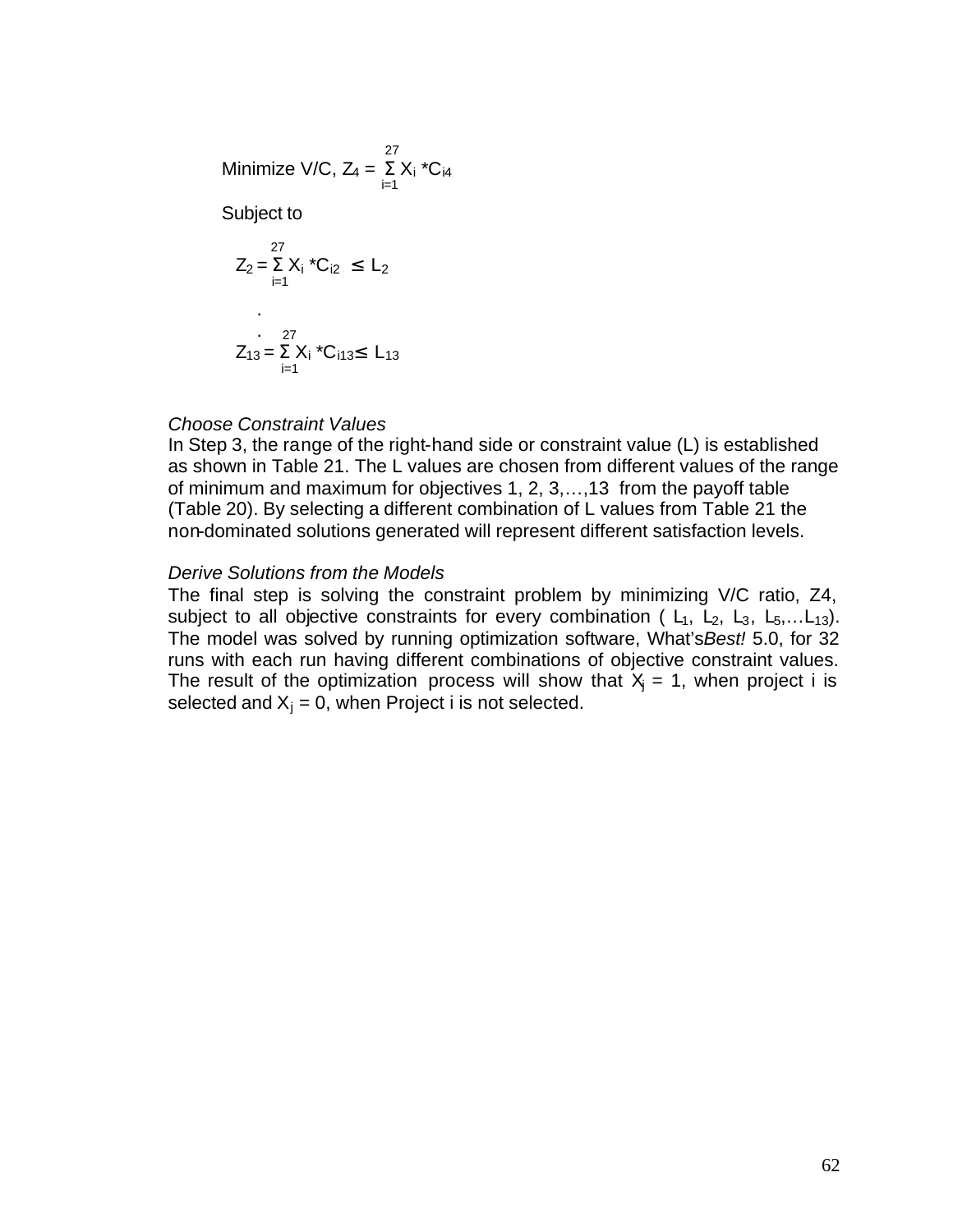|                           | $\mathbf{Z}_1$   | $\mathbf{Z}_2$ | $\mathbf{Z}_3$ | $\mathbf{Z}_4$ | $\mathbf{Z}_5$ | $\mathbf{Z}_6$ | $\mathbf{Z}_7$ | $\mathbf{Z}_8$ | $\mathbf{Z}_9$ | $Z_{10}$       | $Z_{11}$ | $\mathbf{Z}_{12}$ | $Z_{13}$ |
|---------------------------|------------------|----------------|----------------|----------------|----------------|----------------|----------------|----------------|----------------|----------------|----------|-------------------|----------|
|                           | $-1$             | $-5$           |                |                | $\overline{c}$ | $\mathbf{1}$   | $\overline{4}$ | $\mathbf{1}$   |                | 25             |          | 273               |          |
| $\mathbf{X}_1$            |                  |                | $-19$          | 0.81           |                |                |                |                | $\mathbf{1}$   |                | 296      |                   | 1844.8   |
| $\overline{\mathbf{X}}_2$ | $-1$             | -6             | $-22$          | 0.78           | 3              | $\mathbf{1}$   | 4              | $\overline{c}$ | $\mathbf{1}$   | 22             | 335      | 195               | 1381.7   |
| $\mathbf{X}_3$            | $-1$             | $-6$           | $-22$          | 0.78           | $\mathfrak{Z}$ | $\mathbf{1}$   | $\overline{4}$ | $\overline{2}$ | $\,1$          | 22             | 335      | 195               | 1381.7   |
| $\mathbf{X}_4$            | $-1$             | -6             | $-22$          | 0.78           | 3              | $\mathbf{1}$   | 4              | $\overline{c}$ | $\mathbf{1}$   | $22\,$         | 335      | 195               | 1381.7   |
| $\mathbf{X}_5$            | $\boldsymbol{0}$ | $-5$           | $-18$          | 0.79           | 3              | $\mathbf{1}$   | $\overline{4}$ | $\overline{2}$ | $\mathbf{1}$   | 20             | 298      | 412               | 1590.5   |
| $\mathbf{X_6}$            | $\boldsymbol{0}$ | $-3$           | $-14$          | 0.98           | $\mathbf{1}$   | $\mathbf{1}$   | 3              | $\mathbf{1}$   | $\mathbf{1}$   | 23             | 200      | 33                | 1173.2   |
| $\mathbf{X}_7$            | $\boldsymbol{0}$ | $-5$           | $-18$          | 0.79           | 3              | $\mathbf{1}$   | 4              | $\overline{2}$ | $\mathbf{1}$   | 20             | 298      | 412               | 1590.5   |
| $\mathbf{X_8}$            | $\boldsymbol{0}$ | $-5$           | $-18$          | 0.79           | $\overline{3}$ | $\mathbf{1}$   | $\overline{4}$ | $\overline{2}$ | $\mathbf{1}$   | 20             | 298      | 412               | 1590.5   |
| $\mathbf{X_9}$            | $\boldsymbol{0}$ | $-3$           | $-14$          | 0.98           | $\mathbf{1}$   | $\mathbf{1}$   | 3              | $\mathbf{1}$   | $\,1$          | 23             | 200      | 33                | 1173.2   |
| $\mathbf{X}_{10}$         | $\boldsymbol{0}$ | $-2$           | $-9$           | $\mathbf 1$    | $\overline{c}$ | $\mathbf 1$    | 3              | $\overline{2}$ | $\mathbf{1}$   | 6              | 39       | 115               | 934.9    |
| $\mathbf{X}_{11}$         | $\theta$         | $-2$           | $-9$           | 1              | $\overline{c}$ | $\mathbf{1}$   | 3              | $\overline{2}$ | $\mathbf{1}$   | $\overline{4}$ | 39       | 160               | 943      |
| $\mathbf{X}_{12}$         | $\boldsymbol{0}$ | $-2$           | $-8$           | 1.06           | $\mathbf{1}$   | $\mathbf{1}$   | 3              | $\mathbf{1}$   | $\mathbf{1}$   | 9              | 37       | 21                | 1197.3   |
| $\mathbf{X}_{13}$         | $\theta$         | $-2$           | $-8$           | 1.06           | $\mathbf{1}$   | $\mathbf{1}$   | 3              | $\mathbf{1}$   | $\mathbf{1}$   | 9              | 37       | 21                | 1197.3   |
| Min                       | $-1$             | $-6$           | $-22$          | 0.78           | 1              | $\mathbf{1}$   | 3              | $\mathbf{1}$   | $\mathbf{1}$   | 6              | 37       | 21                | 943      |
| <b>Max</b>                | $\theta$         | $-2$           | $-9$           | 1.06           | 3              | $\mathbf{1}$   | 4              | $\overline{2}$ | $\mathbf{1}$   | 25             | 335      | 412               | 1844.8   |

Table 20. Payoff Table Ohio River Bridge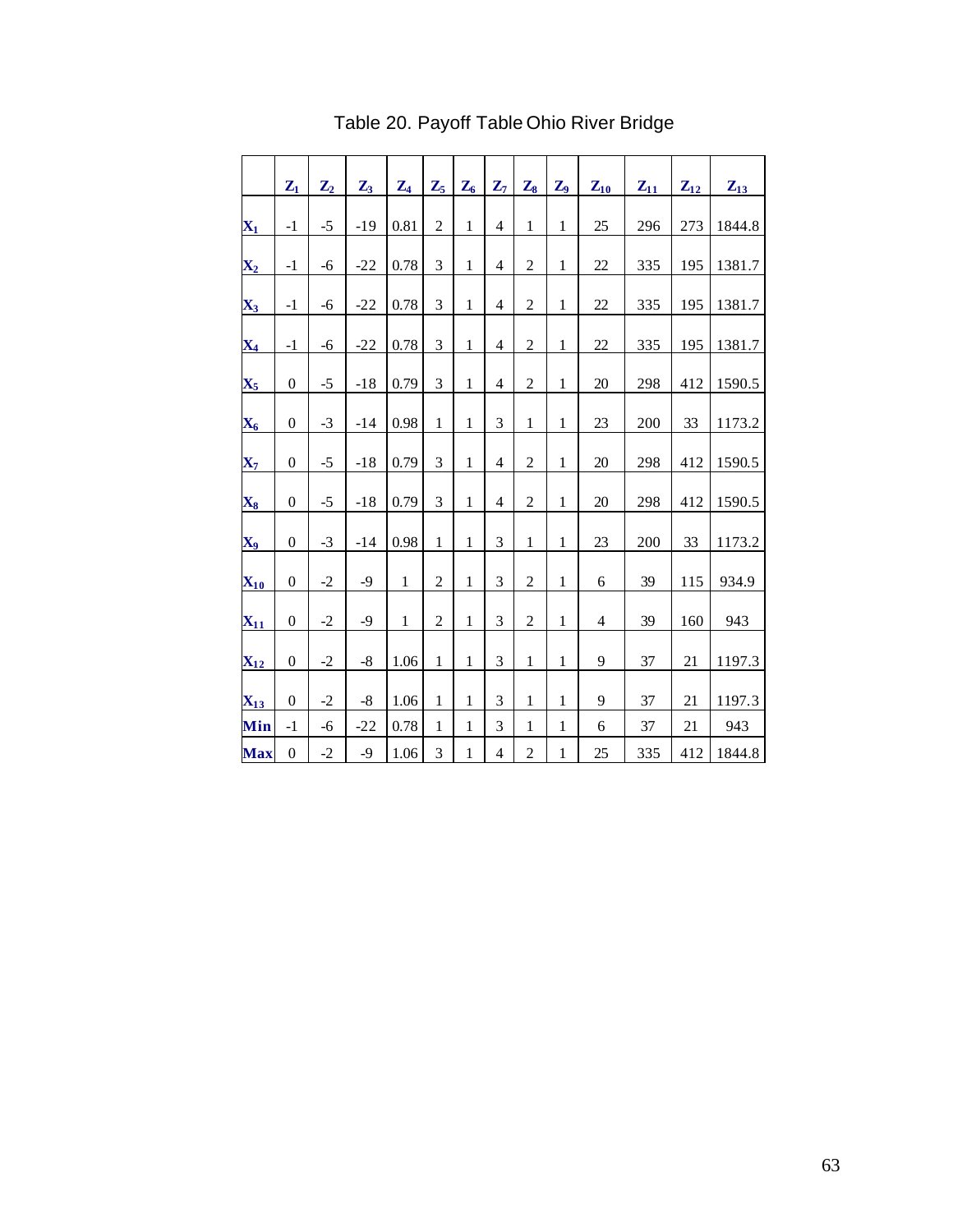| <b>Constraint</b> | <b>Selected Constraint</b> | <b>Values</b> |        |
|-------------------|----------------------------|---------------|--------|
| $L_1$             | 0                          |               |        |
| $L_2$             | $-2$                       |               | $\leq$ |
| $L_3$             | $-15.5$                    | -9            | $\leq$ |
| $L_5$             | 3                          |               | $\leq$ |
| $L_6$             | $\mathbf{1}$               |               | $\leq$ |
| $L_7$             | $\overline{4}$             |               | $\leq$ |
| $L_8$             | $\overline{2}$             |               | $\leq$ |
| L <sub>9</sub>    | 1                          |               | $\leq$ |
| $L_{10}$          | 15.5                       | 25            | $\leq$ |
| $L_{11}$          | 186                        | 335           | $\leq$ |
| $L_{12}$          | 216.5                      | 412           | $\leq$ |
| $L_{13}$          | 1394                       | 1845          | $\leq$ |

Table 21. Constraint Value of Ohio River Bridge

The project selection generated by the software is shown in Table 22. The 27 predefined alternatives were reduced to 5 alternatives (X1, X7, X9, X12, X24).

To show the relative important of objective values for each alternative, the objective values were transformed into a 0-to-1 scale using the equation below. The result is shown in Table 23. The highest and the lowest objective values for each project alternative are presented in value path graph form (see Figure 11). Project X24 has the highest cost compared to other alternatives, but has the greatest impact in travel time reduction. Project X7 has the lowest impact in travel time and delay reduction but has the lowest cost.

$$
Z_p^* = \{Z_p - Z_p(\text{min})\} / \{Z_p(\text{max}) - Z_p(\text{min})\}
$$

|                    | <b>OBJECTIVE</b> |                |              |            |                |    |    |                             |  |                       |     |         |                     |
|--------------------|------------------|----------------|--------------|------------|----------------|----|----|-----------------------------|--|-----------------------|-----|---------|---------------------|
| <b>Alternative</b> | Z1               | Z <sub>2</sub> | <b>Z3 Z4</b> |            | 75             | 76 | Z7 | <b>Z8</b>                   |  | <b>Z9 Z10 Z11 Z12</b> |     |         | <b>Z13</b><br>\$M\$ |
| <b>Project X1</b>  | 0                | $-3$           |              | $-14$ 0.98 |                |    | 3  |                             |  | 14                    | 280 | 39      | 1016.1              |
| <b>Project X7</b>  | 0                | $-2$           | -9           |            | $\overline{c}$ |    | 3  | ◠                           |  | 6                     | 39  | 115     | 934.9               |
| <b>Project X9</b>  | $-1$             | $-2$           | -9           |            | $\overline{c}$ |    | 3  | ◠                           |  | $\overline{4}$        | 39  | 160     | 943                 |
| <b>Project X12</b> | -1               | -6             |              | $-22$ 0.78 | 3              |    | 4  | $\mathcal{D}_{\mathcal{A}}$ |  | 18                    | 319 | 199     | 1319.9              |
| <b>Project X24</b> | -1               | -6             |              | $-22$ 0.78 | 3              |    | 4  | っ                           |  | 22                    |     | 335 195 | 1381.7              |

Table 22. Objective Value of Ohio River Bridge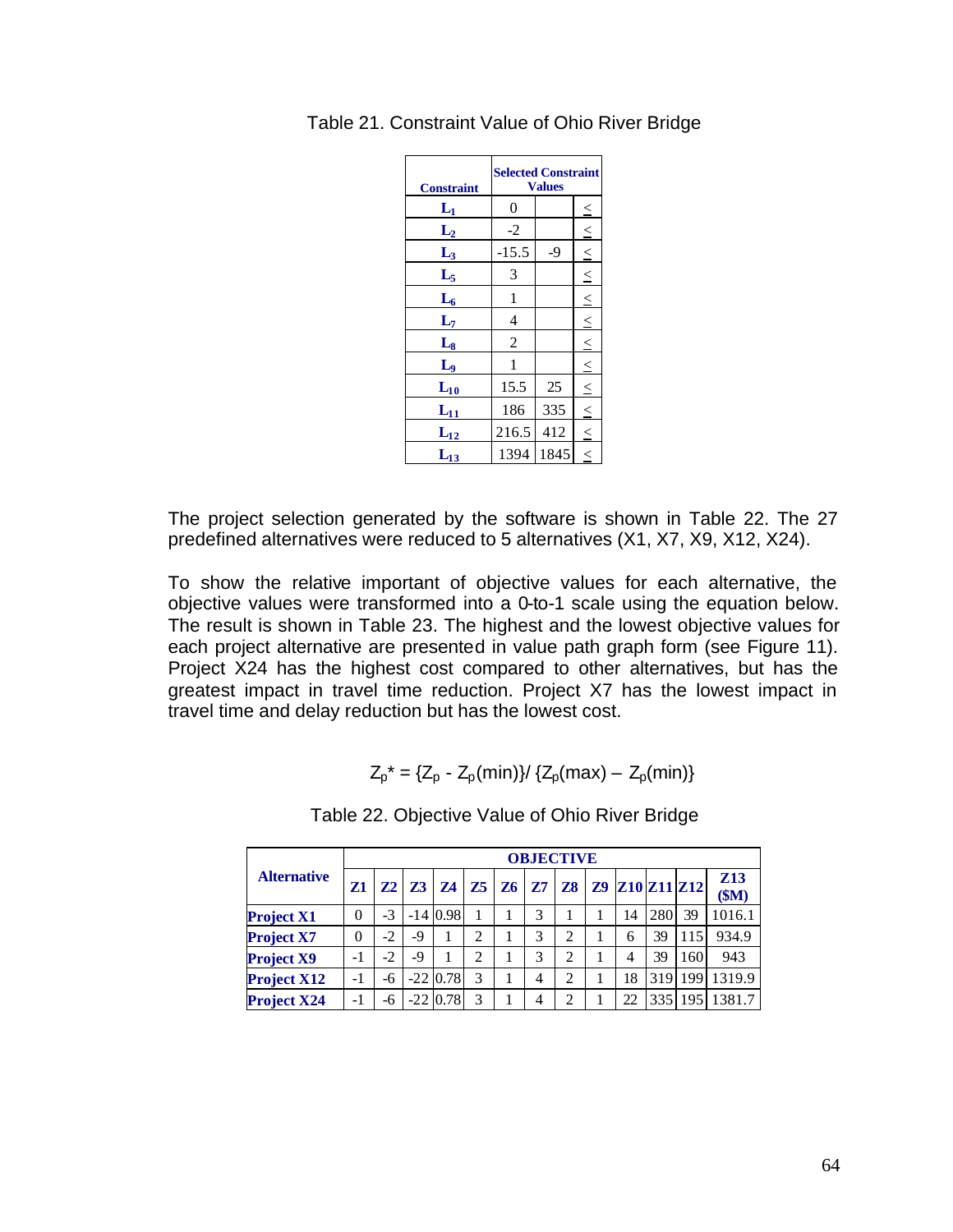|                    |                | <b>OBJECTIVE</b> |                |                |              |                |                |                      |                 |                 |                 |  |  |
|--------------------|----------------|------------------|----------------|----------------|--------------|----------------|----------------|----------------------|-----------------|-----------------|-----------------|--|--|
| <b>Alternative</b> | $Z1*$<br>(Min) | $7.2*$<br>(Min)  | $Z3*$<br>(Min) | $Z4*$<br>(Min) | Z5*<br>(Max) | $Z7*$<br>(Max) | $Z8*$<br>(Max) | $Z10*$<br><b>Min</b> | $Z11*$<br>(Min) | $Z12*$<br>(Min) | $Z13*$<br>(Min) |  |  |
| <b>Project X1</b>  |                | 0.75             | 0.61           | 0.9            | 0            |                | $\theta$       | 0.55                 | 0.81            |                 | 0.18            |  |  |
| <b>Project X7</b>  |                |                  |                |                | 0.5          |                |                | 0.11                 | 0               | 0.475           | $\overline{0}$  |  |  |
| <b>Project X9</b>  |                |                  |                |                | 0.5          |                |                | 0                    |                 | 0.75625         | 0.018           |  |  |
| <b>Project X12</b> |                |                  |                |                |              |                |                | 0.77                 | 0.94            |                 | 0.86            |  |  |
| <b>Project X24</b> |                |                  |                |                |              |                |                |                      |                 | 0.975           |                 |  |  |

Table 23. The Objective Scale Value of Ohio River Bridge



Figure 11. Utility Objective Values of Ohio River Bridge Shown in Value Path Graph

## **Step 5**

The next stage is a tradeoff evaluation as part of Surrogate Worth Tradeoff Method to find the compromise (or preferred) solution as explained in the following tasks:

## *Generate Tradeoff Values*

The tradeoff values are presented in Table 24. As mentioned before, the tradeoff values can be both negative and positive. In this case, the primary objective  $(Z_4)$ is to minimize the volume by capacity  $(v/c)$  ratio, so that a positive value means that a decrease in the primary objective will result in a decrease in the other objectives. A negative value means that by decreasing the primary objective, the other objective (constraint objective) will increase. For example, in project X7/X1, if the v/c ( $Z_4$ ) decreases by 0.02, the vehicle hour travel ( $Z_2$ ) will decrease by 1 unit. When the tradeoff between v/c  $(Z_4)$  and cost  $(Z_{13})$  is considered, it shows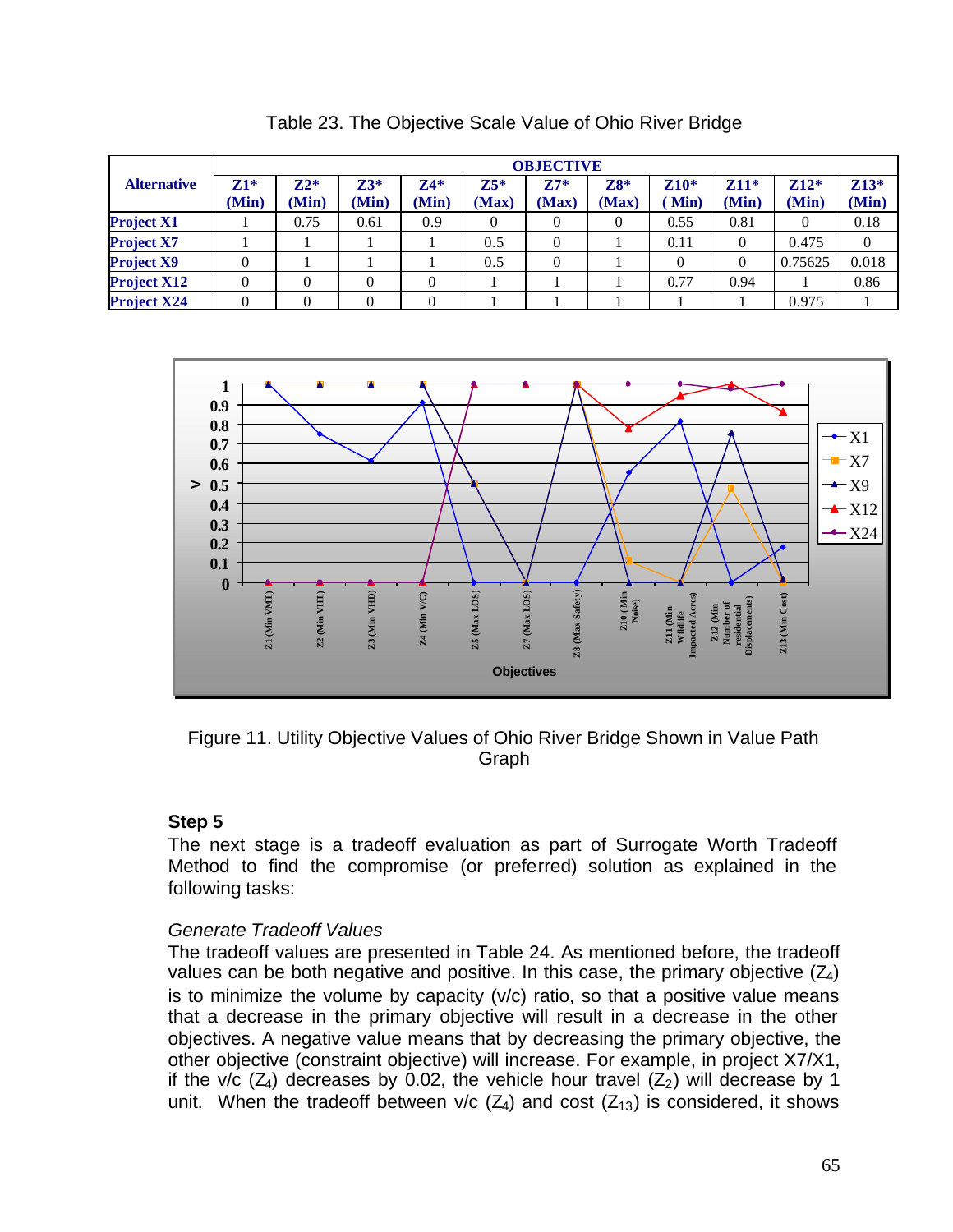that by decreasing the v/c by 0.02, the cost increases by 100 million units. A tradeoff value of zero means that v/c (Z4) can never increase and will have the same value of zero regardless of whether the other objective changes.

#### *Interact with Decision Maker to get Worth Value (Wij)*

This task is done by interacting directly with the decision maker. In this study, the author acted as decision maker to get worth values for each tradeoff activity through regression analysis. Based on the tradeoff between two objectives, the decision maker's preference (in terms of weight between –10 to +10, where –10 represents non preference towards the change of  $\lambda$ ij unit objective i, Zi and 1 unit of  $Z$ j, +10 represents the most preference at the change of  $\lambda$ ij unit objective i, Zi, and 1 unit of Zj, and "0" represents an indifference between the objectives) is recorded. The regression graphs related to weight or worth and corresponding tradeoff values are presented in Appendix F.

| <b>Project</b> | $?_{4,1}$   | $?_{4,2}$ | ?43    | ?4.5  | $?_{4,7}$         | ?4.8        | ?4,10    | ?4,11      | ?4,12      | ?4.13/100  |
|----------------|-------------|-----------|--------|-------|-------------------|-------------|----------|------------|------------|------------|
| <b>X7/X1</b>   | $\tilde{}$  | 0.020     | 0.0040 | 0.020 | $\thicksim$       | 0.020       | $-0.003$ | $-0.00830$ | 0.02632    | $-0.02463$ |
| <b>X9/X1</b>   | $\thicksim$ | 0.020     | 0.0040 | 0.020 | $\thicksim$       | 0.020       | $-0.002$ | $-0.00830$ | 0.01653    | $-0.02736$ |
| <b>X1/X12</b>  | 0.20        | 0.067     | 0.03   |       | $-0.100$ $-0.200$ | $-0.200$    | $-0.050$ | $-0.51282$ | $-0.12500$ | $-0.06583$ |
| X1/X24         | 0.20        | 0.067     | 0.03   |       | $-0.100 - 0.200$  | $-0.200$    | $-0.025$ | $-0.36364$ | $-0.12821$ | $-0.05470$ |
| <b>X7/X9</b>   | 0.00        | 0.000     | 0.00   | 0.000 | 0.000             | 0.000       | 0.000    | 0.00       | 0.00       | 0.00       |
| <b>X7/X12</b>  | 0.22        | 0.055     | 0.02   |       | $-0.220 - 0.220$  | $\tilde{}$  | $-0.018$ | $-0.07857$ | $-0.26190$ | $-0.05714$ |
| X7/X24         | 0.22        | 0.055     | 0.02   |       | $-0.220 - 0.220$  | $\thicksim$ | $-0.014$ | $-0.07432$ | $-0.27500$ | $-0.04924$ |
| <b>X9/X12</b>  | 0.22        | 0.055     | 0.02   |       | $-0.220 - 0.220$  | $\thicksim$ | $-0.016$ | $-0.07857$ | $-0.56410$ | $-0.05837$ |
| X9/X24         | 0.22        | 0.055     | 0.02   |       | $-0.220 - 0.220$  | $\thicksim$ | $-0.012$ | $-0.07432$ | $-0.62857$ | $-0.05015$ |
| <b>X12/X24</b> | 0.00        | 0.000     | 0.00   | 0.000 | 0.000             | 0.000       | 0.000    | 0.00       | 0.00       | 0.00       |

#### Table 24. Tradeoff Value of Ohio River Bridge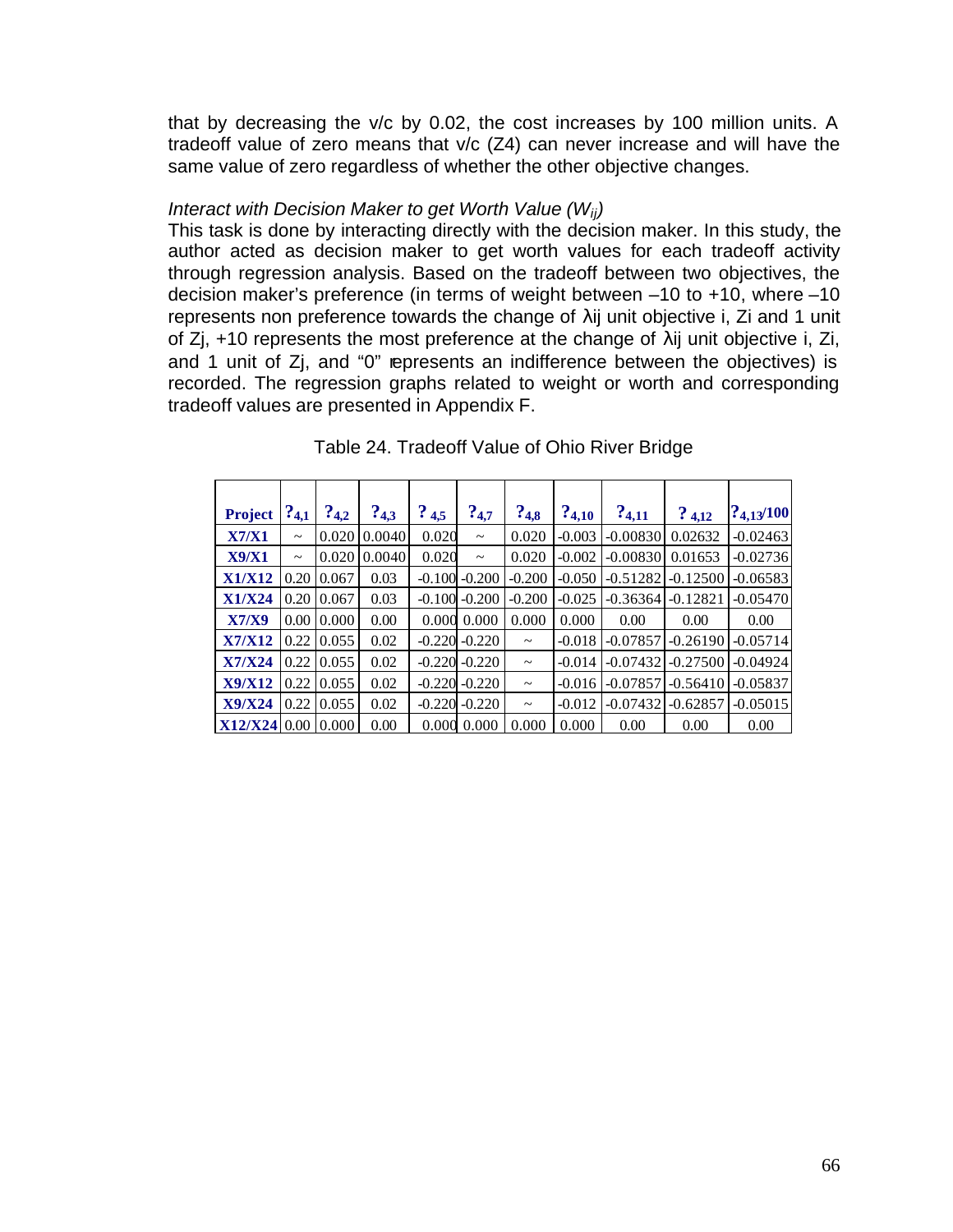| <b>Project</b> | $W_{4,1}$ |         |         |         |         |                          |         |         |         |         | $W_{4,2} W_{4,3} W_{4,5} W_{4,7} W_{4,8} W_{4,10} W_{4,11} W_{4,12} W_{4,13} A$ verage W |
|----------------|-----------|---------|---------|---------|---------|--------------------------|---------|---------|---------|---------|------------------------------------------------------------------------------------------|
| <b>X7/X1</b>   |           | $-2.84$ | $-5.02$ | $-5.87$ |         | $-5.87$                  | $-7.00$ | $-8.55$ | $-8.77$ | $-7.69$ | $-6.45$                                                                                  |
| X9/X1          |           | $-2.84$ | $-5.02$ | $-5.87$ | ۰       | $-5.87$                  | $-7.13$ | $-8.55$ | $-8.48$ | $-7.61$ | $-6.42$                                                                                  |
| <b>X1/X12</b>  | 6.03      | 1.38    | $-4.05$ | $-7.32$ | $-5.35$ | $-5.35$                  | 5.17    | 8.86    | $-4.45$ | $-6.37$ | $-1.15$                                                                                  |
| <b>X1/X24</b>  | 6.03      | 1.38    | $-4.05$ | $-7.32$ | $-5.35$ | $-5.35$                  | $-1.08$ | 5.78    | $-4.36$ | $-6.73$ | $-2.11$                                                                                  |
| X7/X9          | $-6.28$   | $-4.40$ | $-5.18$ | $-6.40$ | $-6.40$ | $-6.40$                  | $-7.67$ | $-9.00$ | $-8.00$ | $-8.50$ | $-6.82$                                                                                  |
| <b>X7/X12</b>  | 8.11      | 0.25    | $-4.44$ | $-4.61$ | $-4.61$ | $\overline{\phantom{a}}$ | $-2.80$ | $-4.94$ | $-0.75$ | $-6.65$ | $-2.27$                                                                                  |
| <b>X7/X24</b>  | 8.11      | 0.25    | $-4.44$ | $-4.61$ | $-4.61$ | $\overline{\phantom{a}}$ | $-4.00$ | $-5.14$ | $-0.40$ | $-6.90$ | $-2.42$                                                                                  |
| <b>X9/X12</b>  | 8.11      | 0.25    | -4.44   | $-4.61$ | $-4.61$ | $\overline{a}$           | $-3.49$ | $-4.94$ | 6.77    | $-6.61$ | $-1.51$                                                                                  |
| <b>X9/X24</b>  | 8.11      | 0.25    | $-4.44$ | $-4.61$ | $-4.61$ | $\overline{\phantom{a}}$ | $-4.40$ | $-5.14$ | 8.25    | $-6.87$ | $-1.50$                                                                                  |
| <b>X12/X24</b> | $-6.28$   | $-4.40$ | $-5.18$ | $-6.40$ | $-6.40$ | $-6.40$                  | $-7.67$ | $-9.00$ | $-8.00$ | $-8.50$ | $-6.82$                                                                                  |

| Table 25. Worth Value of Ohio River Bridge |  |  |  |  |  |
|--------------------------------------------|--|--|--|--|--|
|--------------------------------------------|--|--|--|--|--|

#### **Step 6**

Finally, the decision maker chooses based on the pair of alternatives, which have an indifferent band of tradeoff values determined by searching for a worth value closest to zero. Alternatives X1 and X12 shown in Table 25 show worth values closest to zero. The choice between those two alternatives is left to the decision maker's preference. X1 is the alternative of builds one bridge with alignment A-2; and X12 is the alternative for builds two bridges in alignments A-2 and C-3. The alignment locations can be seen in Figures 9 and 10.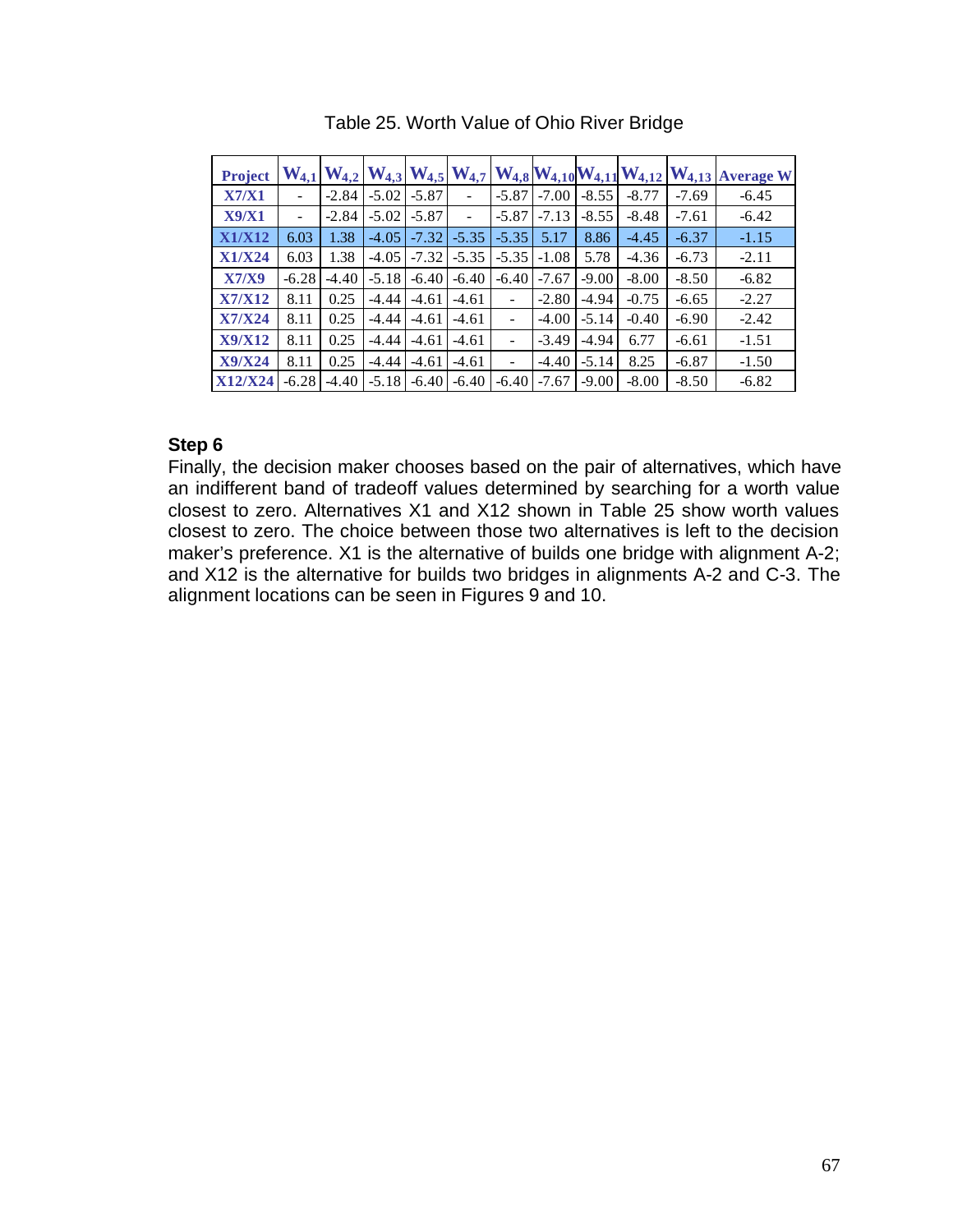## APPENDIX C

# PICKAWAY COUNTY (OHIO) RESURFACING PROBLEM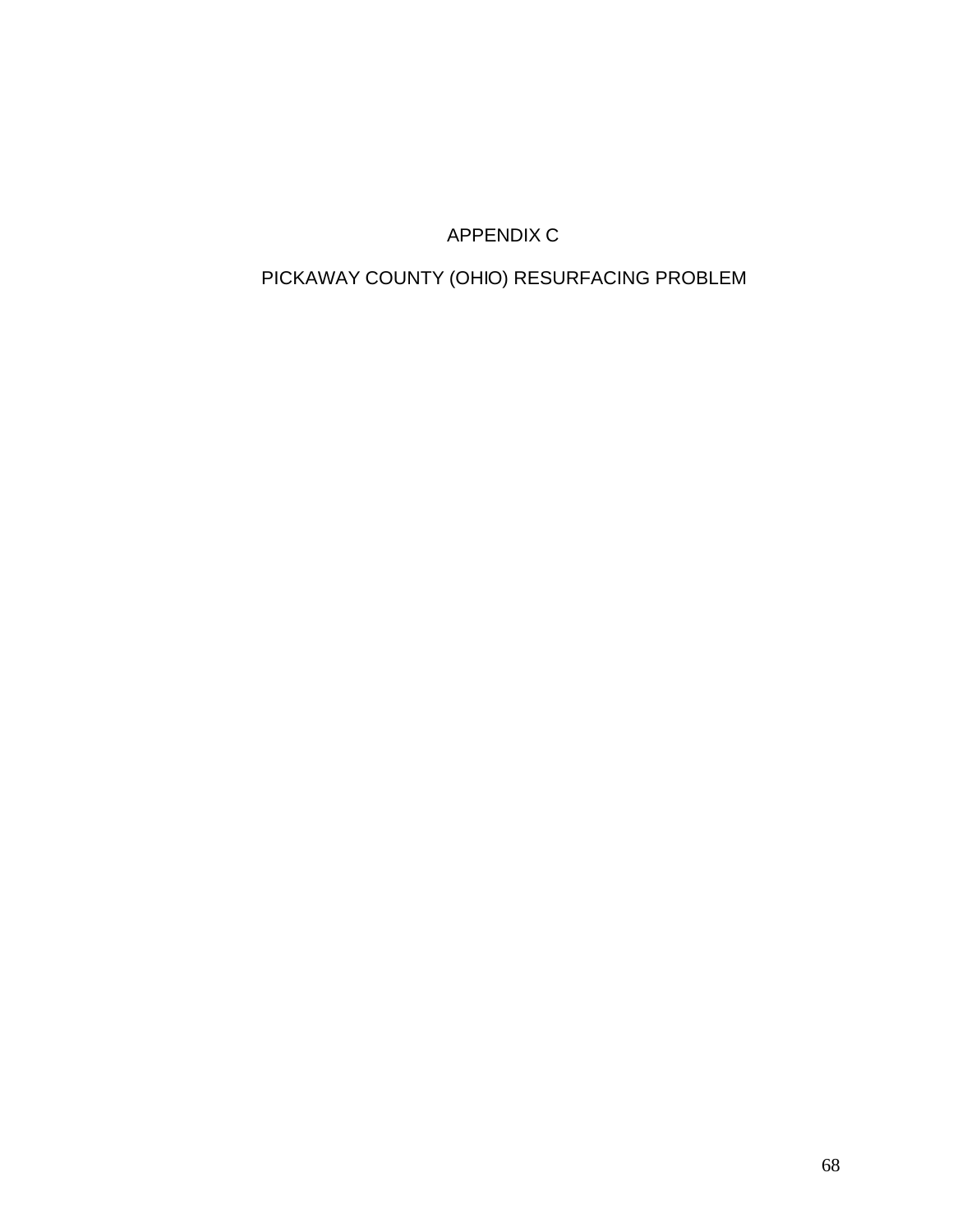### **C. Pickaway County (Ohio) Resurfacing Problem (by Minimum Tolerance Method)**

## **C.1 Project Description**

ODOT District 6 faced resurfacing of Pickaway County (PIC) Routes 674, PIC-207, and PIC-138. Pickaway County residents suggested resurfacing PIC-674 sooner than what the PCR justified. PIC-674 is a commuter route used by residents working in Columbus. This route generates more complaints than other smaller volume roads in the county with lower PCRs. District 6 representatives could follow their stated priorities and resurface based on the lower PCR or choose the project with the highest public input. Relying on PCR, the first roads due for resurfacing would be PIC-207 and PIC-138.

This case study considered other criteria besides PCR, such as ADT (Average Daily Traffic), truck ADT, and total number of accidents for those routes, to prioritize projects. Figure 12 shows the general decision making framework with the shaded portion representing the steps that were applied in this case study. This case study involved a discrete scenario where three alternatives were evaluated, and identified in Step 7. The analyst had a choice between the Multiattribute Utility and Minimum Tolerance Methods to help decision maker select an alternative. In this case, the Minimum Tolerance Method (Step 9) was adopted.

## **C.2 Problem Solving**

#### **Step 1**

The process is shown in the shaded area of Figure 12. The process starts by identifying the objective: to select the resurfacing projects needed to meet the District's goals.

## **Step 2**

The next stage is identifying the MOEs. Four criteria are to be quantified:

- PCR (Pavement Condition Rating)
- ADT (Average Daily Traffic)
- Truck ADT
- Total number of accident in those routes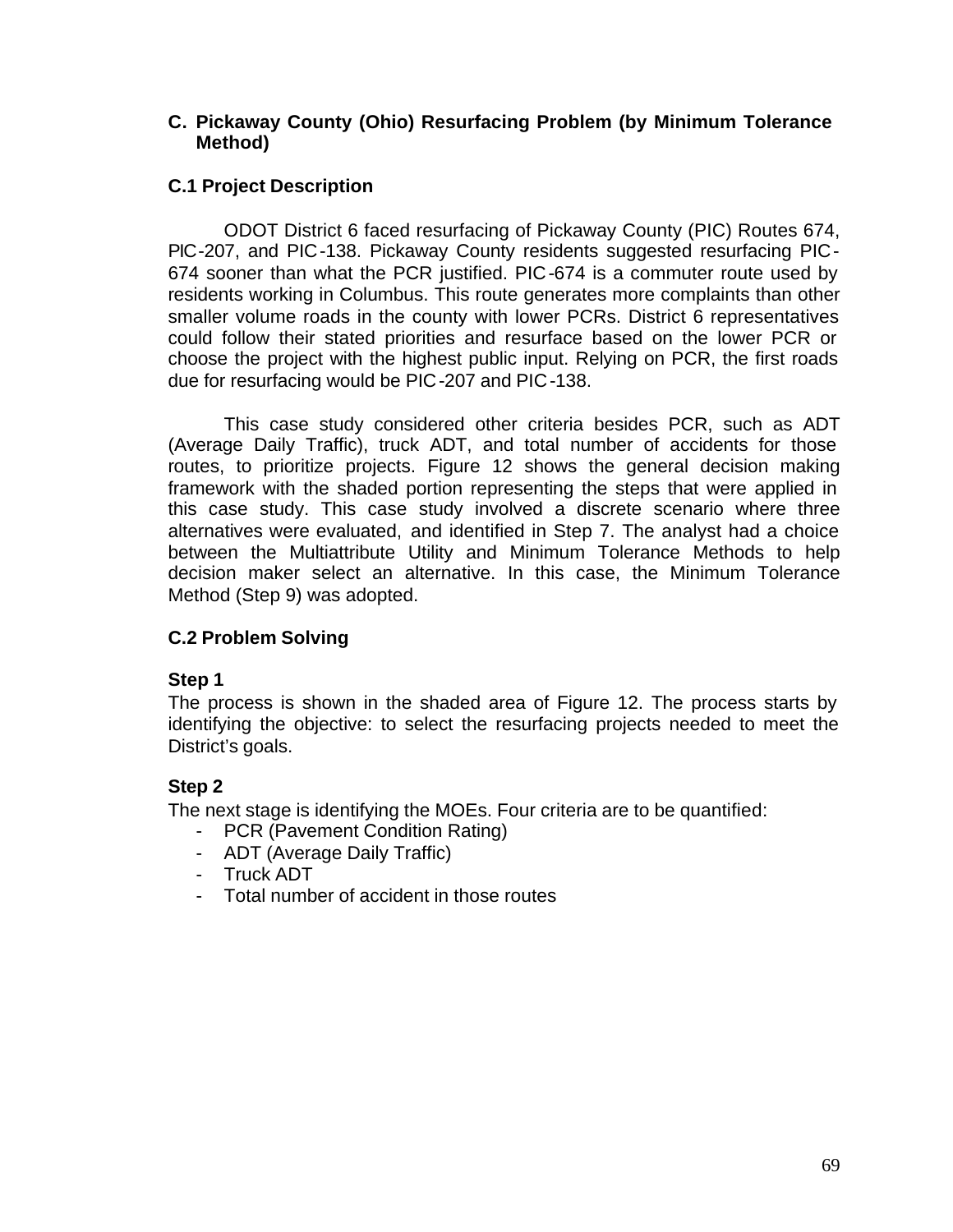

#### Figure 12. Decision Making Framework for Pickaway County (Ohio) Resurfacing Problem (Shaded areas show the steps that were applied in this case study)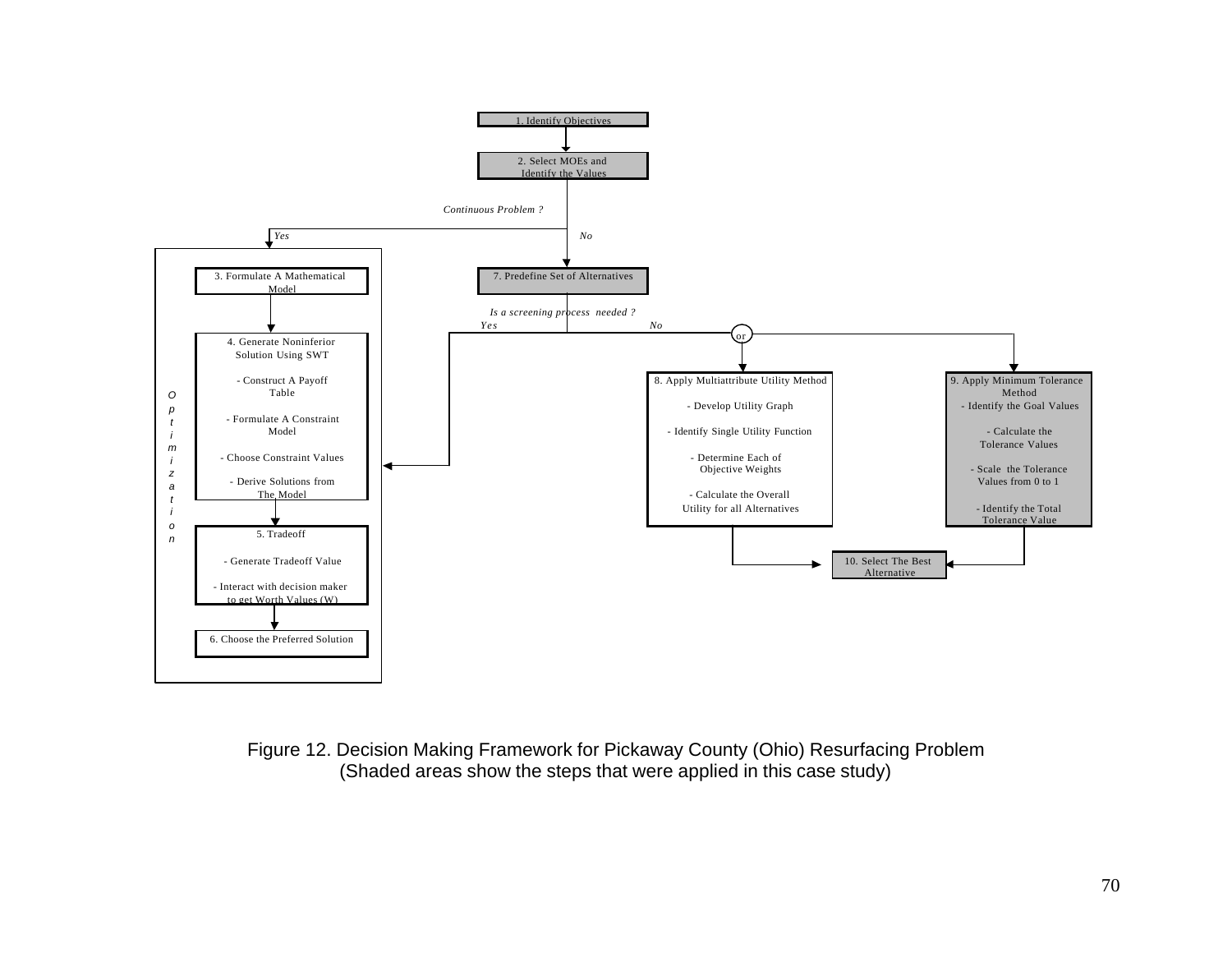In this case study, the researchers solved a discrete decision problem by choosing the project with the highest priority. The list of project alternatives is developed in Step 7.

## **Step 7**

The project alternatives considered for funding are listed below:

- 1. Pickaway Route (PIC) 674
- 2. PIC-207
- 3. PIC-138.

The following list of MOE values (Table 26) were collected by ODOT District 6 for each project.

| <b>Project</b> | Length<br>(mile) | <b>PCR</b> | <b>ADT</b> | Truck<br><b>ADT</b> | Number of<br><b>Accidents</b> |
|----------------|------------------|------------|------------|---------------------|-------------------------------|
| <b>PIC-674</b> | 10.91            | 66         | 4018       | 155                 | 58                            |
| <b>PIC-207</b> | 9.57             | 58         | 1592       | 136                 | 34                            |
| <b>PIC-138</b> | 9.13             | 55         | 1113       | 67                  |                               |

Table 26. Existing Condition Criteria Value  $(X_{ii})$ 

The three project alternatives represent a manageable number. The optimization screening process is not needed in this case study. The next step is to solve the problem by developing a priority ranking among the projects. Either the Multiattribute Utility Method or Minimum Tolerance Method can be used here. In this case, the research team used the Minimum Tolerance Method.

## **Step 9**

*Identify Goal Values Based on Policy Objective*

The first task is to identify the goal value for each criterion. This is obtained from predetermined policy goals or a decision maker's opinion. The research team assumed the goal or acceptable objective values shown in Table 27, except for PCR acceptable values. ODOT District 6 presented these acceptable values.

| <b>Project</b> | Length<br>(mile) | <b>PCR</b> | <b>ADT</b> | <b>Truck</b><br><b>ADT</b> | <b>Number of</b><br><b>Accidents</b> |
|----------------|------------------|------------|------------|----------------------------|--------------------------------------|
| <b>PIC-674</b> | 10.91            | 55         | 3000       | 100                        | 30                                   |
| <b>PIC-207</b> | 9.57             | 55         | 3000       | 100                        |                                      |
| <b>PIC-138</b> | 9.13             | 55         | 3000       | 100                        |                                      |

Table 27. Acceptable Condition Criteria Value  $(A_{ii})$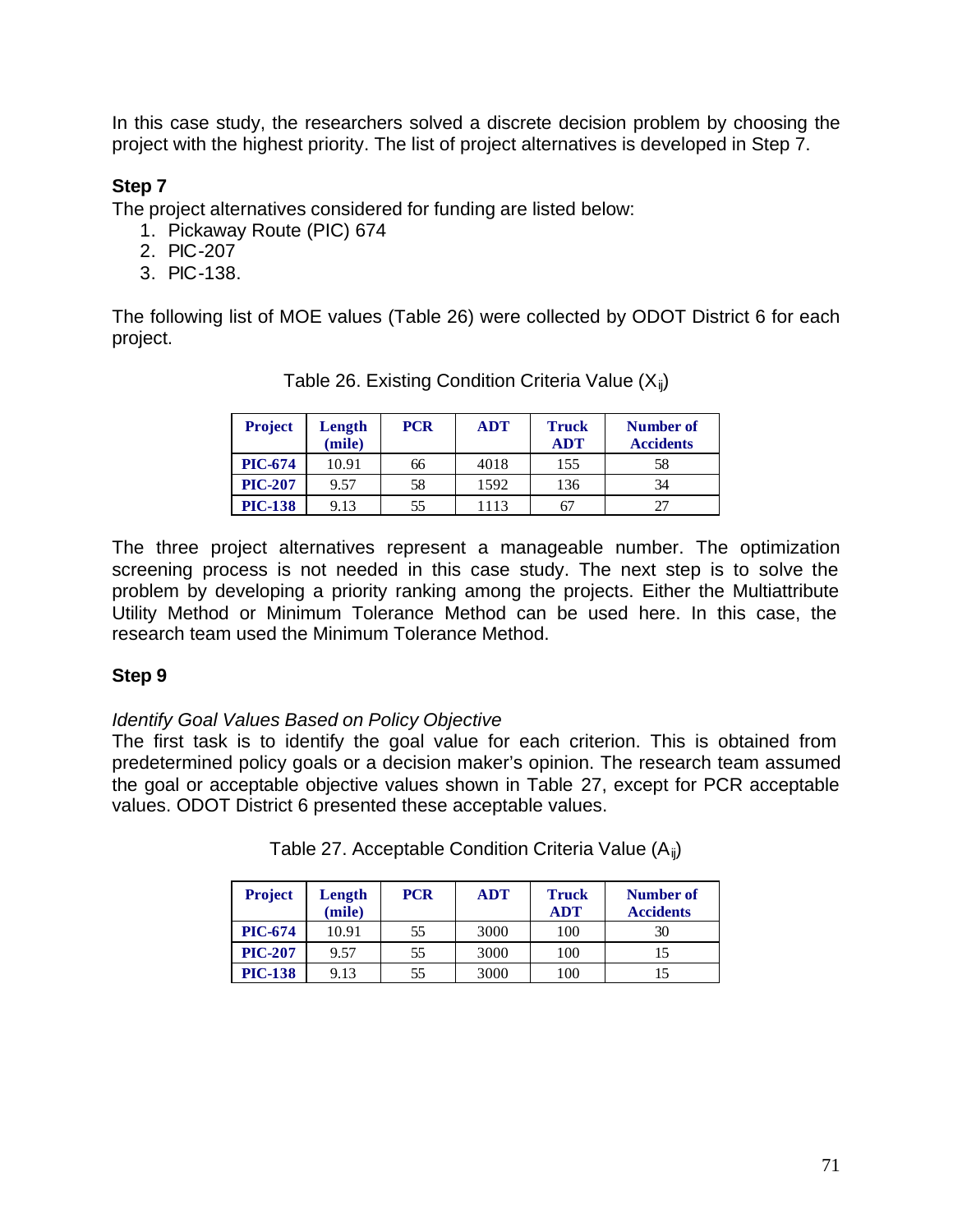#### *Calculate the Tolerance Values*

The tolerance value  $(T_{ii})$  is computed for each proposed project i and criterion j based on the project priority. When the project priority is to minimize criterion, the tolerance value is computed by subtracting the existing condition  $(X_{ii})$  value from acceptable value  $(A_{ii})$  and vice versa.

Maximum value of criterion,  $T_{ij} = (A_{ij} - X_{ij})$ 

Minimum value of criterion, 
$$
T_{ij} = -(A_{ij} - X_{ij}) = (X_{ij} - A_{ij})
$$

The tolerance value,  $T_{ii}$  is measured for each criterion j, (j = 1,2,3,4) for each project alternative i  $(i = 1,2,3)$ , as shown in Table 28 and Figures 13 through 16.

The project priority is given by considering all criteria: minimum PCR, maximum ADT, maximum Truck ADT, and maximum number of accidents.

| <b>Project</b> | Length<br>(mile) | <b>PCR</b><br>(min) | <b>ADT</b><br>(max) | <b>Truck</b><br><b>ADT</b><br>(max) | <b>Number of</b><br><b>Accidents (max)</b> |
|----------------|------------------|---------------------|---------------------|-------------------------------------|--------------------------------------------|
| <b>PIC-674</b> | 10.91            |                     | $-1018$             | $-55$                               | -28                                        |
| <b>PIC-207</b> | 9.57             |                     | 1408                | $-36$                               | $-19$                                      |
| <b>PIC-138</b> | 9.13             |                     | 1887                | 33                                  | $-12$                                      |

Table 28. Tolerance Value



Figure 13. ADT Criteria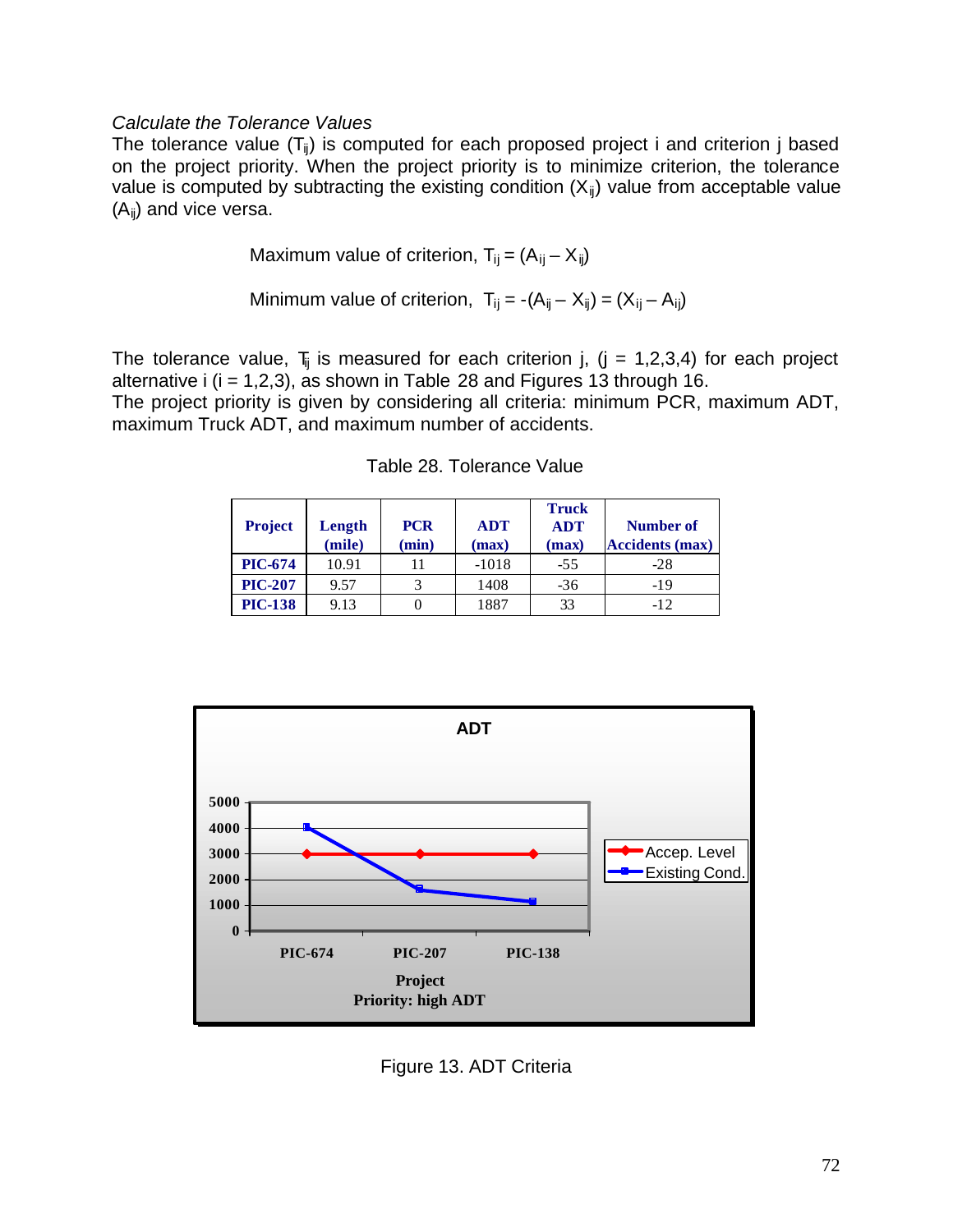

Figure 14. PCR Criteria



Figure 15. Truck ADT Criteria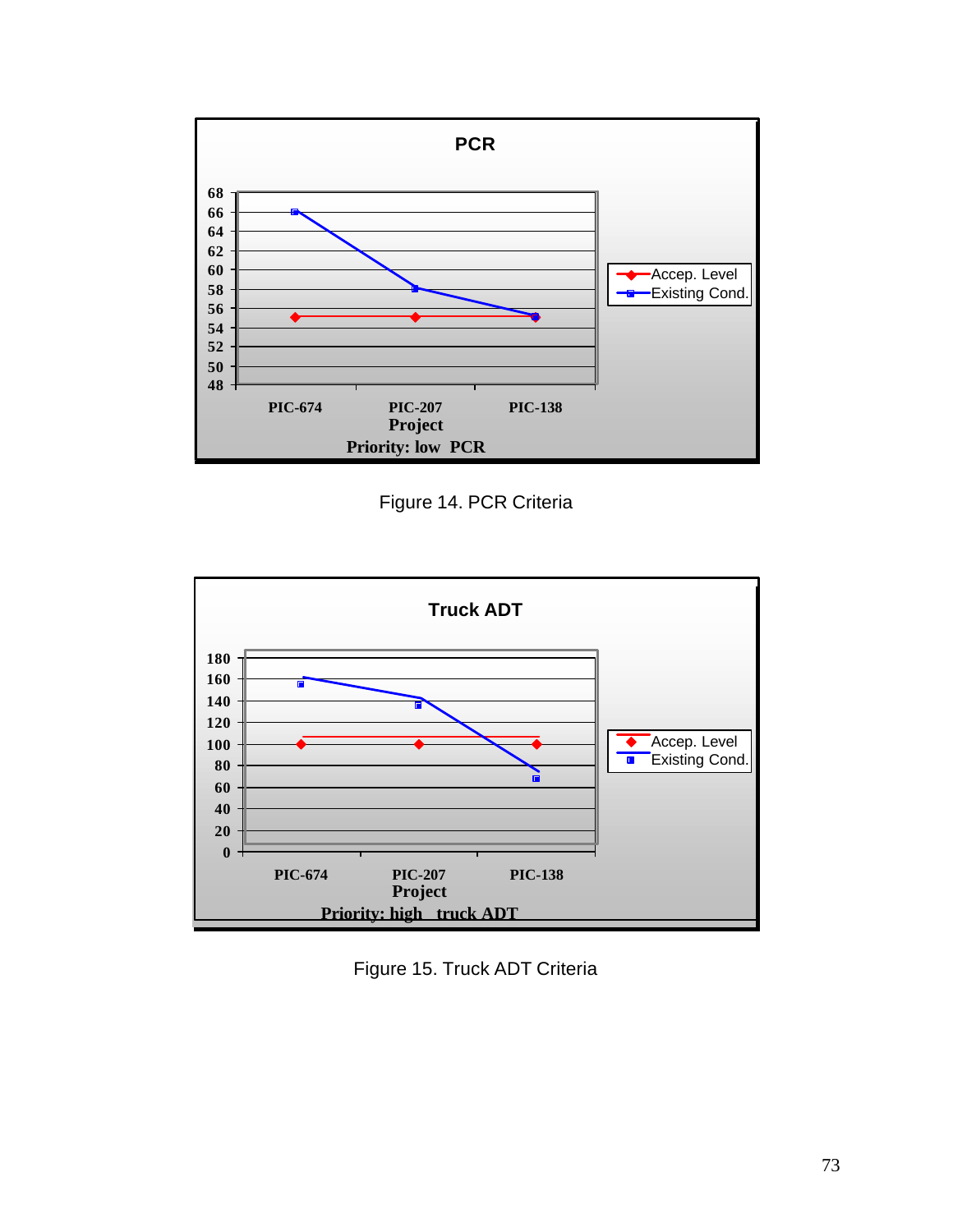

Figure 16. Total Accident Criteria

The more negative tolerance values mean that the criterion is urgent and should be considered. Higher tolerance values indicate a lack of urgency.

#### *Scale the Tolerance Value to Zero*

The values in Table 28 are in different units. To calculate the combined tolerance level and relative value, a scale from 0 to 1 is used (Table 29). The tolerance scale value ( $T_{ii}$ \*) is the relative value among alternatives. This value is computed by the following equation:

$$
{T_{ij}}^*=\{T_{ij}-T_{ij}(min)\}/\ \{T_{ij}(max)-T_{ij}(min)\}
$$

#### *Sum the Tolerance Scale Value for all Criteria for Each Alternative*

In this task, the tolerance value for all criteria in each alternative is summed. Based on interviews conducted with ODOT personnel, the weight for each criterion is different. The weight on PCR criteria is the most emphasized ( $w_{PCR} = 0.4$ ). Each of the other criteria is weighted 0.2. The total tolerance value is computed using the following equation and shown in Table 29.

Minimize 
$$
T_i^* = \sum_{j=1}^J w_j (A_{ij} - X_{ij})
$$
  
<sub>i = 1,...,l</sub>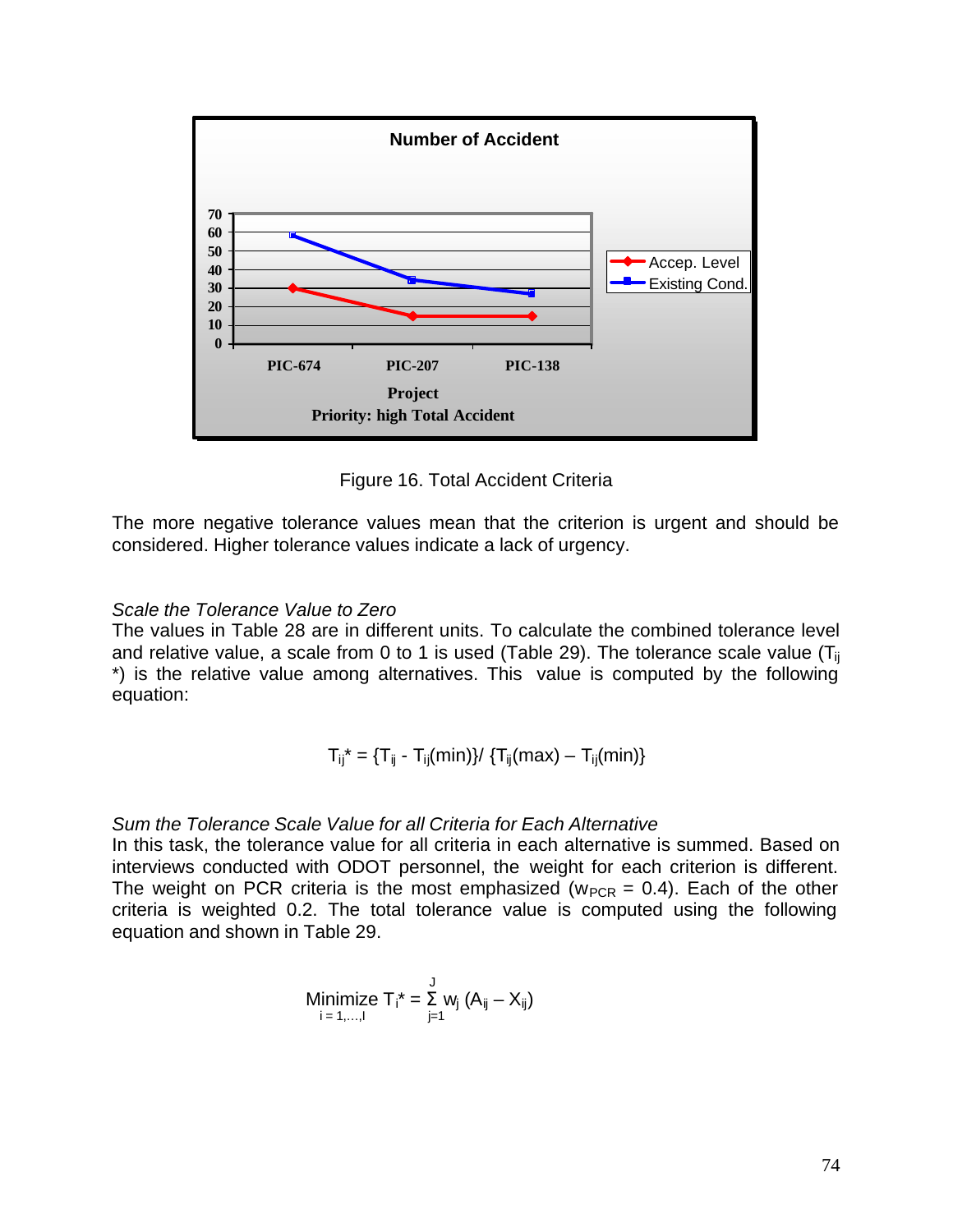| <b>Project</b> | Length<br>(mile) | <b>PCR</b><br>$w = 0.4$ | <b>ADT</b><br>$(w = 0.2)$ | <b>Truck</b><br><b>ADT</b><br>$(w = 0.2)$ | Number of<br><b>Accident</b><br>$(w=0.2)$ | <b>Total Tolerance</b> |
|----------------|------------------|-------------------------|---------------------------|-------------------------------------------|-------------------------------------------|------------------------|
| <b>PIC-674</b> | 10.91            | .006                    | 0.000                     | 0.00                                      |                                           | 0.400                  |
| <b>PIC-207</b> | 9.57             | 0.273                   | 0.835                     | 0.216                                     | 0.563                                     | 0.432                  |
| <b>PIC-138</b> | 9.13             | 0.000                   | 1.000                     | 1.000                                     | 000                                       | 0.600                  |

#### Table 29. Scale Number of Tolerance Value

#### **Step 10**

Table 29 shows that the PCR tolerance value of PIC-674 has the highest score. This means the PCR of PIC-674 is the best compared to the other projects. But the other tolerance values of PIC-674 have the lowest score compared to two other alternatives. This means PIC-674 has the worst ADT, Truck ADT, and accident number compare to PIC-207 and PIC-138. After combining all the factors, PIC-674 was ranked first in terms of project importance, where the priority is based on the minimum of total tolerance value. Conveniently, PIC-674 also obtained public support.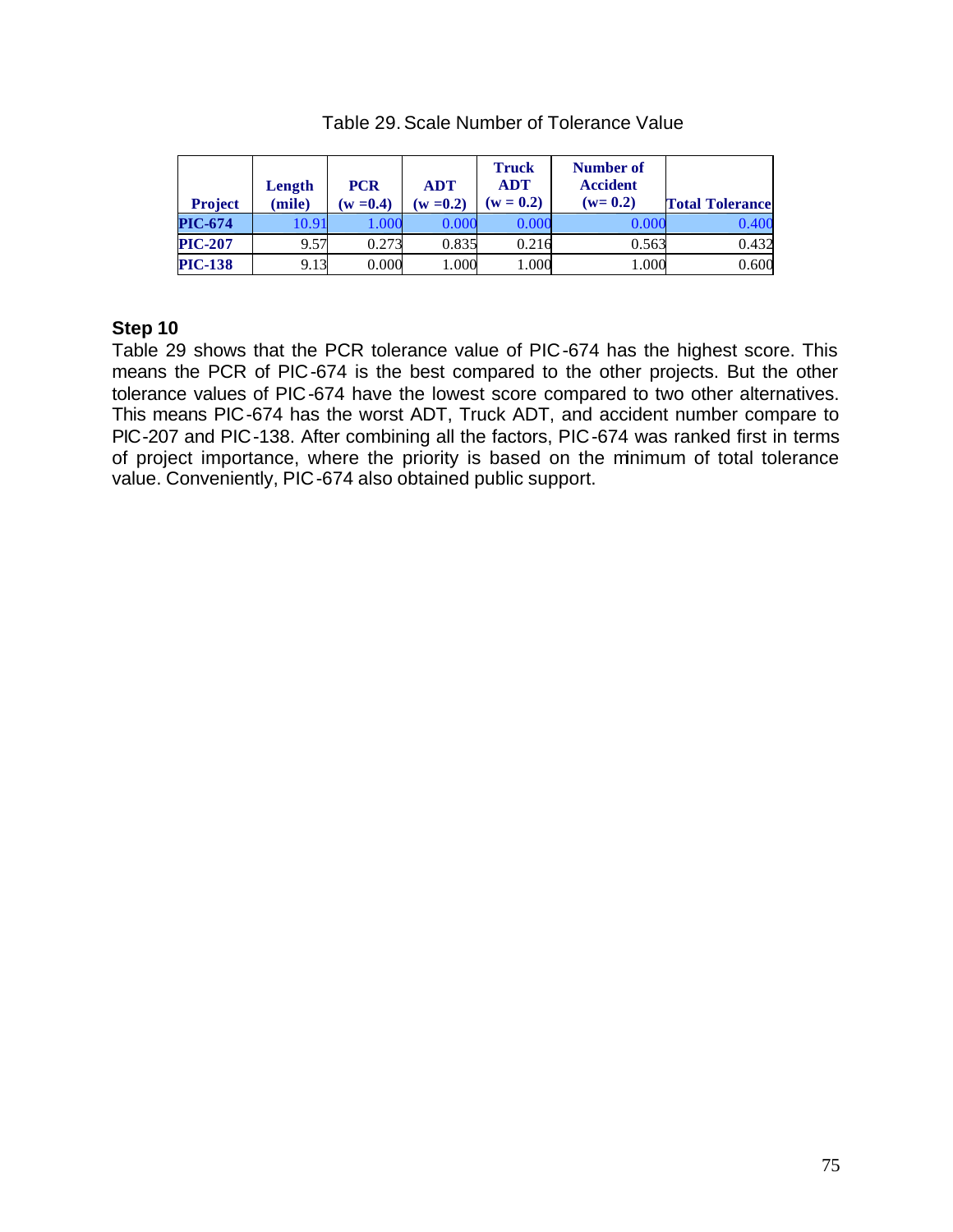## APPENDIX D

## RICHLAND COUNTY, I-71 CORRIDOR MAJOR INVESTMENT STUDY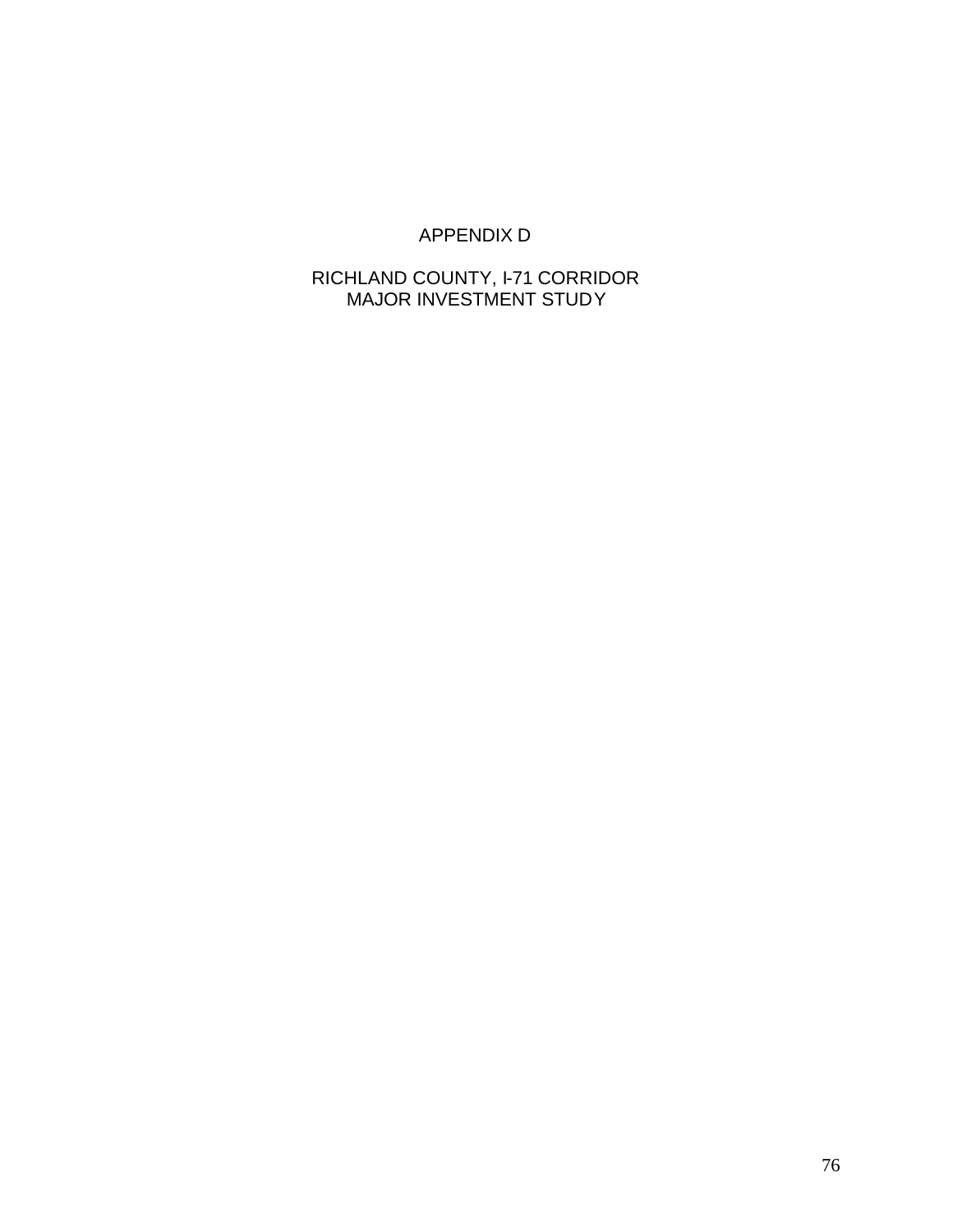## **D. Richland County, I-71 Corridor (by Multiattribute Utility Method)**

#### **D.1 Project Description**

This case study is based on the "Richland County, Ohio Interstate 71 Corridor Major Investment Study (MIS)." This project addresses a proposed F71 lane addition from the Morrow/Richland County line north to the Richland/Ashland County line. This MIS was a result of the Ohio Department of Transportation's (ODOT) Cleveland to Columbus Pavement Reconstruction Study. The recommendation to construct a third lane was developed to address operational deficiencies caused by existing and future traffic volumes and truck traffic passing through the frequent steep grades along the corridor. ODOT conducted the MIS to determine the impacts of various alternatives and to verify whether the I-71 pavement reconstruction program recommendations were compatible with the Richland County Planning Commission principles and Transportation Plan.

The main problem identified along the corridor between Columbus and Cleveland was that pavement conditions had deteriorated and large segments of the corridor needed reconstruction. Reconstruction of this pavement over the next nine construction seasons was proposed. The traditional approach to reconstruct the pavement has been to work on one lane or direction at a time and limit vehicular traffic to one lane in each direction. This traditional approach would result in heavy traffic volumes and unacceptable delays; therefore, ODOT conducted a planning study to investigate a series of alternatives to maintain acceptable traffic operations during the F71 pavement reconstruction projects.

This case study shows how using the Multiattribute Utility Function and data from the MIS study allowed the decision maker to select the best alternative. Figure 17 shows the general decision making framework with the shaded portion representing the steps that were applied in the case study. This case study involved a discrete scenario where six alternatives were evaluated. These alternatives were identified in Step 7. The analyst had a choice between the Multiattribute Utility and Minimum Tolerance Method. In this case, the Multiattribute Utility Method (Step 8) was adopted.

#### **D.2 Problem Solving**

#### **Step 1**

As shown in Figure 17, the first step in this process was to identify the objectives – to address the short-term issues related to maintaining acceptable traffic operations throughout the pavement reconstruction projects and to address the long-term mobility needs on the I-71 Cleveland to Columbus corridor.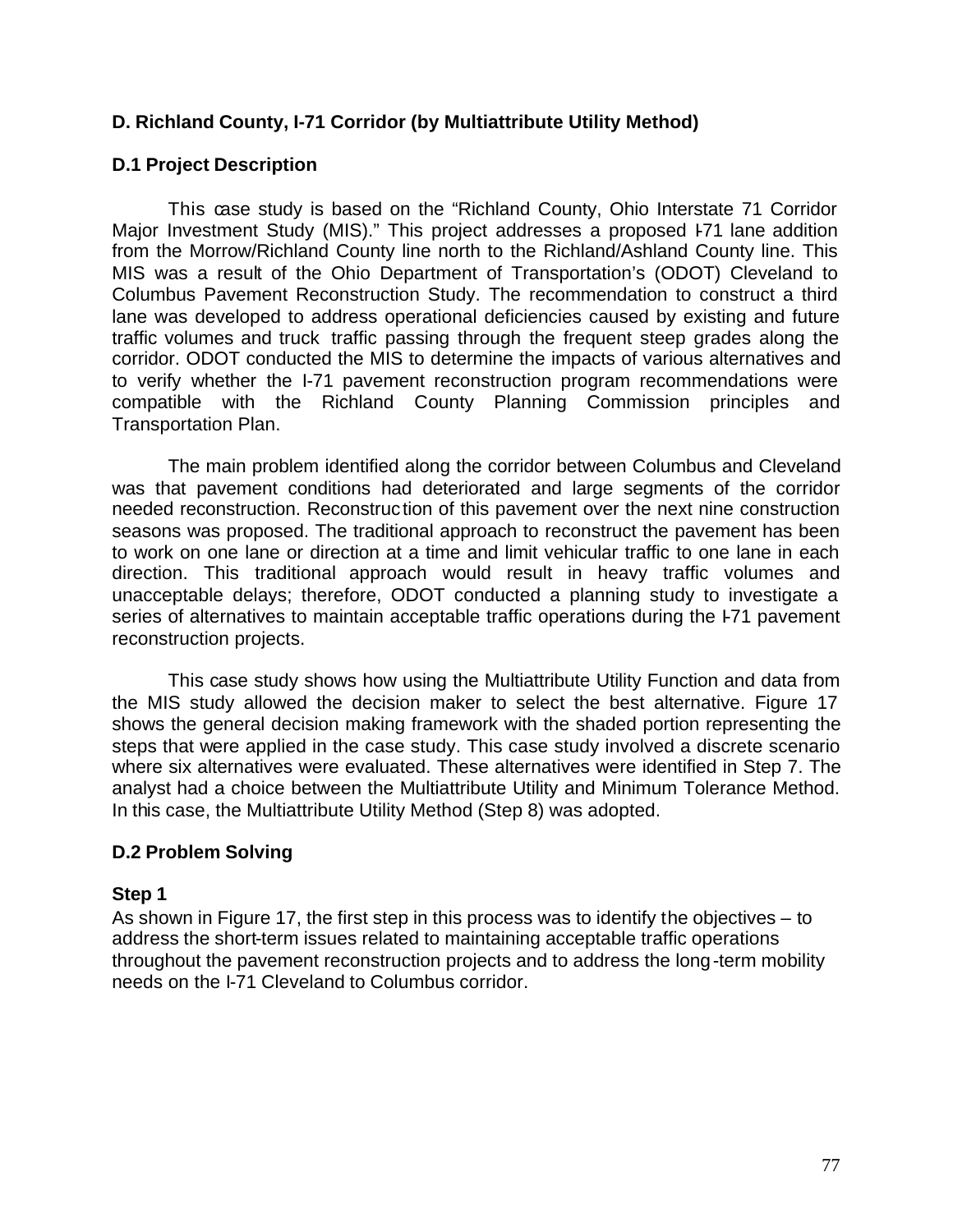

Figure 17. Decision Making Framework for Richland County, I-71 Corridor (Shaded areas show the steps that were applied in this case study)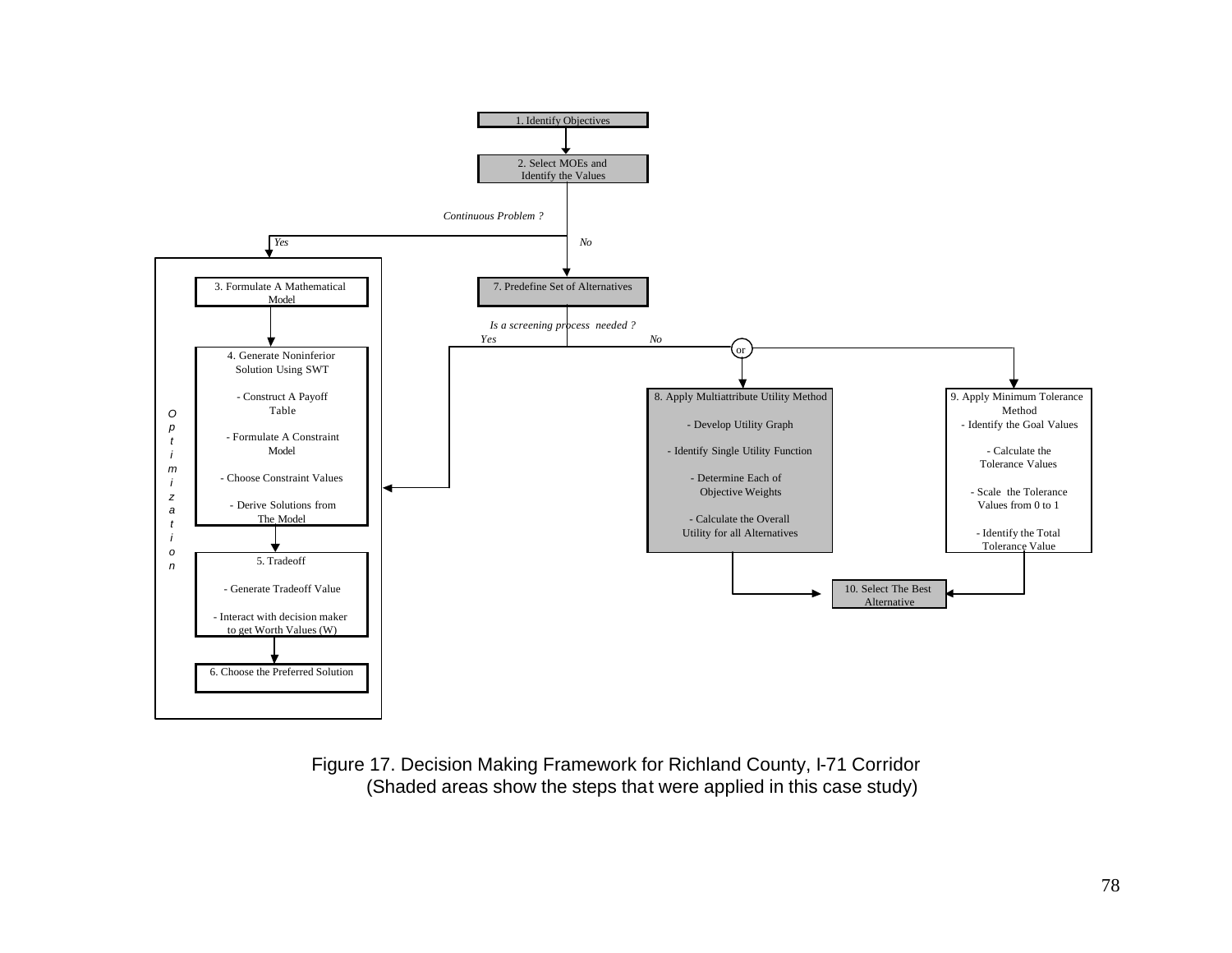## **Step 2**

The decision maker and the manager for this project were identified as the decision maker for this case study. Seven MOEs attributes were considered appropriate for this project:

- 1. Travel time saved (hrs/mins).
- 2. Minimum average speed (mph).
- 3. Maximum daily cost of delay (\$ thousands).
- 4. Total cost of delay (\$ millions).
- 5. Maximum queue length (miles).
- 6. Cost/mile (\$ millions).
- 7. Future annual operational and maintenance cost (\$ millions).

This problem is a discrete problem, so the next step was to determine the alternatives and the MOE values of those alternatives.

## **Step 7**

The alternatives were as follows:

- 1. No build.
- 2. Widen the roadway shoulders and bridges to maintain two travel lanes in each direction during reconstruction projects.
- 3. Construct truck hill climbing lanes, in combination with wide shoulders, to address long-term operational problems associated with heavy truck volumes in the corridor.
- 4. Construct a third lane through the entire corridor to maintain two travel lanes during reconstruction projects and address existing and future congestion in the corridor.
- 5. Introduce inter-city passenger rail service as an alternative to automobile travel during the reconstruction program.
- 6. Provide detours on adjacent US and state routes as an alternative to F71 travel during the reconstruction program.

The values of the attributes for each alternative were given by ODOT, and are shown in Table 30. ODOT used the computer program QUEWZ to estimate the values of the attributes.

| <b>Alternatives</b> | Travel<br>Time<br><b>Saved</b><br>(hrs.min) | Min.<br>Avg.<br><b>Speed</b><br>(mph) | <b>Max Daily Cost Total Cost of</b><br>of Delay<br>(\$ thousands) | <b>Delay</b><br>(\$ millions) | Max.<br>Queue<br>Length<br>(miles) | <b>Cost/mile</b><br>(\$ millions) | <b>Future</b><br><b>Annual</b><br><b>O &amp; M</b><br>(\$ millions) |
|---------------------|---------------------------------------------|---------------------------------------|-------------------------------------------------------------------|-------------------------------|------------------------------------|-----------------------------------|---------------------------------------------------------------------|
|                     | 0                                           | 25                                    | 3,150                                                             | 1,522                         | 29.2                               | 2.57                              | 8.66                                                                |
| $\mathbf{2}$        | 2.41                                        | 60                                    | 147                                                               | 77                            | 0.2                                | 4.57                              | 8.66                                                                |
| 3                   | 2.41                                        | 60                                    | 147                                                               | 77                            | 0.2                                | 4.71                              | 9.17                                                                |
| 4                   | 2.44                                        | 62                                    | 102                                                               | 58                            | 0.0                                | 5.01                              | 12.99                                                               |
| 5                   | 0.24                                        | 28                                    | 2,714                                                             | 1,205                         | 26.8                               | 2.84                              | 9.77                                                                |
| 6                   | 1.03                                        | 33                                    | 1,968                                                             | 903                           | 20.2                               | 3.30                              | 10.46                                                               |

#### Table 30. Attribute Value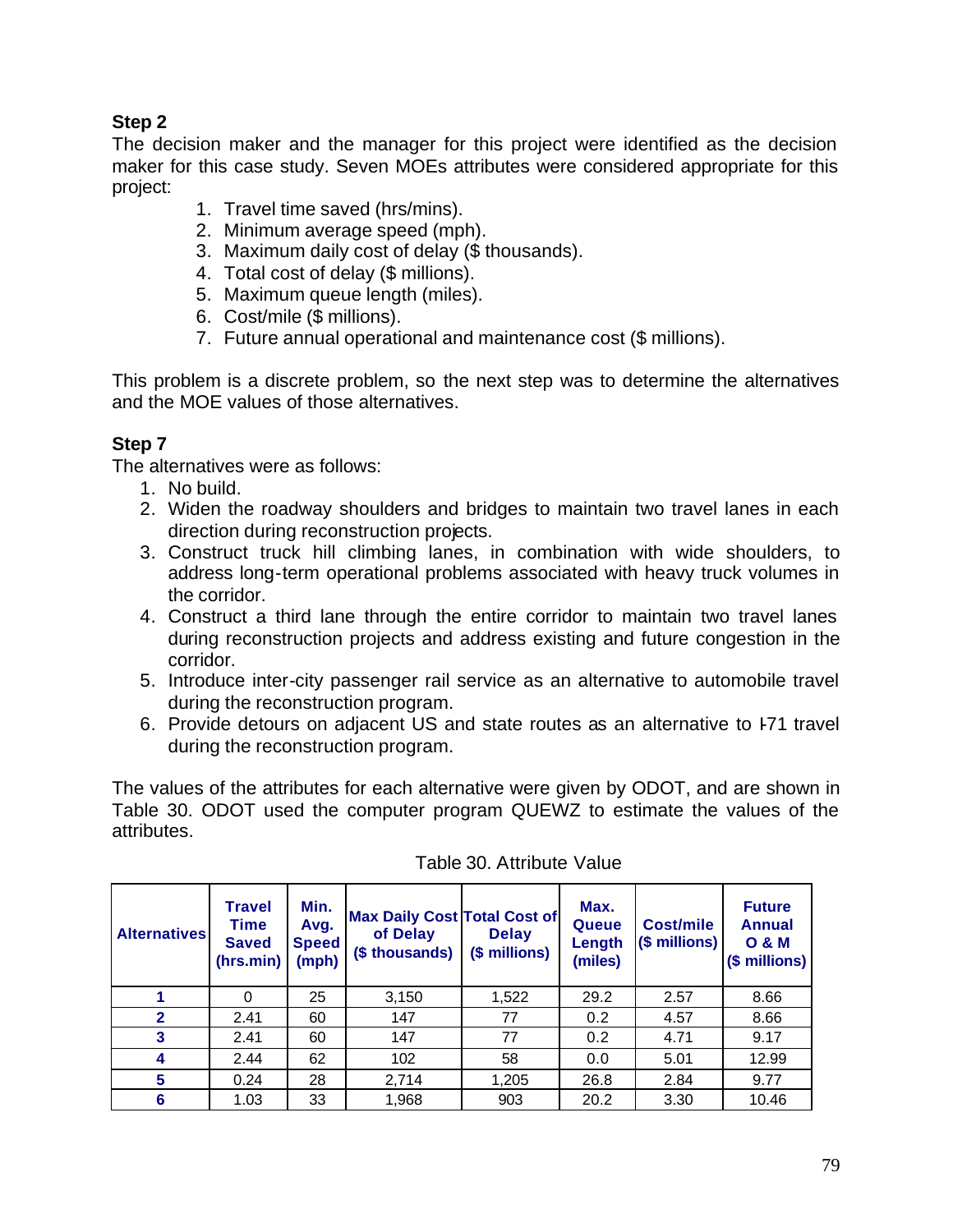The next step was to decide whether to do the screening process. Since the number of alternatives was manageable, the screening process was not needed. As a result, all of the alternatives were considered in the evaluation process.

#### **Step 8**

The Multiattribute Utility Function was used to help the decision maker select the best alternative using the following tasks:

#### *Develop Utility Graph*

A questionnaire was sent to the decision maker (in this case ODOT) to obtain the preferences for a range of attributes. An example of a questionnaire is shown in Appendix G.

Following this, a series of utility graphs were developed based on decision maker preference. For each MOE, such as travel time saved, the decision maker's preferences (from 0 to 10, 0 being least preferred and 10 being most preferred) were recoded for various travel time as shown in Table 31. This data is then drawn in graphical form as shown in Figure 18. Similar exercises were performed for other MOEs as presented in Tables 32 through 37 and corresponding Figures 19 through 24.

|  |  |  |  | Table 31. Utility Table for Travel Time Saved |
|--|--|--|--|-----------------------------------------------|
|--|--|--|--|-----------------------------------------------|

| <b>T.T.S.</b> |                |
|---------------|----------------|
| (hrs)         | <b>Utility</b> |
| 0.0           | 0              |
| 0.5           | 0              |
| 1.0           | 4              |
| 1.5           | 10             |
| 2.0           | 10             |
| 2.5           | 10             |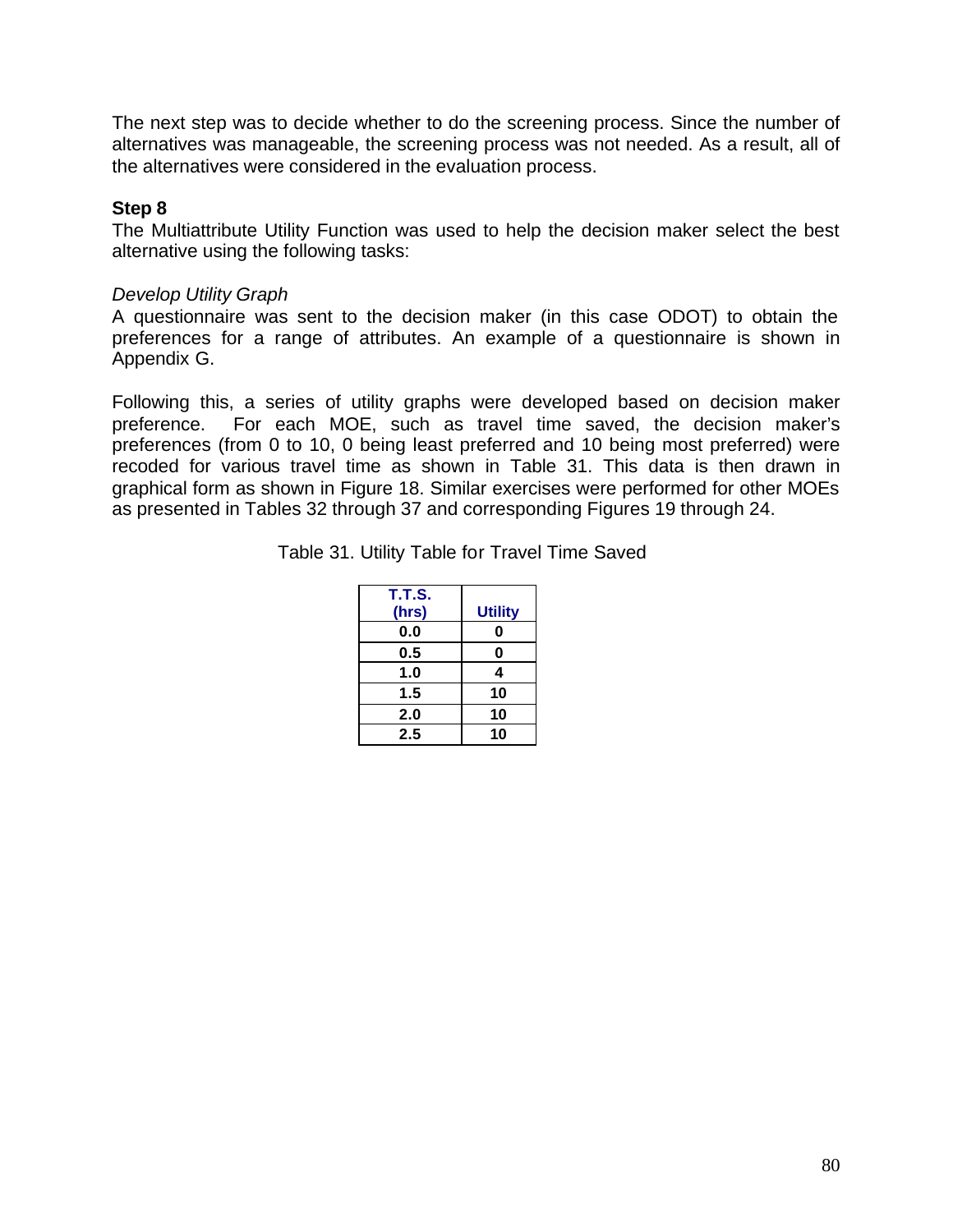

Figure 18. Utility Graph for Travel Time Saved

Table 32. Utility Table for Minimum Average Speed (mph)

| <b>Minimum Avg.</b><br>Speed (mph) | <b>Utility</b> |
|------------------------------------|----------------|
| 0                                  |                |
| 20                                 |                |
| 40                                 | 2              |
| 60                                 | 10             |
|                                    |                |



Figure 19. Utility Graph for Minimum Average Speed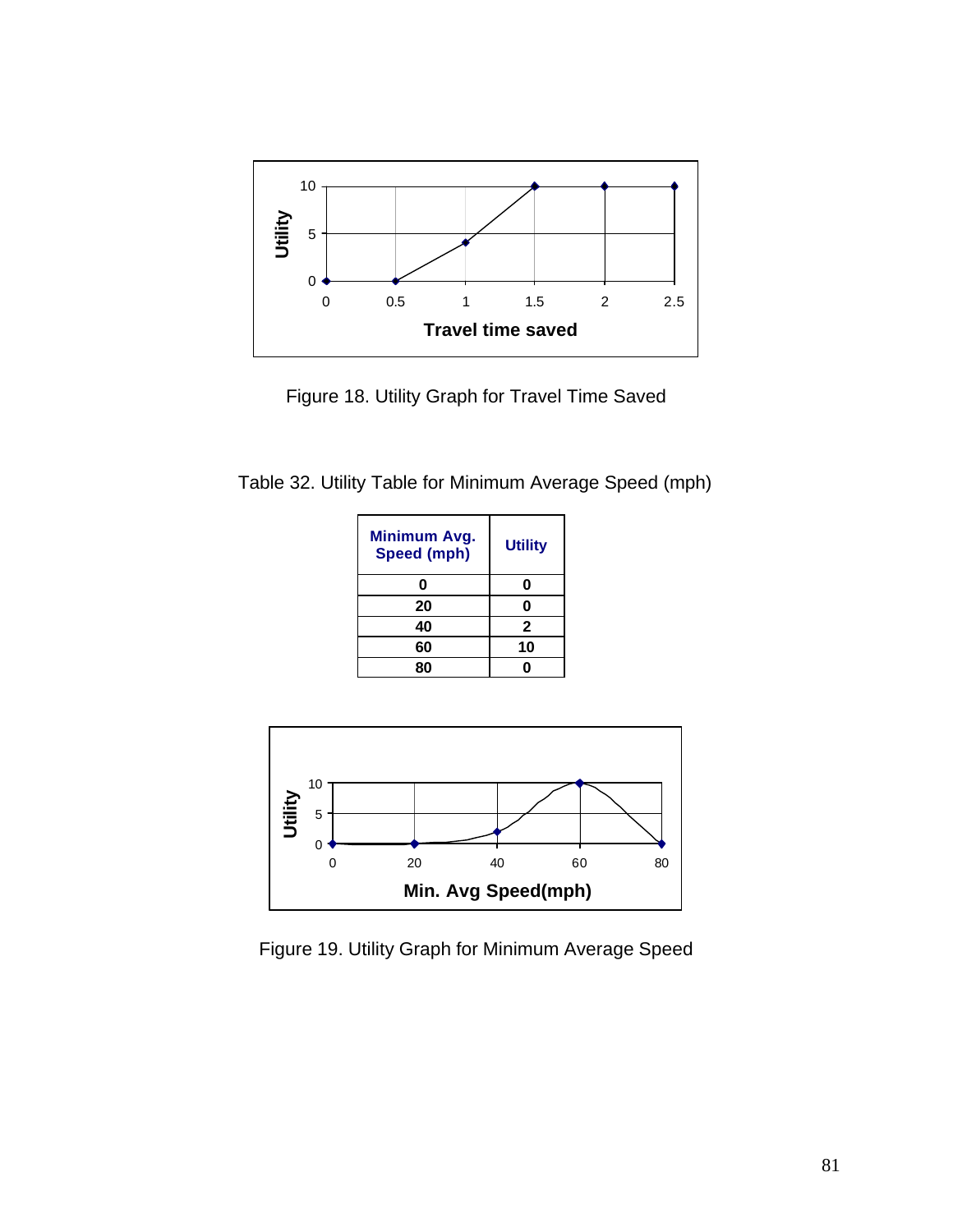| Max Daily Cost of Delay Utility<br>(\$ thousands) |              |
|---------------------------------------------------|--------------|
| 3500                                              | 0            |
| 3000                                              | 0            |
| 2500                                              | 0            |
| 2000                                              | 0            |
| 1500                                              | 1            |
| 1000                                              | $\mathbf{2}$ |
| 500                                               | 6            |
|                                                   |              |

Table 33. Utility Table for Maximum Daily Cost of Delay



Figure 20. Utility Graph for Maximum Daily Cost of Delay

Table 34. Utility Table for Total Cost of Delay

| <b>Total Cost of Delay</b><br>(\$/thousands) | <b>Utility</b> |
|----------------------------------------------|----------------|
| 2000                                         | Ω              |
| 1500                                         | 0              |
| 1000                                         | 0              |
| 500                                          | 5              |
|                                              |                |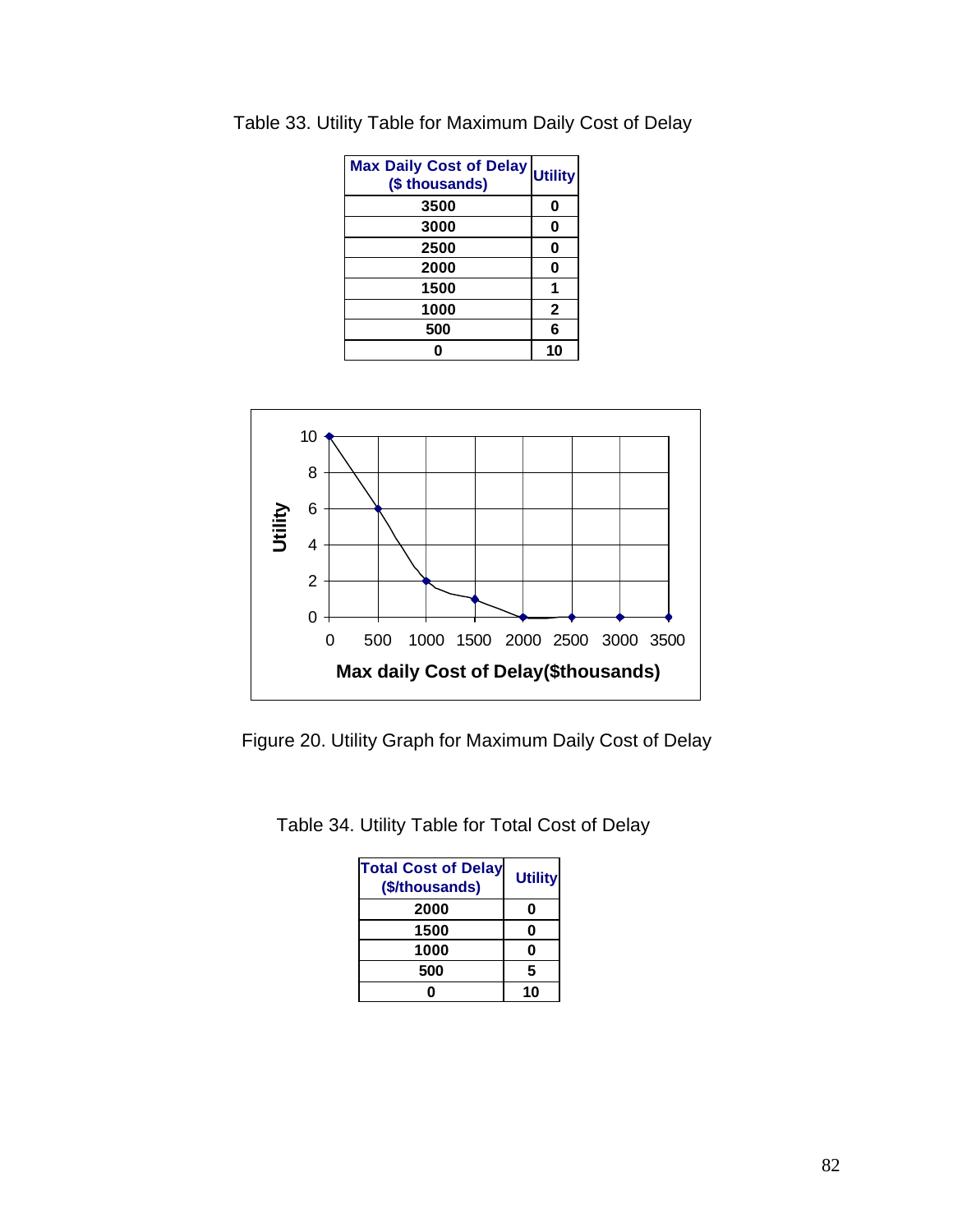

Figure 21. Utility Graph for Total Cost of Delay

Table 35. Utility Table for Maximum Queue Length (miles)

| <b>Max. Queue</b><br><b>Length (miles)</b> | <b>Utility</b> |
|--------------------------------------------|----------------|
| 30                                         | 0              |
| 28                                         | 0              |
| 26                                         | 0              |
| 24                                         | 0              |
| 22                                         | 0              |
| 20                                         | 0              |
| 18                                         | 0              |
| 16                                         | 0              |
| 14                                         | 0              |
| 12                                         | 0              |
| 10                                         | 1              |
| 8                                          | 1              |
| 6                                          | $\overline{2}$ |
| 4                                          | 3              |
| 2                                          | 5              |
| 0                                          | 10             |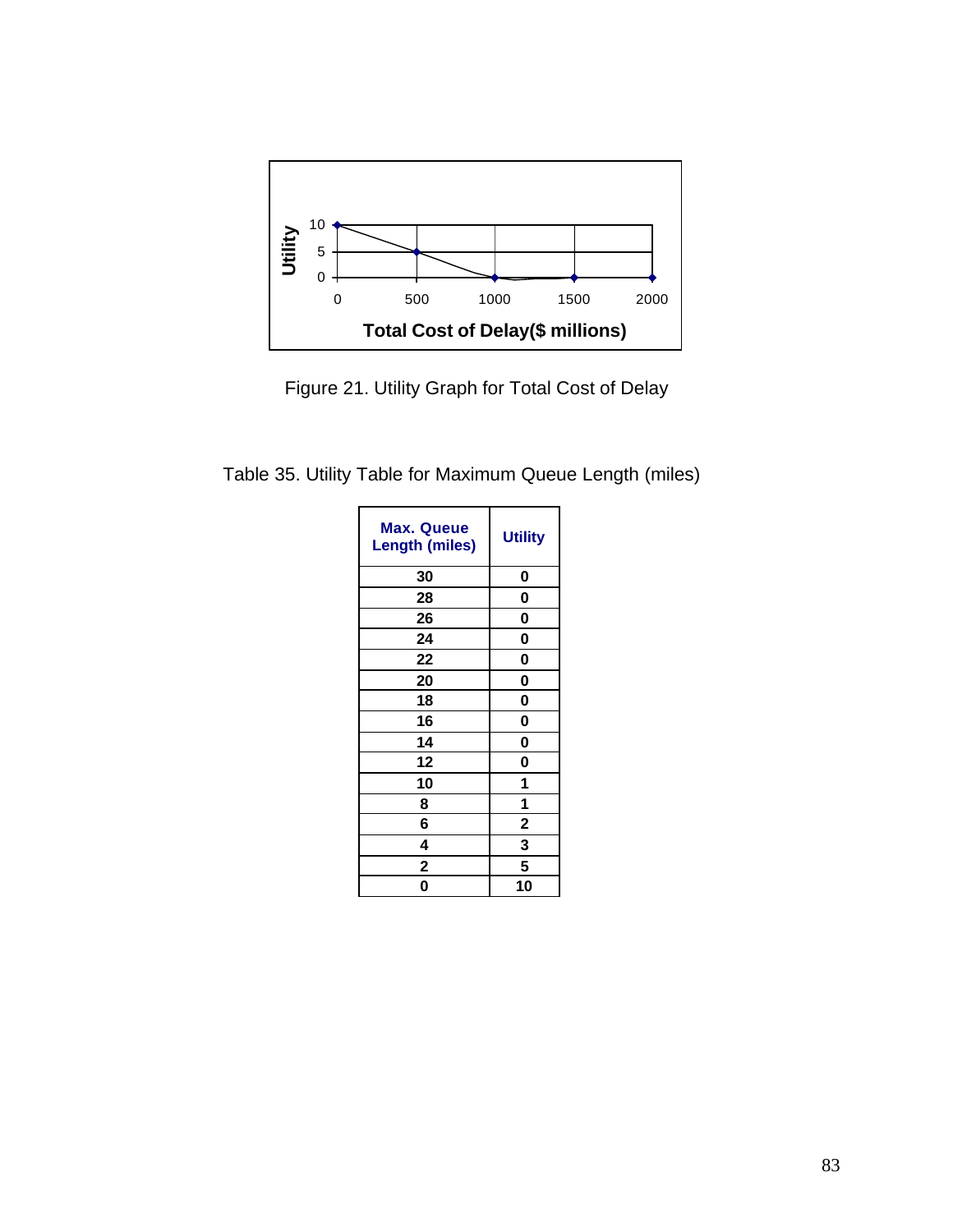

Figure 22. Utility Graph for Maximum Queue Length (miles)

|  |  |  |  |  | Table 36. Utility Table for Cost/Mile (\$millions) |  |
|--|--|--|--|--|----------------------------------------------------|--|
|--|--|--|--|--|----------------------------------------------------|--|

| <b>Cost/Mile</b><br>(\$millions) | <b>Utility</b> |
|----------------------------------|----------------|
| 5.5                              | 5              |
| 5.0                              | 7              |
| 4.5                              | 8              |
| 4.0                              | 8              |
| 3.5                              | 9              |
| 3.0                              | 9              |
| 2.5                              | 10             |
|                                  |                |



Figure 23. Utility Graph for Cost/Mile (\$millions)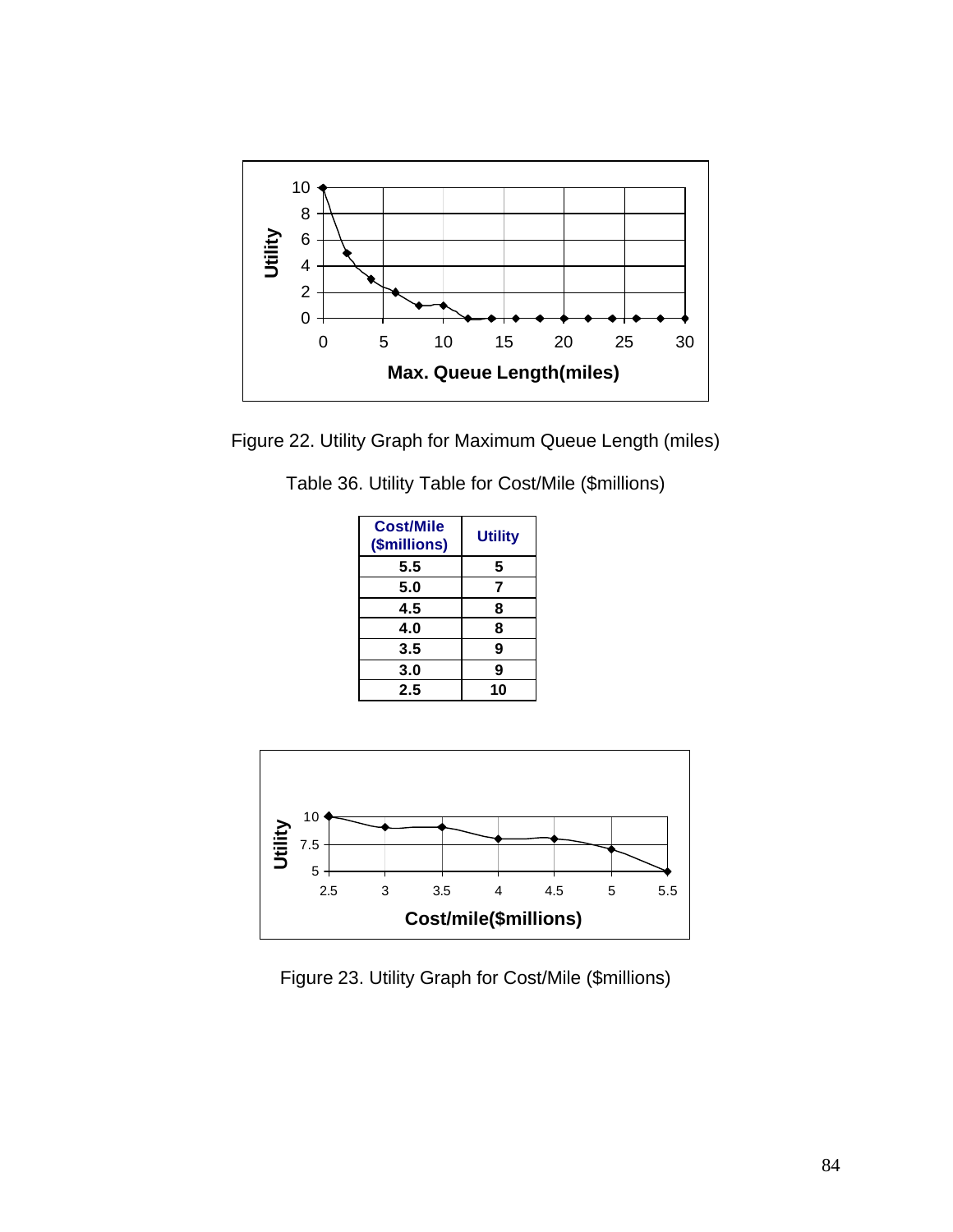### Table 37. Utility Table of Future Annual Operational and Maintenance Cost (\$ millions)

| <b>Future Annual</b><br>O & M Cost<br>(\$ millions) | <b>Utility</b> |
|-----------------------------------------------------|----------------|
| 13.0                                                | 7              |
| 12.5                                                | 7              |
| 12.0                                                | 8              |
| 11.5                                                | 8              |
| 11.0                                                | 8              |
| 10.5                                                | 9              |
| 10.0                                                | 9              |
| 9.5                                                 | 9              |
| 9.0                                                 | 10             |
| 8.5                                                 | 10             |
| 8.0                                                 | 10             |
|                                                     |                |



Figure 24. Utility Graph for Future Annual Operational and Maintenance Cost (\$millions)

#### *Identify Single Utility Function*

The next step was to determine a single-attribute measure utility value from the utility graph. The expected utilities ranged on a scale from 0 to 10, with 0 being the least desirable preference and 10 being the most desirable. Table 38 shows the utility values obtained from the graphs for the respective attribute values.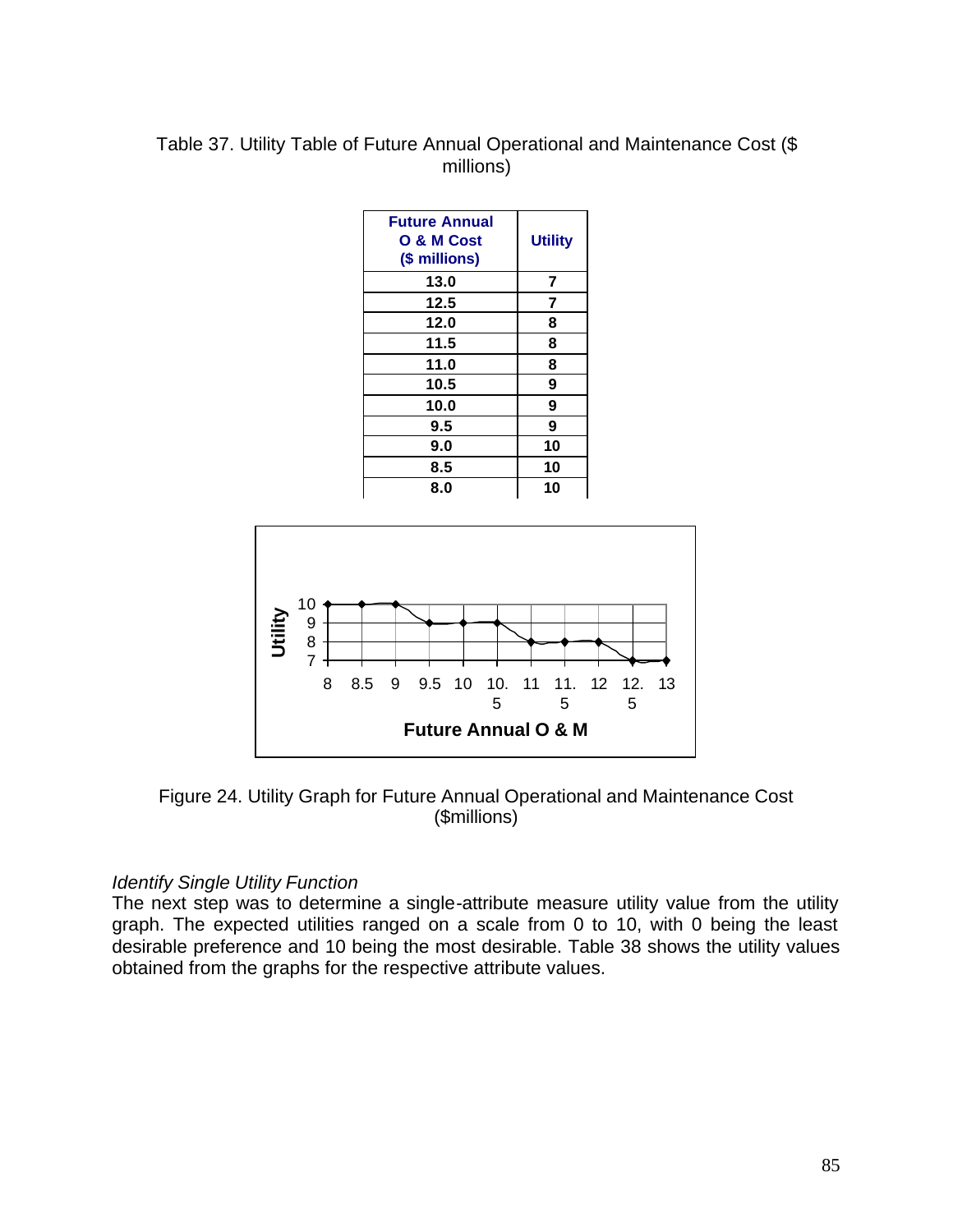|                     | <b>Utility Values</b>                        |                      |                                           |                                                |                                |                  |                                                    |  |
|---------------------|----------------------------------------------|----------------------|-------------------------------------------|------------------------------------------------|--------------------------------|------------------|----------------------------------------------------|--|
| <b>Alternatives</b> | <b>Travel</b><br><b>Time</b><br><b>Saved</b> | Avg.<br><b>Speed</b> | Minimum Max daily Cost of<br><b>Delay</b> | <b>Total</b><br><b>Cost of</b><br><b>Delay</b> | Max.<br><b>Queue</b><br>Length | <b>Cost/mile</b> | <b>Future</b><br><b>Annual</b><br><b>O &amp; M</b> |  |
|                     | 0                                            | 0.5                  | 0                                         | 0                                              | 0                              | 9.86             | 10                                                 |  |
| $\mathbf{2}$        | 10                                           | 10                   | 8.824                                     | 9.23                                           | 9.5                            | 7.86             | 10                                                 |  |
| 3                   | 10                                           | 10                   | 8.824                                     | 9.23                                           | 9.5                            | 7.58             | 9.66                                               |  |
| $\boldsymbol{4}$    | 10                                           | 9                    | 9.184                                     | 9.42                                           | 10                             | 6.96             |                                                    |  |
| 5                   | $\bf{0}$                                     | 0.8                  | 0                                         | 0                                              | $\bf{0}$                       | 9.32             | 9                                                  |  |
| 6                   | 4.36                                         | 1.3                  | 0.064                                     | 0.97                                           | $\bf{0}$                       | 9                | 9                                                  |  |

#### Table 38. Utility Value Obtained from the Utility Graphs

#### *Determined Each of Objective Weights*

The relative weights for the attributes were determined based upon the decision maker's preference (Table 39). The sum of the seven weights should be 1 (for example,  $W_1+W_2+W_3+W_4+W_5+W_6+W_7=1$ , where  $W_1$  = weight associated with travel time saved,  $W_2$  = weight associated with minimum average speed,  $W_7$  = weight associated with future annual operation & maintenance).

Table 39. Weights for Each Attribute

| <b>Weights of ith attribute</b> | <b>Weight</b> |
|---------------------------------|---------------|
| W1                              | 0.100         |
| W2                              | 0.025         |
| $W_3$                           | 0.025         |
| W <sub>4</sub>                  | 0.025         |
| $W_5$                           | 0.025         |
| $W_6$                           | 0.200         |
| W-                              | 0.600         |

*Calculate the Overall Utility for al Alternatives*

The next step was to calculate the overall utility of an alternative. For example, the overall utility for alternative 'A' is determined as follows:

 $MU_A = W_1 SU_1 + W_2 SU_2 + W_3 SU_3 + W_4 SU_4 + W_5 SU_5 + W_6 SU_6 + W_7 SU_7$  $W_1$ + W<sub>2</sub>+ W<sub>3</sub> +W<sub>4</sub>+ W<sub>5</sub>+ W<sub>6</sub>+ W<sub>7</sub>= 1

where,

- $SU<sub>1</sub>$  = Single Measure Utility of Travel Time Saved
- $SU<sub>2</sub>$  = Single Measure Utility of Minimum Average Speed
- $SU<sub>3</sub>$  = Single Measure Utility of Maximum Daily Cost of Delay
- $SU<sub>4</sub>$  = Single Measure Utility of Total Cost of Delay
- $SU<sub>5</sub> =$  Single Measure Utility of Maximum Queue Length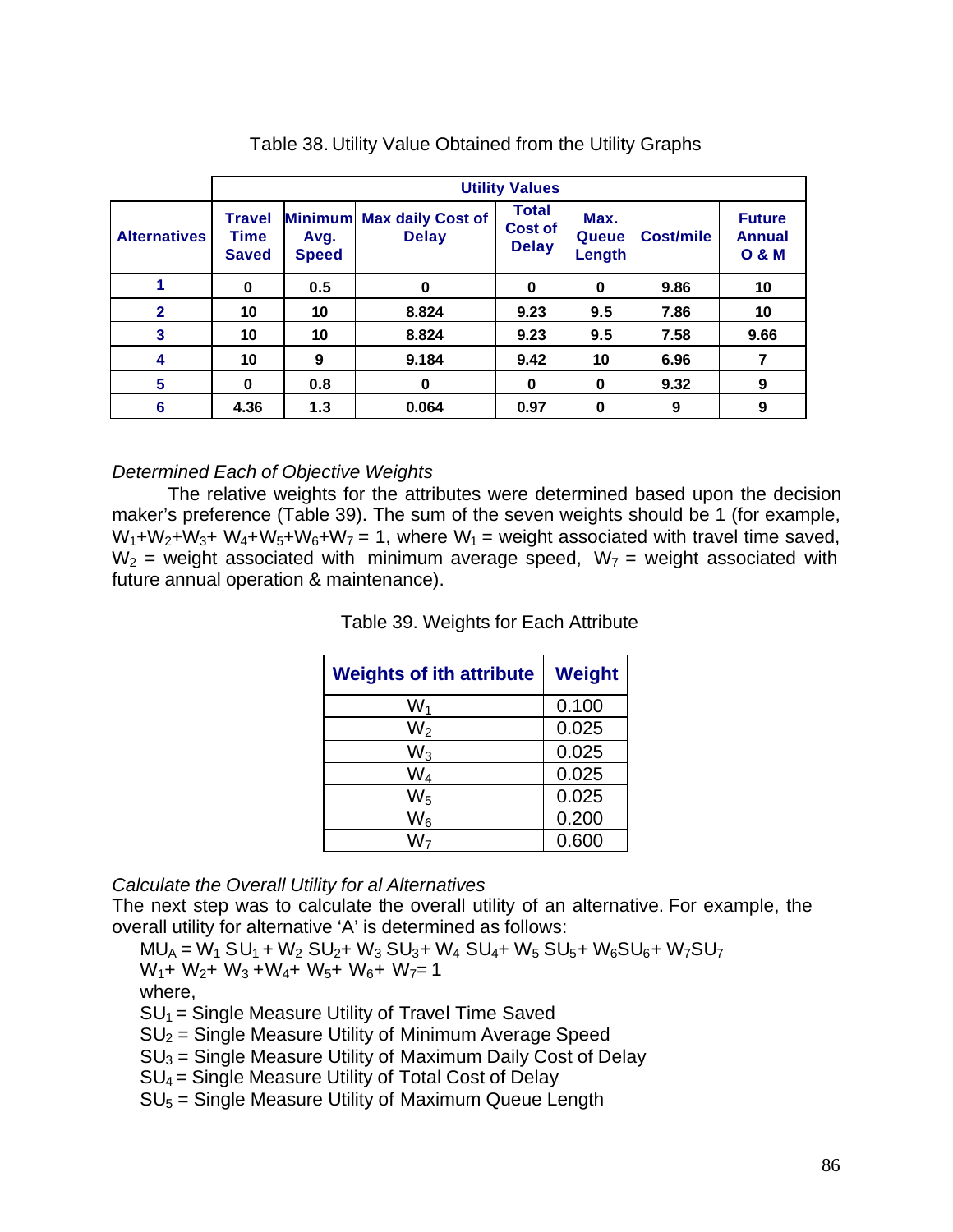$SU_6$  = Single Measure Utility of Cost/mile  $SU<sub>7</sub>$  = Single Measure Utility of Future Annual Operational & Maintenance  $MU_A$  = Total Multiple Measure Utility of Alternative 'A'  $W_i$  = Weight of the *i*th utility

## **Step 10**

The final step was to select the best alternative. The alternative with the highest multi-measure utility value (Alternative 2) was recommended as the best alternative. Table 40 details how the overall utility was calculated.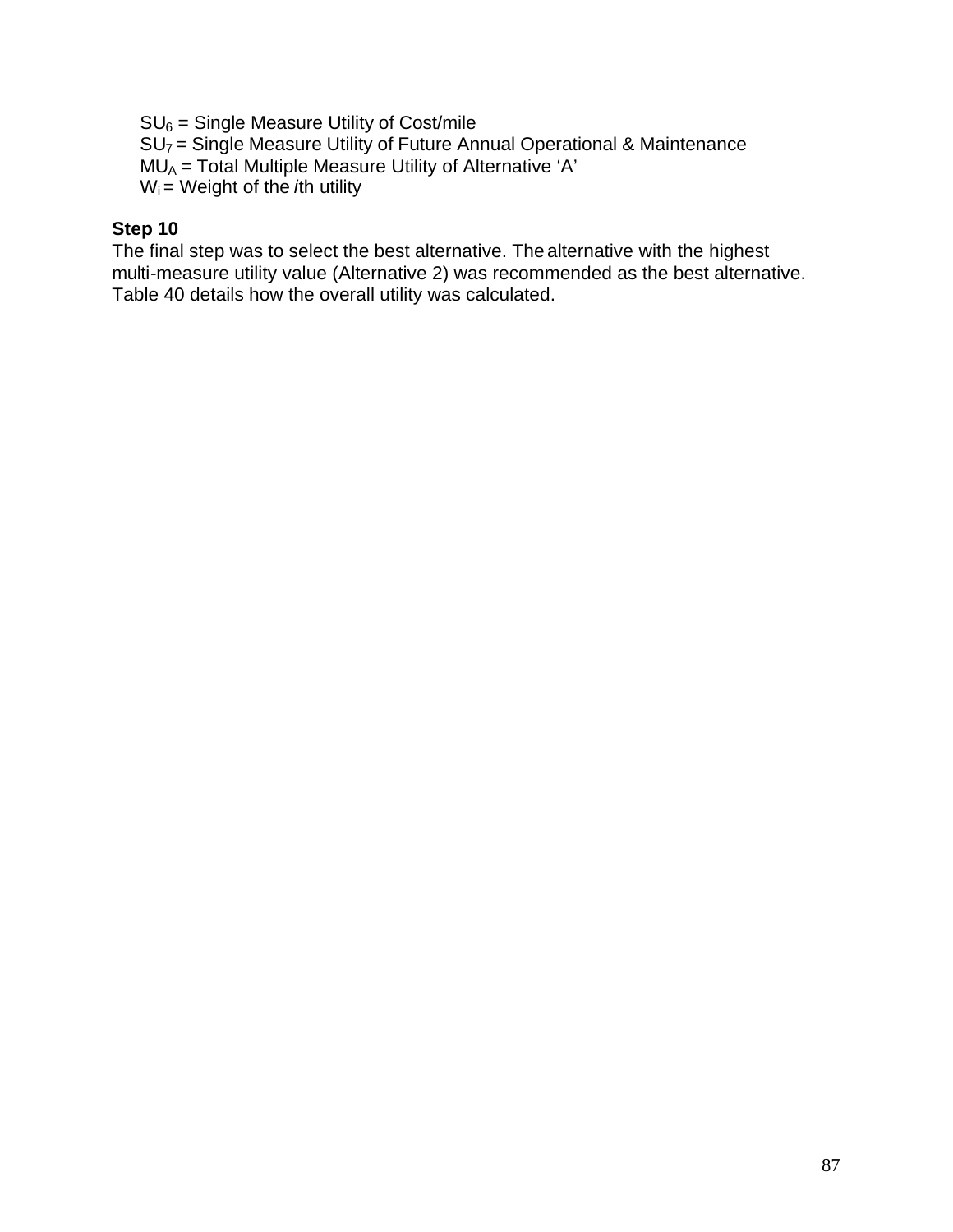| <b>Alternatives</b> | <b>Travel Time</b><br><b>Saved</b><br>(hrs.min)<br>weight | <b>Utility</b>  | <b>Minimum</b><br>Average<br>speed<br>(mph)<br>weight | <b>Utility</b>  | Max daily cost of<br><b>Delay</b><br>(\$thousands)<br>weight | <b>Utility</b> | <b>Total cost of</b><br><b>Delay</b><br>(\$millions)<br>weight | <b>Utility</b> | <b>Max. Queue</b><br>Length<br>(miles)<br>weight | <b>Utility</b> | <b>Cost/Mile</b><br>(\$millions)<br>weight | <b>Utility</b> | <b>Future</b><br><b>Annual O&amp;M</b><br>(millions)<br>weight | <b>Utility</b> | <b>MUFi</b> |
|---------------------|-----------------------------------------------------------|-----------------|-------------------------------------------------------|-----------------|--------------------------------------------------------------|----------------|----------------------------------------------------------------|----------------|--------------------------------------------------|----------------|--------------------------------------------|----------------|----------------------------------------------------------------|----------------|-------------|
|                     | 0.1                                                       | 0               | 0.025                                                 | 0.5             | 0.025                                                        | 0              | 0.025                                                          | 0              | 0.025                                            |                | 0.2                                        | 9.86           | 0.6                                                            | 10             | 7.98        |
|                     | 0.1                                                       | 10 <sup>°</sup> | 0.025                                                 | 10 <sup>°</sup> | 0.025                                                        | 8.824          | 0.025                                                          | 9.23           | 0.025                                            | 9.5            | 0.2                                        | 7.86           | 0.6                                                            | 10             | 9.51        |
|                     | 0.1                                                       | 10              | 0.025                                                 | 10              | 0.025                                                        | 8.824          | 0.025                                                          | 9.23           | 0.025                                            | 9.5            | 0.2                                        | 7.58           | 0.6                                                            | 9.66           | 9.25        |
|                     | 0.1                                                       | 10              | 0.025                                                 | 9               | 0.025                                                        | 9.184          | 0.025                                                          | 9.42           | 0.025                                            | 10             | 0.2                                        | 6.96           | 0.6                                                            |                | 7.53        |
|                     | 0.1                                                       | 0               | 0.025                                                 | 0.8             | 0.025                                                        | 0              | 0.025                                                          | $\mathbf 0$    | 0.025                                            |                | 0.2                                        | 9.32           | 0.6                                                            | 9              | 7.28        |
|                     | 0.1                                                       | 4.36            | 0.025                                                 | 1.3             | 0.025                                                        | 0.064          | 0.025                                                          | 0.97           | 0.025                                            |                | 0.2                                        | 9              | 0.6                                                            | 9              | 7.69        |

# Table 40. Utility Evaluation for All Alternatives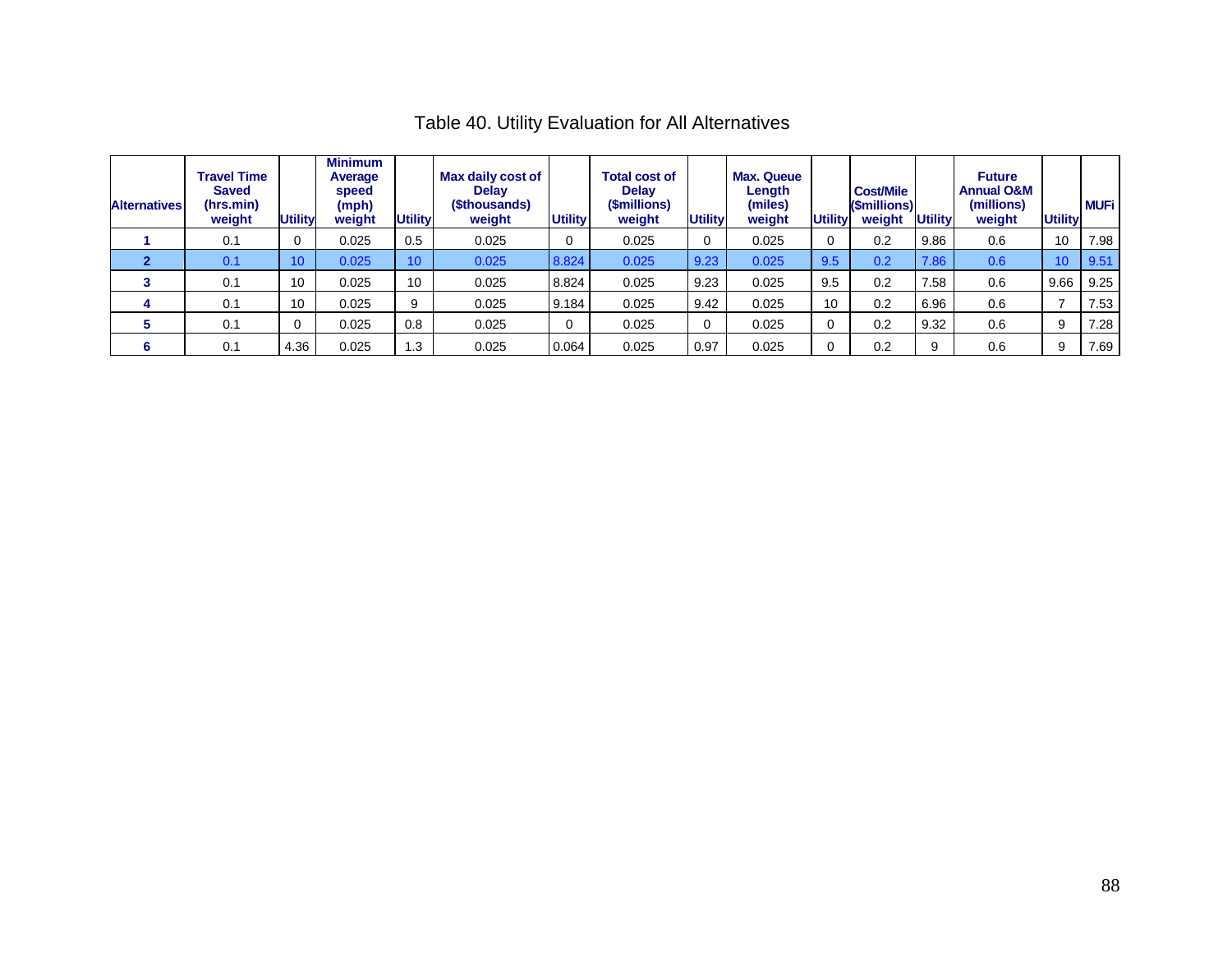## APPENDIX E

## REGRESSION GRAPHS FOR CAPITAL BELTWAY CORRIDOR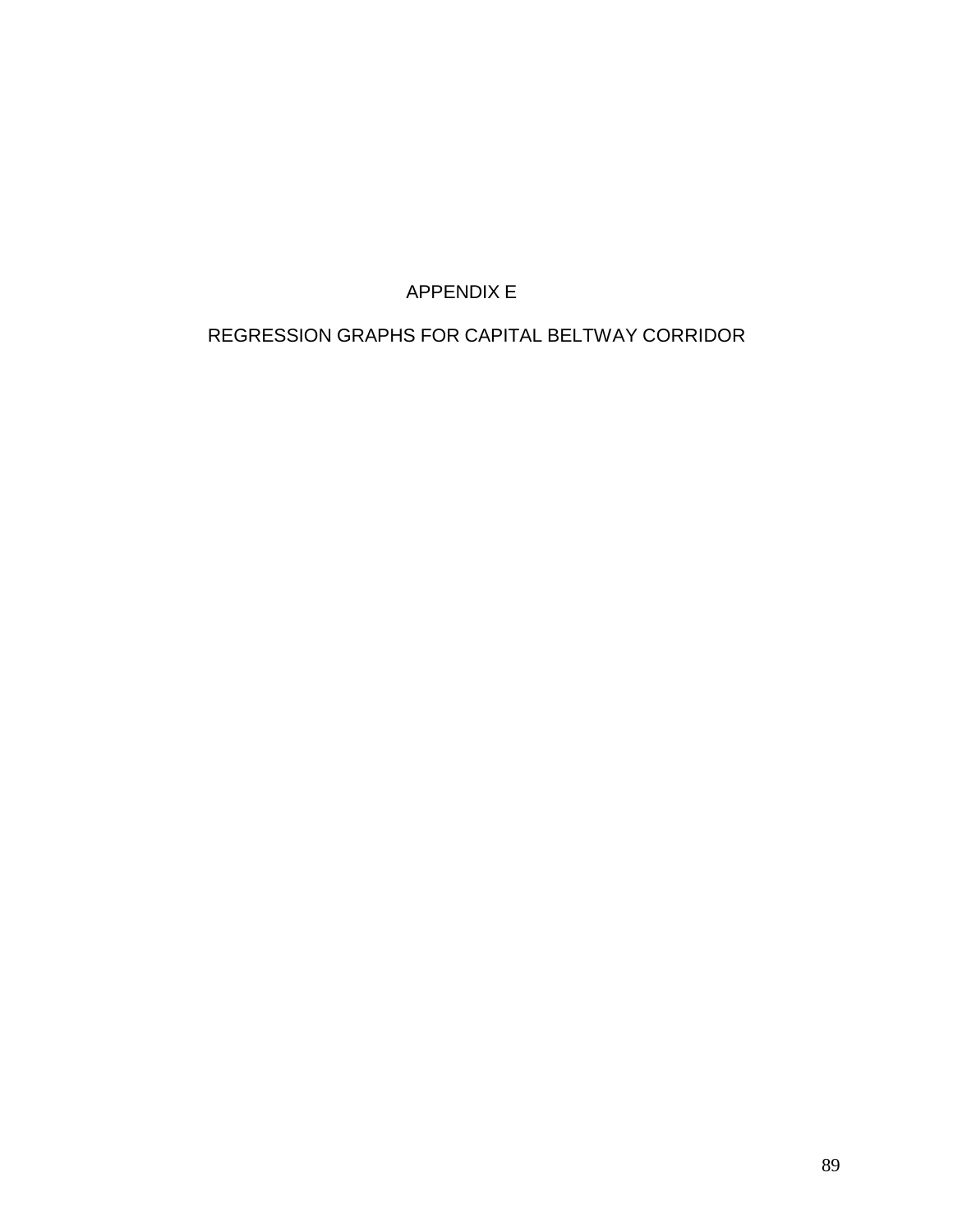

Figure E-1 Worth and Tradeoff Regression Graph, W4,1



Figure E-2. Worth and Tradeoff Regression Graph, W4,2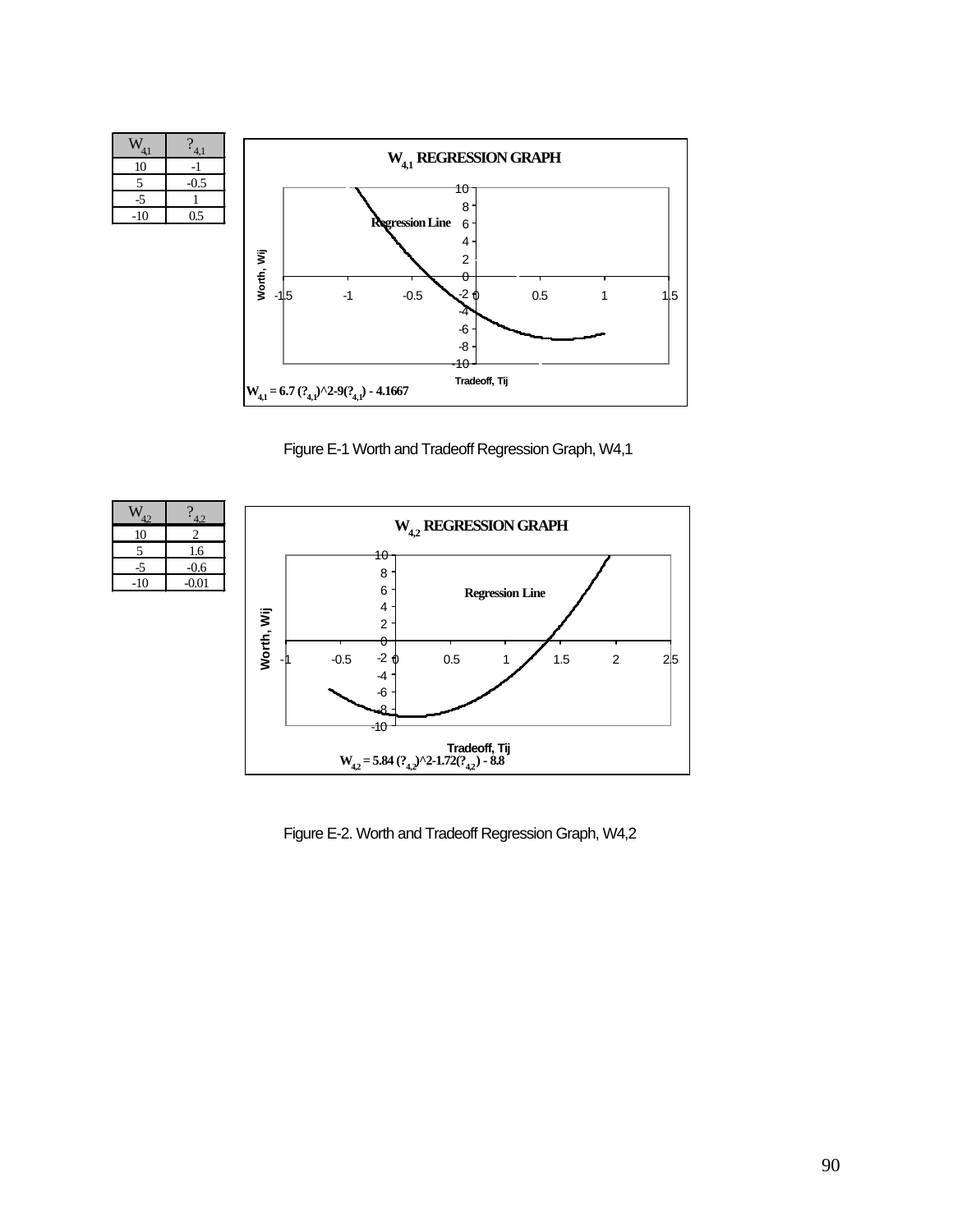| 4.3  | 4.3     |
|------|---------|
| 10   |         |
| 5    |         |
| $-5$ | $-2$    |
| -10  | $-0.01$ |



Figure E-3. Worth and Tradeoff Regression Graph, W4,3

| $V_{4.5}$ | 4.5    |
|-----------|--------|
| 10        | 3      |
| 5         | 2      |
|           | $-0.7$ |
| $-10$     |        |
|           |        |



Figure E-4. Worth and Tradeoff Regression Graph, W4,5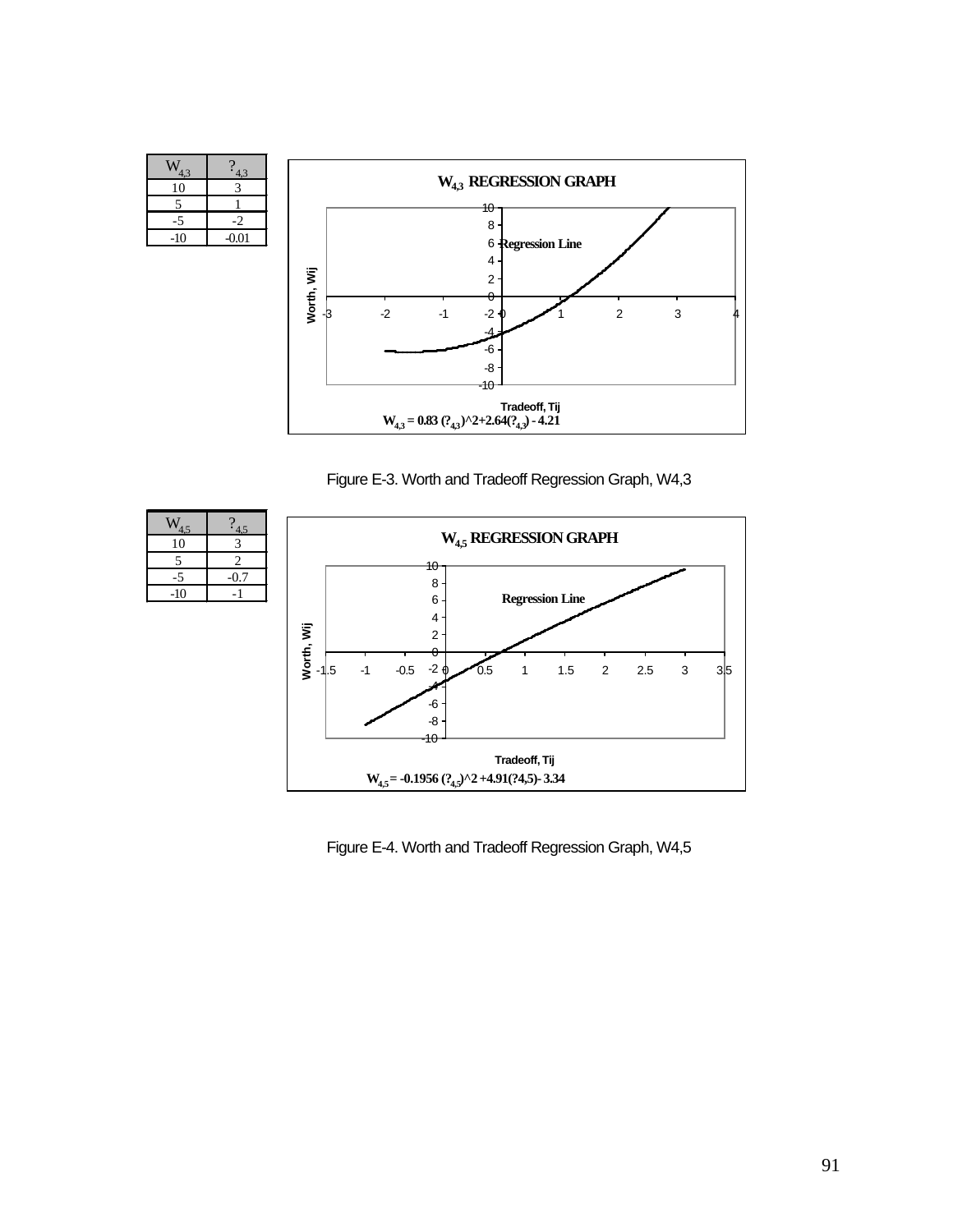APPENDIX F

## REGRESSION GRAPHS FOR OHIO RIVER BRIDGE PROJECT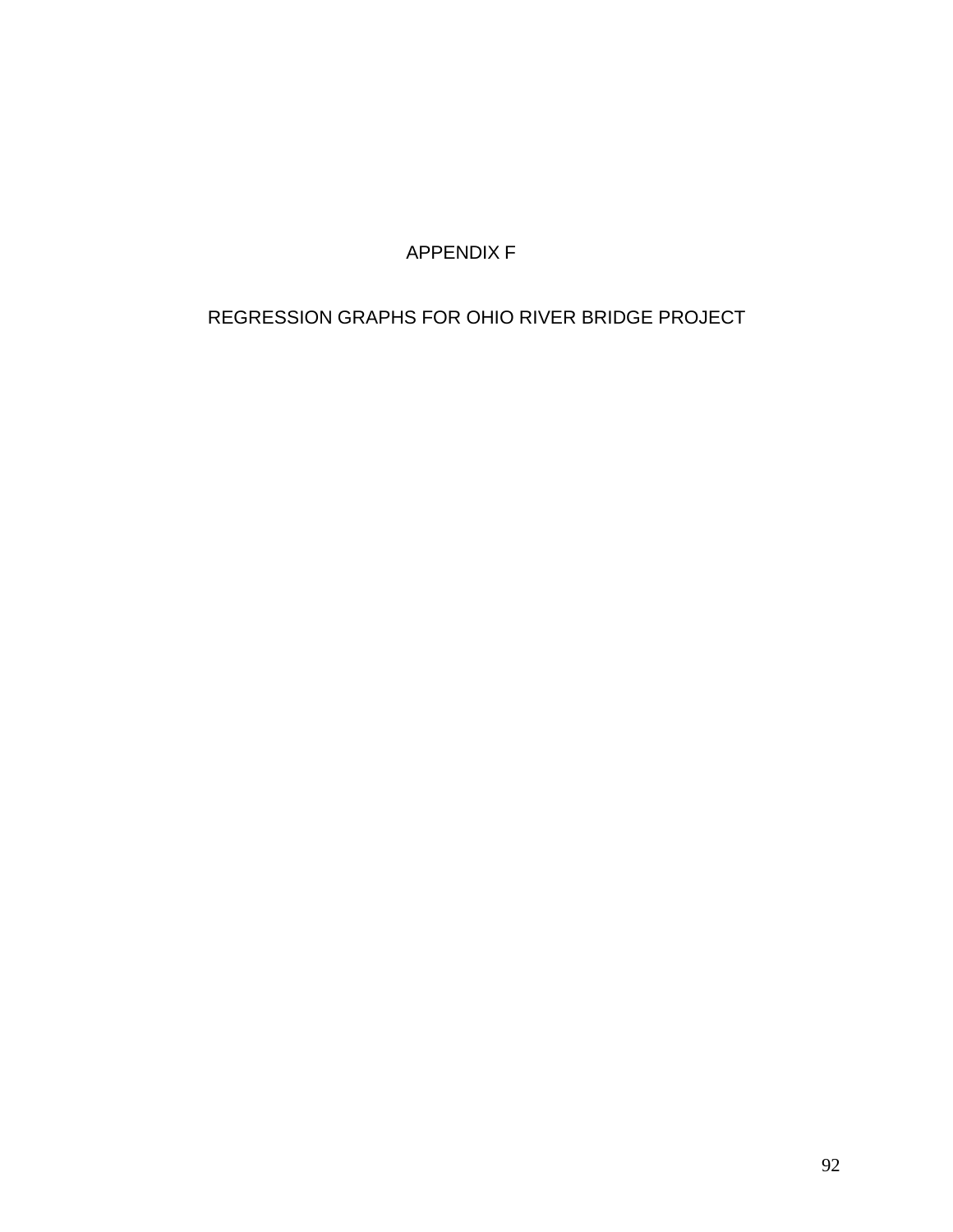| $W_{4,1}$ | $\frac{2}{4,1}$ |
|-----------|-----------------|
| 10        | 025             |
| 5         | 0.15            |
| -5        | -0.1            |
|           | -0.005          |



Figure F-1. Worth and Tradeoff Regression Graph, W4,1



Figure F-2. Worth and Tradeoff Regression Graph, W4,2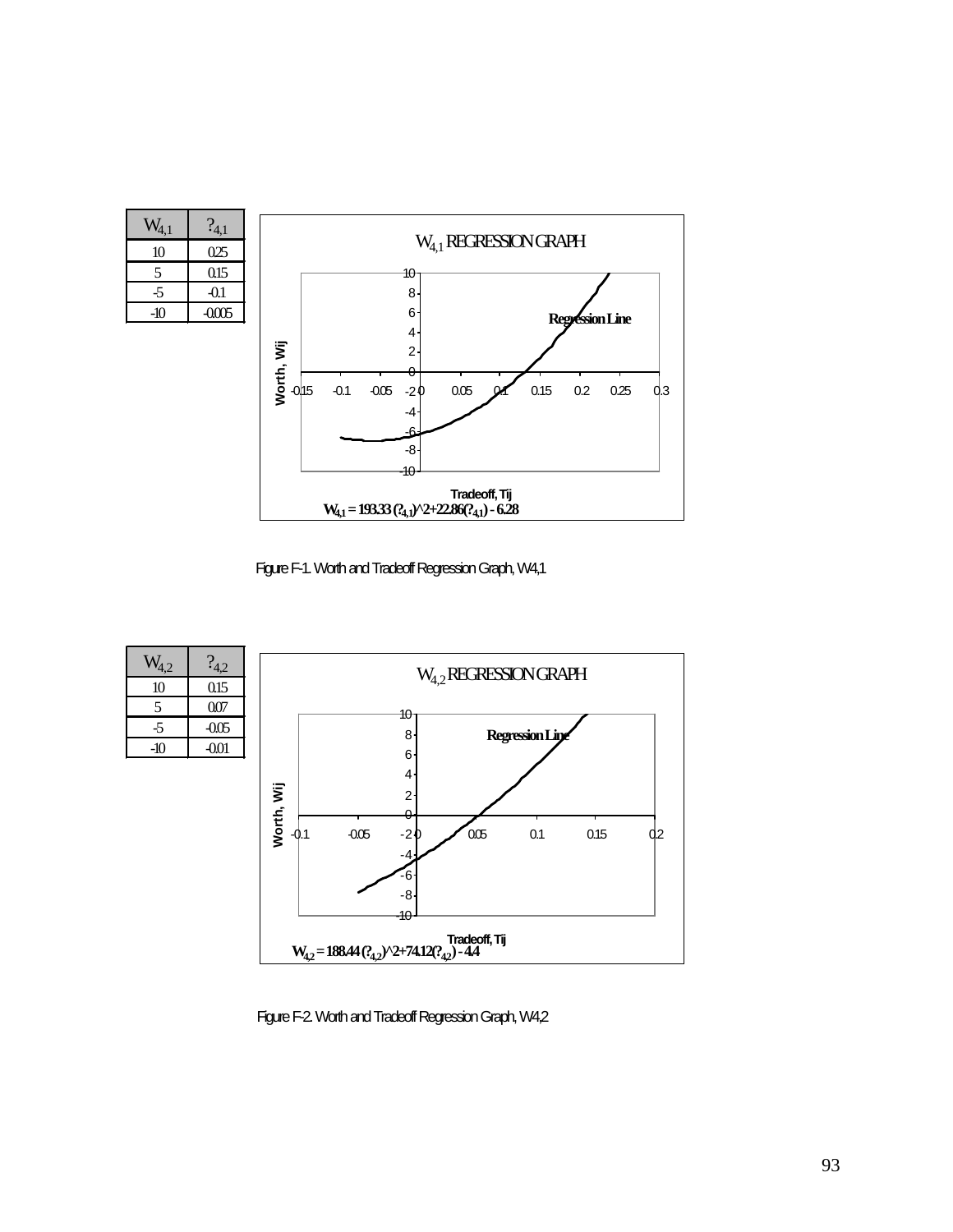



Figure F-3. Worth and Tradeoff Regression Graph, W4,3



Figure F-4. Worth and Tradeoff Regression Graph, W4,5;W4,7;W4,8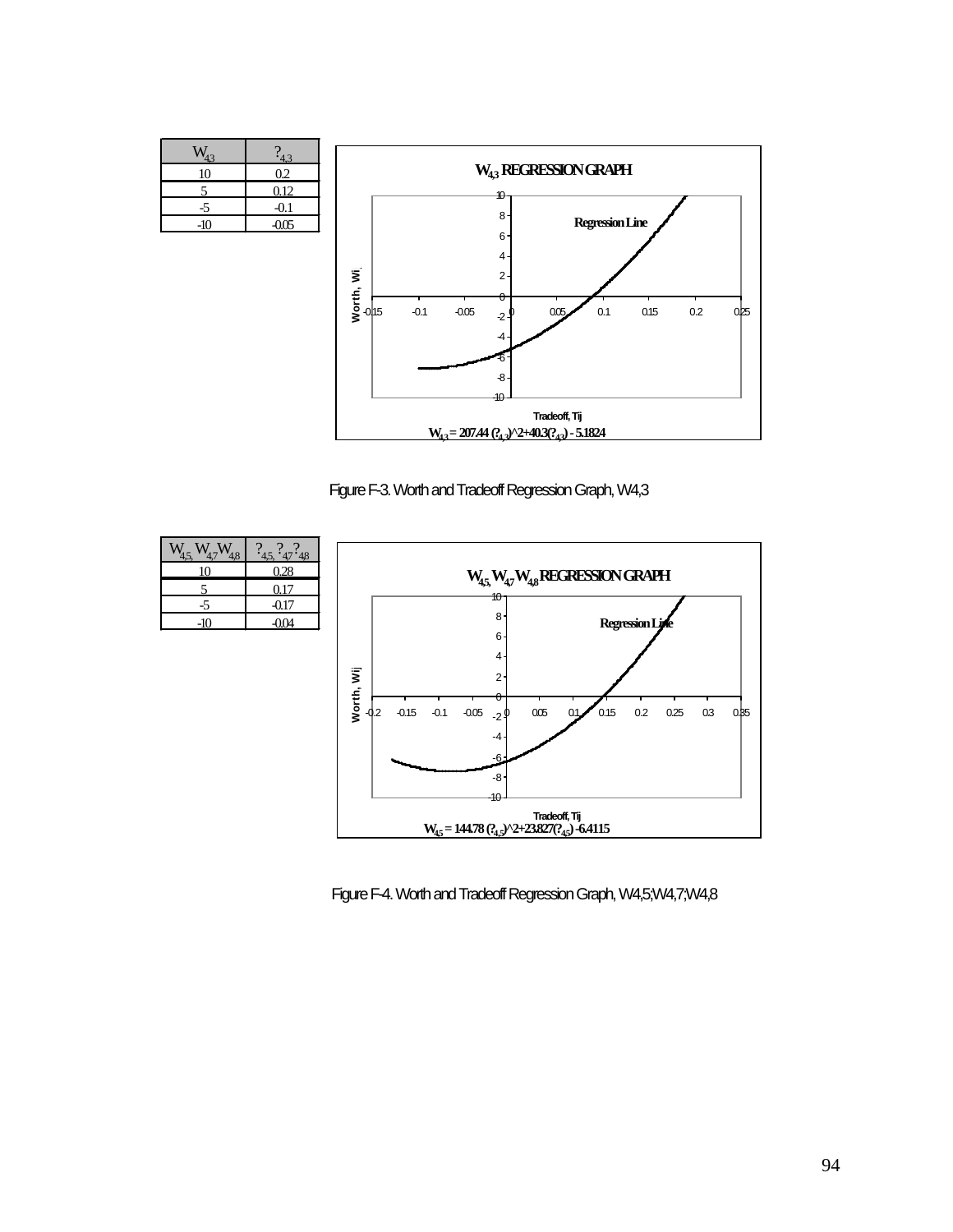| $W_{4,10}$<br>- 10 | $?_{4,10}$<br>$-0.07$ |                                                                                | $W_{4,10}$ REGRESSION GRAPH                          |  |  |
|--------------------|-----------------------|--------------------------------------------------------------------------------|------------------------------------------------------|--|--|
| 5<br>$-5$          | $-0.05$<br>$-0.001$   |                                                                                | 10                                                   |  |  |
| $-10$              | $\Omega$              |                                                                                | 8                                                    |  |  |
|                    |                       |                                                                                | 6                                                    |  |  |
|                    |                       |                                                                                | 4                                                    |  |  |
|                    |                       |                                                                                | $\overline{2}$                                       |  |  |
|                    |                       | Worth, Wij                                                                     | 0                                                    |  |  |
|                    |                       | $-0.07$<br>$-0.06$<br>$-0.05$<br>$-0.08$                                       | $-0.01$<br>$-0.04$<br>$-0.03$<br>0.01<br>002<br>-2 0 |  |  |
|                    |                       |                                                                                | -4                                                   |  |  |
|                    |                       |                                                                                | -6<br><b>Regression Line</b><br>$-8$<br>-10          |  |  |
|                    |                       | Tradeoff, Tij<br>$W_{410} = -276.45 (?_{4.10})^2 - 270.66 (?_{4.10}) - 7.6761$ |                                                      |  |  |

Figure F-5. Worth and Tradeoff Regression Graph, W4,10



Figure F-6. Worth and Tradeoff Regression Graph, W4,11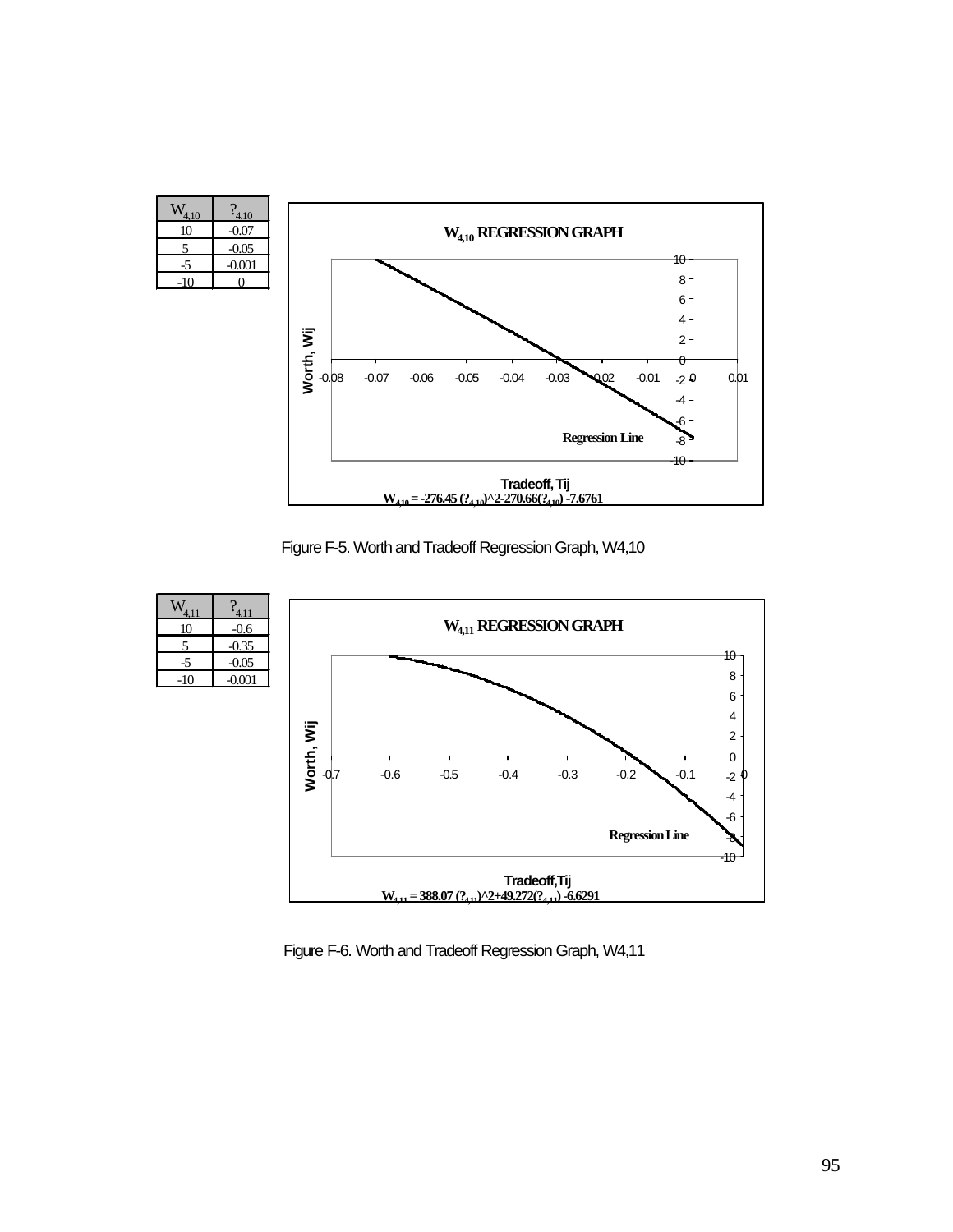| $W_{4,12}$<br>10<br>5 | $?_{4,12}$<br>$-0.7$<br>$-0.5$ |                      |                                                                                 |                        | W <sub>4.12</sub> REGRESSION GRAPH |        |        |     |        |                              |     |
|-----------------------|--------------------------------|----------------------|---------------------------------------------------------------------------------|------------------------|------------------------------------|--------|--------|-----|--------|------------------------------|-----|
| $-5$<br>$-10$         | $-0.02$<br>$-0.001$            |                      |                                                                                 |                        |                                    |        |        |     |        | 10<br>8                      |     |
|                       |                                |                      |                                                                                 | <b>Regression Line</b> |                                    |        |        |     |        | 6<br>4                       |     |
|                       |                                | Worth, Wij<br>$-0.8$ | $-0.7$                                                                          | $-0.6$                 | $-0.5$                             | $-0.4$ | $-0.3$ | -02 | $-0.1$ | $\overline{c}$<br>θ<br>$-20$ | 0,1 |
|                       |                                |                      |                                                                                 |                        |                                    |        |        |     |        | $-4$<br>-6                   |     |
|                       |                                |                      |                                                                                 |                        |                                    |        |        |     |        | $-8$<br>-10                  |     |
|                       |                                |                      | Tradeoff, Tij<br>$W_{4,12} = -16.947 (?_{4,12})^2 - 42.045 (?_{4,12}) - 10.752$ |                        |                                    |        |        |     |        |                              |     |

Figure F-7. Worth and Tradeoff Regression Graph, W4,12



Figure F-8. Worth and Tradeoff Regression Graph, W4,13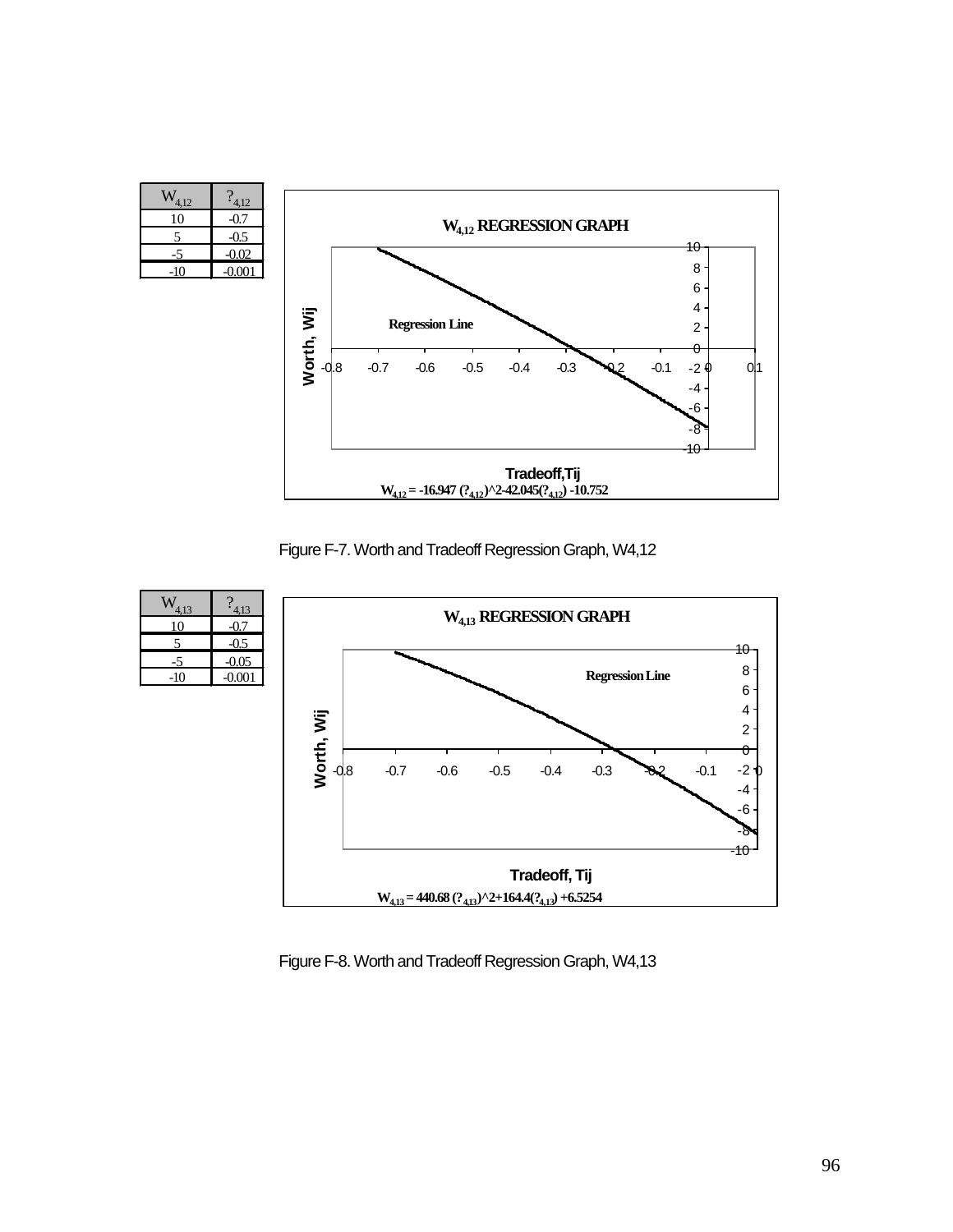## APPENDIX G

## QUESTIONNAIRE FOR RICHLAND COUNTY, I-71 CORRIDOR MAJOR INVESTMENT STUDY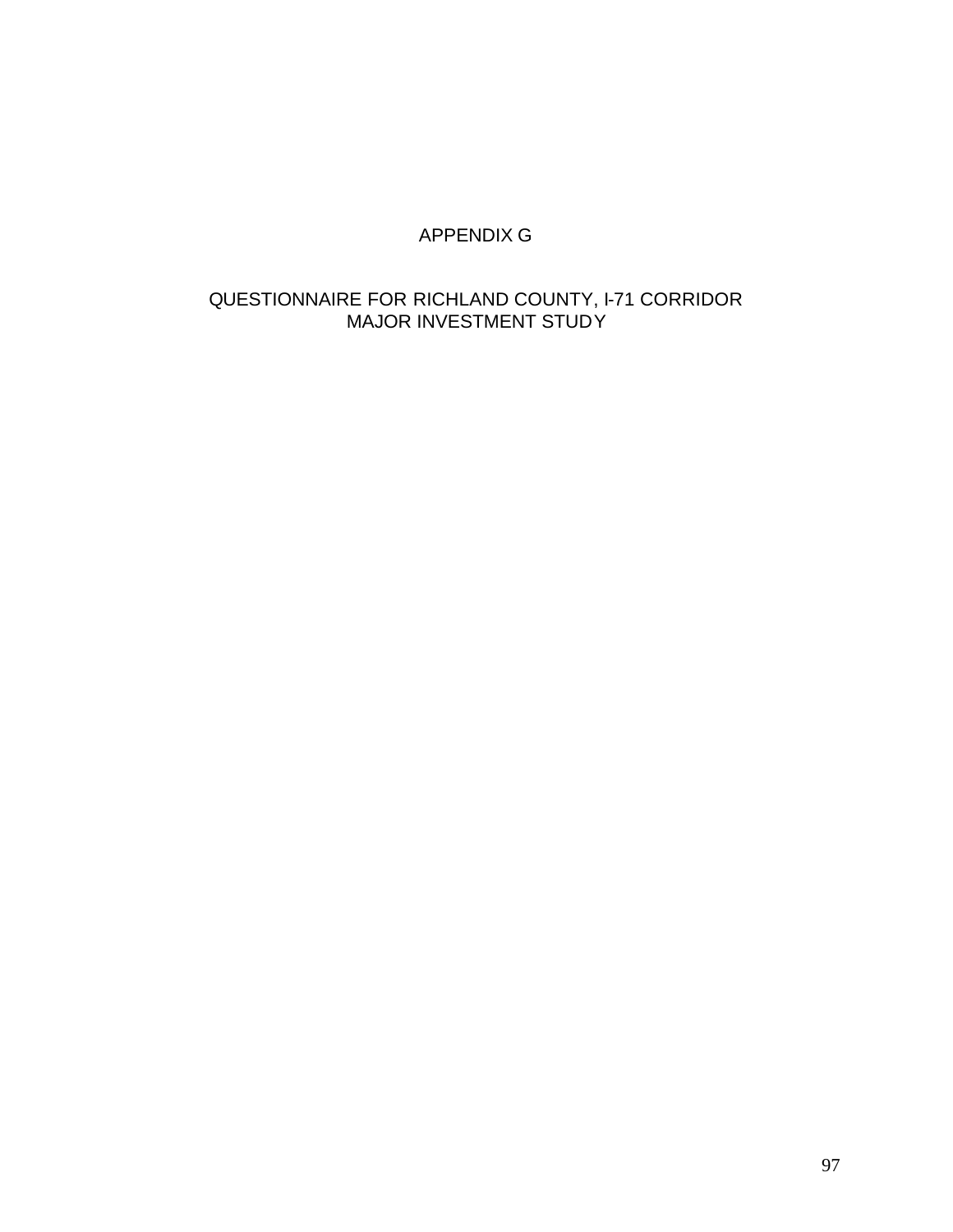Information about Richland County, Ohio Interstate 71 Corridor Major Investment Study:

(1) Please weigh the seven objectives in terms of relative importance for this

project (such that  $W1 + W2 + W3 + W4 + W5 + W6 + W7 = 1$ )

| <b>Objectives</b>                     | <b>Weights</b> |
|---------------------------------------|----------------|
| Travel Time Saved (hrs.min)           |                |
| Minimum Avg. Speed (mph)              |                |
| Max Daily Cost of Delay (\$thousands) |                |
| Total Cost of Delay(\$ millions)      |                |
| Max. Queue Length (miles)             |                |
| Cost/mile (\$millions)                |                |
| Future Annual O & M (\$millions)      |                |

(2) Please give your preference (by assigning weights) for the travel time saved. Weights range from 0 to 10, 0 being least desirable and 10 being most desirable.

Table G-2: Preference of the decision maker for the travel time saved

| <b>Travel Time Saved</b><br>(hrs.min) | Weight<br>$(range:0-10)$ |
|---------------------------------------|--------------------------|
| 0.0                                   |                          |
| 0.5                                   |                          |
| 1.0                                   |                          |
| 1.5                                   |                          |
| 2.0                                   |                          |
| 2.5                                   |                          |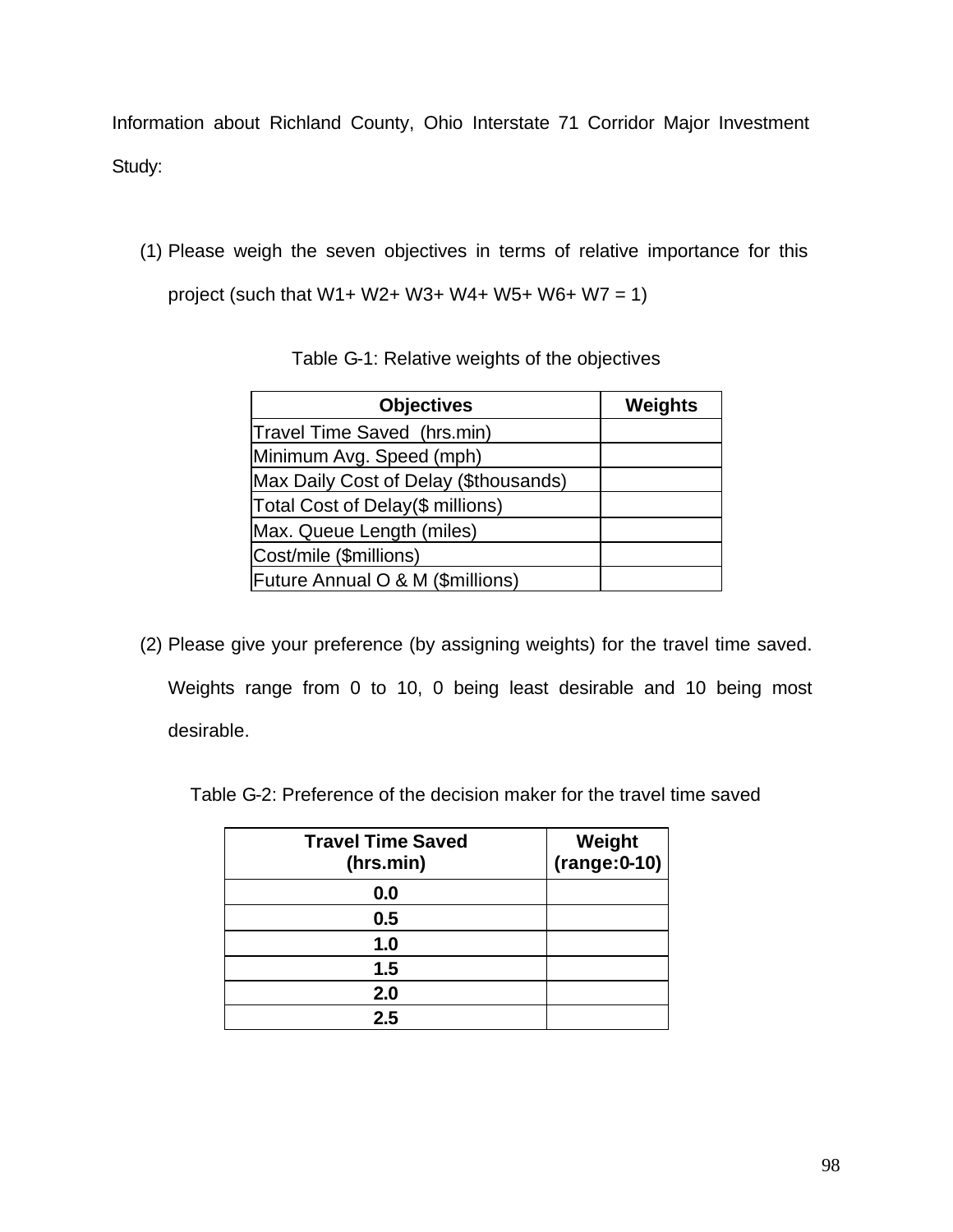(3) Please give your preference (by assigning weights) for minimum average speed. Weights range from 0 to 10, 0 being least desirable and 10 being most desirable.

| <b>Minimum Avg. Speed</b><br>(mph) | Weight<br>(range: 0-10) |
|------------------------------------|-------------------------|
|                                    |                         |
| 20                                 |                         |
| 40                                 |                         |
| 60                                 |                         |
| 80                                 |                         |

Table G-3: Preference of the decision maker for minimum average speed

- (4) Please give your preference (by assigning weights) for maximum daily cost of delay. Weights range from 0 to 10, 0 being least desirable and 10 being most desirable.
	- Table G-4: Preference of the decision maker for maximum daily cost of delay

| <b>Max Daily Cost of Delay</b><br>(\$thousands) | Weight<br>(range: 0-10) |
|-------------------------------------------------|-------------------------|
| 3500                                            |                         |
| 3000                                            |                         |
| 2500                                            |                         |
| 2000                                            |                         |
| 1500                                            |                         |
| 1000                                            |                         |
| 500                                             |                         |
|                                                 |                         |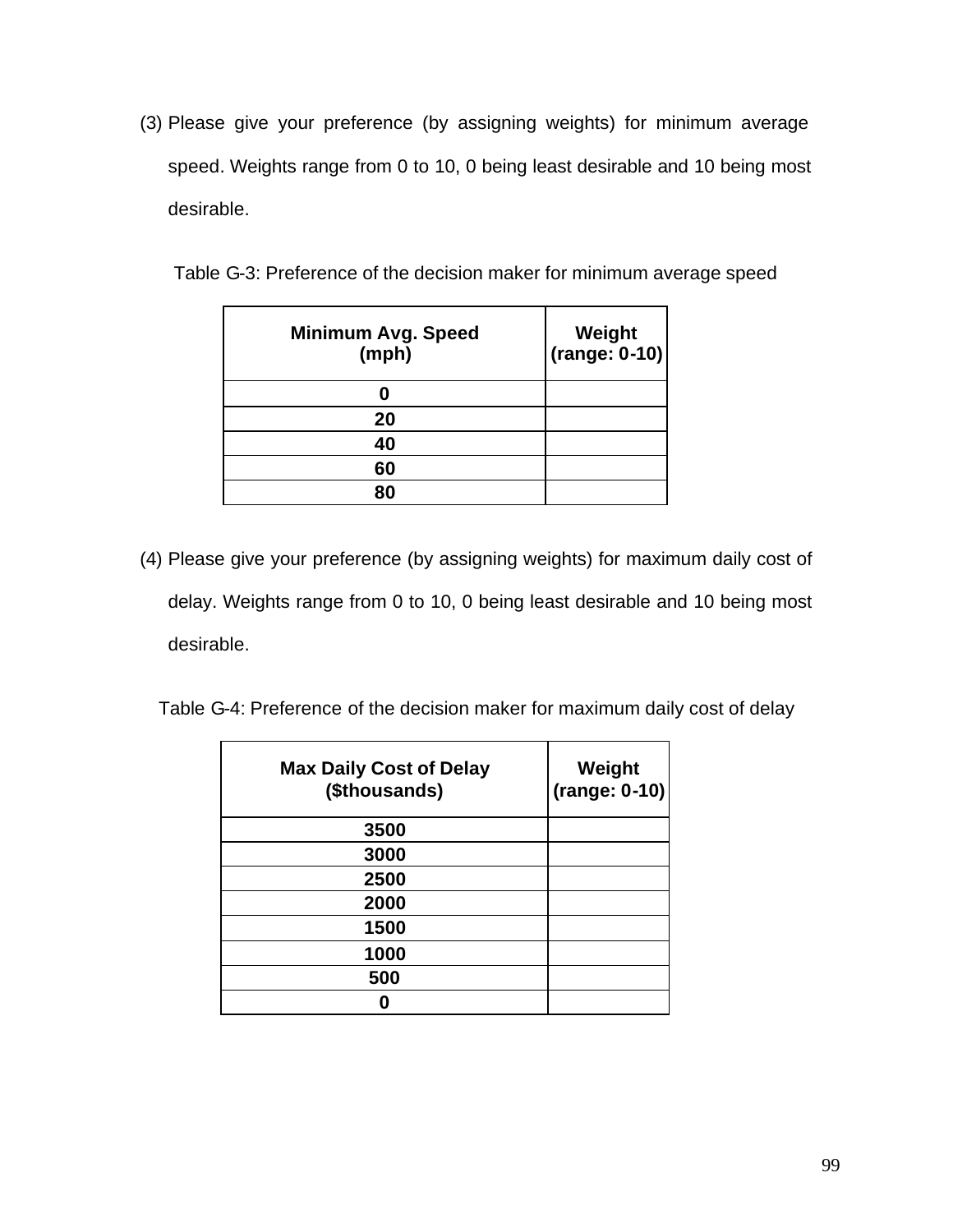(5) Please give your preference (by assigning weights) for total cost of delay. Weights range from 0 to 10, 0 being least desirable and 10 being most desirable.

| <b>Total Cost of Delay</b><br>(\$ millions) | Weight<br>$(range: 0-10)$ |
|---------------------------------------------|---------------------------|
| 2000                                        |                           |
| 1500                                        |                           |
| 1000                                        |                           |
| 500                                         |                           |
|                                             |                           |

Table G-5: Preference of the decision maker for total cost of delay

(6) Please give your preference (by assigning weights) for maximum queue length. Weights range from 0 to 10, 0 being least desirable and 10 being most desirable.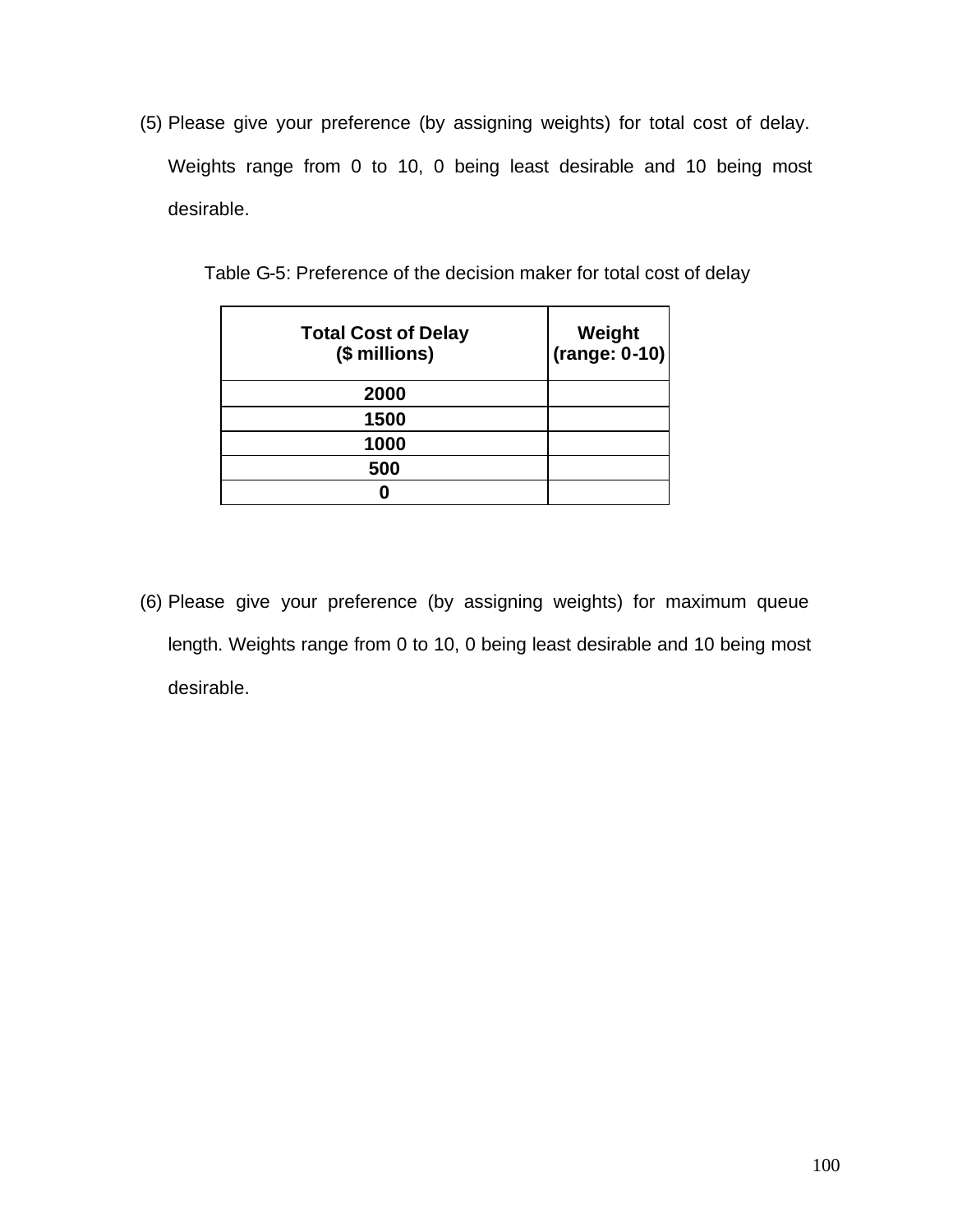| <b>Max. Queue Length</b><br>(miles) | Weight<br>$(range: 0-10)$ |
|-------------------------------------|---------------------------|
| 30                                  |                           |
| 28                                  |                           |
| 26                                  |                           |
| 24                                  |                           |
| 22                                  |                           |
| 20                                  |                           |
| 18                                  |                           |
| 16                                  |                           |
| 14                                  |                           |
| 12                                  |                           |
| 10                                  |                           |
| 8                                   |                           |
| 6                                   |                           |
| 4                                   |                           |
| $\overline{2}$                      |                           |
| 0                                   |                           |

Table G-6: Preference of the decision maker for maximum queue length

(7) Please give your preference (by assigning weights) for cost per mile. Weights

range from 0 to 10, 0 being least desirable and 10 being most desirable.

Table G-7: Preference of the decision maker for cost per mile

| Cost/mile<br>(\$millions) | Weight<br>$(range: 0-10)$ |
|---------------------------|---------------------------|
| 5.5                       |                           |
| 5.0                       |                           |
| 4.5                       |                           |
| 4.0                       |                           |
| 3.5                       |                           |
| 3.0                       |                           |
| 2.5                       |                           |